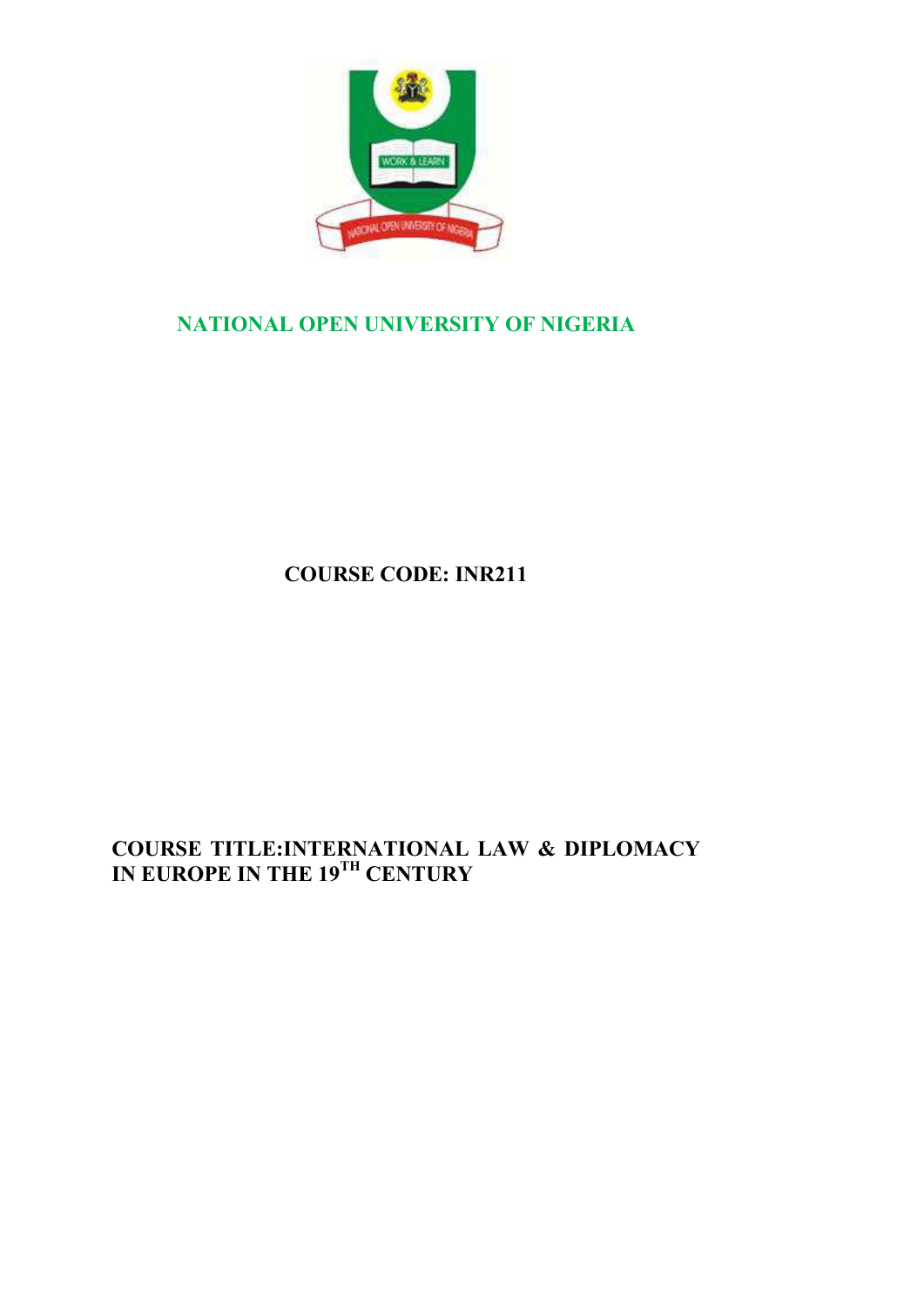**COURSE GUIDE**

# **INR211 INTERNATIONAL LAW & DIPLOMACY IN EUROPE IN THE 19TH CENTURY**

Course Team Ikedinma H. A. (Developer/Writer**) -** Vox (Nig) Ltd. Mr. Terhemba (Coordinator) - NOUN

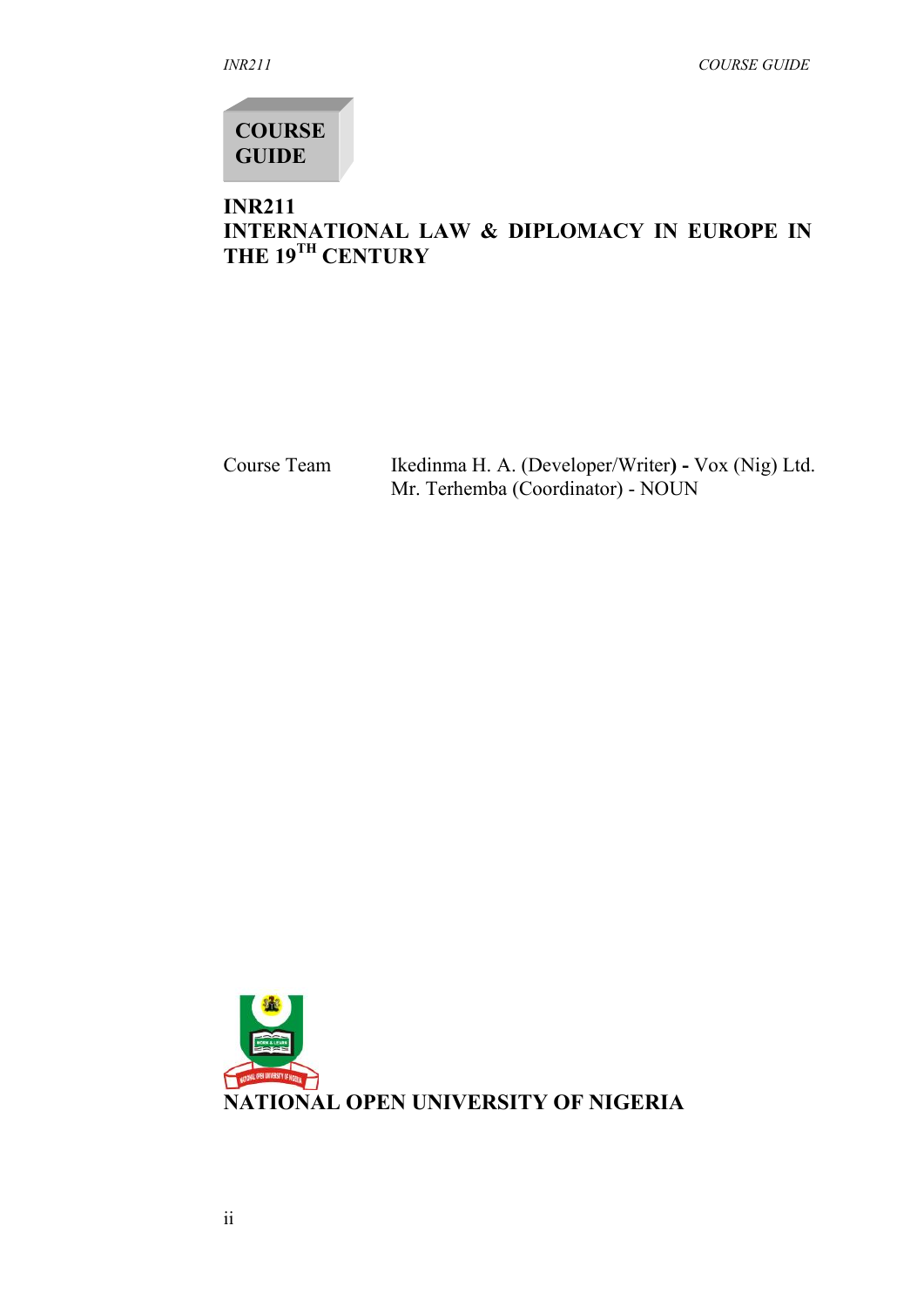National Open University of Nigeria Headquarters 14/16 Ahmadu Bello Way Victoria Island Lagos

Abuja Office No. 5 Dar es Salaam Street Off Aminu Kano Crescent Wuse II, Abuja Nigeria

e-mail: centralinfo@nou.edu.ng URL: www.nou.edu.ng

Published By: National Open University of Nigeria

First Printed 2012

ISBN: 978-058-754-3

All Rights Reserved

# **CONTENTS PAGE**

Introduction…………………………………………..….………….. 1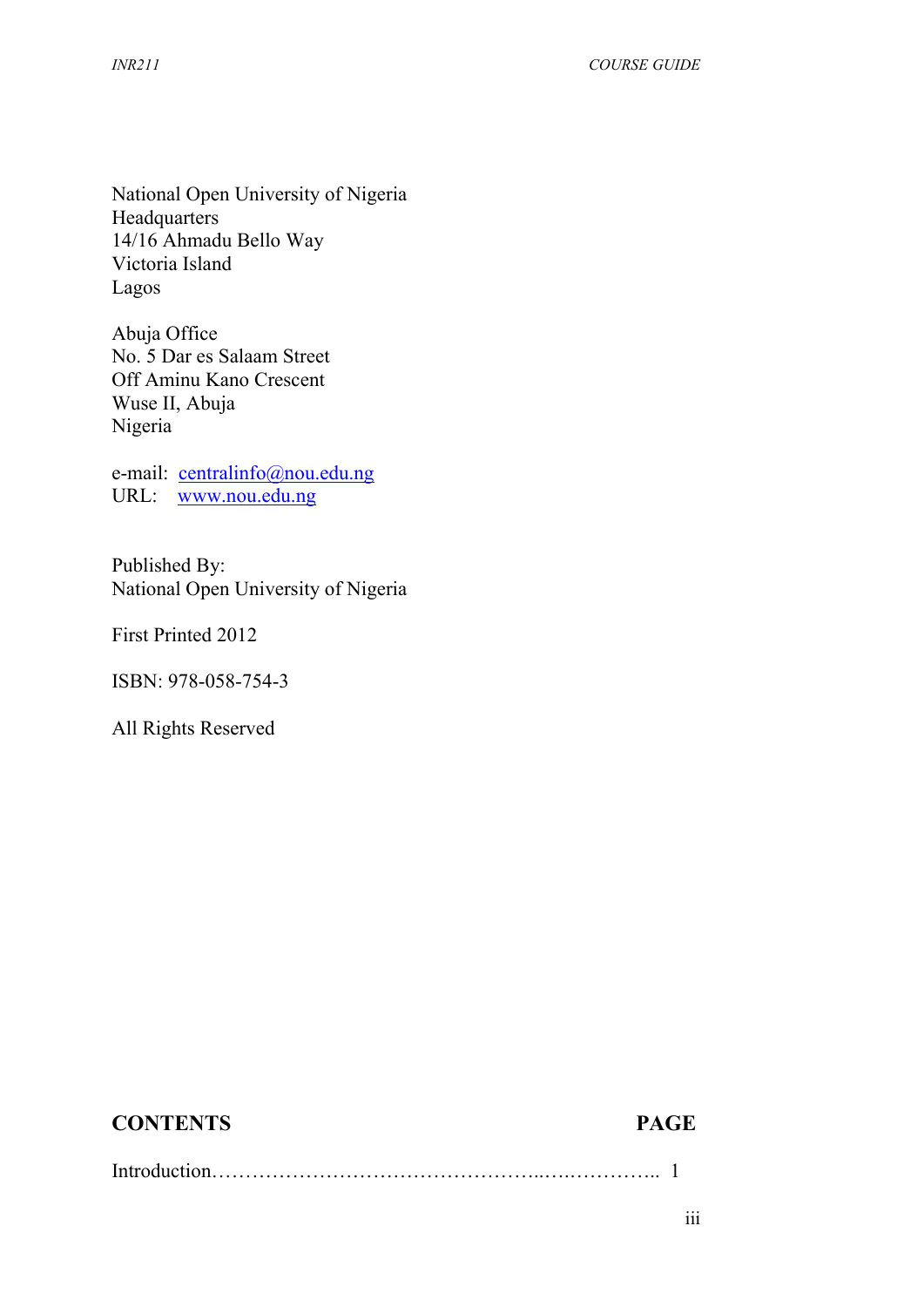| <i><b>INR211</b></i> | <b>COURSE GUIDE</b> |
|----------------------|---------------------|
|                      |                     |
|                      |                     |
|                      |                     |
|                      |                     |
|                      |                     |
|                      |                     |
|                      |                     |
|                      |                     |
|                      |                     |
|                      |                     |
|                      |                     |
|                      |                     |
|                      |                     |
|                      |                     |
|                      |                     |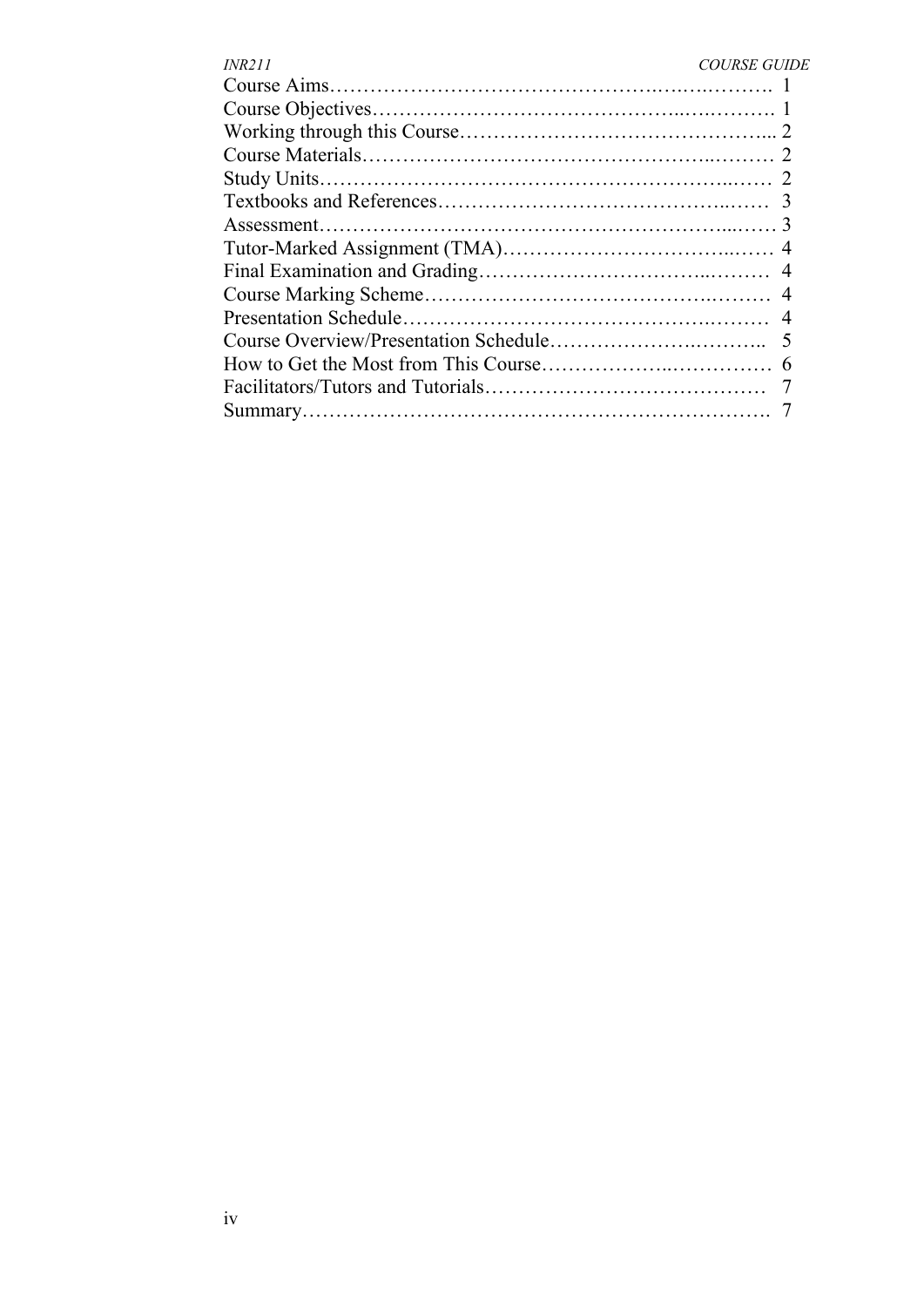# **Introduction**

Welcome to INR211: International Law and Diplomacy in Europe in the 19th century.

This course is a two-credit unit course for undergraduate students of International Relations. International Law and Diplomacy introduces you to the historical development of diplomatic relations in Europe in the 19th century. The course x-rays the pattern of inter-state relations prior to introduction of international law and diplomacy in the 19th century in Europe. This course also exposes you to the wars fought in European continent in the early 19th century. The contributions of religions organisations to maintain peace at the period is also highlighted. This course also provides you with the requirements of becoming a good diplomat and functions of diplomatic missions.

# **Course Aims**

The aim of this course is to provide you with a comprehensive knowledge of the historical development of international law and diplomacy in Europe in the 19th century. Thus, this course will appraise and analyse the patterns of inter-state relations among the European nations during and before the period in view. Consequently, this course has been prepared to:

- give you all encompassing definitions and meanings of diplomacy
- trace the historical development of diplomacy in the 19th Century Europe
- discuss the type of wars fought in the continent of Europe at the period
- explain the contributions of peace conferences held within the period
- appraise diplomatic method of the 19th Century.

# **Course Objectives**

To achieve the aims set out above, INR211: International Law and Diplomacy in Europe in the 19th century has overall objectives. In addition to this, each unit of the course also has specific objectives. The unit objectives are stated at the beginning of each unit. You should read the objectives before going through the unit. You may wish to refer to them during the study of the unit to assess your progress.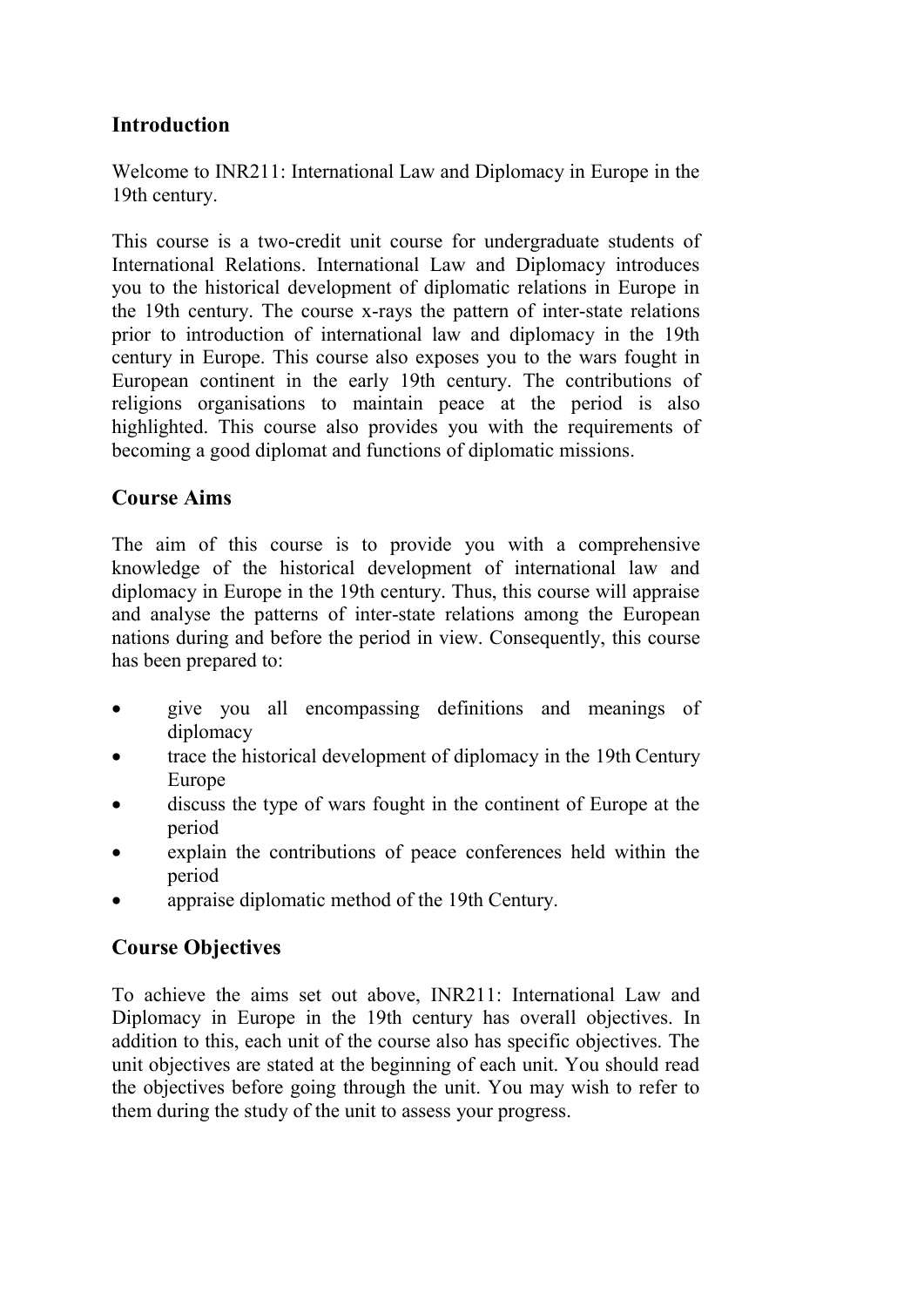Here are the wider objectives for the Course as a whole. On successful completion of this course, you should be able to:

- state the steps taken to ensure peace in the 19th century Europe
- discuss the contributions of Westphalia Treaty in present state system
- give different definitions of diplomacy
- discuss the historical development of diplomacy in Europe
- discuss the origin of international law
- explain the sources of international law
- discuss the contributions of international courts of justice in ensuring peace
- identify the origin of international organisations
- assess the limitations of international law
- discuss the functions of the United Nations in
- discuss international law and diplomacy for ensuring peace in 19th century.

# **Working through This Course**

To complete the course, you are required to read the study units and other related materials. In this course, there are exercises which will assist you to understand the concepts presented in each of the units. At the end of each unit, you will be required to submit written assignment for assessment purposes. At the end of the course, you will write a final examination.

# **Course Materials**

The major materials you will need for this course are:

- 1. Course guide
- 2. Study units
- 3. Assignments file
- 4. Relevant textbooks including the ones listed under each unit

# **Study Units**

There are four modules made up of 16 units in this course. They are listed below.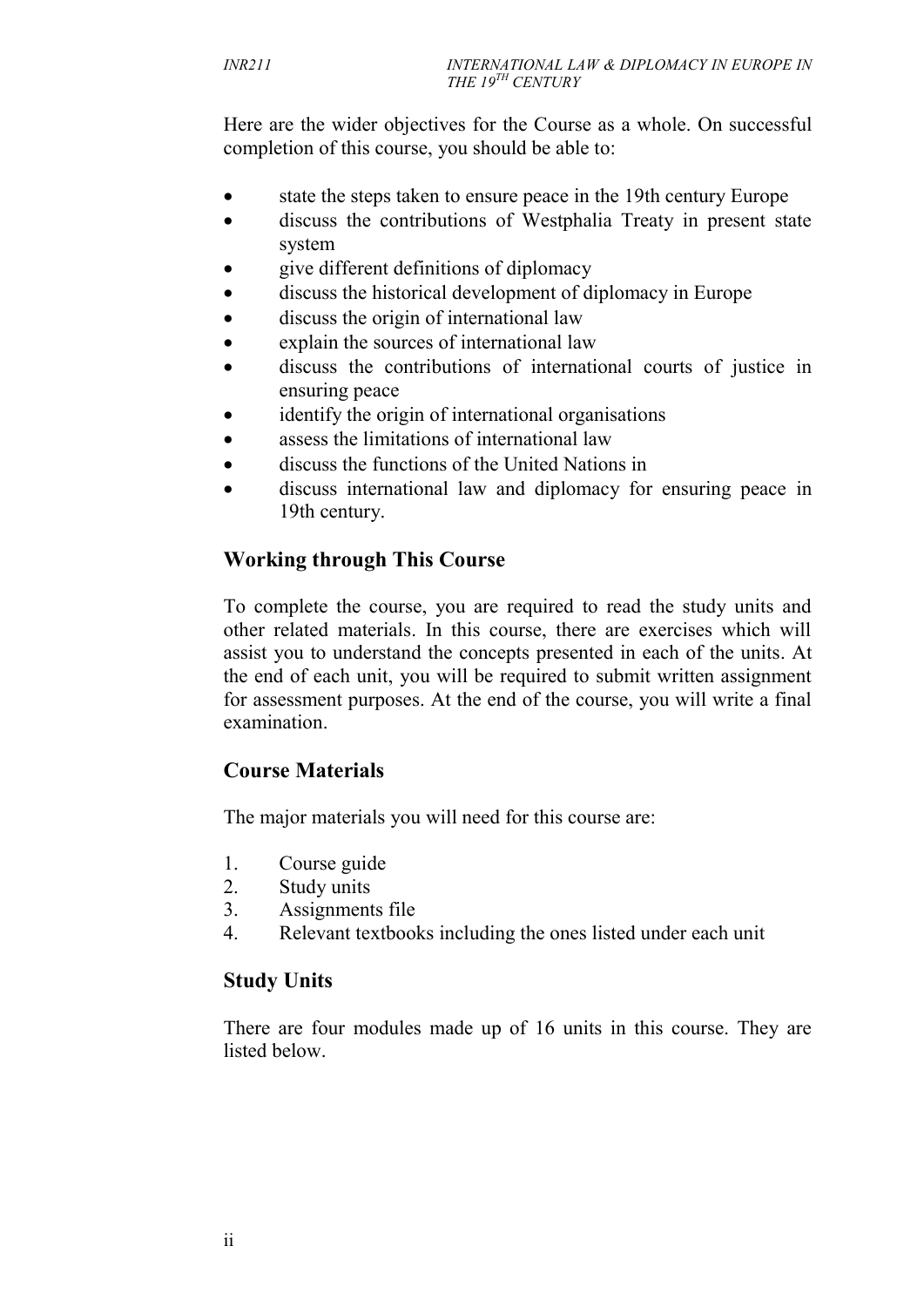# **Module 1 Diplomatic History of Contemporary Europe**

- Unit 1 Pre-Westphalia Europe
- Unit 2 The Emergence of the Westphalia System
- Unit 3 Europe in Search of Peace
- Unit 4 The Peace of Paris

#### **Module 2 Diplomacy as a Concept**

- Unit 1 Definitions of Diplomacy
- Unit 2 The Origins of Diplomacy
- Unit 3 Professionalising Diplomacy
- Unit 4 Modernisation of Diplomacy

#### **Module 3 International Law**

- Unit 2 Systematisation of International Law 19th Century
- Unit 3 Sources of International Law
- Unit 4 Subject Matter and Jurisdiction of International of International Law

#### **Module 4 Features from the 19th Century Diplomacy**

- Unit1 Institutionalised Approaches to the Control of Inter-State Relations
- Unit 2 Approaches to Settlement of International Disputes
- Unit 3 Emergence of International Organisations
- Unit 4 International Law and International Courts of Justice

#### **Textbooks and References**

Certain books have been recommended in this course. You may wish to purchase them for further reading.

#### **Assessment File**

An assessment file and a marking scheme will be made available to you. In the assessment file, you will find details of the works you must submit to your tutor for marking. There are two aspects of the assessment for this course: the tutor-marked assignment and the written examination; you will be graded on the marks you obtain in these two areas. The assignments must be submitted to your tutor for formal assessment in accordance with the deadline stated in the presentation schedule and the assignment file. The work you submit to your tutor for assessment will constitute 30 percent of your total score.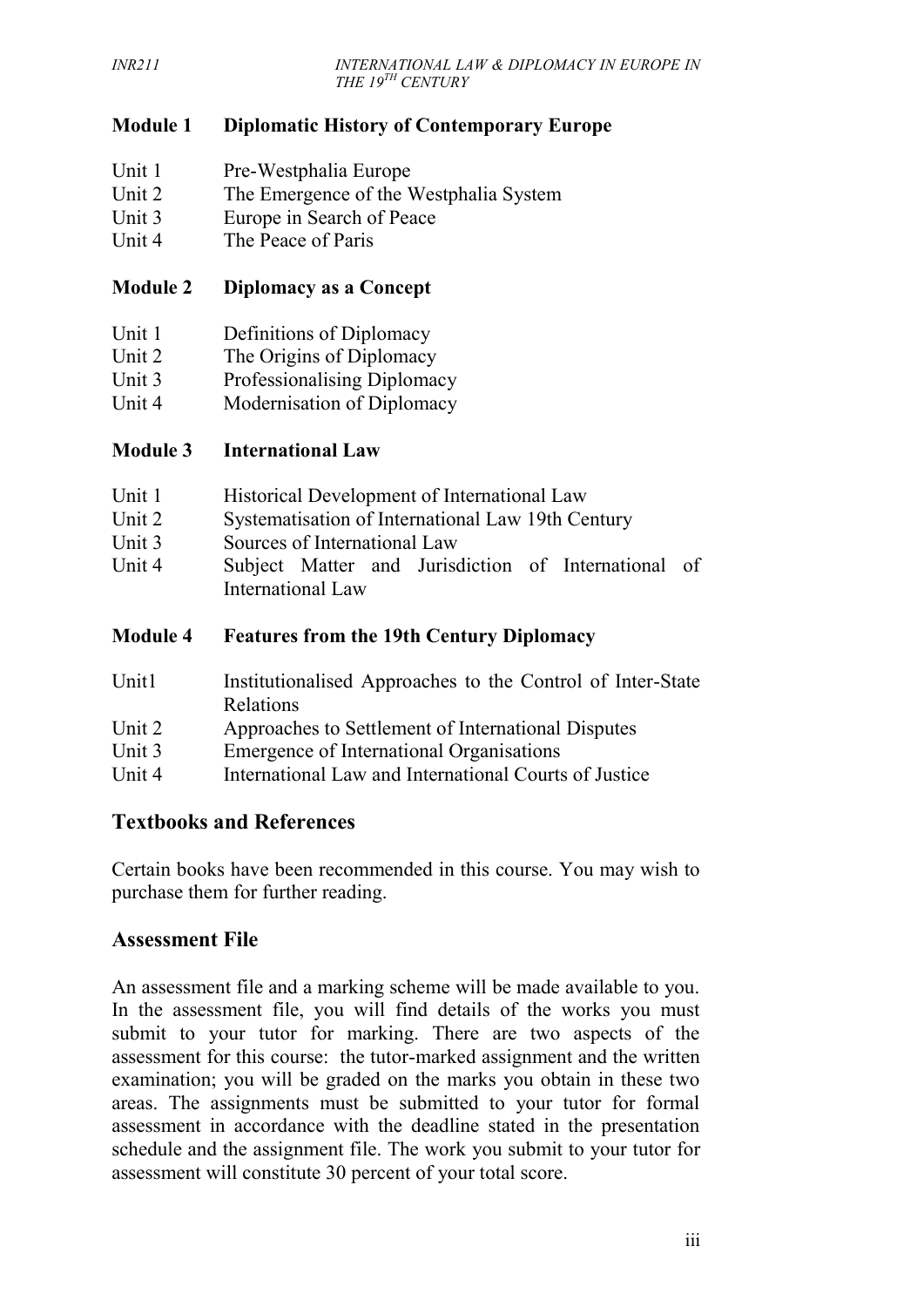# **Tutor-Marked Assignment (TMA)**

Each unit in this course has a tutor-marked assignment. You will be assessed on four of them but the best three performances of the TMA will be used for your 30 percent grading. When you have completed each assignment, submit together with the tutor-marked assignment form, to your tutor before the deadline. If for any reason, you cannot complete your work on time, contact your tutor for a discussion on the possibility of an extension. Extension will not be granted after the due date unless under exceptional circumstances.

# **Final Examination and Grading**

The final examination will be a test of three hours. All areas of the course will be examined. Endeavour to read the unit all over before your examination. The final examination will attract 70 percent of the total course grade. The examination will consist of questions, which reflects the kinds of self-assessment exercises and tutor-marked assignment you have previously encountered.

# **Course Marking Scheme**

The table below shows the breakdown of the course marks.

| <b>Assessment</b>                               | <b>Marks</b> |
|-------------------------------------------------|--------------|
| Assignments- best three assignments out of four | $=30\%$      |
| Final Examination                               | $=70\%$      |
| <b>Total</b>                                    | $=100\%$     |

# **Presentation Schedule**

The dates for submission of all assignments and dates for examination will be communicated to you.

#### **Course Overview and Presentation Schedule**

|   | Unit   Title of Work                                                | Week     | <b>Assignments</b> |
|---|---------------------------------------------------------------------|----------|--------------------|
|   |                                                                     | activity |                    |
|   | <b>Diplomatic History of Contemporary Europe</b><br><b>Module 1</b> |          |                    |
|   | Pre-Westphalia Europe                                               | Week 1   | Assignment 1       |
| 2 | The Emergency of Westphalia   Week 2                                |          | Assignment 2       |
|   | System                                                              |          |                    |
| 3 | Europe in Search of Peace                                           | Week 3   | Assignment 3       |
|   | The Peace of Paris                                                  | Week 4   | Assignment 4       |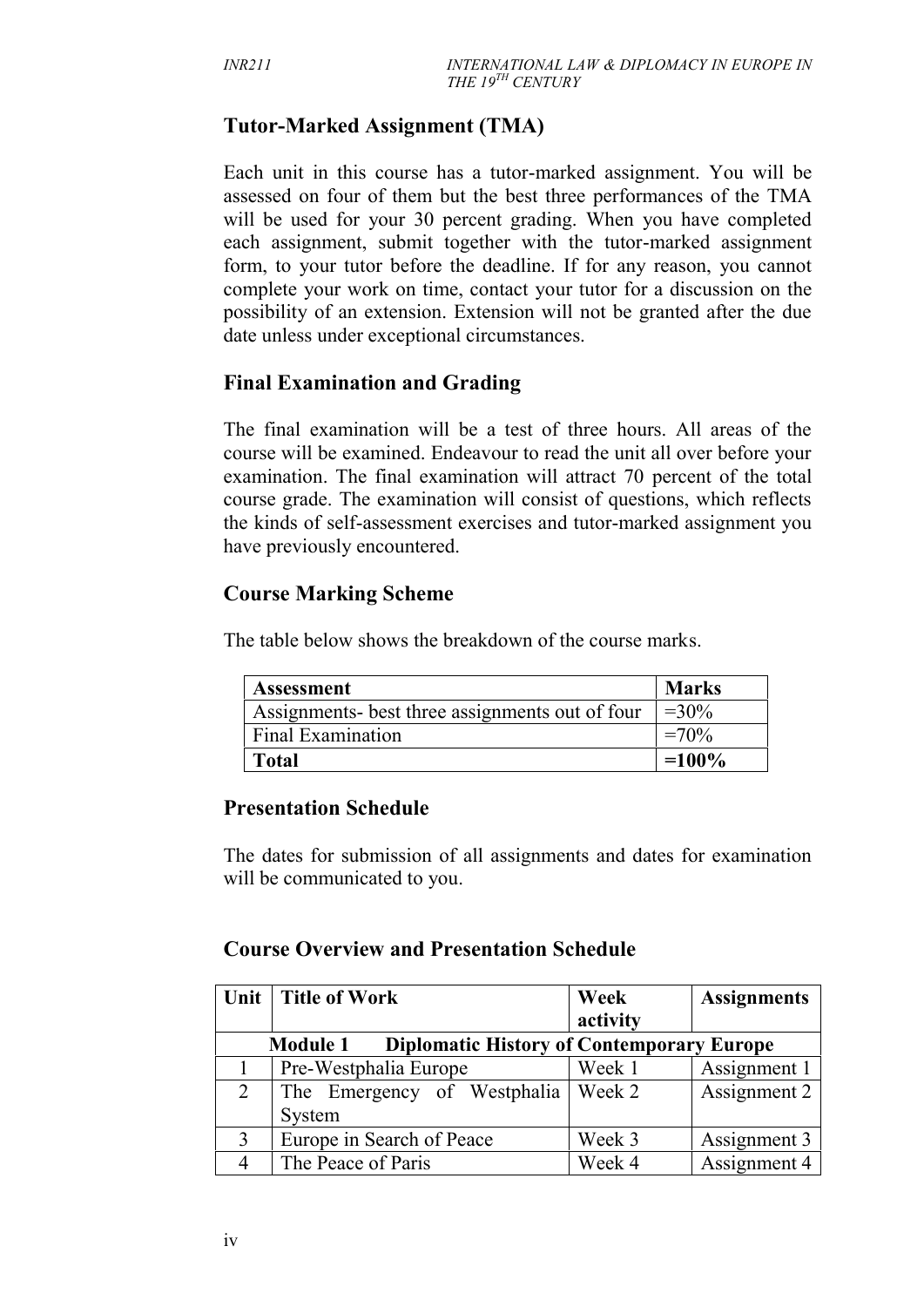| <b>Module 2</b><br>Diplomacy as a Concept                                                     |         |              |
|-----------------------------------------------------------------------------------------------|---------|--------------|
| Definitions of Diplomacy<br>1                                                                 | Week 5  | Assignment 1 |
| The Origin of Diplomacy<br>$\overline{2}$                                                     | Week 6  | Assignment 2 |
| Professionalising Diplomacy<br>3                                                              | Week 7  | Assignment 3 |
| Modernisation of Diplomacy<br>$\overline{4}$                                                  | Week 8  | Assignment 4 |
| <b>Module 3</b><br><b>International Law</b>                                                   |         |              |
| $\mathbf{1}$<br>Historical<br>of<br>Development<br>International Law                          | Week 9  | Assignment 1 |
| Systematisation of International<br>$\overline{2}$<br>Law                                     | Week 10 | Assignment 2 |
| Sources of International Law<br>$\overline{3}$                                                | Week 11 | Assignment 3 |
| $\overline{4}$<br>Subject Matter and Jurisdiction of<br>International Law                     | Week 11 | Assignment 4 |
| <b>Module 4 Features from 19th Century Diplomacy</b>                                          |         |              |
| $\mathbf{1}$<br>Institutionalised Approaches<br>to<br><b>Control of Inter-State Relations</b> | Week 12 | Assignment 1 |
| $\overline{2}$<br>Approaches to Settlement of<br><b>International Disputes</b>                | Week 13 | Assignment 2 |
| 3<br>Emergence of International<br>Organisation                                               | Week 14 | Assignment 3 |
| International<br>$\overline{4}$<br>Law<br>and                                                 | Week 15 | Assignment 4 |
| <b>International Courts of Justice</b>                                                        |         |              |
| Revision                                                                                      | 1       |              |
| Examination                                                                                   | 1       |              |
| <b>Total</b>                                                                                  | 17      |              |

# **How to Get the Most from This Course**

In distance learning, the study units replace the University lecture. This is one of the advantages of open and distance learning-you can read and work through specially designed study materials at your own pace, and at a time and place that suits you best. Think of it as reading the lecture instead of listening to the lecturer. In the same way a lecturer might give you class work, the study units guides you on where to read, your text materials or set books. Each of the study units follows a common format. The first item is an introduction to the subject matter of the unit, and how a particular unit is integrated with the other units and the course as a whole. Next to this is a set of objectives. These objectives point out what you should be able to do at the end of the unit. These learning objectives are meant to guide your study. The moment you complete a unit, endeavour to check whether you have achieved the objectives; this will significantly improve your chances of passing the course. The main body of the unit guides you through the required reading from other sources. This will usually be either from your set books or from a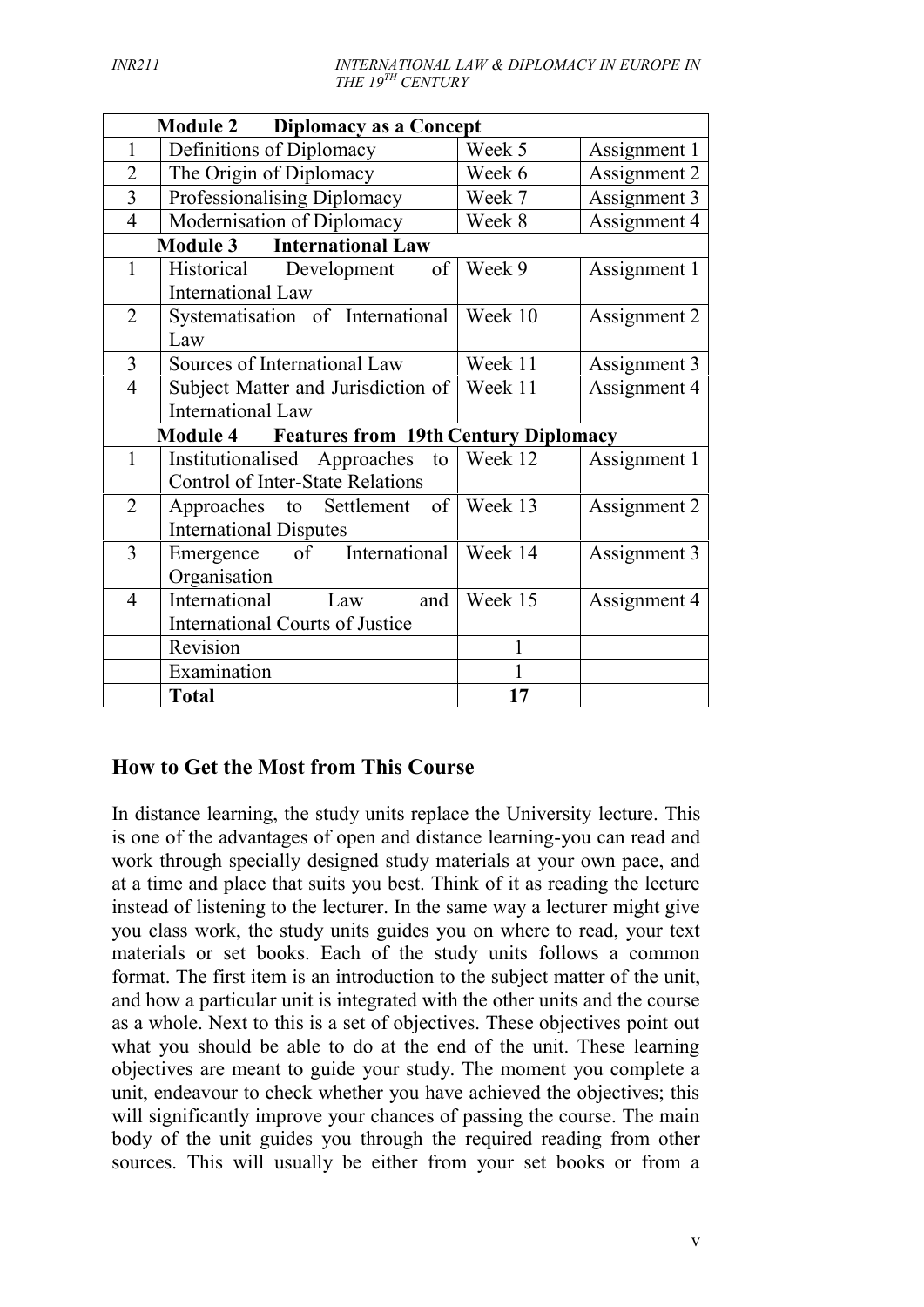reading section. The following is a practical strategy for working through the course. If you run into any trouble, contact your tutor; remember that your tutor's job is to help you. Below are the tips to guide you in achieving success in this course.

- a. Organise a study schedule to guide you through the course. Note the time you are expected to spend on each unit and how the assignment relate to the units. Whatever method you choose to use, you should decide and write in your own dates and schedule of work for each unit.
- b. Once you have created your own study schedule, endeavour to stick to it. The major reason why students fail is that they get behind with their course work. If you encounter difficulties with your schedule, please, contact your tutor.
- c. Study each unit one after the other.
- d. Assemble the study materials for the unit you are studying at any point in time. As you work through the unit, you will know what sources to consult for further information.
- e. Keep in touch with your study center. Up-to-date course information will be continuously available there.
- f. Submit your assignments well before the relevant due dates (about 4 weeks before due dates), keep in mind that you will learn a lot by doing the assignments carefully. Review the objectives for each study unit to confirm that you have achieved them. If you feel unsure about any of the objectives, review the study materials or consult your tutor.
- g. When you are confident that you have achieved a unit's objectives, you can start on the next unit. Proceed unit by unit through the course and try to pace your study so that you keep yourself on schedule.
- h. When you have submitted an assignment to your tutor for marking, do not wait for its return before starting on the next unit. Keep to your schedule. When the assignment is returned, pay particular attention to your tutor's comments, both on the tutor marked assignment form and also the written comments on the ordinary assignment.
- i. After completing the last unit, review the course and prepare yourself for the final examination. Check that you have achieved the unit objectives (listed at the beginning of each unit) and the course objectives (listed in the Course Guide).

# **Facilitators/Tutor and Tutorials**

Information relating to tutorials will be provided at the appropriate time. Your tutor will mark and comment on your assignments, keep a close watch on your progress and on any difficulties you might encounter and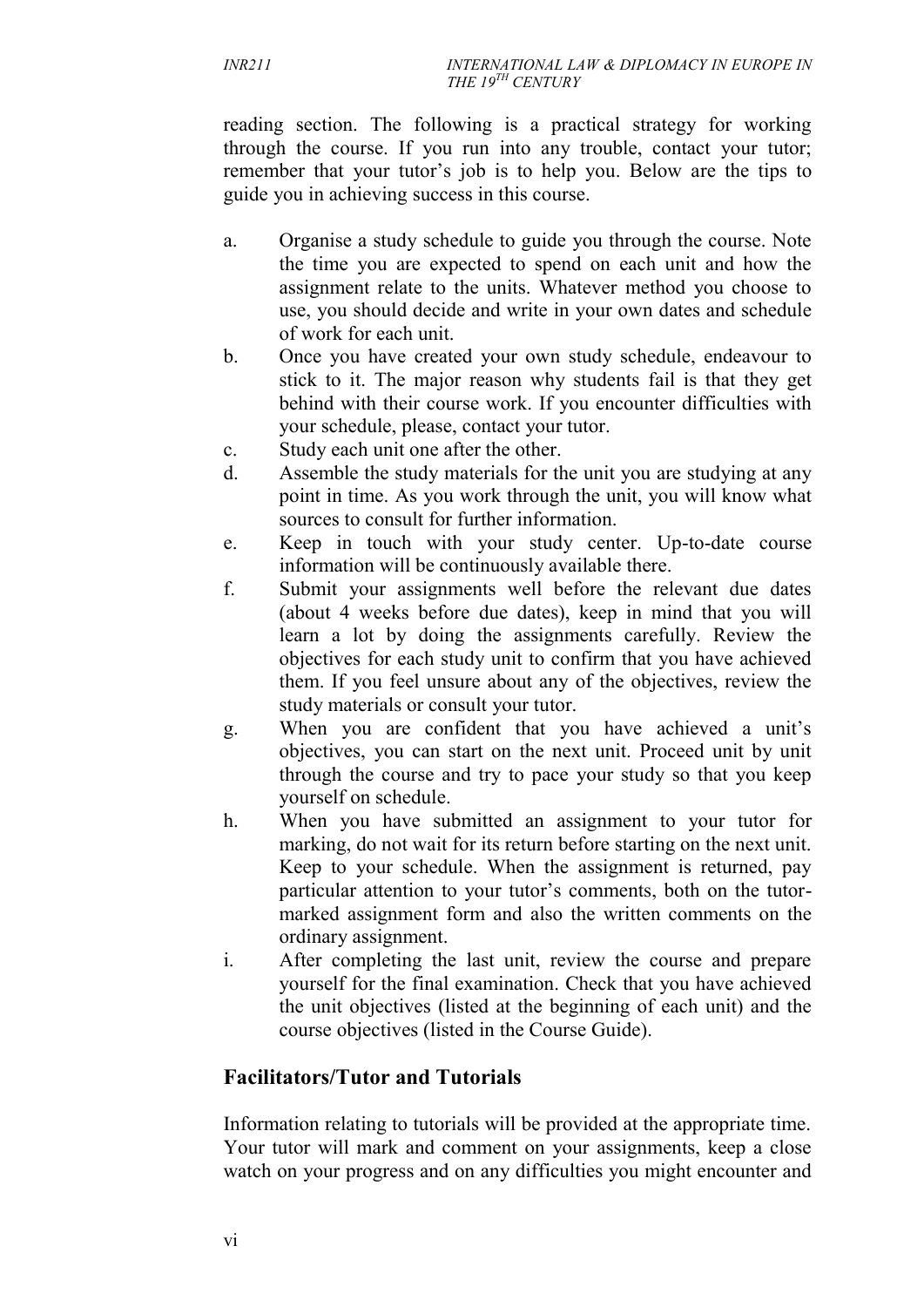provide assistance to you during the course. You must submit your tutor-marked assignment to the study centre well before the due date (at least two working days are required). They will be assessed by your tutor and returned to you as soon as possible. Do not hesitate to contact your tutor if you need help. Contact your tutor if:

- you do not understand any part of the study units or assigned readings
- you have difficulty with the exercises
- you have a question or problem with an assignment or with you tutor's comments on an assignment or with the grading of the assignment.

You should try your best to attend tutorials. This is the only chance to have face-to-face contact with your tutor and ask questions which will be answered instantly. To gain the maximum benefit from course tutorials, prepare a question list before attending them. You will learn a lot from participating in discussion actively.

### **Summary**

The Course Guide gives you an overview of what to expect in the cause of this study. The course introduces to you all that you need to know about the evolution of diplomacy and international law in Europe in the 19th Century and also teaches you the different peace conferences that took place during the period.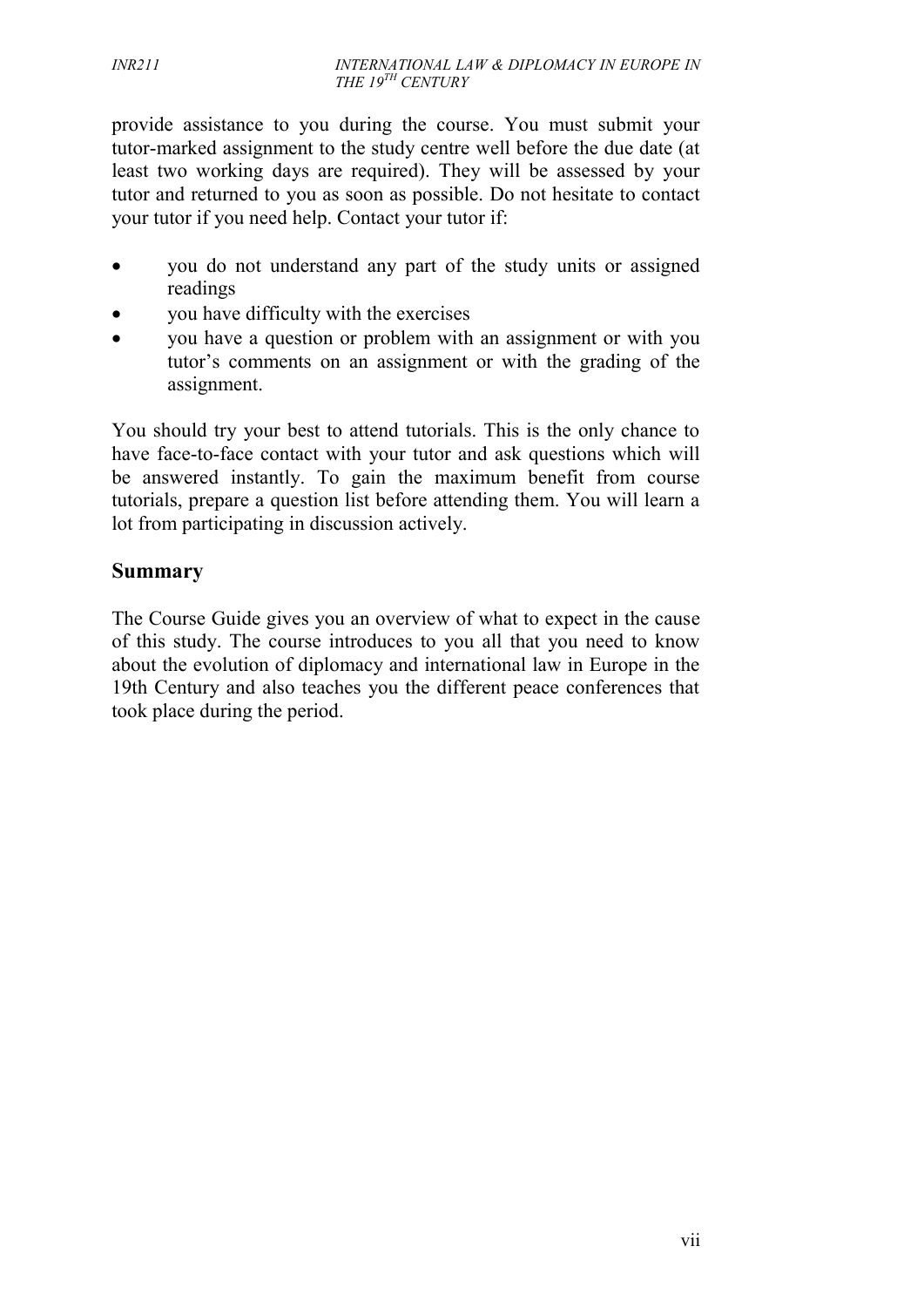| <i>INR211</i> | INTERNATIONAL LAW & DIPLOMACY IN EUROPE IN |
|---------------|--------------------------------------------|
|               | THE 19 <sup>th</sup> CENTURY               |

| Course Code  | <b>INR211</b>                                                    |
|--------------|------------------------------------------------------------------|
| Course Title | International Law & Diplomacy in Europe in the<br>$19th$ Century |
|              |                                                                  |

| Course Team | Ikedinma H. A. (Developer/Writer) - Vox (Nig) Ltd.<br>Mr. Terhemba (Coordinator) - NOUN |
|-------------|-----------------------------------------------------------------------------------------|
|             |                                                                                         |

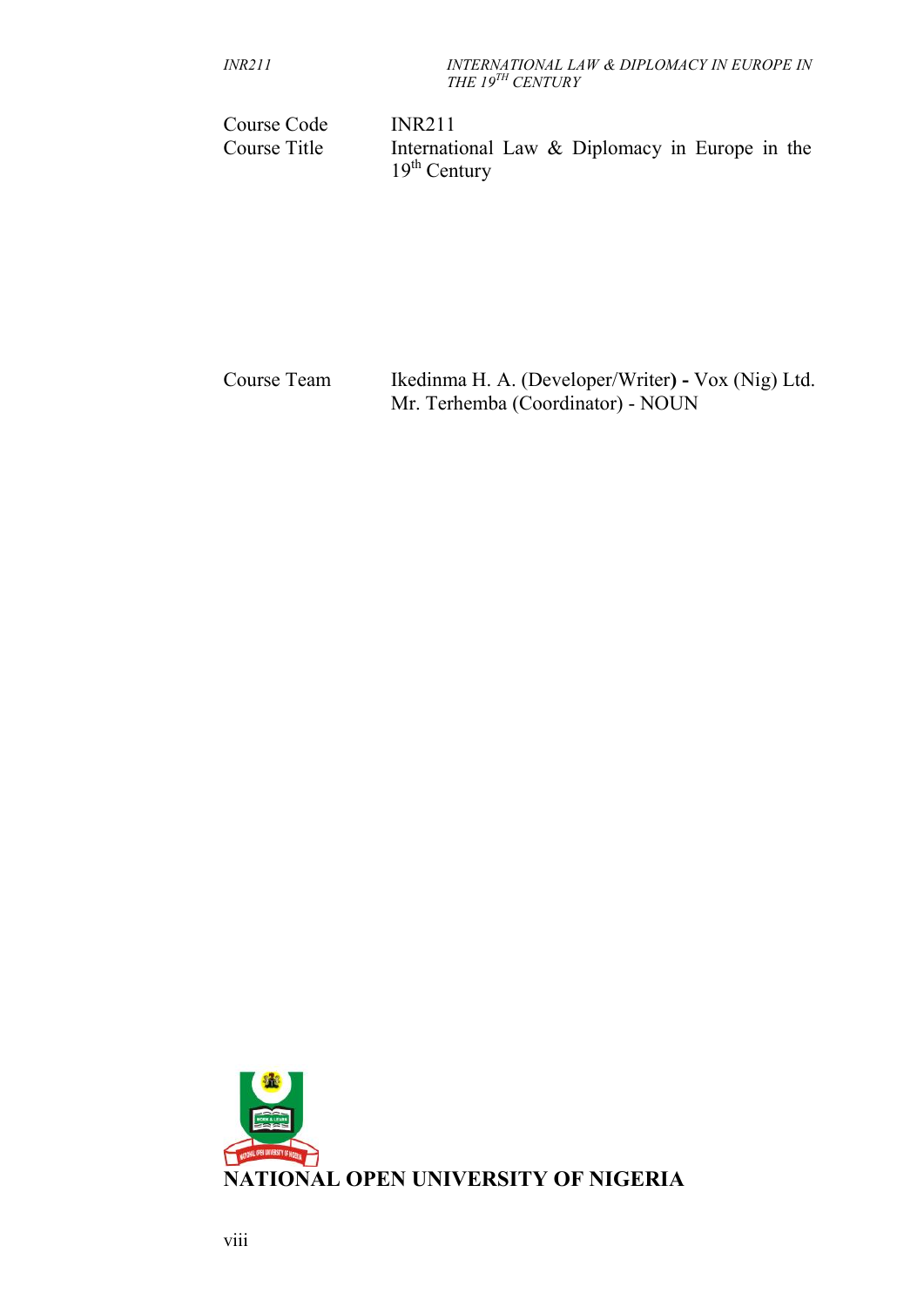National Open University of Nigeria **Headquarters** 14/16 Ahmadu Bello Way Victoria Island Lagos

Abuja Office No. 5 Dar es Salaam Street Off Aminu Kano Crescent Wuse II, Abuja Nigeria

e-mail: centralinfo@nou.edu.ng URL: www.nou.edu.ng

Published By: National Open University of Nigeria

First Printed 2012

ISBN: 978-058-754-3

All Rights Reserved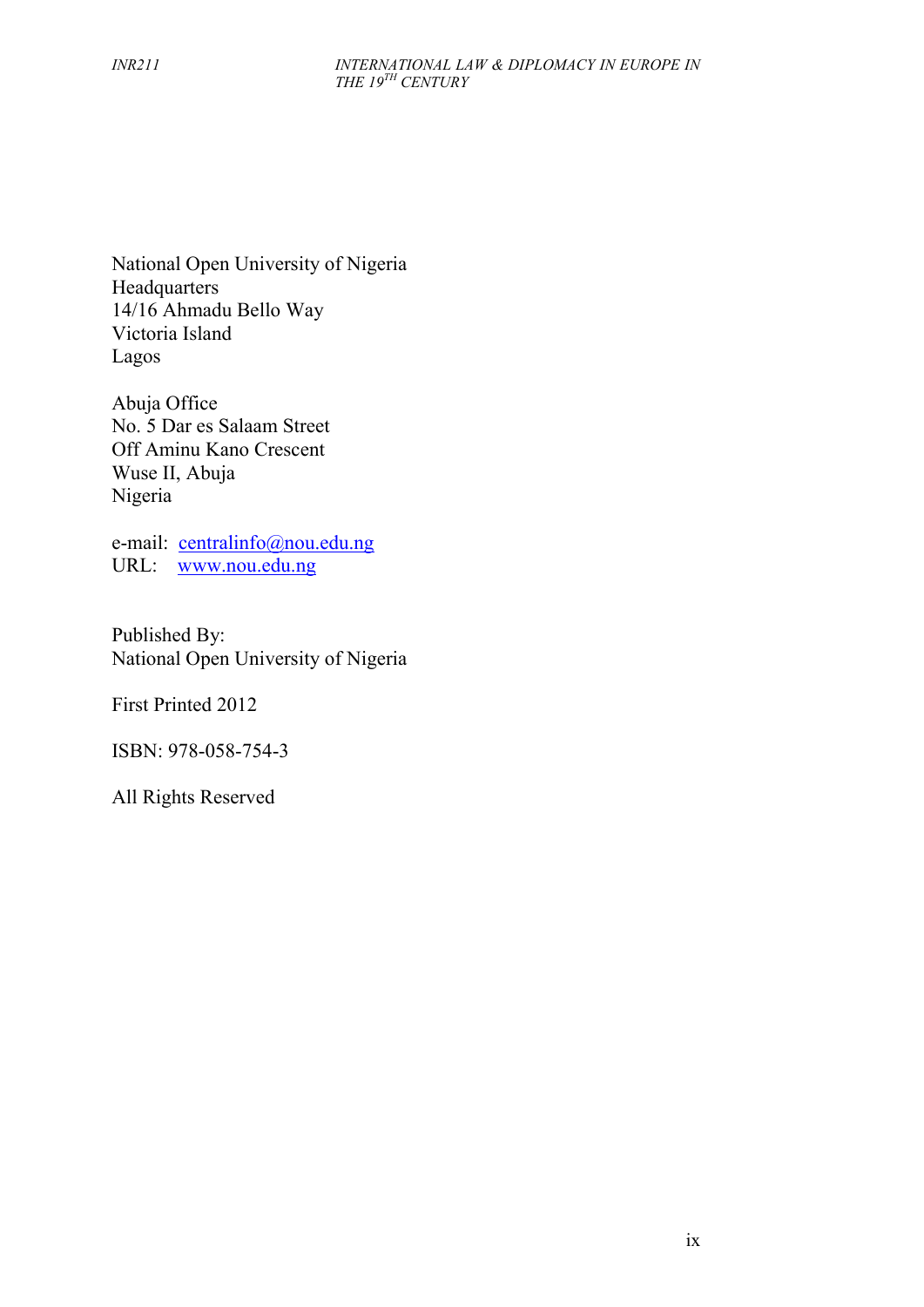# **CONTENTS PAGE**

| <b>Module 1</b> | Diplomatic History of Contemporary Europe  1                   |
|-----------------|----------------------------------------------------------------|
| Unit 1          | $\mathbf{1}$                                                   |
| Unit 2          | The Emergence of the Westphalia System<br>7                    |
| Unit 3          |                                                                |
| Unit 4          |                                                                |
| <b>Module 2</b> |                                                                |
| Unit 1          |                                                                |
| Unit 2          |                                                                |
| Unit 3          |                                                                |
| Unit 4          |                                                                |
| <b>Module 3</b> |                                                                |
| Unit 1          |                                                                |
| Unit 2          | Systematisation of International Law in 19th Century58         |
| Unit 3          |                                                                |
| Unit 4          | Subject Matter and Jurisdiction of International Law 71        |
| <b>Module 4</b> | Features from the 19th Century Diplomacy  79                   |
| Unit 1          | Institutionalised Approach to the Control of Inter-State<br>79 |
| Unit 2          | Approaches to Settlement of International Disputes<br>85       |
| Unit 3          | Emergence of International Organisations<br>92                 |
| Unit 4          | International Law and International Courts of Justice 99       |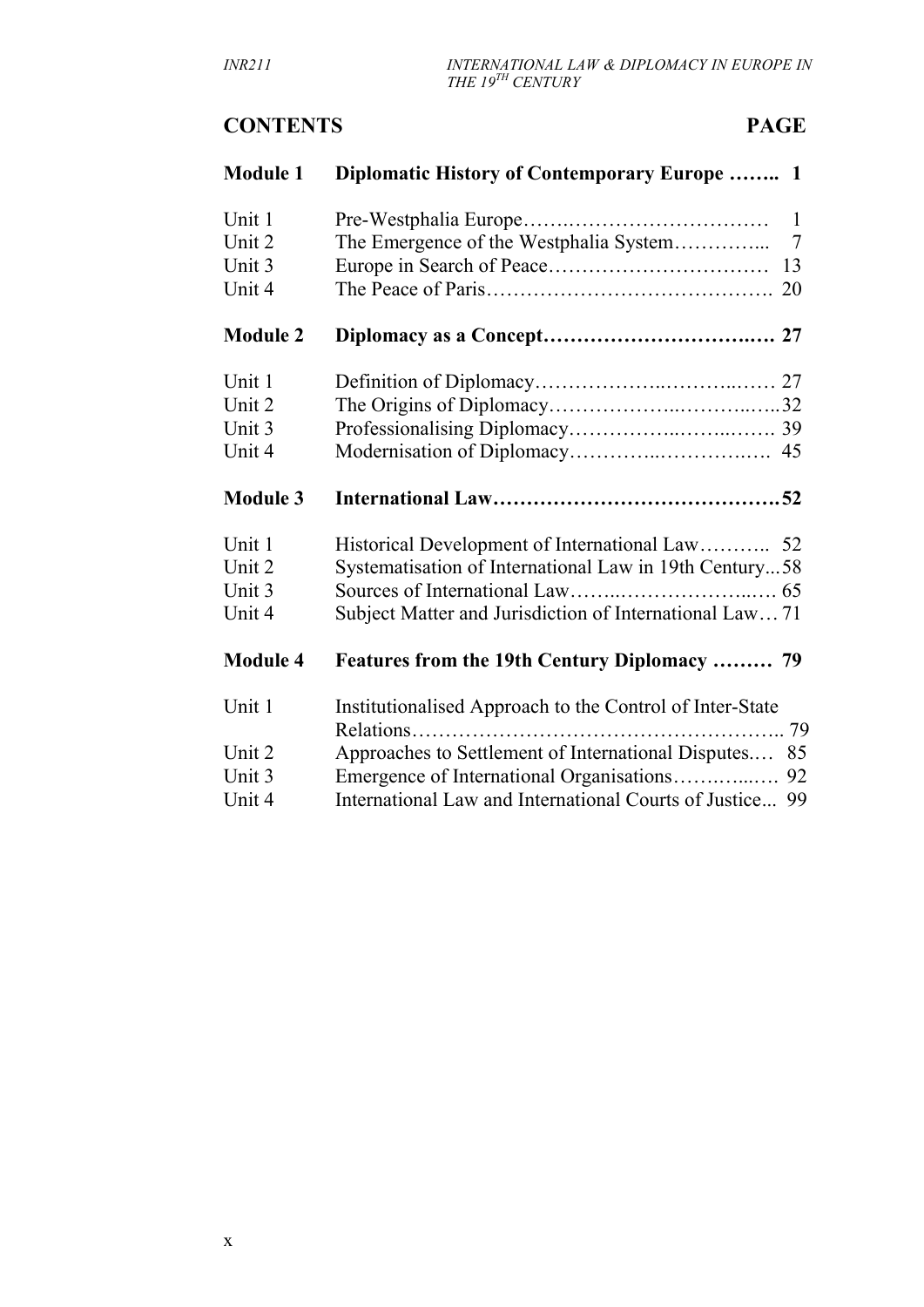# **MODULE 1 DIPLOMATIC HISTORY OF CONTEMPORARY EUROPE**

- Unit 1 Pre-Westphalia Europe
- Unit 2 The Emergence of the Westphalia System
- Unit 3 Europe in Search of Peace
- Unit 4 The Peace of Paris

# **UNIT 1 PRE-WESTPHALIA EUROPE**

### **CONTENTS**

- 1.0 Introduction
- 2.0 Objectives
- 3.0 Main Content
	- 3.1 Greece and the City-State System of Interactions
	- 3.2 Interstate Relations under the Roman Empire
	- 3.3 Decentralised Power in Europe
	- 3.4 Developing Transnational Networks
- 4.0 Conclusion
- 5.0 Summary
- 6.0 Tutor-Marked Assignment
- 7.0 References/Further Reading

# **1.0 INTRODUCTION**

Core concepts in every field of study especially in international relations as an area of study were developed by historical circumstances. Policy makers on the other hand search the past for patterns and precedents to guide contemporary decisions. In general, the major antecedents to the contemporary international system are found in European-centered western civilisation.

Great civilisation thrived in other parts of the world; of course, India and China among others have had extensive, vibrant civilisations before the historical antecedents of international law and diplomacy in 19th Century Europe. However, the European emphasis is justified on the basis that the contemporary international relations, both in theory and practical is rooted in the European experience. In this unit, we shall look at the period before 1648. This is referred to (in this course) as the Pre- Westphalia period.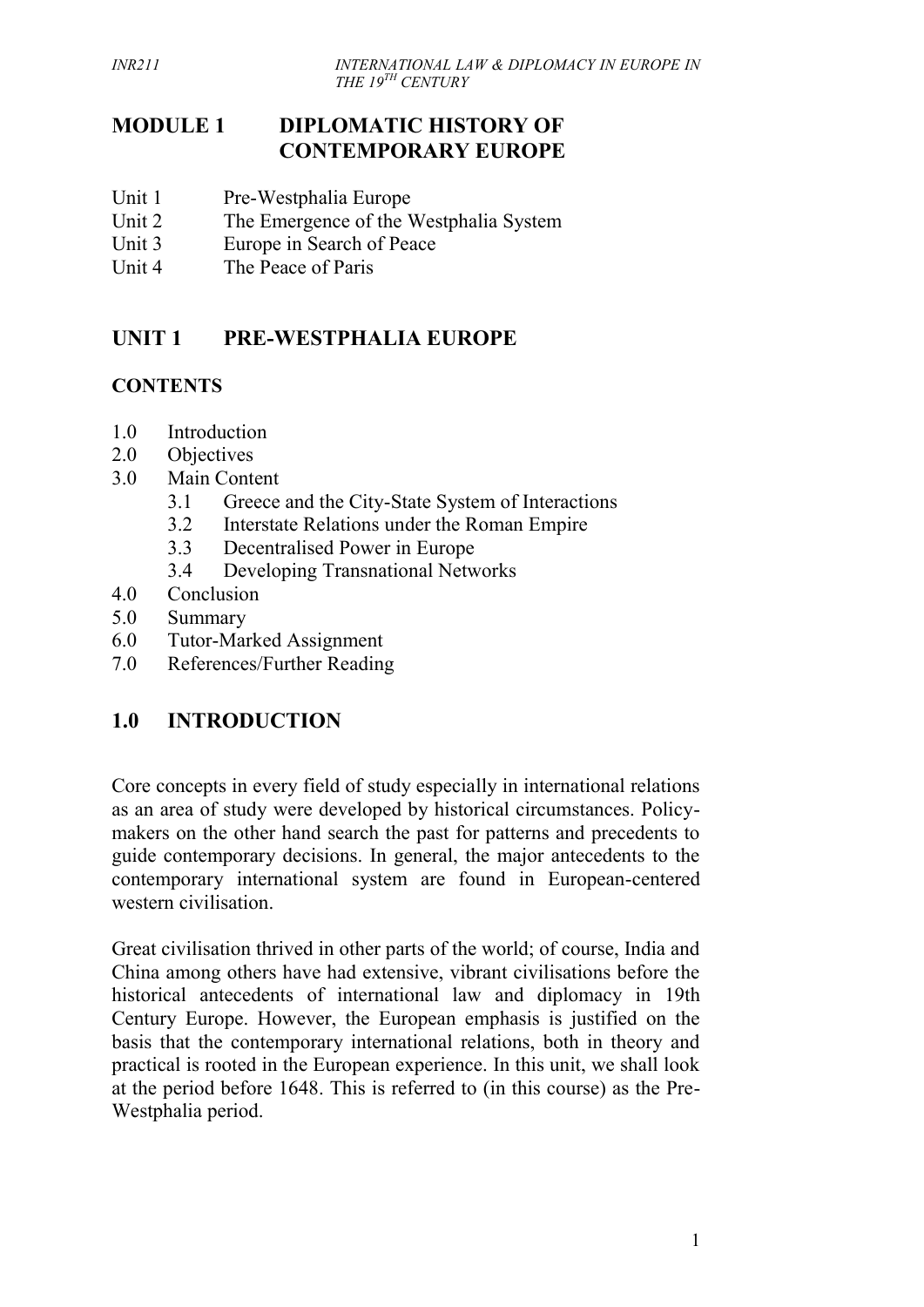The purpose of this historical overview is to trace important trends over time- the emergency of the state and the notion of sovereignty, the development of international state system. These trends have a direct impact on the evolving of diplomacy and international law as practiced in Europe in the nineteenth century.

# **2.0 OBJECTIVES**

At the end of this unit, you should be able to:

- explain the historical overview of events prior to 19th century Europe
- list the events and trends of the past in Europe
- explain the emphasis in European centered civilisation in the 19th **Century**
- evaluate the impact of history on international relations as practiced today.

# **3.0 MAIN CONTENT**

# **3.1 Greece and the City-State System of Interactions**

The classical Greek city-state system provides one of the antecedents for the New Westphalia order. The Greeks, organised independent city states, were at the height of their power in 400 B.C and engaged in power politics as catalogued by Thucydides in history of the Peloponnesian War. As the militaries of the great city-states struggled, states carried on economic relations and trade with each other to an unprecedented degree. This environment clearly fostered the flowering of the strong philosophical tradition of Plato and Aristotle. In the city states setting, each is an independent unit, conducting peaceful relations with each other, as they viewed for power. They became the precursor of the 19th Century diplomatic relations in Europe at the period.

#### **SELF-ASSESSMENT EXERCISE 1**

Discuss the historical overview of events prior to 19th Century Europe.

# **3.2 Inter-State Relations under Roman Empire**

Most of the Greek city-states were incorporated into the Roman Empire (50 BC 400 AD). The Roman Empire served as the precursor for large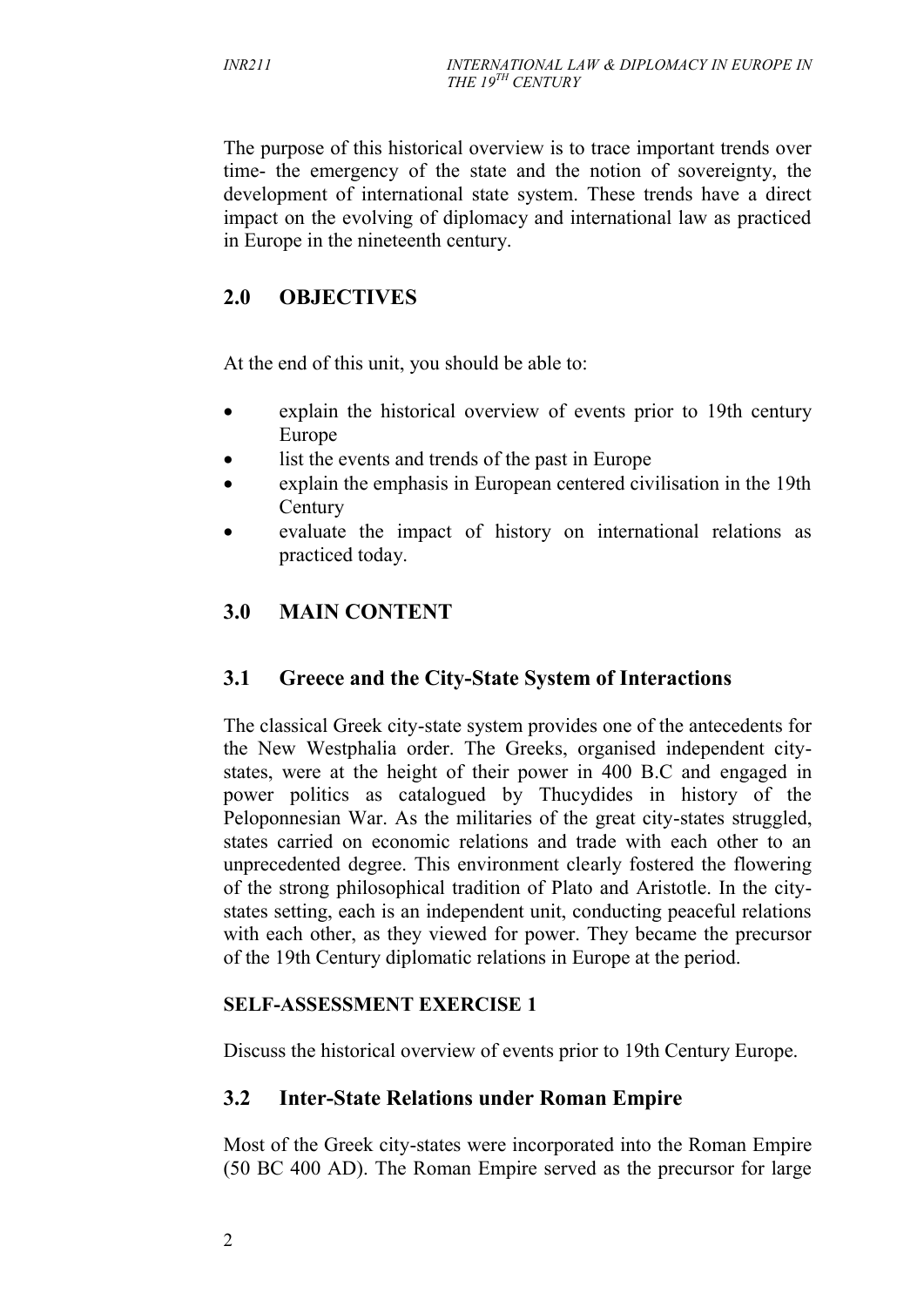political system. The leaders imposed order and unity by force on a large geographic expanse-covering much of Europe, the Mediterranean portions of Asia, the Middle East, and Northern Africa. Having conquered far-flung and diverse peoples, the Roman leaders were preoccupied with keeping the various units, tribes, kingdoms and states within their sphere of influence and ensuring that the fluid borders of the empire remained secure from the roving hordes to the North and East.

In fact, the word "empire" came from the Roman experience, which was derived from the Latin *imperium*. The leaders imposed various forms of government, from Roman proconsuls to local bureaucrats and administrators, disseminating Latin language to the far reaches of the empire. They followed the practice of granting Roman citizenship to free peoples in the far-flung empire, while at the same time giving local rulers considerable autonomy to organise their own domain.

Roman philosophers provide essential theoretical underpinning to the empire. In particular, Marcus Tullius (106-43 BC) offered a mechanism for the uniting of the various parts of the empire. He proposed that men ought to be united by a law among nations applicable to humanity as a whole. However, such law among nation did not preclude Cicero's offering more practical advice to Roman leaders: he emphasised the necessity of maintaining state security by expanding resources and boundaries, while at the same time ensuring domestic stability (Cicero 1970). Above all, the Roman Empire provided the foundation for a larger geographic entity whose members, while retaining local identities, were united through universalisation of power.

#### **SELF-ASSESSMENT EXERCISE 2**

The Roman Empire served as the precursor for large political system. Discuss.

# **3.3 Decentralised Power in Europe**

When the Roman Empire disintegrated in the fifth century, power and authority became decentralised in Europe, other forms of interaction such as tourism, commerce, and communication flourished, not just among the elite, but also among merchants groups and common citizens.

By 1000 AD, three civilisations had emerged from the rubble of Roman Empire. First was the Arabic civilisation, which had the largest geographic expanse, stretching from the Middle East and Persia through North Africa to the Iberian Peninsula? United under the religious and political domination of the Islamic Caliphate, the Arabic language, and advanced mathematical and technical accomplishment, the Arabic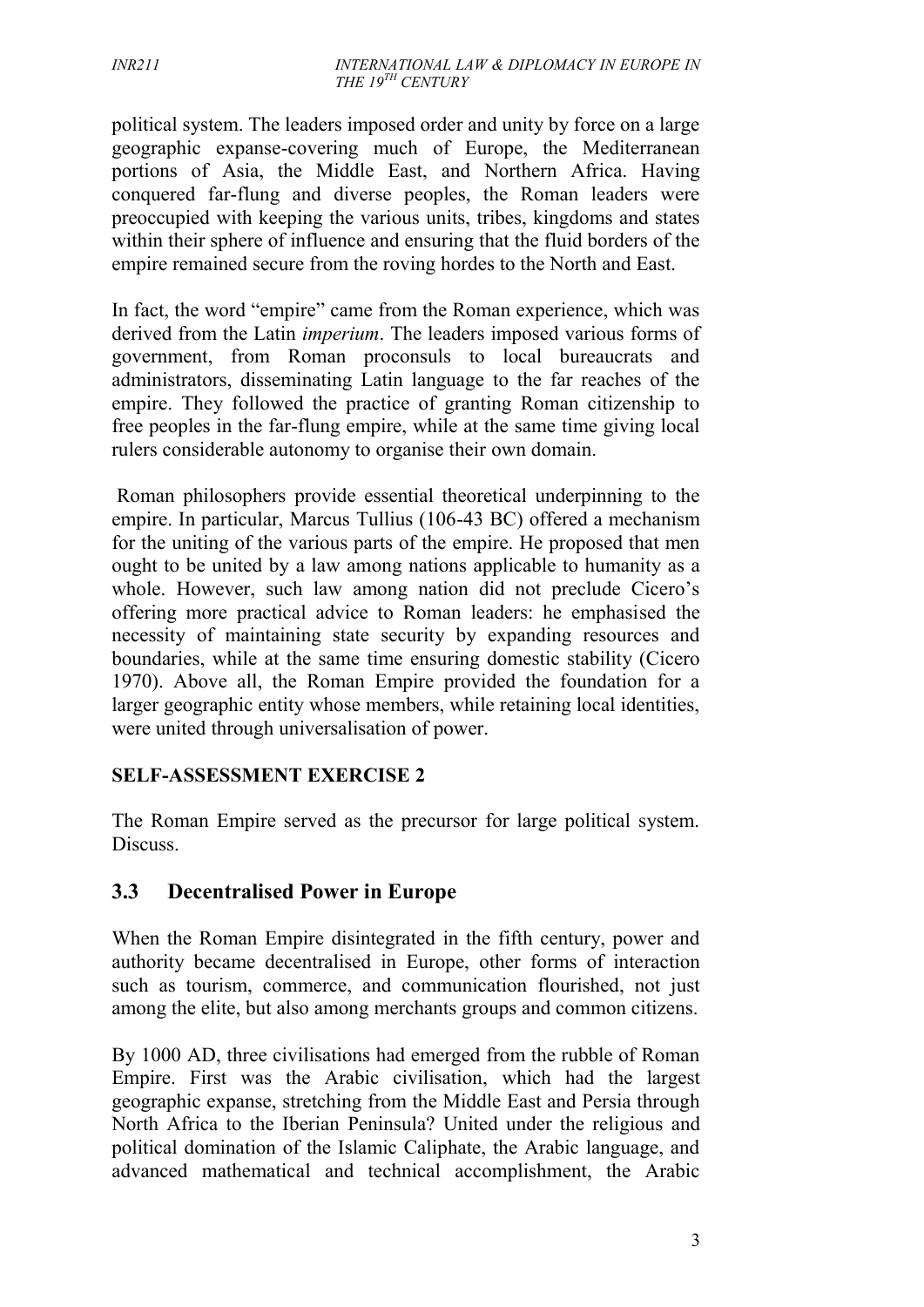civilisation was a potent force. The second civilisation was the Byzantine Empire located near the core of the old Roman Empire in Constantinople and united by Christianity. Third was the rest of Europe, where with the demise of the Roman Empire, central authority was absent, languages and culture proliferated, and the networks of communication and transportation developed by the Romans were disintegrating (Karen, 1999).

Much of Western Europe reverted to feudal principalities, controlled by lords and tied to fiefdoms that had the authority to raise taxes and exert legal authority. Lords exercised control over vassals, the latter working for the lords in return for the right to work the land and acquire protection. Feudalism, which placed authority in private hands, was the response to the prevailing disorder.

The preeminent institution in the medieval period was the church. Virtually all other institutions were local in origin and practice. Thus, authority was centered both in Rome and in its agents; the bishops were dispersed throughout medieval Europe or in the local fiefdom. The bishops, despite their overarching allegiance to the church, seized considerable independent authority. Economic life was also local.

In the late eighth century, the church's monopoly on power was challenged by Carolu Magnus, or Charlemagne, the leader of the Franks (what is today called France). Charlemagne was granted authority to unite Western Europe in the name of Christianity against the Byzantine Empire in the East. The Pope made him emperor of the Holy Roman Empire. In return, Charlemagne offered the Pope protection. The debate between religious and secular authority continued for several years with writers periodically offering their views on the subject. One of such writers was Dante Alighieri (1265 – 1321), who argued in Dante, 1977 that there should be a strict separation of the church from political life. This question was not resolved until 300 years later at the Treaty of Westphalia.

# **3.4 Developing Transnational Network**

After 1000 AD, secular trends began to undermine both the decentralisation of feudalism and the universalisation of Christianity. Commercial activity expanded into large geographical areas as merchants traded along safer transportation routes, all forms of communication improved, new technology, such as water mills and windmills, not only made daily life easier, but also provided the first elementary infrastructure to support agrarian economies. Municipalities such as the reinvigorated city-states of northern Italy-Genoa, Venice, and Milan established trading relationships and met at key locations,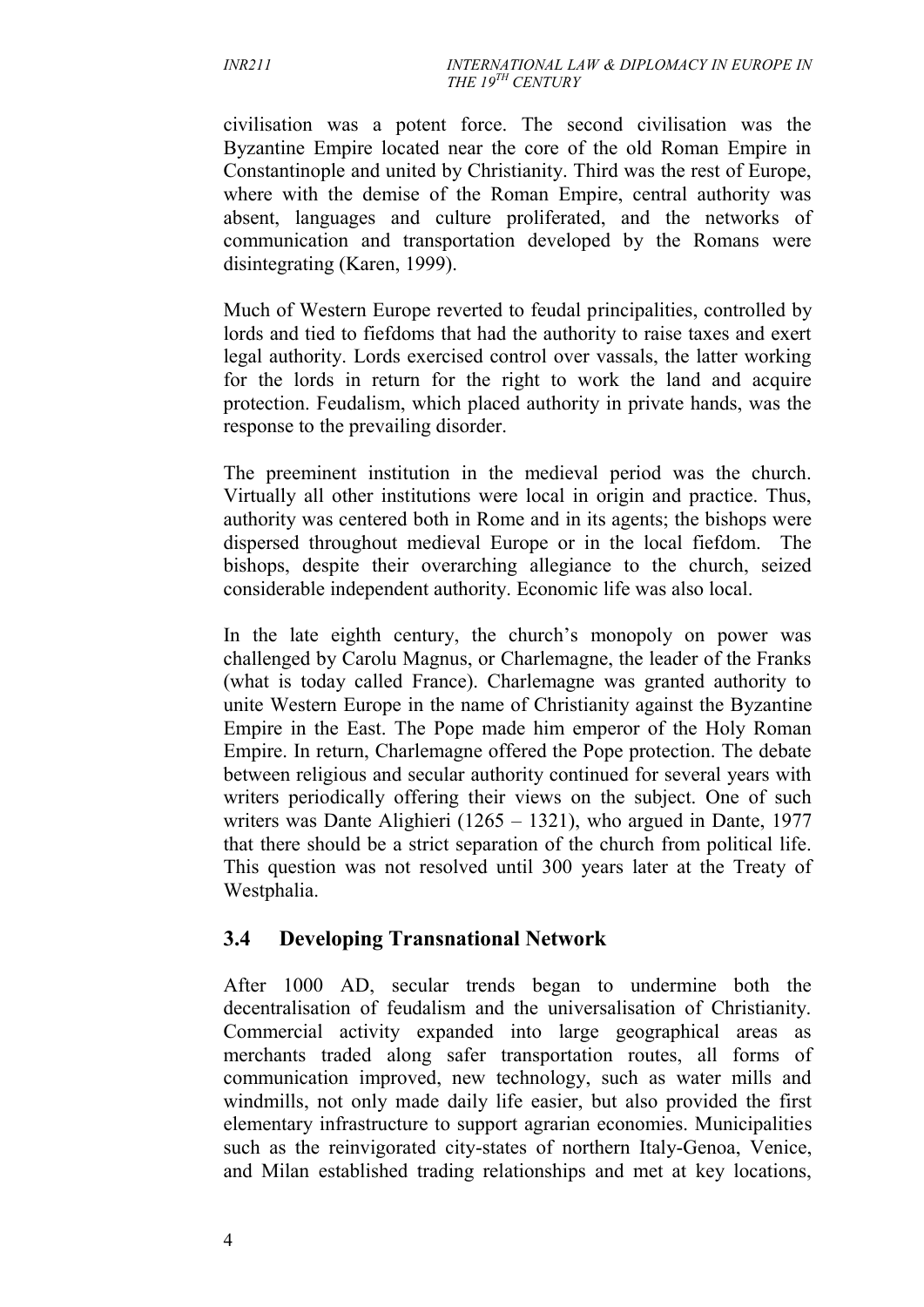arranging for the shipment of commercial materials and even agreeing to follow certain diplomatic practices to facilitate commercial activities. These diplomatic practices led to establishment of embassies with permanent staff, sending special consuls to handle commercial disputes, and sending diplomatic messages through specially protected channels. These were the immediate precursors of contemporary diplomatic practices.

The desire to expand economic intercourse further coupled with the technological inventions that made ocean exploration safer, fueled a period of European territorial expansion. Individuals from Spain and Italy were among the earliest of these adventures. Christopher Columbus sailed to the New World in 4292, Herman Cortes to Mexico in 1519, and Francisco Pizarro to the Andes in 1533. During this age of exploration, European civilisation spread to distant shores. These events (the gradual incorporation of the underdeveloped peripheral arrears into the world capitalist economy, and the international capitalist system) marked the beginning of contemporary international relations.

In the 1500s and 1600s as explorers and even settlers moved into the "New World", the old Europe remained unsettled. In some key locales such as France, England, Aragon and Castile in Spain, feudalism was replaced by increasingly centralised monarchy. The move towards centralisation was highly protested against by the masses. The masses angered by taxes imposed by newly emerging states, rebelled and rioted. New monarchs needed the tax funds to build their armies. They used their armies to consolidate their power internally and to conquer more territory. Other parts of Europe were mired in the secular and religious controversy, Christianity on the other hand was turn by the catholic and protestant spilt. In 1648, that controversy inched its way toward resolution.

#### **SELF-ASSESSMENT EXERCISE 3**

Explain the emphasis in European-centered civilisation in the 19th century.

# **4.0 CONCLUSION**

States had existed before Westphalia, and they had conducted relations with each other, but they had done so on different basis. The ancient world had known a succession of sprawling dynastic empires and tiny city-states, and it had known the vast of Roman Empire, which had encompassed the civilised Western Europe. However, it had never known a national state or a system of independent states resting upon something akin to the theory of sovereignty.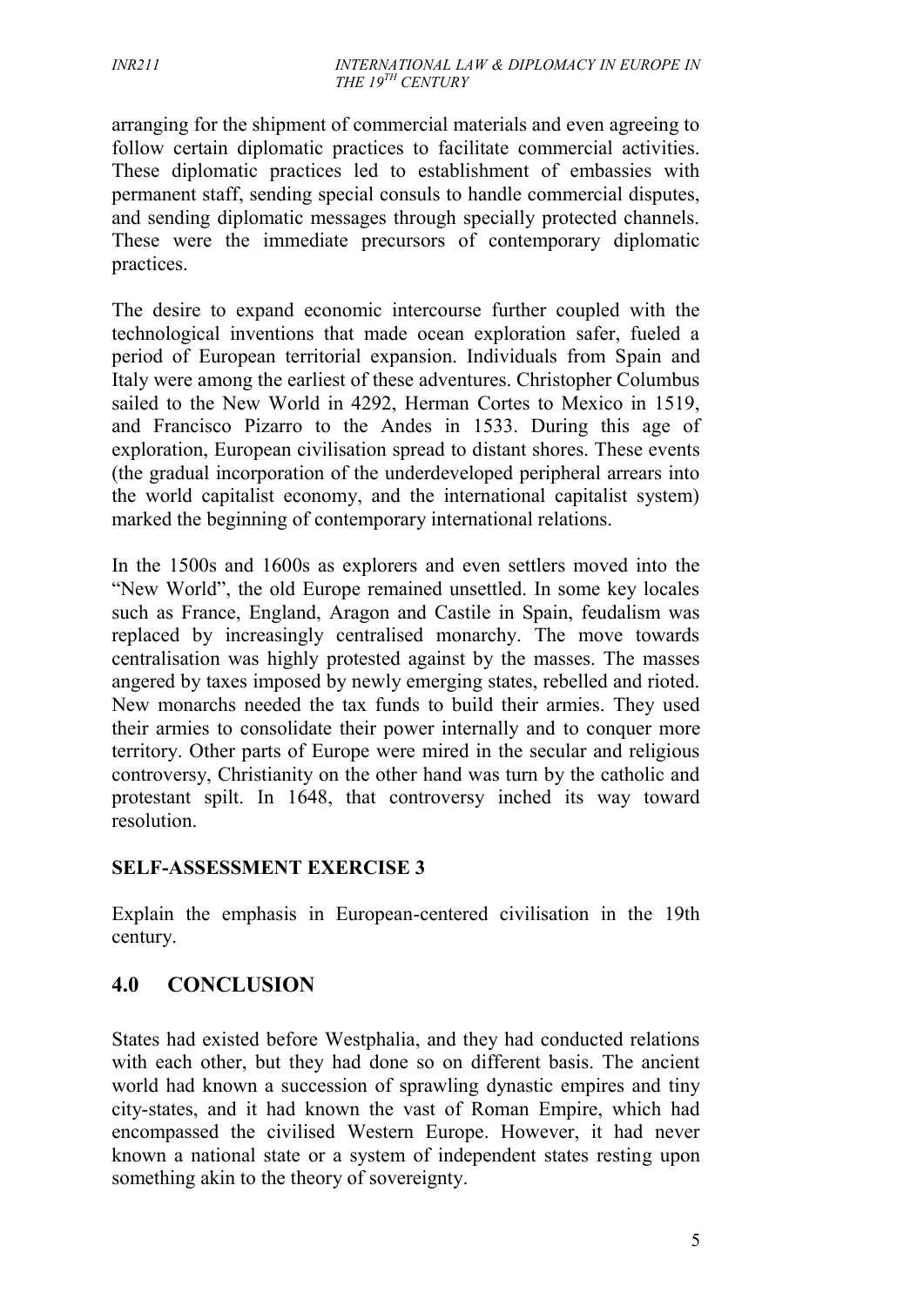# **5.0 SUMMARY**

In studying diplomatic relations in the 19th century Europe, it is necessary to discuss the nature of the evolution of the states of Europe prior to the 19th century. Consequently, in this unit, we have traced the historical overview of important trends, overtime leading to the emergence of the concepts of diplomacy and international law in interstate relations of 19th Century Europe. It is thus, established that, the major antecedents to contemporary international system are found in European-centered Western civilisation. The European emphasis is justified on the basis that contemporary international relations, in both theory and practice, is rooted in the European experience.

# **6.0 TUTOR-MARKED ASSIGNMENT**

- 1. Which of the historical periods have mostly influenced the development of contemporary inter-state relations?
- 2. The classical Greek city-state system provides one of the antecedents for the Westphalia order. Discuss
- 3. What led to the disintegration of Roman Empire in the fifth century?

# **7.0 REFERENCES/FURTHER READING**

- Cicero, R. (1970). *Roman Politics and Society.* London: Oxford University Press.
- Dante, (1977). "De Monrchia." In *the Portable Dante.* Paolo Milano (Ed.). New York: Pengun Press.
- Karen, M. (1999). *Essentials of International Relations*. New York: W.W. Norton & Company.
- Norman, D. P. & Howard, C. P. (2007). *International Relations* (Third Revised Edition) India: A. I. T. B. S. Publishers.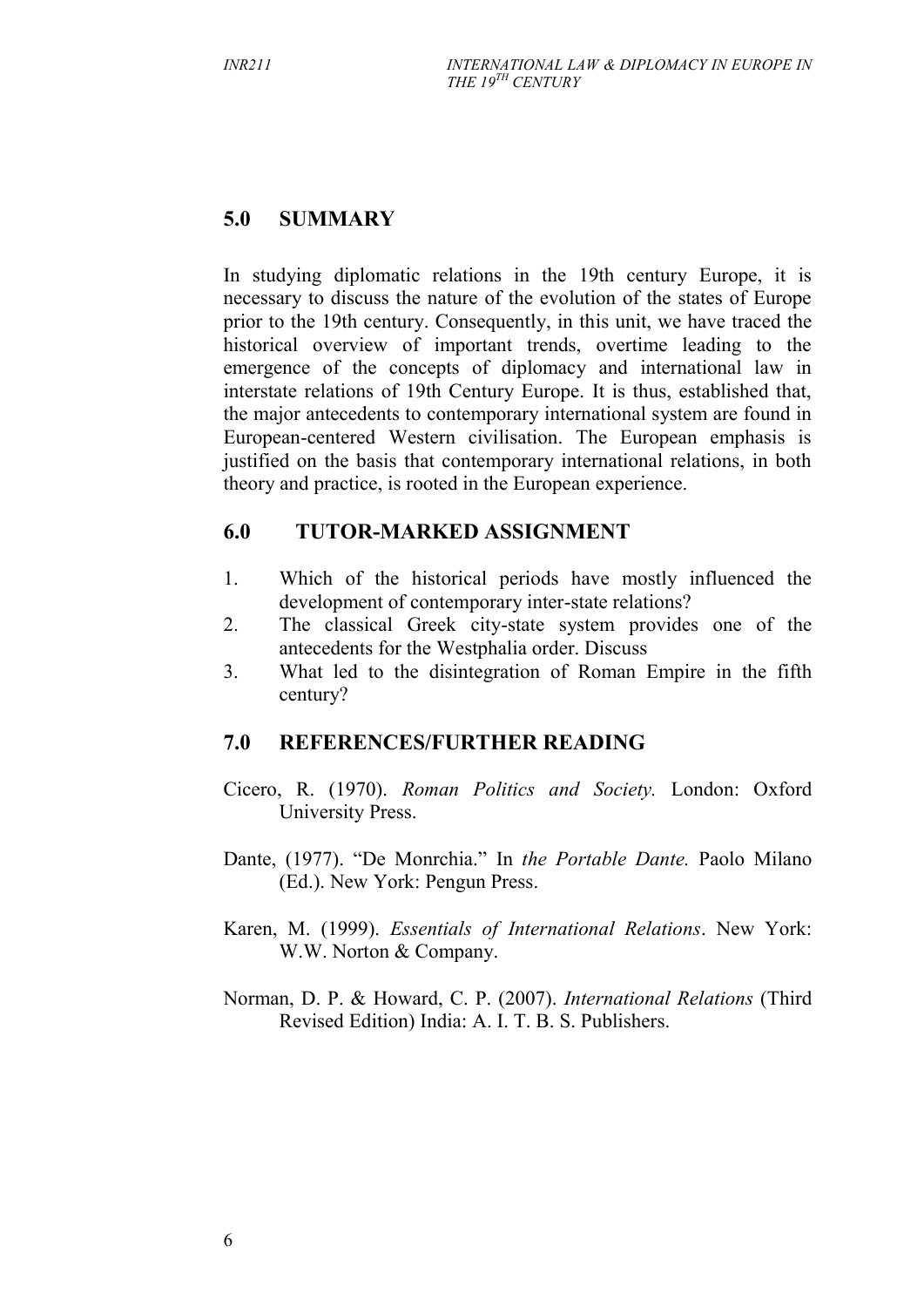# **UNIT 2 THE EMERGENCE OF THE WESTPHALIA SYSTEM**

### **CONTENTS**

- 1.0 Introduction
- 2.0 Objectives
- 3.0 Main Content
	- 3.1 The Treaty of Westphalia
	- 3.2 The Growth and Development of European Power
	- 3.3 The European Revolutions
- 4.0 Conclusion
- 5.0 Summary
- 6.0 Tutor-Marked Assignment
- 7.0 References/Further Reading

### **1.0 INTRODUCTION**

The 30 years war in Europe stemmed up from the protestant-Catholic schism. It began with the protestant reformation and intensified by the catholic counter-reformation. It also involved dynastic rivalries of the Hapsburgs and the Bourbons as well as some issues among German Princes. After a long destructive struggle, the exhausted contenders accepted a religious and political settlement that paved way for a semblance of European stability. The Treaty of Westphalia formalised the nation state system in Europe through its recognition that the empire no longer commanded the allegiance of its parts and that the pope could not maintain his authority everywhere, even in spiritual matters. Thus, by 1648, the state system was fully established in Europe and the states Europe of were on their own establishing a form of diplomatic relations among themselves.

#### **2.0 OBJECTIVES**

At the end of this unit, you should be able to:

- evaluate the contributions of the Treaty of Westphalia to development of diplomatic relations in Europe in the 19th **Century**
- identify the major principles of the Westphalia Treaty
- explain the reasons for westernisation of international system.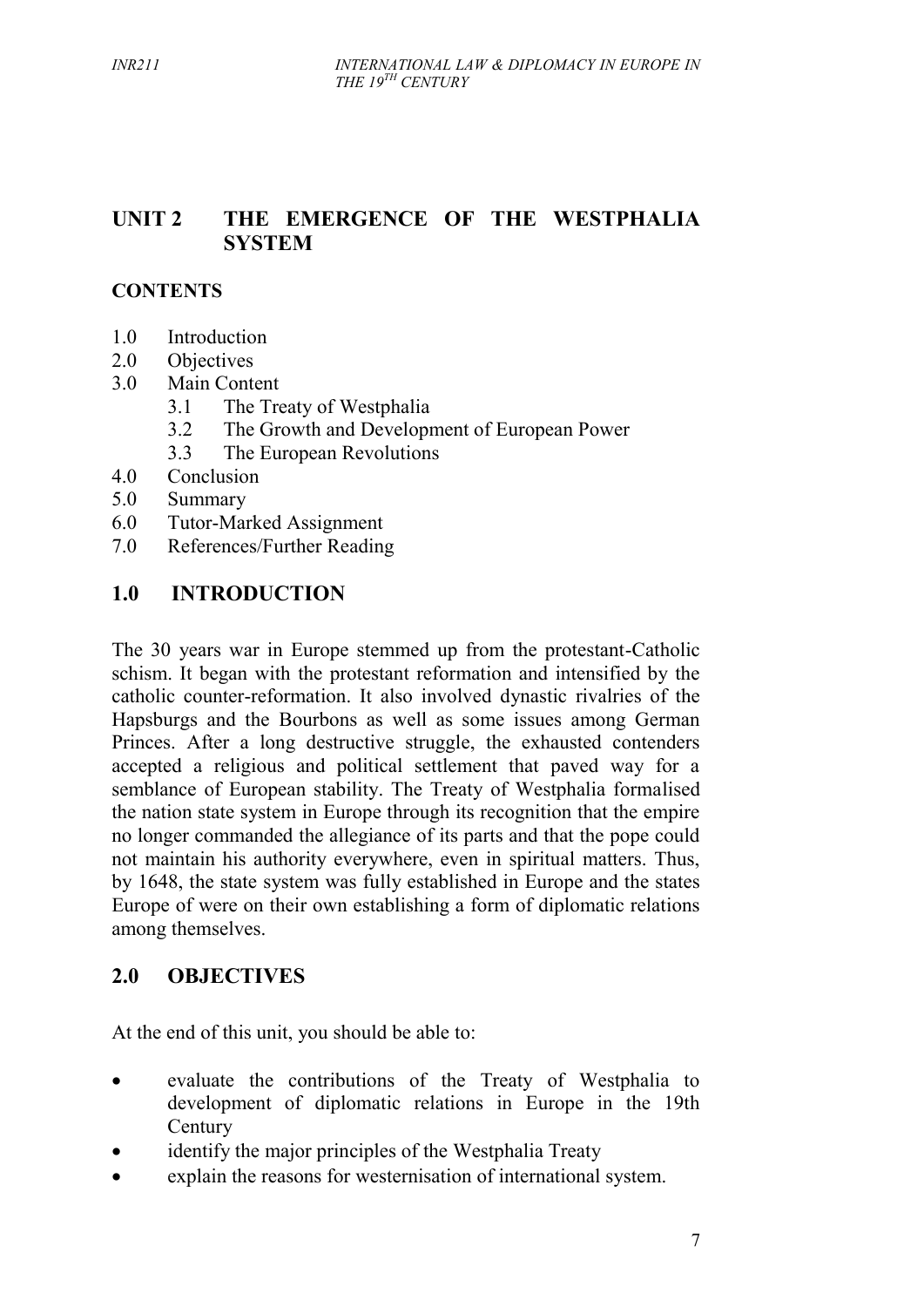# **3.0 MAIN CONTENT**

# **3.1 The Treaty of Westphalia**

The 30 years war (1618-1648) devastated Europe, with armies plundering the central Europe landscape, fighting battles and surviving by ravaging the civilian population. However, the Westphalia Treaty ended the conflicts but had a profound impact on the practice of international relations.

First, the Treaty of Westphalia embraced the notion of sovereignty. Within a short period, virtually all the small states in central Europe attained sovereignty. The Holy Roman Emperor died and Monarchs in the West realised that religious conflicts had to be stopped. Consequently, the monarchs agreed to fight on behalf of either Catholicism or Protestantism. The monarch also gained the authority to choose the version of Christianity for his people. This means that the monarchs and not the church had religious authority over the people. This development showed general acceptance of sovereignty and it made the sovereign to enjoy exclusive rights within a given territory. With the power of the pope and the Emperor stripped by the Westphalia Treaty, the notion of the territorial state was accepted.

Secondly, the sovereigns had seen the devastating effects of mercenaries fighting wars. Thus, after the Westphalia Treaty, sovereigns sought to establish their own permanent national militaries. The growth of such forces led to increasingly centralised control as the new states had to collect taxes to pay for these militaries and the sovereigns assumed absolute control over the troops. As a result, the state with a national army emerged, its sovereignty was acknowledged, and its secular base was firmly established.

Thirdly, the Treaty of Westphalia established a core group of states that dominated the world until the beginning of the 19th Century. These states include Austral, Russia, Prussia, England, France and the United Provinces (Netherlands and Belgium). Those in the West (England, France and the United Provinces) underwent an economic revival under the ages of capitalism, while those in the East (Prussia and Russia) reverted to feudal practices. During this period, private enterprises were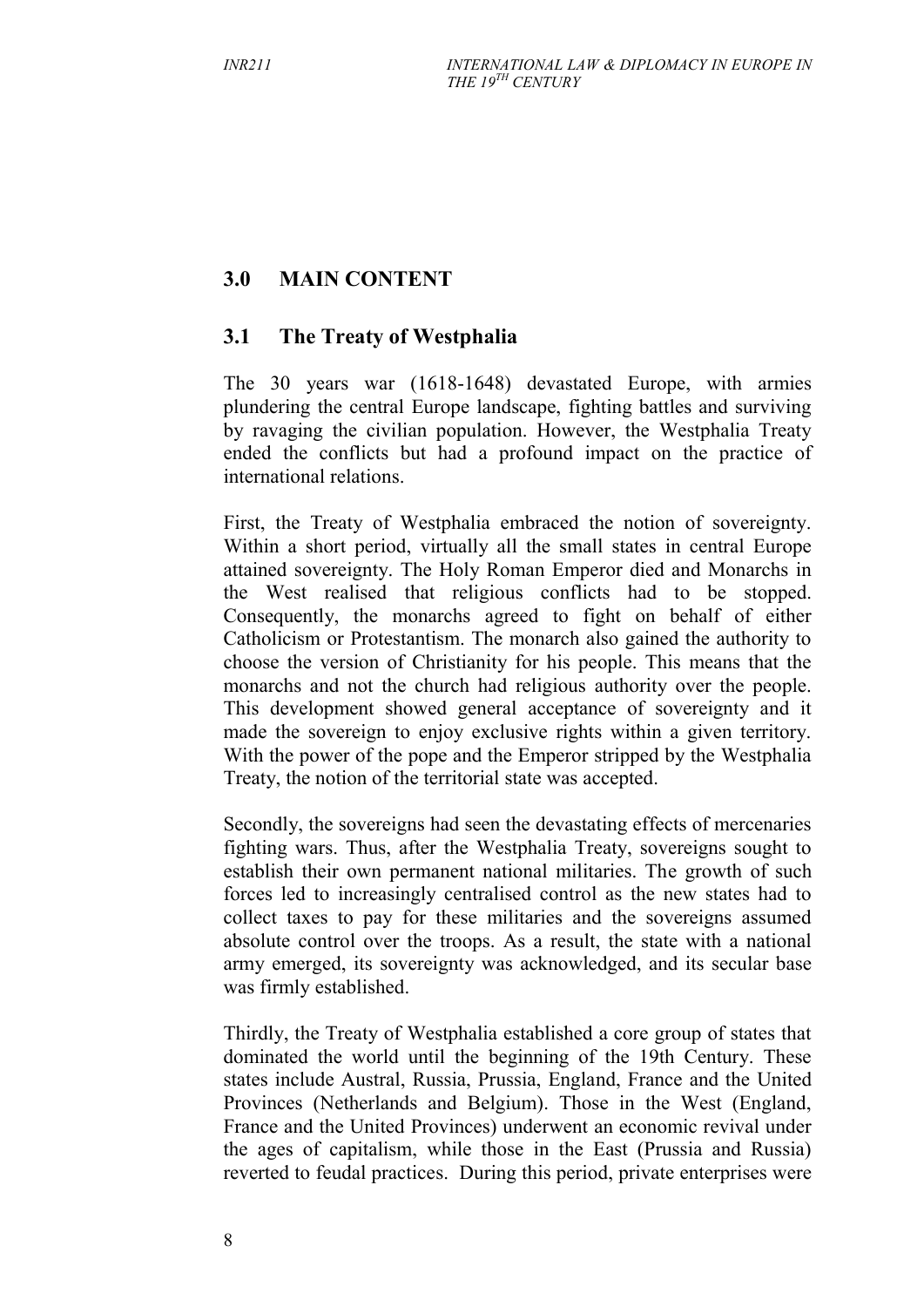encouraged in the West. These states improved infrastructure to facilitate commerce and great training companies and bank emerged. In contrast, in the East, serfs remained on the land and economic change was stifled. However in both regions, absolutist states dominated.

The Treaty of Westphalia, European politics was dominated by multiple rivalries and shifting alliances till the end of 18th Century. These rivalries were also played out in regions beyond Europe, where contending European states vied for power. The most notable one was Great Britain and France in North America.

#### **SELF-ASSESSMENT EXERCISE 1**

What do understand by "sovereignty?"

# **3.2 The Growth and Development of European Power**

Europe was the centre of world politics in the 18th Century. At the beginning of the 19th Century, Europe occupied a position of power and importance out of all proportion to its size. Vast areas of Asia and Africa were under the colonial rule of different European powers. Australia was a part of the British Europe.

This domination and shaping of the world by the Europeans was a significant characteristic of the 18th and 19th centuries. The growth of the European powers enabled Great Britain, France and other European countries to thrust outward and take control of North and South America and some parts of Asia. Within this period, other non-European empires or dynasties began to decline and fall. The process accelerated in the 19th Century, and the Europeans came to dominate the world and to see themselves as forming an exclusive club enjoying rights superior to other political communities (Rouke 2008).

One reason for the global Westernisation was the scientific and technological advances that sprang from the renaissance in Europe. This sparked the industrial revolution, which began in the mid-17th Century in Great Britain. During the following 150 years, industrialisation spread rapidly but not globally, instead, it was mostly a western phenomenon, with the notable exception of Japan.

Industrialisation and associated advances in weaponry and other technology had a profound impact on world politics. Europe gained strength compared with unindustrialised Asia and Africa. Industrialisation also promoted colonialism, because the manufacturing countries need to expand resources and markets to sustain their economies. Many industrialised countries also converted colonies as a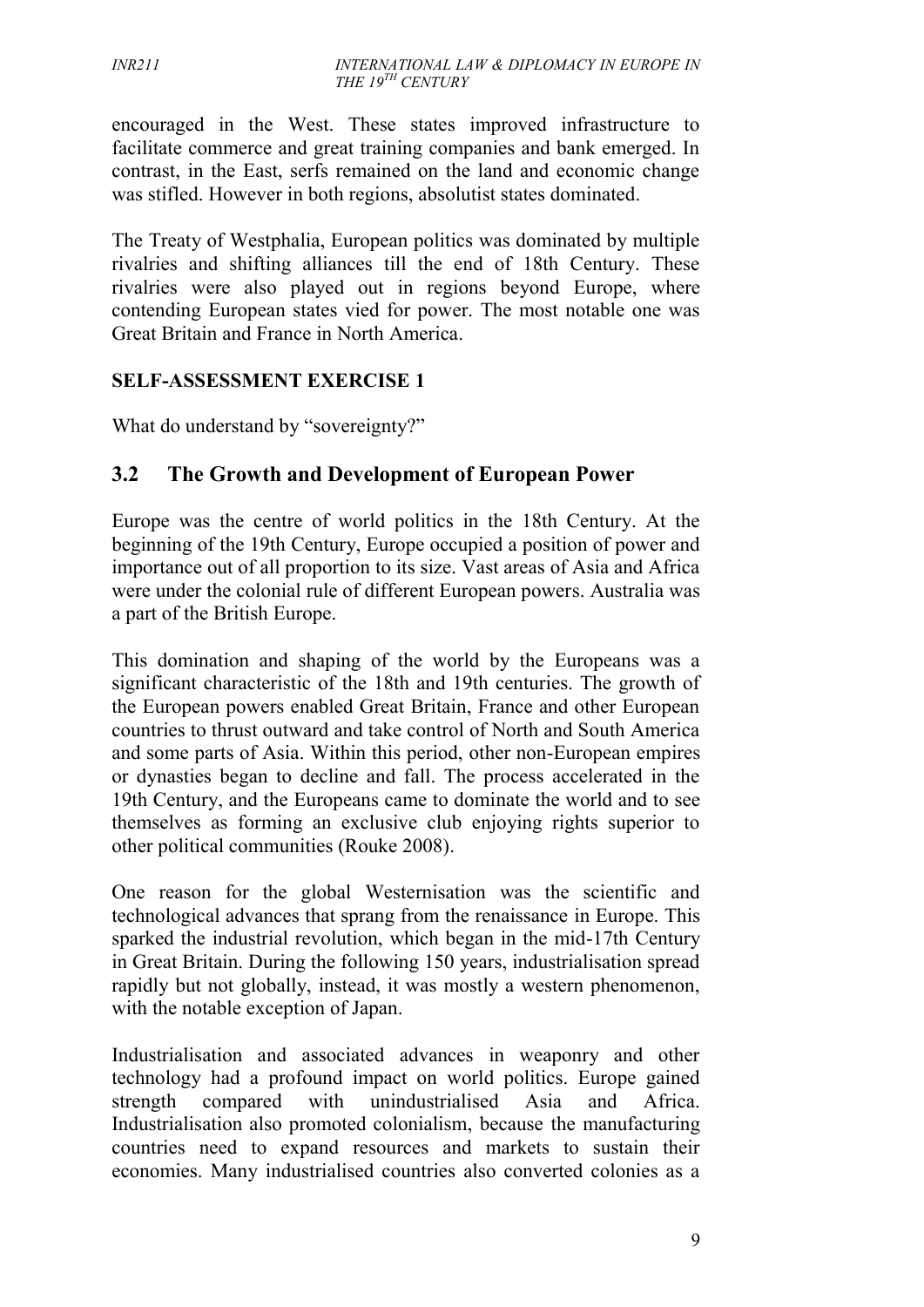matter of prestige. The result was an era of Euro-American imperialism that spread to all corners of the globe.

China, it should be noted, was never colonised, but after the 1840s, it was divided into spares of influence among the European powers. Only Japan and Siam (now Thailand) remained truly sovereign. Americans joined the scramble for colonies and acquired Hawaii and Samoa in the 1890s and in 1898 added Guam, Puerto Rico and the Philippines. Moreover, the American military interventions in the Caribbean, the Central American Region became so frequent in the following decades that the true sovereignty of those countries was questionable. Even though, these colonial empires were for the most part, not long-lived, they still had a major deleterious impact that led to many revolutions in Europe within the period.

### **3.3 Revolutions in Europe**

A number of significant developments had taken place during the 18th Century. The industrial revolution that took place in Europe had the invention of steam engine by British James Watt in 1765 as the first step in the direction of industrial revolution. Within a very short period, the industrial development made modernisation possible not only in England, but also in France and Germany. Modernisation resulted into series of uprising against the European dominating imperial powers by the colonised states and empires.

The two major revolutions recorded within this period were the American Revolution of 1776 against British rule and the French Revolution of 1879 against absolute rule. The 13 British colonies in North America declared their independence in 1776. After a bitter struggle between the British armed forces and the colonial army led by George Washington, the British Government had to accept the independence of the 13 colonies in 1783. The newly independent colonies framed their constitution in 1787, and set up the federal country the United States of America. The United States assumed the role of protector of all the republics in the "new world" because of Monroe Doctrine in 1823. She became the dominant power in the American continent.

The third significant development was the French Revolution of 1789. With the slogan of liberty, equality and fraternity, a new era in European history began. The fourth major result of the European revolutions was the emergence of Russia and Prussia as powerful nations in Europe. The division of Poland between Russia, Prussia and Austria was the fifth important event of the 18th Century Europe. Parts of Poland were conquered by Russia and Prussia in 1772. In order to balance the power,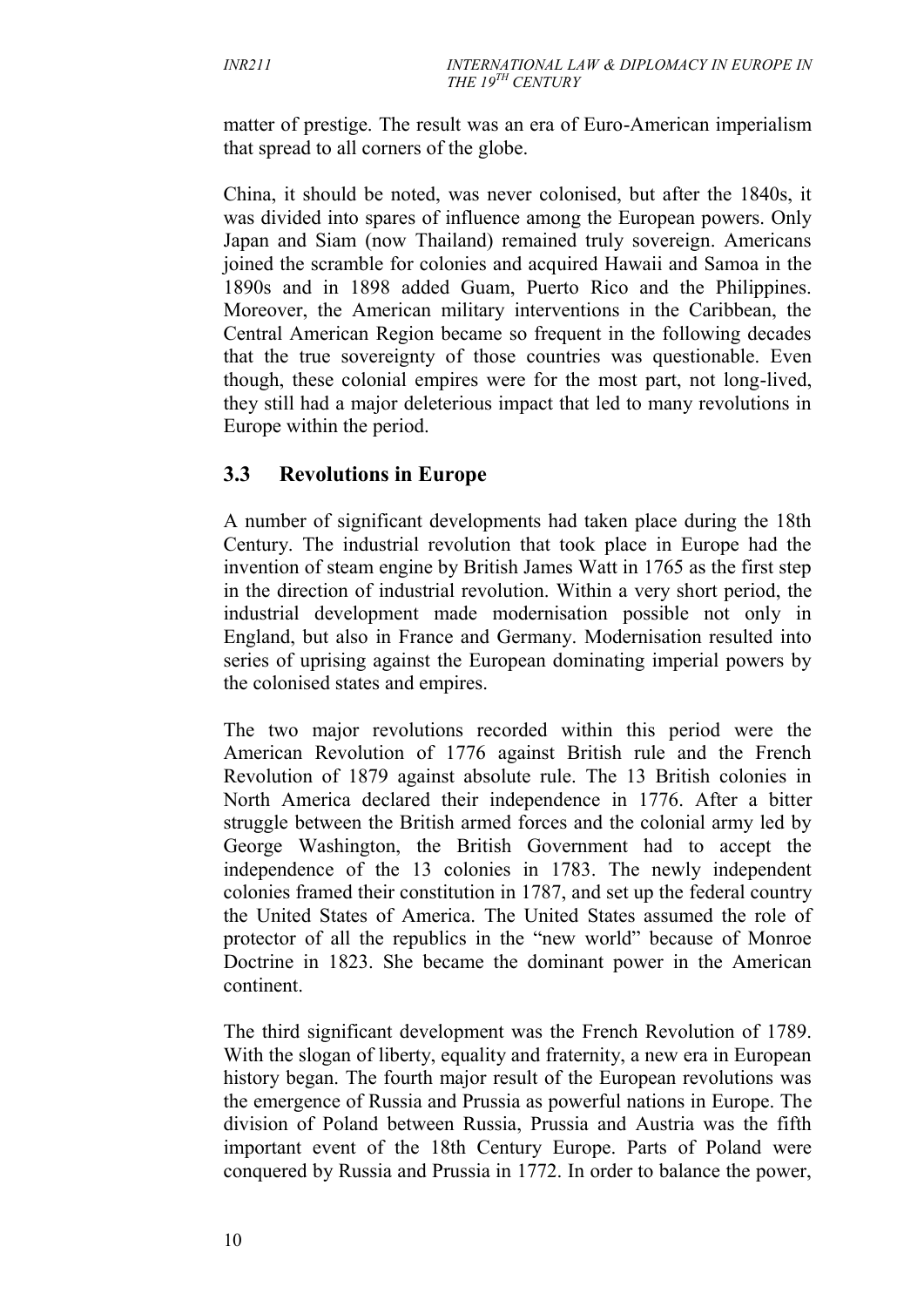Austria annexed Poland Galicia province. Some more Polish territory was annexed in1793 by Russia, Prussia and Austria among themselves. Poland ceased to exist, but Polish nationalism could not be destroyed. Poland as a buffer state between Austria, Russia and Prussia was gone thereby creating tense situations between the three European powers.

Each revolution was the product of enlightenment thinking as well as Social Contract Theorists. During the modernisation period, thinkers began to see individuals as rational, capable of understanding laws governing them and working to improve their conditions in society.

### **SELF-ASSESSMENT EXERCISE 2**

Identify the major events that led to the revolutions in Europe.

### **3.4 Aftermath of the Revolutions**

Two core principles emerged in the aftermath of the American and French revolutions. The first is that the absolutist rule is subject to limits imposed by man. In the Treats on Government, the English philosopher John Locke (1632 – 1704) attacks absolute power and the notion of the divine right of kings. Locke argues that the state is a beneficial in situation created by ration men in order to protect both their national rights (life, liberty and property) and their self-interests. Men agree to establish government to ensure natural rights for all. The crux of Locke's argument is that political power ultimately rests with the people rather than with the leader or the monarch. The monarch derives his legitimacy from the consent of the governed (John Locke 1960).

The second core principle that emerged at this time is nationalism, wherein the masses identify with their common past, their language, customs and practices is a natural outgrowth of the state. Nationalism leads people to participate actively in the political process. For instance, during the French revolution, a patriotic appeal was made to the masses to defend the nation and its new ideals. This appeal forged an emotional link between the masses and the state. These two principles-legitimacy and nationalism rose out of the American and French revolutions to provide the foundation for the politics in the 19th Century Europe (Karen 1999).

#### **SELF-ASSESSMENT EXERCISE 3**

Discuss the core principles that emerged after the America and French revolution.

# **4.0 CONCLUSION**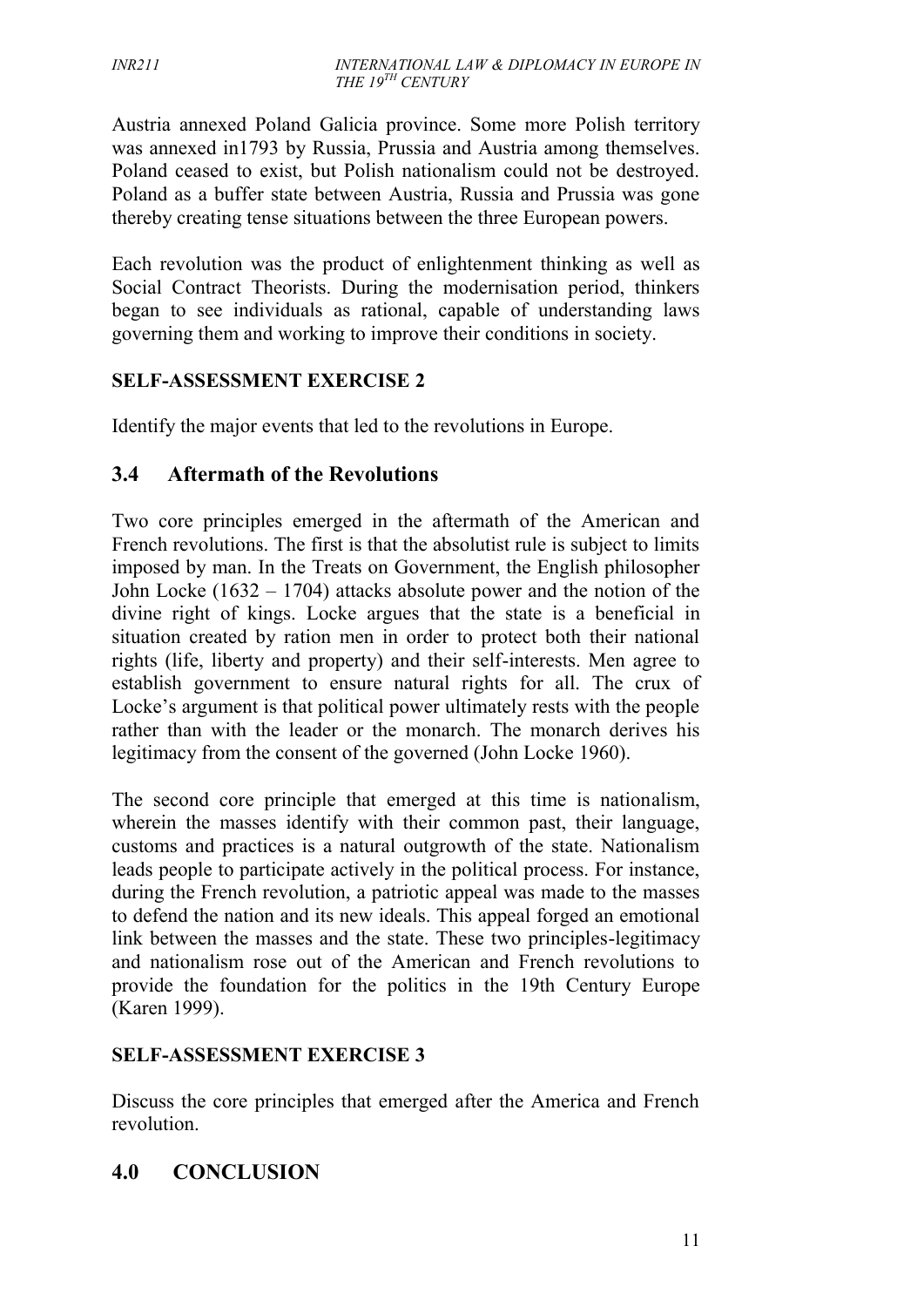We have attempted an analysis of the state system, which emerged in Europe through the Treaty of Westphalia including two of its corollaries – sovereignty and nationalism. The history of the growth and development of Europe, which led to the revolutions in Europe in 18th and early 19th Century were also highlighted. We noted that sovereignty is the legal theory, which sustains the state and the state system, and that nationalism is the moving spiritual or emotional force of the state. They have led to revolutions, wars and to international anarchy. They are perhaps the most formidable forces that mobilised the European states in the 19th Century to search and inculcate the concept of diplomacy and international law in the inter-state relations to ensure peaceful co existence for building a true European community.

# **5.0 SUMMARY**

Modernisation paved way for nationalism, which prepared the people for the revolutions that occurred in Europe in 18th Century. Its immediate cause was the imperialism drive of the European states against themselves. It is most obvious result was the triumph of principle of national self-determination in Central and Eastern Europe. The last of the non-national empires on the continent were shattered in the cause of the revolutions and from their ruins were constructed new or enlarged European states, which set in the 19th Century to search for peaceful means of existence through diplomacy and international law.

# **6.0 TUTOR-MARKED ASSIGNMENT**

- 1. Write short notes on:
- (a) Nationalism
- (b) Revolution and
- (c) Sovereignty.
- 2. Give a detailed account of the American and French revolutions.
- 3. What are the major contributions of the Treaty of Westphalia to the development of early Europe?
- 4. Scholars usually designate 1648 (the date of the Treaty of Westphalia) as the time when the state system began to take on its modern form. Discuss.

#### **7.0 REFERENCES/FURTHER READING**

John, L. (1960). *Two Treats on Government.* England: Cambridge University Press.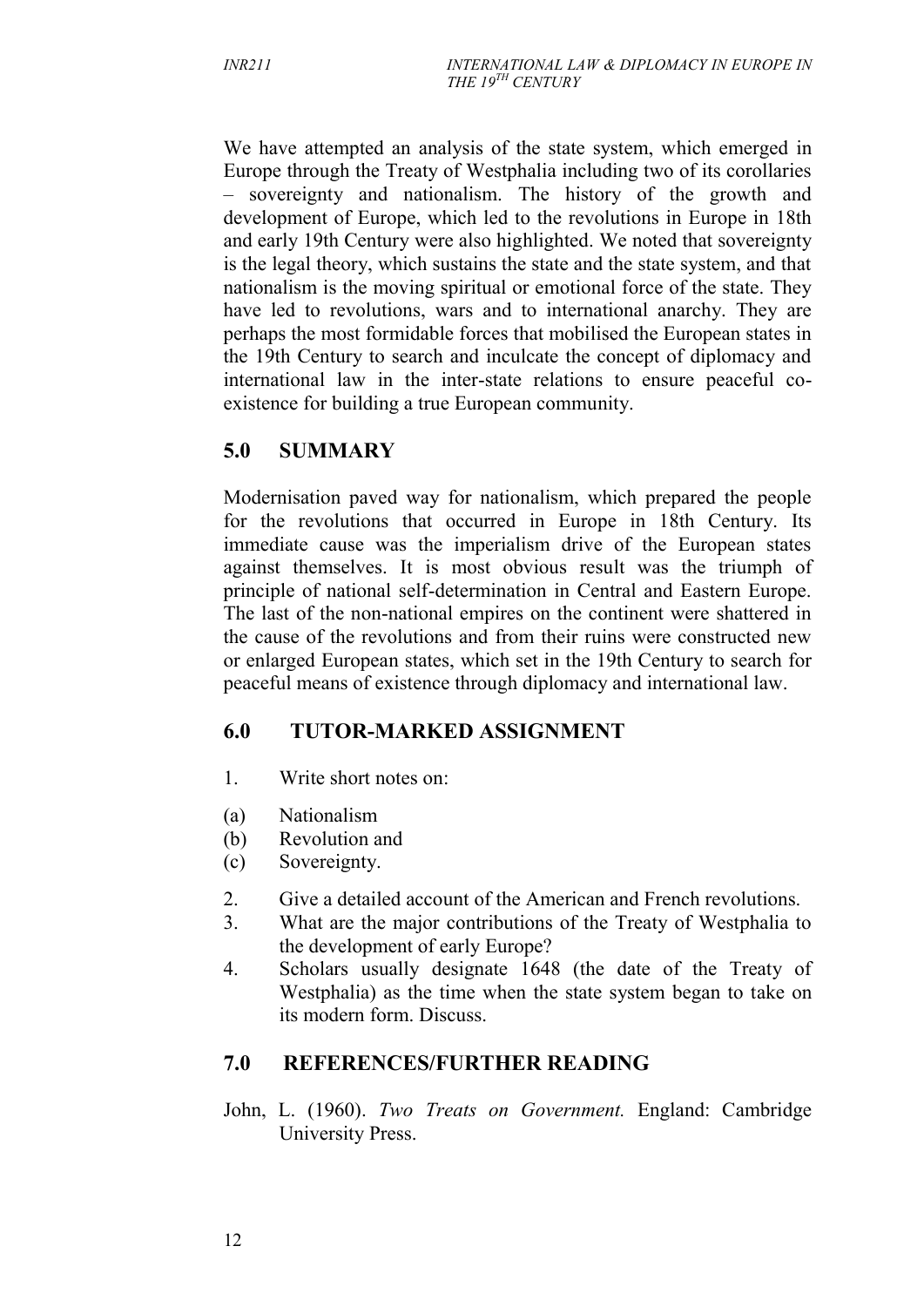- John, T. R. (2008). *International Politics on the World Stage,* (12th ed.)*.* New York: McGraw-Hill Companies.
- Kaven, M. (1999). *Essentials of International Relations*. New York: W. W. Norton & Company Incorporated.

Khanna, V. N. (2004). *International Relations,* (Fourth Revised Edition). New Delhi: Vikas Publishing House PVT Ltd.

#### **UNIT 3 EUROPE IN SEARCH OF PEACE**

# **CONTENTS**

- 1.0 Introduction
- 2.0 Objectives
- 3.0 Main Content
	- 3.1 The Congress of Vienna (1814-15)
	- 3.2 Balance of Power
	- 3.3 Breakdown and Solidification of Alliances
	- 3.4 The Concert of Europe
- 4.0 Conclusion
- 5.0 Summary
- 6.0 Tutor-Marked Assignment
- 7.0 References/Further Reading

# **1.0 INTRODUCTION**

The 19th Century was described as a combination of quest for peace, nationalism, economic imperialism and balance of power in the European continent. Nationalism became the dominant factor after the French Revolution. It facilitated unification of Germany and Italy, gave birth to demand for nation-states; and indeed after the First World War, a number of states were created in Europe on the basis of nationalities. Economic imperialism was the outcome of ultra-nationalism, industrial revolution and capitalism. Vast empires were built by Britain, France, Germany, Portugal and European powers. These overseas colonies were used for securing raw materials and for marketing the finished goods of industrialised ruler nations of Europe. Most of Asia and practically the entire Africa came under their imperial rule.

Furthermore, within Europe, the principle of balance of power gave rise to frequent conflicts and secret diplomatic moves. If a country became or try to become more powerful than others do, her strength had to be balanced by other nations either individually or collectively. European politics was guided by the objective not to allow any country to become a powerful nation. In other words, balance of power was sought to be maintained. This led to formation of power blocks and military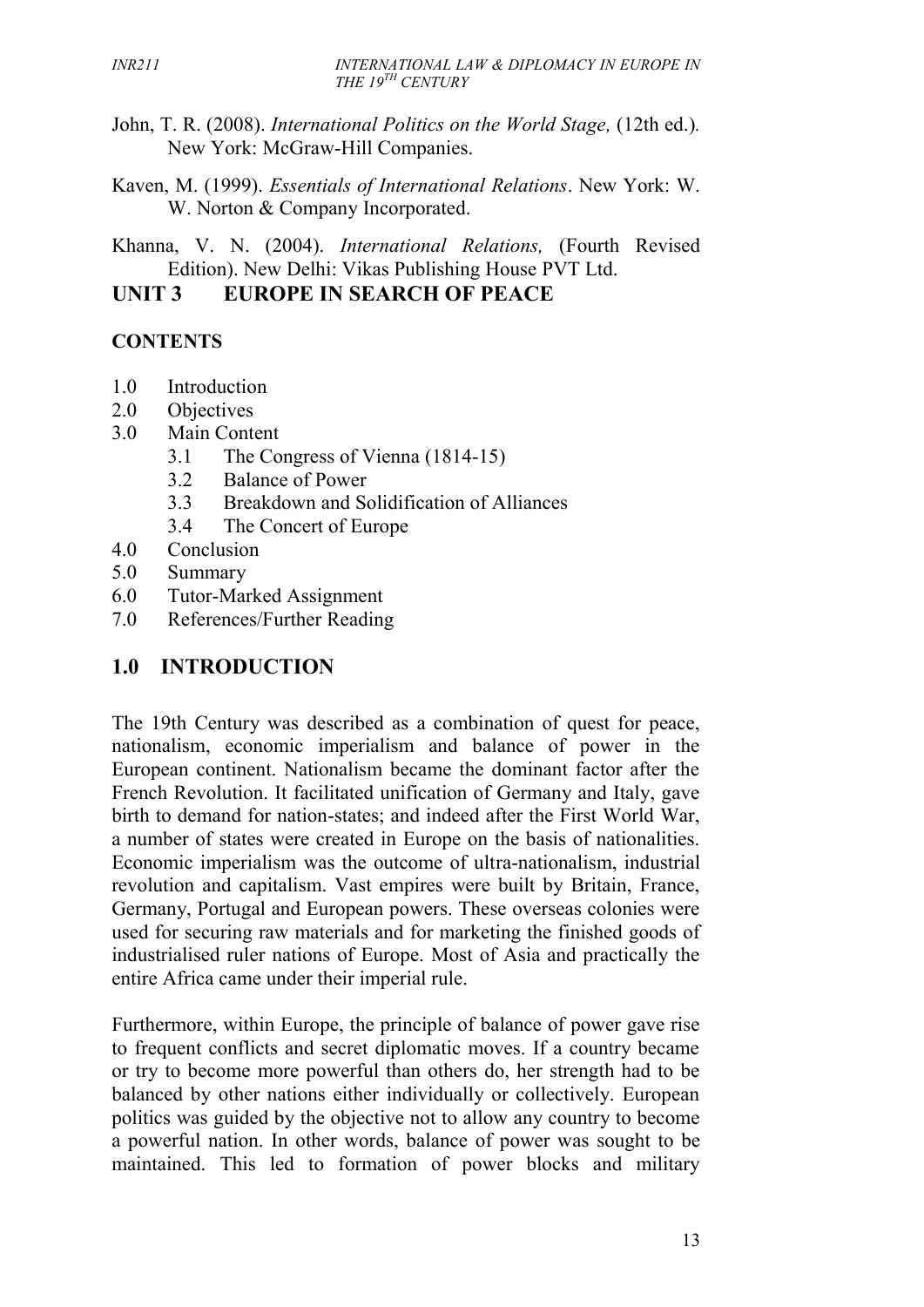alliances. These alliances were to some extent responsible for the First World War, which began in 1914.

# **2.0 OBJECTIVES**

At the end of this unit, you should be able to:

- explain the major events that led to Congress of Vienna
- identify the major principles of balance of power
- evaluate steps taken by the European nations to ensure peace
- list the contributions of nationalism to the practice of diplomacy in the19th Century Europe.

# **3.0 MAIN CONTENT**

# **3.1 The Congress of Vienna (1814-15)**

The Congress of Vienna (1814-15) was an important landmark in the diplomatic history of Europe. We had pointed out in the last unit that the famous French revolution took place in 1789. A promising army Commander, Napoleon Bonaparte took advantage of instability created by the revolution. He assumed the title of Emperor of France. Under his leadership, France became the most powerful nation in Europe. He launched aggressive attacks against various European countries. His ambition was to rule the entire Europe and even beyond. Thus, adventurism policy of France turned all-important states of Europe against her.

Despite many victories, France could not conquer many European areas due to the supremacy of the British Navy on the seas. Napoleon conquered many countries. Nationalism assumed dominant position in France as well as in the countries that had become victims of her aggression. Napoleon appointed his brother Joseph as the King of Spain. This aroused national sentiments of the people of Spain against the new ruler as well as France. Napoleon's fall became imminent by1814. The victorious nations concluded the first Treaty of Paris with France on May 30, 1814. Napoleon was sent to the Island of Elba, and the legitimate ruler of Spain (King Louis xviii) was reinstated. France was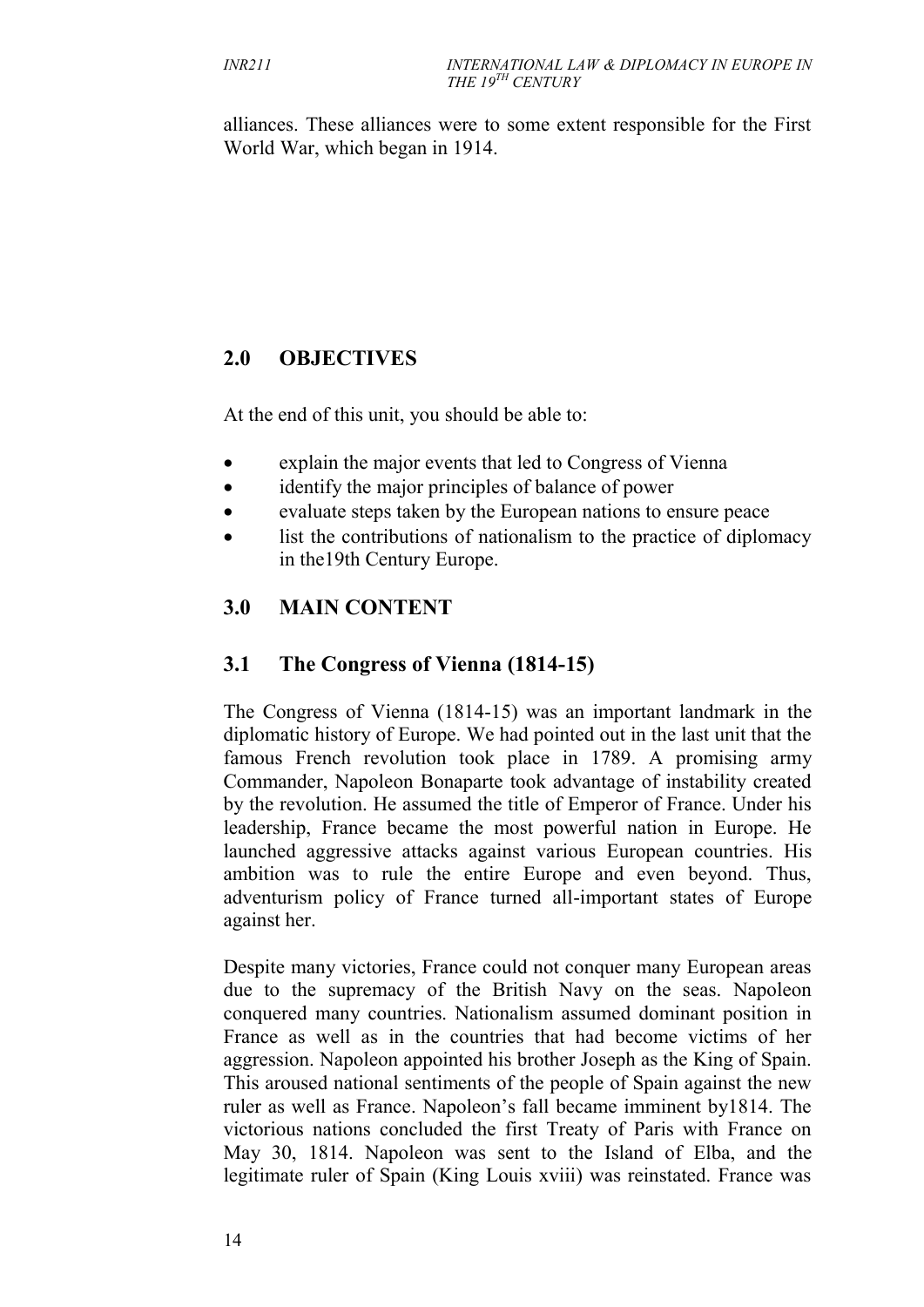restored to her pre-revolution frontiers. It was agreed in the Treaty of May 1814 that a "European Congress" would be held in Vienna (Austria) to redraw the political map of Europe (Khanna, 2004).

The Congress of Vienna met in September 1814 and accomplished its difficult task after more than six months. The settlement of Vienna was signed by European nations on June 9, 1815 a few days before the final defeat of Napoleon. We have seen that after May 1814 Napoleon was defeated and sent to Island of Elba. However, during the summer of 1815, he gathered a large army and moved to meet his enemy in the North. He was however defeated at the famous waterloo. The defeat of Napoleon and the spanning of the settlement at Vienna marked an important watershed in European politics. According to Albrecht-Carrie "the period of the French revolution and the Napoleonic episode was a major convulsion in the annals of Europe" (Khanna, 2004). Leading diplomats of Europe assembled at Vienna and concluded a Permanent Peace Pact. Practically all the European rulers attended the Congress. The prominent participants of the congress included Czar Alexander of Asia, Talleyrand as the representatives of Louis xviii of France, the Duke of Wellington and Castlereagh representing Britain and Austrian Chancellor (Prime Minister) Metternich. The Congress restored 'legitimacy' and boundaries of several European countries were redrawn. Metternich chaired the Congress.

The Congress decided not to push legitimacy so far as to restore the large number of small German states of 1789. However, a loose German Confederation of 38 states was created. Austria tried to dominate the confederation. The main agency for the enforcement of the Vienna settlement was the Quadruple Alliance of Austria, Great Britain, Prussia and Russia. Prussia was the most powerful of all the German states. The alliance became Quintuple Alliance with the addition of France in 1818. However, the hope of lasting peace was short-lived. New combinations and alliances took the place of old order. Different countries tried to establish their hegemony over others. These rivalries were aggravated by the rise of nationalism towards the end of the 19th Century.

#### **SELF-ASSESSMENT EXERCISE 1**

Discuss the events that led to the Congress of Vienna.

#### **3.2 Balance of Power**

The rise of Napoleon Bonaparte confronted Britain and other nations of Europe with a threat that they disposed only after many years of war. The allies formed one coalition or alliance after another, but Napoleon seemed able to shatter all. Consequently, British sea power and finances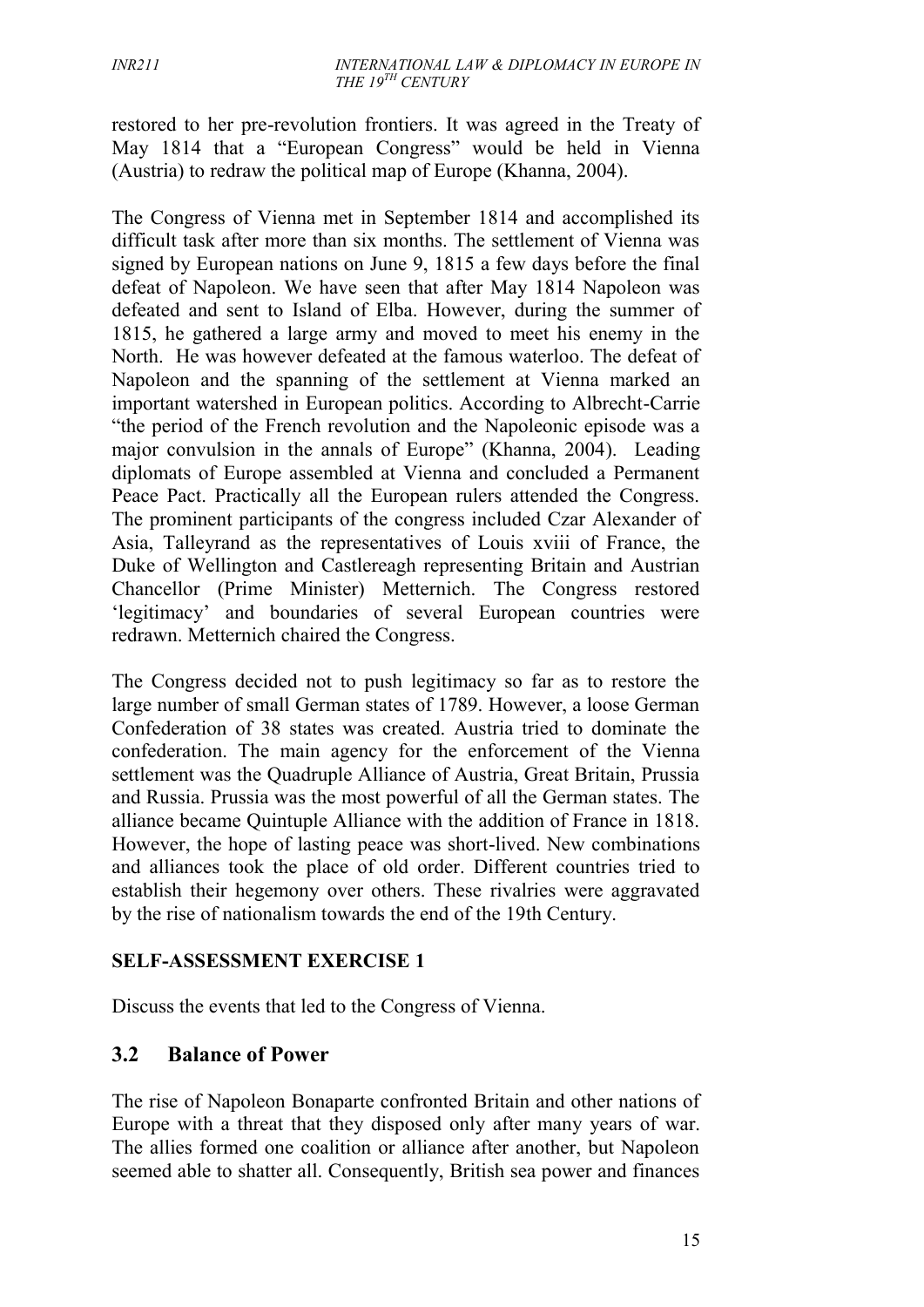combined with the nationalism that Napoleon himself had evoked in Europe brought allied success and the restoration of relative peace.

How was the relative peace in Europe achieved, managed and preserved for the relative period it lasted? The answer lies in the concept called "Balance of power". The concept of balance of power assumes that through shifting of alliances and countervailing pressures no one power or combination of powers will be allowed to grow so strong as to threaten the security of the rest. Thus, in the 19th Century balance of power meant that the independent European states, each with relative equal power feared the emergence of any predominant state among them. Thus, the European states formed alliances to counteract any potentially more powerful faction thereby creating a power balance in Europe.

The European states also promised in the Convention of April 23, 1814 "to put an end to the miseries of Europe, and to found her repose upon a just redistribution of forces among the nations of which she is composed of". The ensuing conference, the famous Congress of Vienna of 1814- 15, sought to establish a new balance of power in Europe based upon the principles of legitimacy and, as far as possible, the preservation of the status quo. The treaties signed after 1815 were designed not only to quell revolution from below, but also to prevent the emergence of hegemony, such as France under Napoleon. The Vienna arrangements proved to be the last major peace settlement, which could be based unanimously and consistently on an avowed balance of power policy (Gulick, 1943).

#### **SELF-ASSESSMENT EXERCISE 2**

Explain the concept of balance of power.

# **3.3 The Breakdown and Solidification of Alliances**

The balance of power, which was evolving from a simple to an increasing complex balance, was obviously an unstable one, which continued to threaten to break down into a global revolution until a more stable one develops or until other curative factors began to have effect. Thus, by the waning years of 19th Century, the balance of power system had weakened.

Initially, the alliances had been fluid and flexible, with allies changeable, but later in the 19th Century, the alliances became solidified. Two contending camps emerged, the Triple Alliance, which comprises of Germany, Austria, and Italy in 1882 and the Dual Alliance, which comprises of France and Russia in 1893. In 1902, Britain broke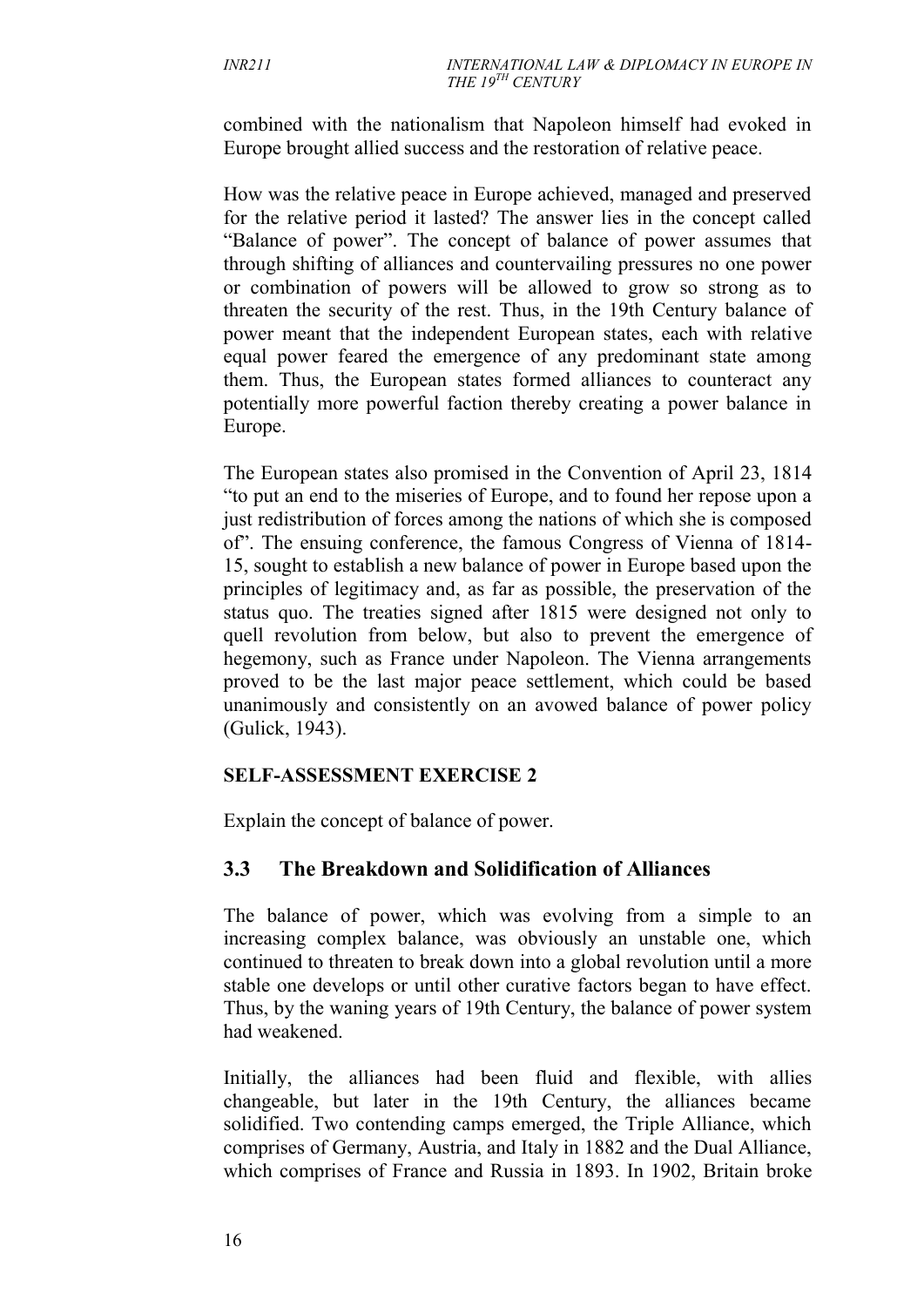from her "balancer" role and joined a naval alliance with Japan to prevent a Russo-Japanese rapprochement in China. This alliance marked a significant turn, for the first time in history, the European state (Great Britain) turned to Japan an Asian country in order to thwart the European ally (Russia). In addition, in 1904, Britain joined with France in the Entente Cordiale.

The end of the balance of power system as well as the historic end of the 19th Century came with the First World War. The two sides were enmeshed in a struggle between competitive alliances. This was made all the more dangerous by the German position. Germany was not satisfied with the solutions meted out at the Congress of Berlin. Germany still sought additional territory, even if it means the entire European territory, then the map of Europe would have to be redrawn.

Germany being a "latecomer" to the core of European power, did not receive the diplomatic recognition and status its leaders desired. Thus, with the assassination of Archduke Franz Ferdinand, the hair of to the throne of the Austro-Hungarian Empire in 1914 at Sarajevo, Germany encouraged Austria to crush Serbia. This is because Germany did not want to see the disintegration of the Austro-Hungarian Empire, which was its major ally.

Within the system of alliances, once the fateful shot had been fired, states honoured their commitments to their allies thereby sinking the whole continent in conflict. Through support for Serbia, the unlikely allies of Russia, France, and Great Britain became involved and through Austria, Hungary and Germany entered the fray. It was anticipated that the war would be short and decisive, but it was neither. Between 1914 and 1918, soldiers from more than a dozen countries endured the persistent degradation of trench warfare and the horrors of gas warfare. According to (Karen, 1999) more than 8.5 million soldiers and 1.5 million civilians lost their lives. Thus, symbolically, the 19th Century ended as "the century of relative peacefulness ended in a system-wide confrontation calling for a new diplomatic relations guided by a general rule (international law) for a better relationship among European nations and the world at large.

# **3.4 The Concert of Europe**

The Concert of Europe was successful application of peace idea by European states, which had been entertained for centuries and had promoted many earlier experiments in interstate co-operations. The alliance system, which emerged from the Congress of Vienna, entered in the Quadruple and Holy Alliances, extended, and applied at series of international conferences in the year following 1815. It was presumably based on just such concert and was in fact called the Concert of Europe.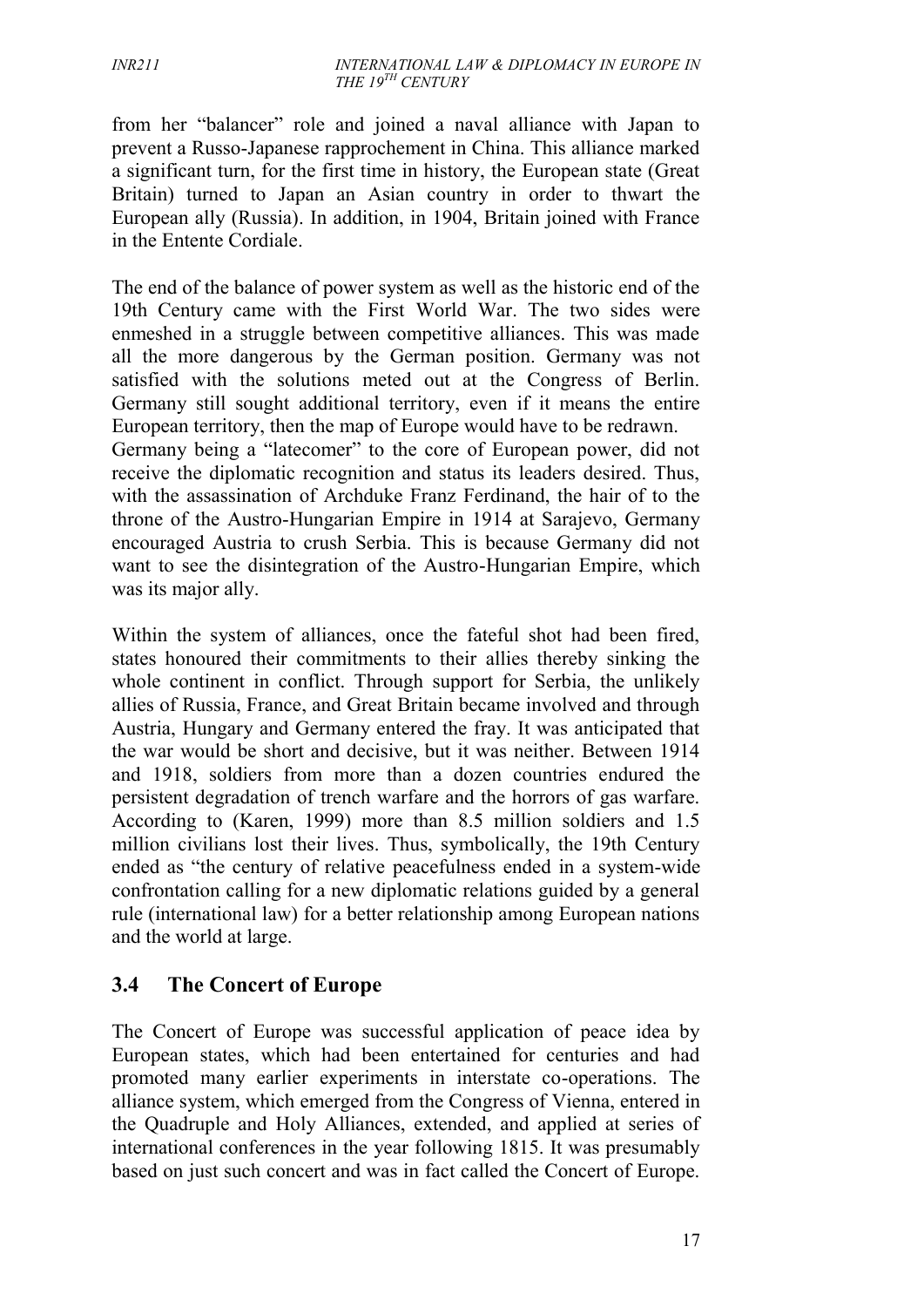The great powers of Europe were expected to cooperate harmoniously to prevent hostile groupings of powers; hence, it was conceived to be on a different and perhaps a higher plane than the balance of power.

The Concert of Europe was a loose relationship among the major European powers, which came into being soon after the Napoleonic Wars and lasted until World War 1, with the second half of the 19th Century as the time of its greatest effectiveness. Thus, it was a controlling mechanism in Europe during one of the periods of the most successful operation of balance of power. In addition, within its broad framework, the states of Europe played the power game according to rules, which for a time concealed the basic changes, which were occurring in relations of states.

The Concert of Europe helped to prevent major conflicts on the continent of Europe or in peripheral or colonial areas where the various European states appeared to be divergent. It was most successful in dealing with the Balkan areas, although it did not prevent serious wars such as the Crimean War of 1877-78. However, it did succeed for several decades in localising wars in the Balkans and in resolving the conflicting interests of the great powers there without resort to war (Palmer &Perkins 2007).

The Congress of Berlin of 1878 subjected the Concert of Europe to a critical test. In the late 19th Century, the Concert of Europe collapsed because its foundations had not been seen as secured as its proponent had fancied. Its existence had been possible only under peculiarly favorable conditions, but with the rise of Germany, the growth of imperialistic rivalries and the division of Europe into two armed camps with opposing alliances, the Concert disintegrated into a "melee" of contending states. Consequently, instead of superseding the balance of power, it had been depended upon a balance, which for a time had made great power cooperation both desirable and possible.

#### **SELF-ASSESSMENT EXERCISE 3**

What are the basic principles of Concert of Europe?

# **4.0 CONCLUSION**

In this unit, we have established that the Congress of Vienna, balance of power and the Concert of Europe dominated diplomatic relations in the 19th Century Europe. The concepts were the major options applied by the European states to end revolutions and conflicts among the European nations. There was a belief that peace and security are best preserved by a state of equilibrium between the major players in a potential war. This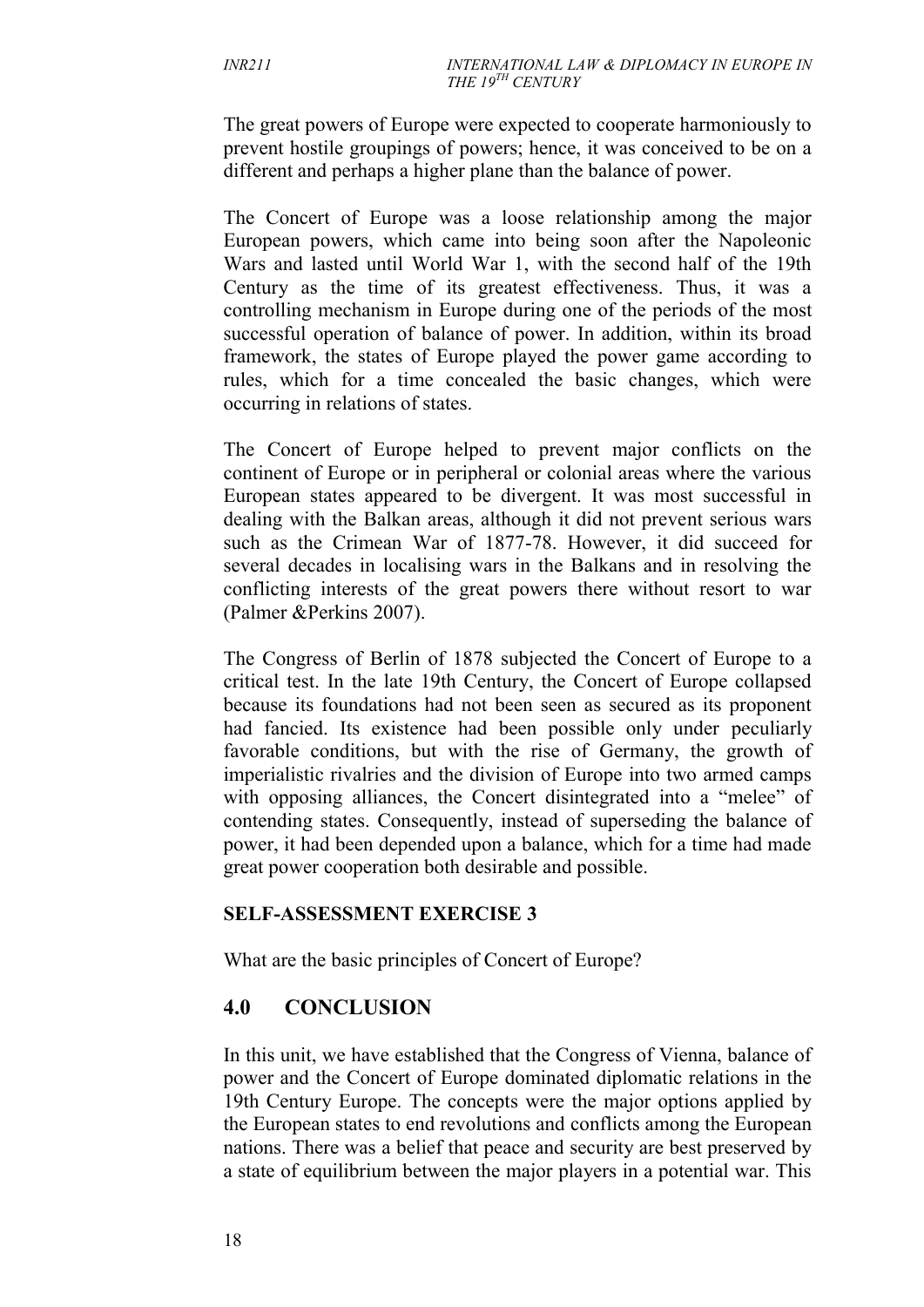led to formation of alliances among nations and signing of treaties. However, these attempts could not ensure peace among nations, but resulted into the catastrophic World War 1 as most of these alliances lived only for a short period ending most of the time in new alliances threatening the former allies.

# **5.0 SUMMARY**

The balance of power and the Concert of Europe and conditions laid on the Congress of Vienna worked best on European continent in those periods of modern history in which a number of states of approximately equal strength, with policies controlled by a limited number of persons, competed with each other according to well-established rules. After the French revolution, and particularly after the expansion of European balance system to a world system, conditions became less favourable for the successful adjustment of a balance among nations.

# **6.0 TUTOR-MARKED ASSIGNMENT**

- 1. What do you understand by "Concert of Europe"?
- 2. Explain the conditions that led to the Congress of Vienna.
- 3. What are the historical origins of the European balance of power system?
- 4. What do you understand by "Breakdown and Solidification of Alliances?

# **7.0 REFERENCES/FURTHER READING**

- Gulick, V. E. (1943). *The Balance of Power*. New York: Oxford University Press.
- Karen, M. (1999). *Essentials of International Relations*. New York: W. W Norton & Company.
- Norman, D. P. & Howard, C. P. (2008). *International Relations,* (3rd ed.). Delhi India: A. I .T. B.S. Publishers.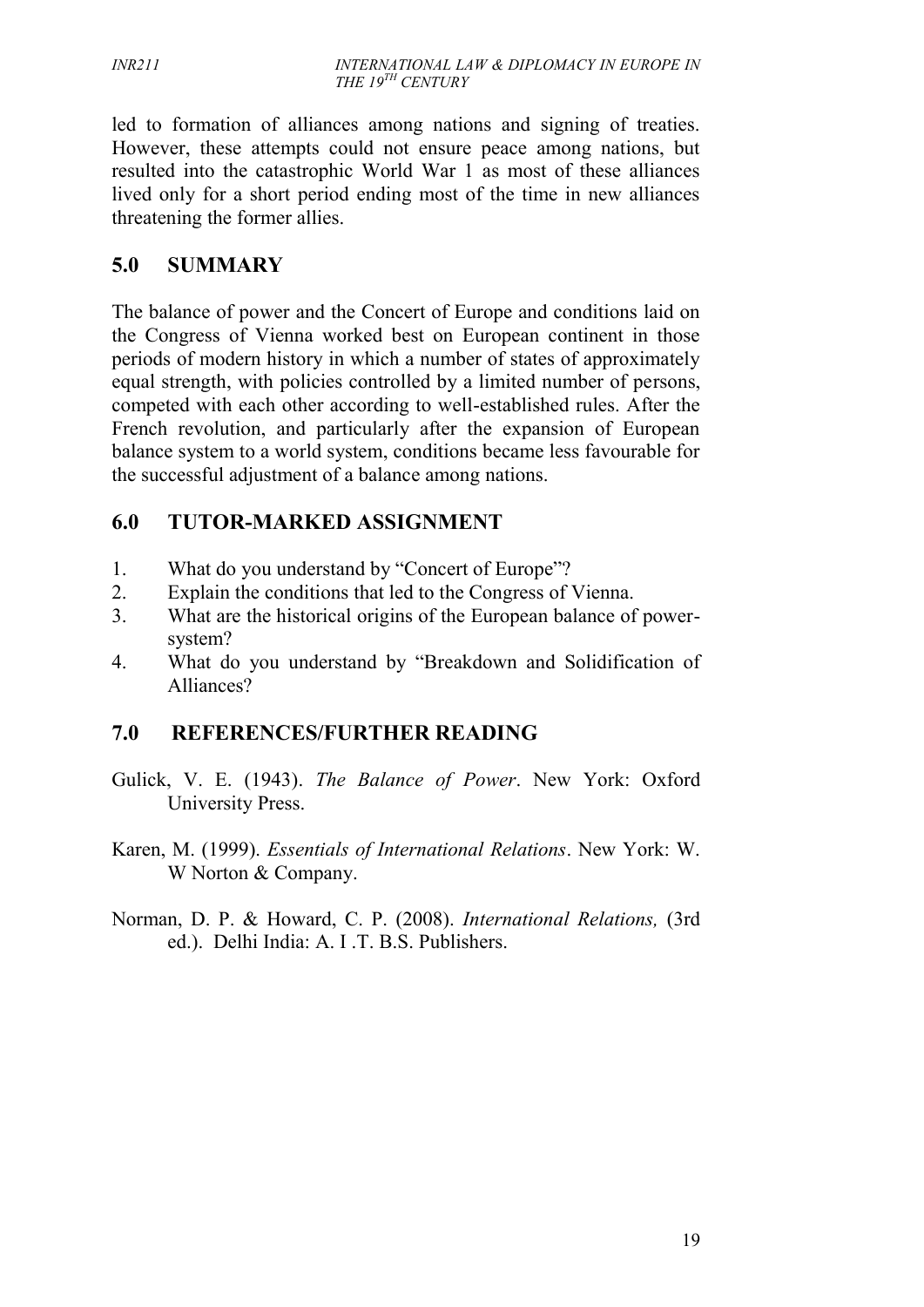# **UNIT 4 THE PEACE OF PARIS**

### **CONTENTS**

- 1.0 Introduction
- 2.0 Objectives
- 3.0 Main Content
	- 3.1 The Fourteen Points of President Woodrow Wilson
	- 3.2 The Paris Peace Conference
	- 3.3 The Treaty of Versailles
- 4.0 Conclusion
- 5.0 Summary
- 6.0 Tutor-Marked Assignment
- 7.0 References/Further Reading

# **1.0 INTRODUCTION**

The First World War started on July 28th, 1914 with the declaration of war by Austria-Hungary upon Serbia. It was described as the bloodiest and costliest war of the period. The war was fought between Allied and Associated Power simply put the "Allies" on the one side and the "Central Powers" on other. Prominent among the Allies were Great Britain, France, Russia, United States and Japan. The "Central Powers" were Germany, Austria-Hungary, Turkey and Bulgaria. The war ended with unconditional surrender of Germany in November 1918. Peace was formally restored with the signing of a number of peace treaties between the Allies and the Central Powers between 1919 and 1920. The most significant of all was the Treaty of Versailles concluded between the Allies and defeated Germany. The treaty was never negotiated with the vanquished. It was drafted by the Allies and imposed upon Germany. Thus, the Germans called it "diktat". It was signed on June 28, 1919.

# **2.0 OBJECTIVES**

At the end of this unit, you should be able to: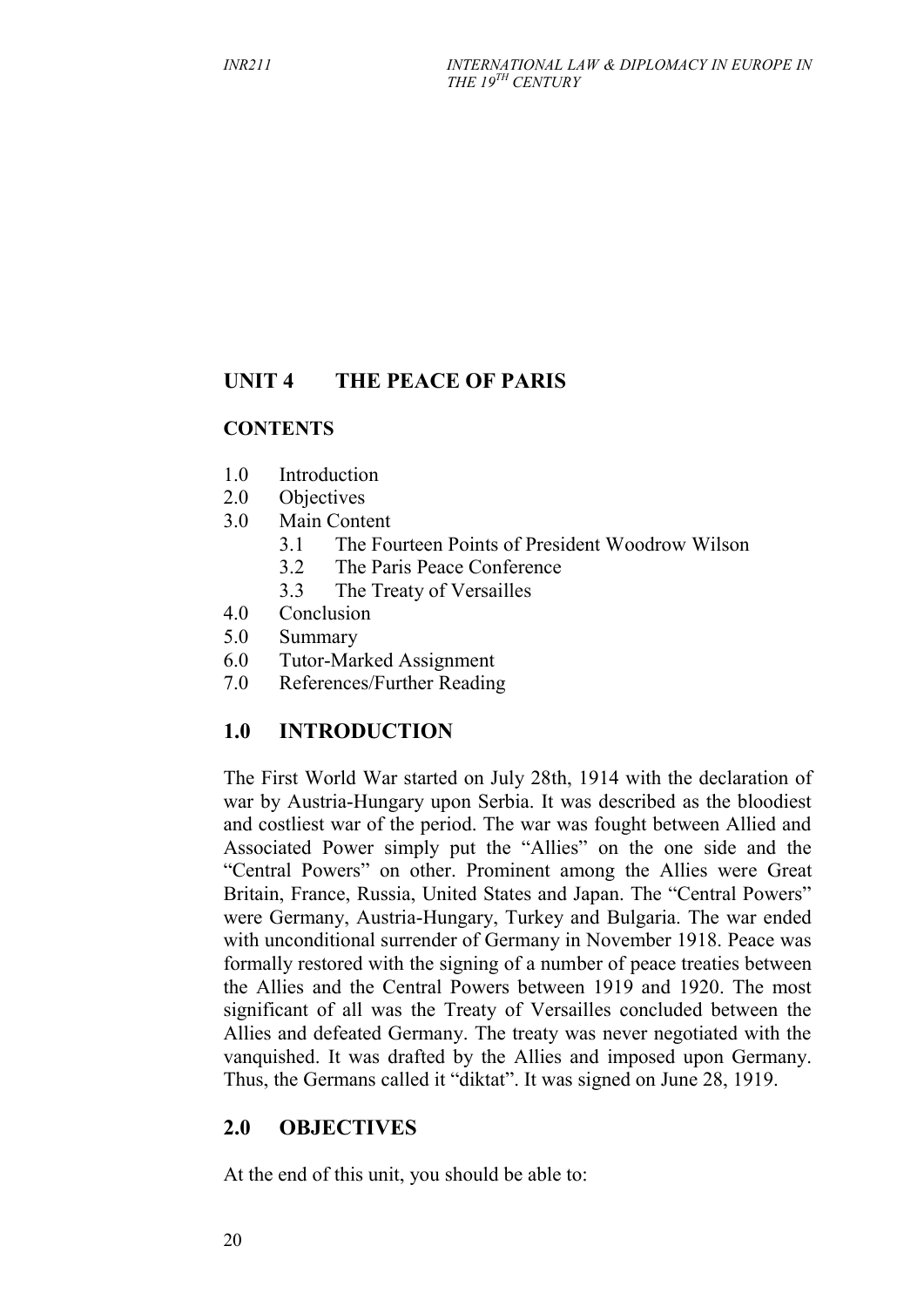- explain the proceedings of the Paris Conference
- list the 14 points of President Wilson
- evaluate the Treaty of Versailles
- explain the organisation and procedures of the Paris Conference
- explain the reasons for the failure of the Treaty.

# **3.0 MAIN CONTENT**

# **3.1 The Fourteen Points of President Woodrow Wilson**

President Woodrow Wilson of the United States of America summarised his programme for "Peace without Victory" in January 1918, in a message to the Congress at Paris. He warned that victors should not claim any price and that the vanquished should not be punished. In January 1918, the war was still going on. The chances of Allied victory were still not very clear. However, expecting a victory of Allies, the US (United States of America) President made a statement of the war in his famous "Fourteen Points". He suggested the following:

- 1. "Open covenant of peace, openly arrived at", and the abolition of secret diplomacy.
- 2. "Absolute freedom of navigation upon the seas, outside territorial waters, alike in peace and in war" except by international action.
- 3. "The removable, so far as possible, of all economic barriers and the establishment of an equality trade conditions…"
- 4. "Absolute guarantees… that national armaments will be reduced to the lowest point consistent with domestic safety".
- 5. "A free, open minded and absolutely impartial adjustment of all colonial claims" in accordance with the "interests of the population concerned".
- 6. "The evacuation of all Russian territory" and "…an unhampered and unembarrassed opportunity for the independence determined by her own political development and national policy…"
- 7. The evacuation and restoration of Belgium.
- 8. The evacuation and restoration of France and return of Alsace- Lorraine.
- 9. A re-adjustment of the frontiers of Italy along clear lines of nationality.
- 10. The freest opportunity of autonomous development for the people of Austria-Hungary.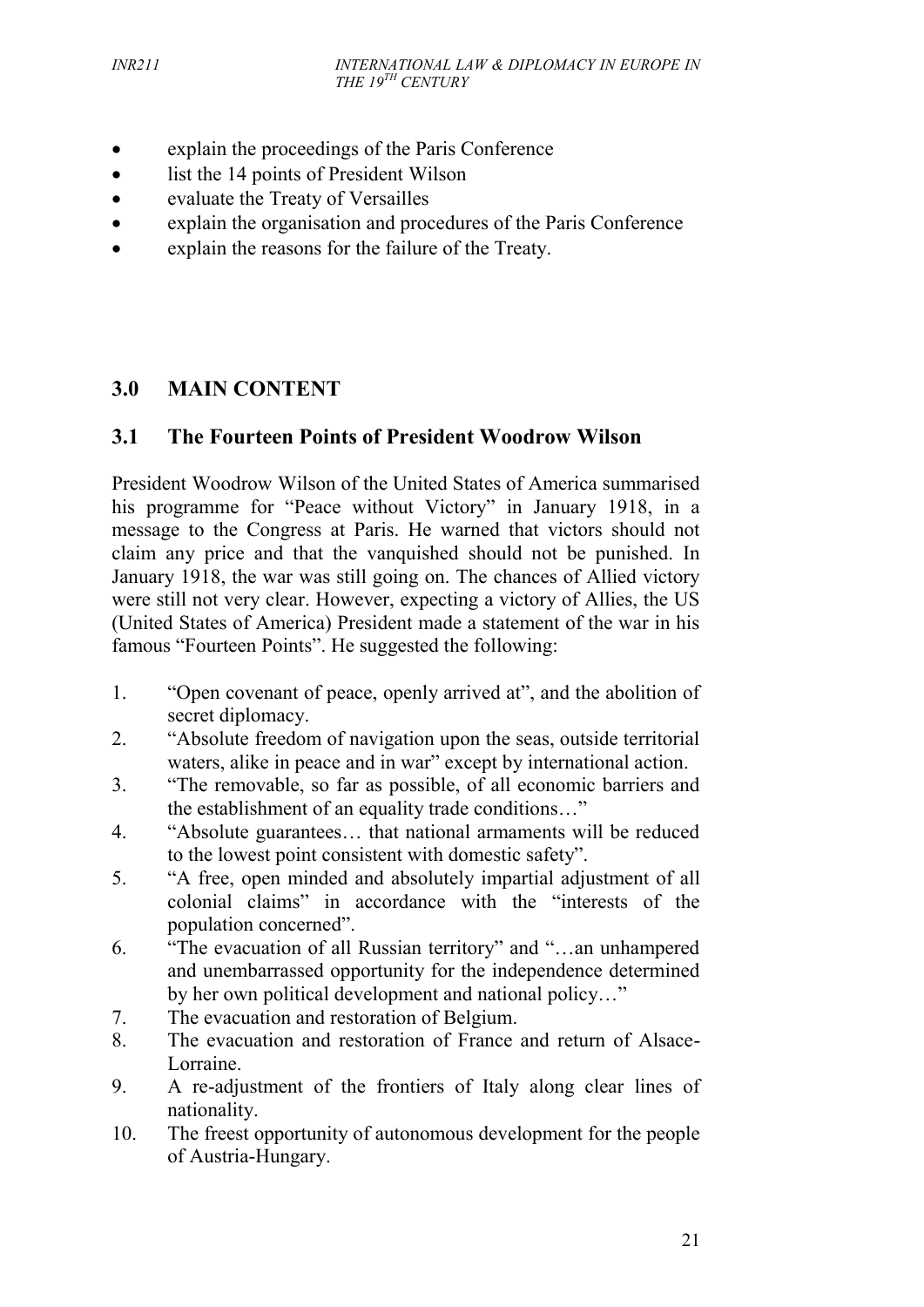- 11. Evacuation and restoration of Romania, Serbia and Montenegro… free access to sea for Serbia…
- 12. Autonomous development for non-Turkish possession of the sultan…
- 13. Resurrection of independent Poland with access to the sea.
- 14. Formation of "a general association of nations… under specific covenants for the purpose of affording mutual guarantees of political independence and territorial integrity to great and small alike"

These 14 points were accepted as the basis of peace and negotiation by all the parties to the war. However, in practice many of these principles were not strictly observed by the peacemakers at Paris (Khanna, 2004).

### **SELF-ASSESSMENT EXERCISE 1**

Discuss the 14 point agenda of Woodrow Wilson.

# **3.2 The Paris Peace Conference**

The First World War ended with the unconditional surrender of Germany on November 11th, 1918. Representatives of Allied and Associated Powers assembled at Paris on 18th January 1919 to draw a new political map of Europe and the world. It was the most significant peace conference after the Congress of Vienna in 1814-15 after the Napoleonic wars.

The peace conference turned out to be merely "Victors Club". Only the leaders of the victorious countries attended the peace conference. The defeated countries were not allowed any say in the proceedings of the conference. For example, Germany delegations were not invited to Paris, but were lodged in a far away hotel surrounded with barbed wires and police officers on duty. The delegates were called only when the draft of the Treaty of Versailles was ready. They were asked to carry the draft to Germany and send suggestions and objections if any, in writing.

The second time the German delegates met the Allies' representatives was on the occasion of signing of the Treaty. The written comments submitted by the German delegation were considered but mostly rejected. The revised text of the Treaty was given to Germans with the threat that war would be resumed if it were not signed within five days. During the time of signing of the Treaty, the German delegates were brought in and taken out of the hall in the manner criminals are escorted by armed guards. They were not allowed to sit on the conference table.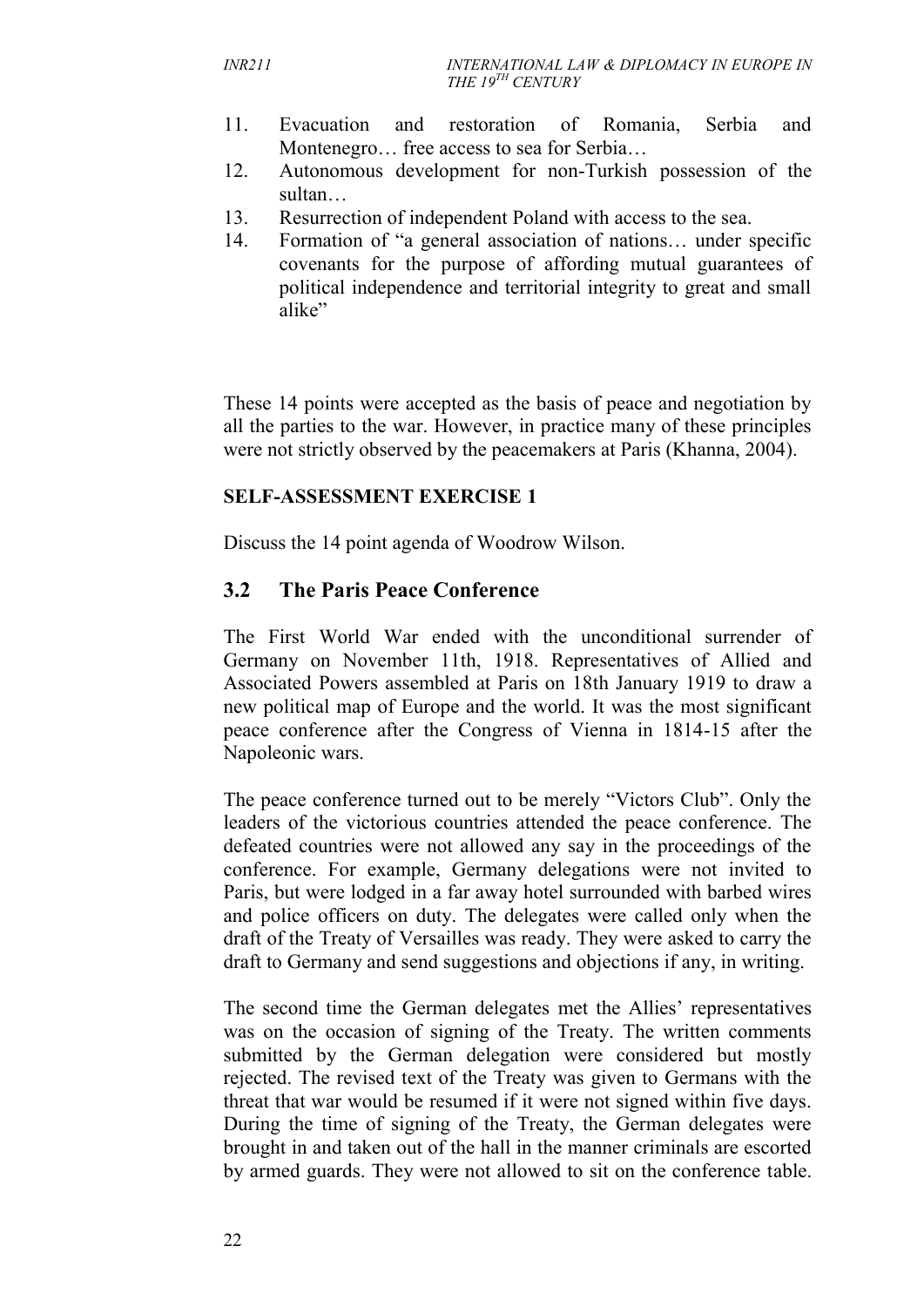The Germans were compelled to sign a document they totally disapproved.

Four prominent European leaders dominated the Paris Conference. They were President Woodrow Wilson of United States of America; Prime Minister Lloyd of Great Britain; Prime Minister George Clemenceau of France and Prime Minister Vittorio Orlando of Italy. Woodrow Wilson, a Professor of Political Science, was an idealist.

While Wilson wanted "peace without victory" and no punishment for vanquished, Lloyd George was determined to teach the Germans a lesson. George Clemenceau often called "Tiger" was a shrewd old man and being the leader of the host country was chairman of the conference. His aim is to "exalt and secure France, and to weaken Germany". He was prudent and diplomatic and paid "lip service to the US ideals and British hopes". Wilsonian approach was more upset by the cleverness of the British and French leaders. Vittorio Orlando of Italy was a professor of Law and had a little knowledge of English Language. His main concern was the fulfillment by other Allies, the promises made to Italy by England and France through the secret treaty signed by them at London in 1915, which brought Italy into the war. He wanted to secure all the territories promised to Italy. Wilson insisted on his idealism and his 14-point agenda; he refused to recognise the secret agreement. Orlando often irritated Wilson by his selfish arguments to the extent that Wilson at one state temporarily walked out of the conference.

Clemenceau was only interested in securing maximum gains for France and weakening Germany. He was rather indifferent to the proceedings of the conference. However, the problems being tackled by the conference were difficult and complicated. The peacemakers at Paris wanted not only to restore peace but also to create a new social order that will end all future wars. This turned out to be an impossible task. The conference leaders wanted to secure democracy in the world. They determined to establish an international organisation for the peaceful settlement of disputes. However, the biggest mistake made by the leaders of the conference was the exclusion of defeated countries and Russia from the conference. Consequently, the League of Nations set up by the conference never enjoyed universal support.

There was a great conflict between idealism of Woodrow Wilson and realism of Clemenceau and Orlando. While European leaders believed in imposing penalties on defeated powers, Woodrow Wilson wanted to create a new world order based on cooperation and understanding. Lloyd George adopted a middle course. He wanted to restrict the might of Germany; still he wanted a liberal attitude towards that country. He did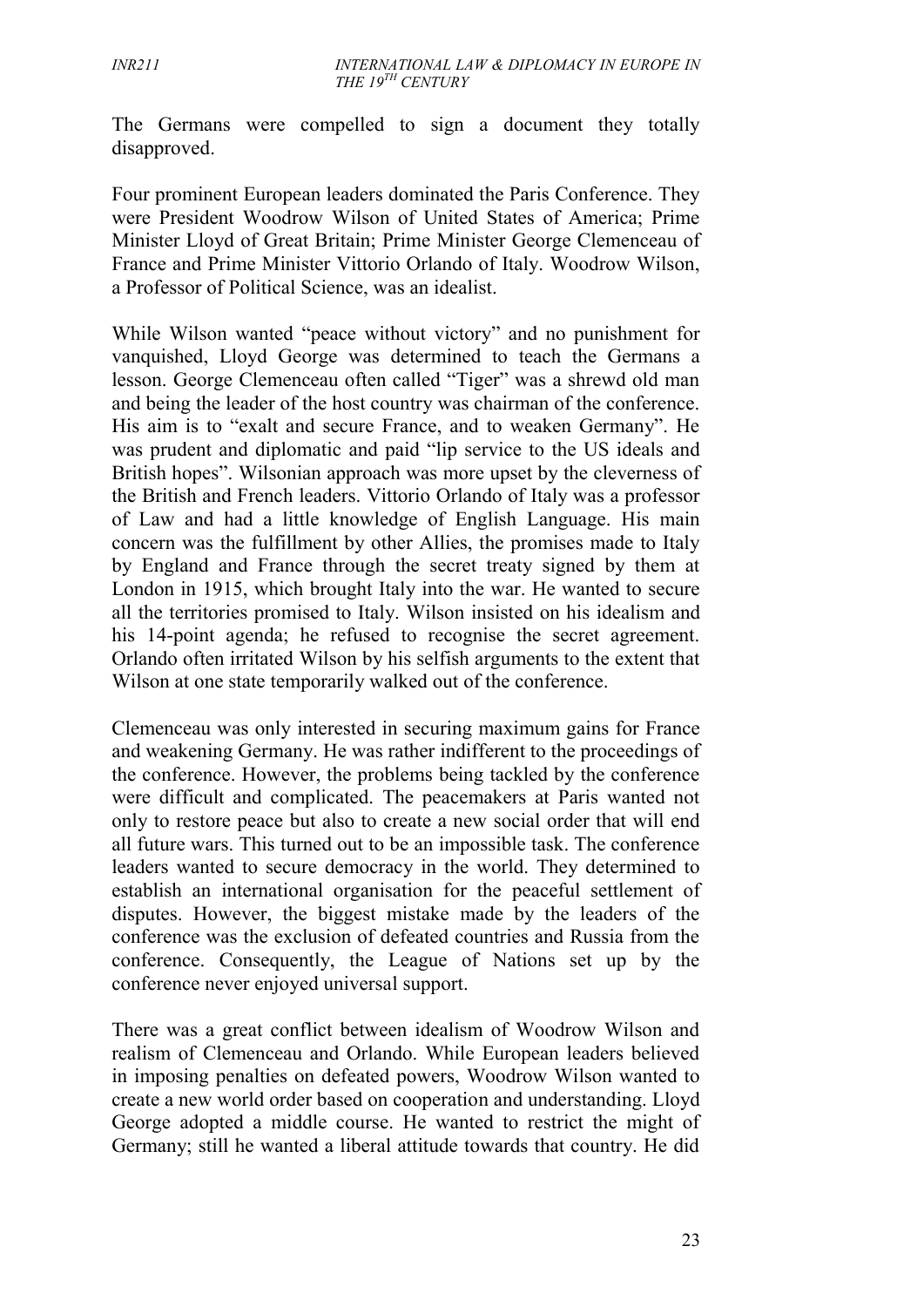not want revenge. He worked for world peace and for strengthening the British trade and commerce.

It cannot be said that Wilson's idealism was totally given up; however, there is no doubt about the fact that Clemenceau had the final say in the settlement of the various demands and conflicts. The peace of Paris was largely based on materialism and revenge (Khanna, 2004).

#### **SELF-ASSESSMENT EXERCISE 2**

The Peace of Paris was largely based on materialism and revenge. Discuss.

#### **3.3 The Treaty of Versailles**

The Treaty of Versailles was the most important document signed at the Paris Conference. However, it turned out to be very controversial. The Treaty was concluded between the Allies and Germany. It was divided into 15 chapters and had 439. The first part of the Treaty contained the Covenant of the League of Nations. The League failed to enjoy universal recognition because its Covenant was product of Treaty that was never negotiated.

Article 231 of the Treaty declared Germany solely responsible for the war. This meant that German leaders were guilty and deserved punishment for the crime by them against international law and morality. The German Emperor, Kaiser William II was found guilty of violation of international law and treaties. The Allies also acquired the right to take to court and punish the Ex-Kaiser and his advisers. He was charged with having imposed the war on the Allies, for violation of law and treaties, and particularly for having caused damage to civilian population and property. According to the terms of the Treaty, the new German government was bound to hand over such persons for trial as may be determined by the Allies, to be guilty and deserving punishment.

However, the German people never accepted the view that their country alone was responsible for the First World War. Even, Hindenburg who was declared by the Allies to be one of the war criminals was in 1925 elected president of Germany.

Another important provision of the Versailles Treaty was the establishment of a world organisation known as League of Nations. Its constitution called "Covenant" was adopted at the Paris Conference; and included in all the peace treaties. The League was to consist of an Assembly, a Council and a Secretariat. The Treaty also set up a Permanent Court of International Justice and International Labour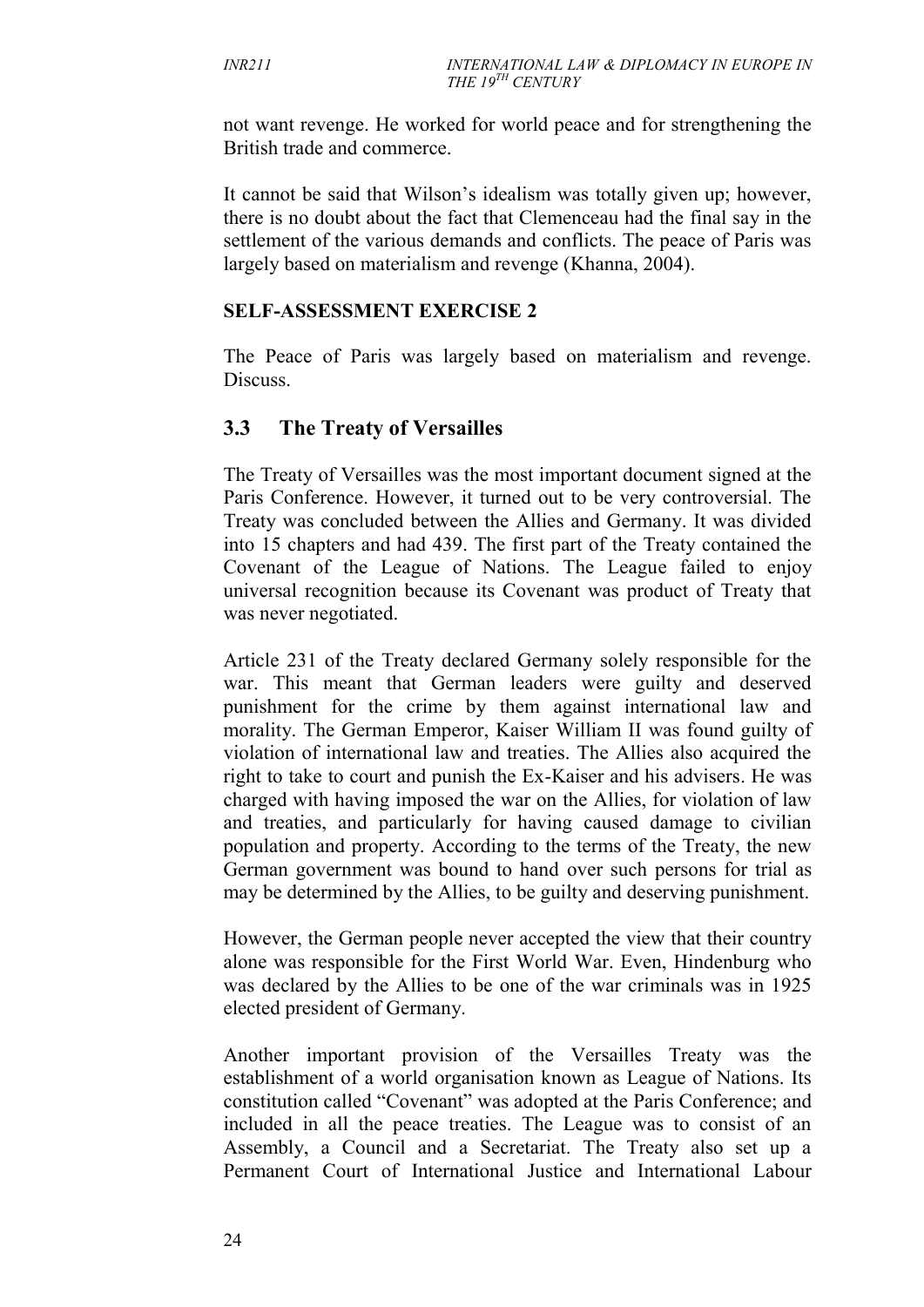Organisation. These bodies were meant to maintain peace in the world, settle international disputes peacefully, punish countries that might break the Covenant, and improve the social and economic life of the people including the workers all over the world.

### **4.0 CONCLUSION**

The First World War was fought to avert future wars. The peace conference and treaties concluded after the war destroyed the hopes and aspirations of those who called the war as "war to end wars". The peace conference at Paris started with a lot of hopes and expectations. However, the treaties concluded at the conference were below the expectations. The Versailles Treaty was never accepted.

The organisation and procedure of the conference and negotiation violated the principles and rules that were supposed to be followed. The German delegation was not consulted when the Treaty was being drafted. As earlier stated, the German delegates came face to face with the conference leaders only on two occasions - the time of receiving the draft and the time of signing the Treaty.

Furthermore, the German government was threatened with the resumption of war if it did not accept the Treaty within a stipulated period (5 days). Every treaty or agreement is ordinarily negotiated between the parties to the treaty or pact. Versailles Treaty was never negotiated. It was imposed on Germany. Thus, the Germany delegation called it "dictated peace" (Khanna, 2004).

Versailles Treaty was never negotiated; the victors on the vanquished imposed it. However, most peace treaties are in a way dictated, but in the case of the Treaty of Versailles, the element of dictation was more apparent than in previous peace treaty of the period. The Treaty was not only condemned by Germans and later destroyed by Hitler, but was also described all over the world as unfair and unjust. There can only be peace if there is satisfaction but, the Versailles Treaty and other peace treaties concluded at Paris Conference created dissatisfaction. In fact, the Treaty of Versailles was the prelude to the Second World War.

## **5.0 SUMMARY**

The Treaty of Versailles was a betrayal of Germany who surrendered on the basis of Wilson' "14 Points". These points included among others, the principle of self-determination and reduction of armaments to a point only necessary for self-defence. Wilsonian principles were openly flouted. The Paris Conference as explained turned out to be a "Victors Club". The leaders of the Conference were busy in dividing the booty of the war among themselves and in the destruction of the vanquished. The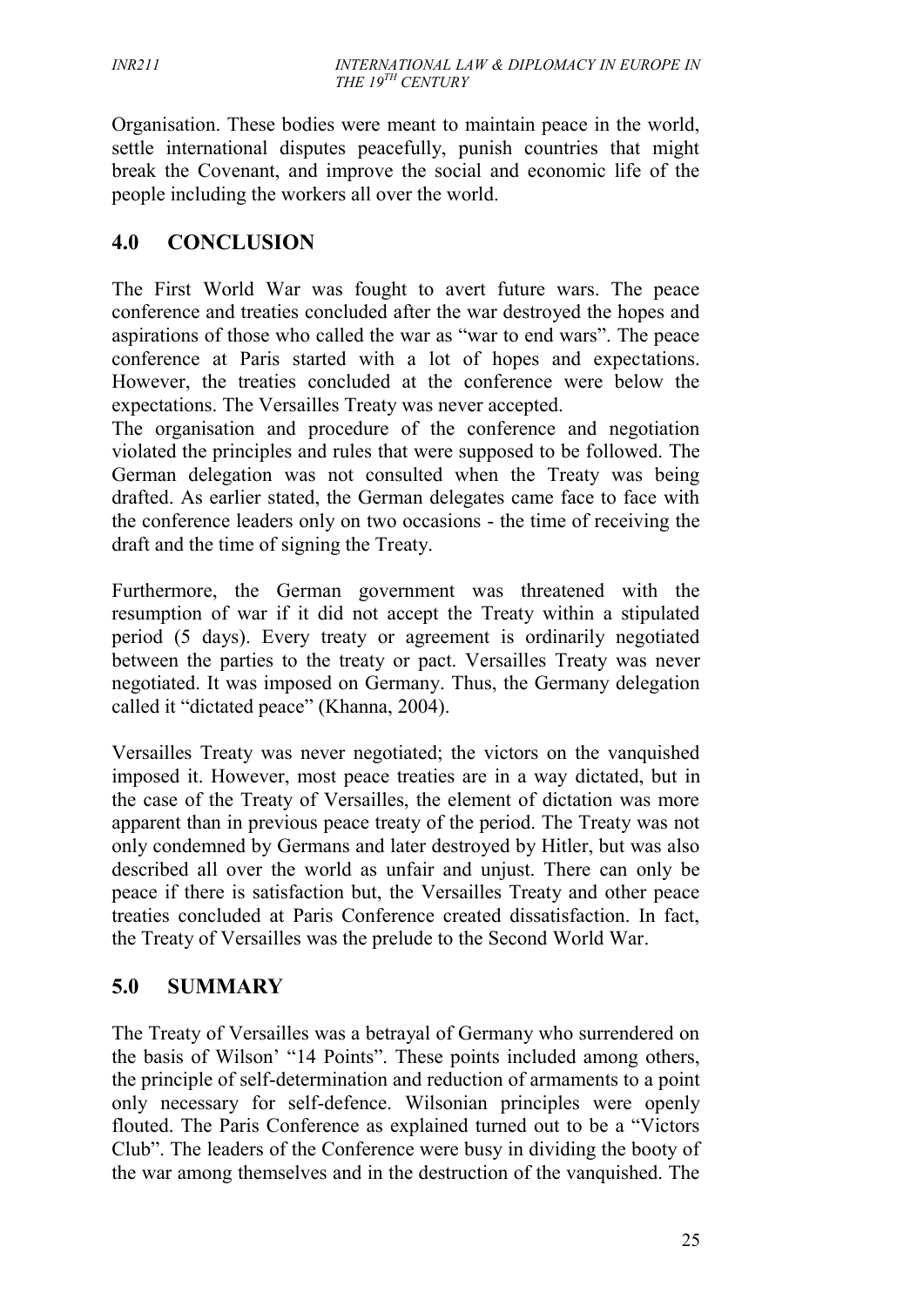terms of the Treaty were one-sided. Certain conditions were imposed on the vanquished, which were not accepted by the victors. In fact, the 14 points were observed only to the disadvantage of Germany. They were ignored where the Allies' interests were affected.

The leader of the Germany at Paris pointed out that his country was surrendering under pressure, but that Germany will never forget that it was unjust Treaty. The primary purpose of the Treaty was to "teach a lesson" to Germany. Lloyd George admitted that those who started the war (Germany) must be taught a lesson not to do the same again (Khanna 2004). In fact, the Allies went too far in their attempt to teach Germany a lesson. Germany indeed caused another war within 20 years.

## **6.0 TUTOR-MARKED ASSIGNMENT**

- 1. The Paris Conference turned out to be a "Victors Club". Explain this phrase in relation to the flaws of the Paris Conference.
- 2. Explain the watershed in the 14-point agenda of Woodrow Wilson.
- 3. The Germans never accepted the Treaty of Versailles. Discuss.
- 4. The purpose of using the First World War as end to "future wars" was not actualised. Discuss.

## **7.0 REFERENCES/FURTHER READING**

- Karen, M. (1999*). Essentials of International Relations*. New York: W.W. Norton & Company.
- Kegley, C. (Jr). & Eugene, R. W. (1995). *World Politics: Trend and Trend and Transformation,* (5th ed.)*.* New York: St. Martins Publication.
- Khanna, V.N. (2004). *International Relations.* (Fourth Revised Edition). New Delhi: Vikas Publishing House PVT Ltd.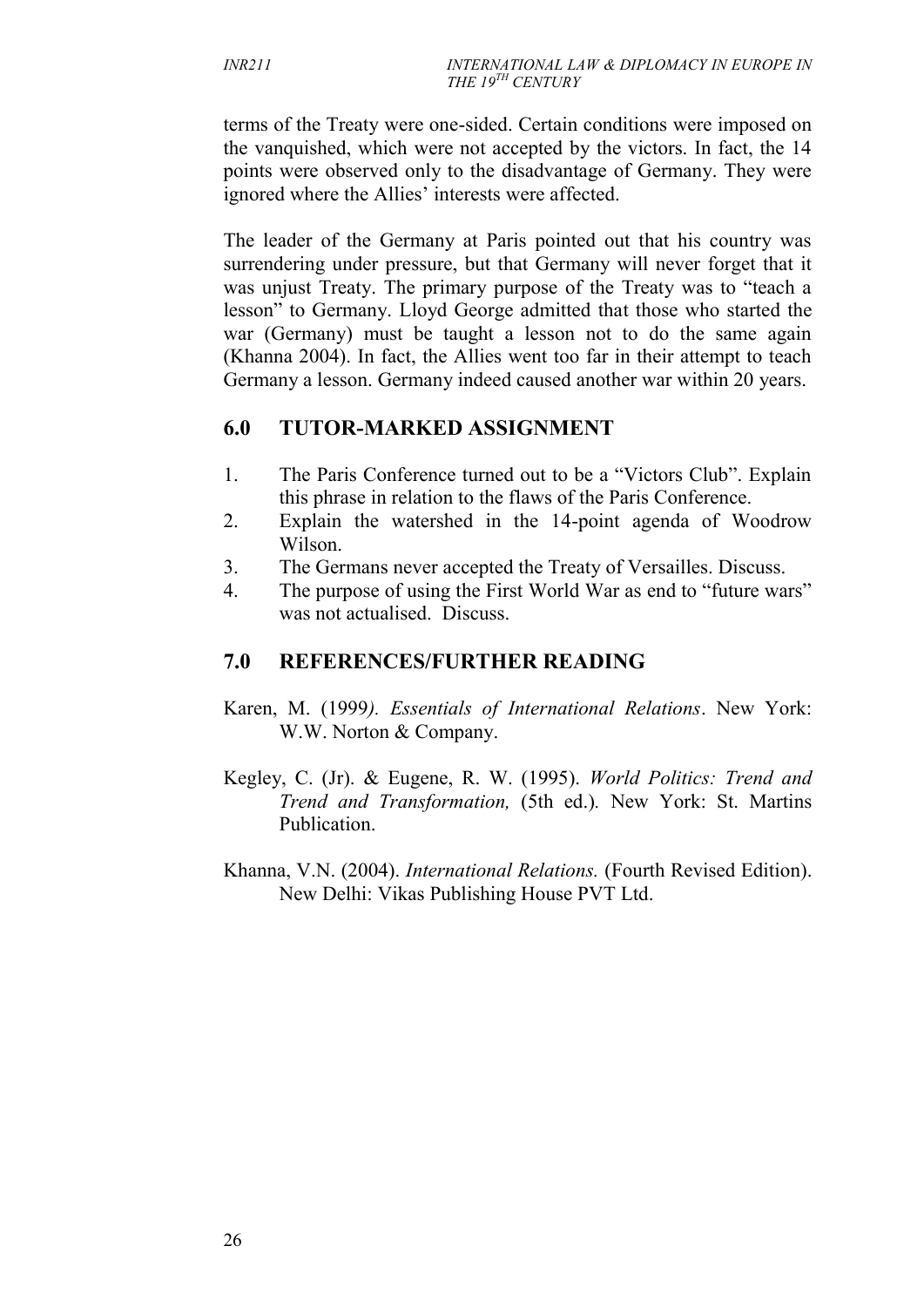## **MODULE 2 DIPLOMACY AS A CONCEPT**

- Unit 1 Definition of Diplomacy
- Unit 2 The Origins of Diplomacy
- Unit 3 Professionalising Diplomacy
- Unit 4 Modernisation of Diplomacy

## **UNIT 1 DEFINITION OF DIPLOMACY**

#### **CONTENTS**

- 1.0 Introduction
- 2.0 Objectives
- 3.0 Main Content
	- 3.1 Basic Definitions of Diplomacy
- 4.0 Conclusion
- 5.0 Summary
- 6.0 Tutor-Marked Assignment
- 7.0 References/Further Reading

## **1.0 INTRODUCTION**

No general definition of diplomacy can be satisfactory or very revealing. The Oxford English Dictionary defines diplomacy as "The management of international relations by negotiation" or "The method by which these relations are adjusted and managed". Quincy Wright defined diplomacy as "The employment of tact, shrewdness, and skill in any negotiation or transaction" and in the more special sense used international relations as the art of negotiation, in order to achieve the maximum of group objective with minimum of costs, within a system of politics in which war is a possibility" (Wright, 1952).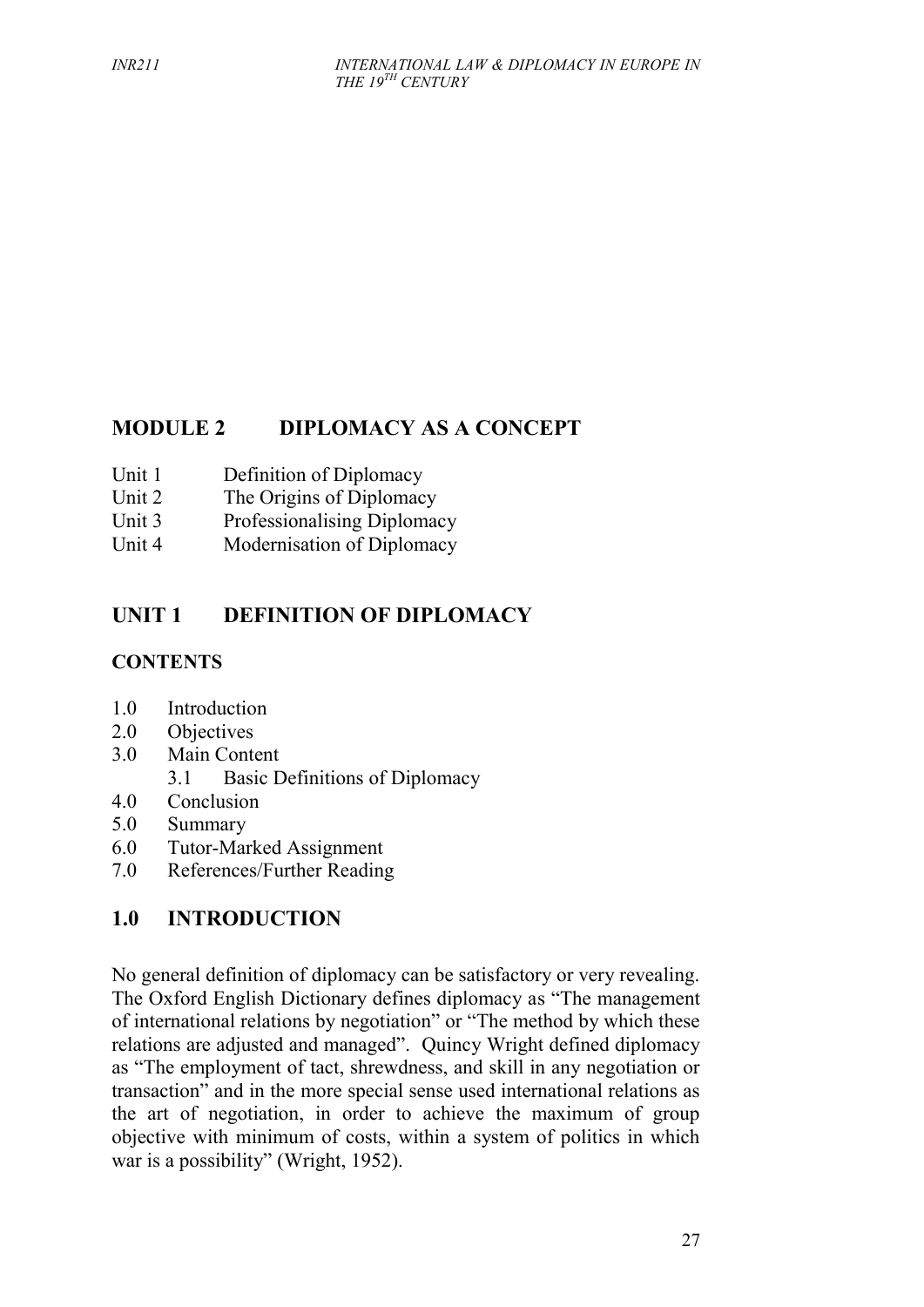This definition indicates that the term diplomacy is used to describe both the methods used by agents conducting the foreign affairs of a state and the objectives, which such agents seek to achieve. In the first instance, it is almost equivalent to the term negotiation, implying methods of persuasion rather than coercion and is therefore contrasted with war. Negotiation, however, under conditions where physical coercion is practically impossible, as in business or domestic government is not usually called diplomacy.

In addition, diplomacy is almost equivalent to foreign policy and implies devotion by its practitioners to the national interest of their respective states. It is therefore, contrasted with international relations which implies that it is an end superior to the national interests of the state. Foreign policy however, conducted without respect for such basic principles of international law as *pacta sunt servanila,* (a person cannot be a judge in his own case) cannot effectively utilise negotiation but becomes war, either hot or cold, and so is not diplomacy.

Thus diplomacy, though contrasted with both war and law, implies the existence of the first as a possibility, and of the second as a potentiality. The essence of diplomacy therefore is flexibility, adaptation to continually changing conditions. In this unit, we are concerned with basic definitions of diplomacy by relevant authorities.

## **2.0 OBJECTIVES**

At the end of this unit, you should be able to:

- define diplomacy in line with the politics of 19th Century Europe
- discuss definitions of diplomacy by different authors
- identify the reasons for having different definitions of diplomacy
- evaluate diplomacy in accordance to different definitions.

## **3.0 MAIN CONTENT**

## **3.1 Basic Definitions of Diplomacy**

As indicated in the introduction, there is no general definition of diplomacy, which is all embracing or consensual. Consequently, there are as many definitions of diplomacy as there are writers on the concept. However, in this unit we are concerned with basic definitions of diplomacy by relevant authorities in diplomacy. This is in order to have a good fundamental understanding and knowledge of diplomacy and diplomatic relations among nations.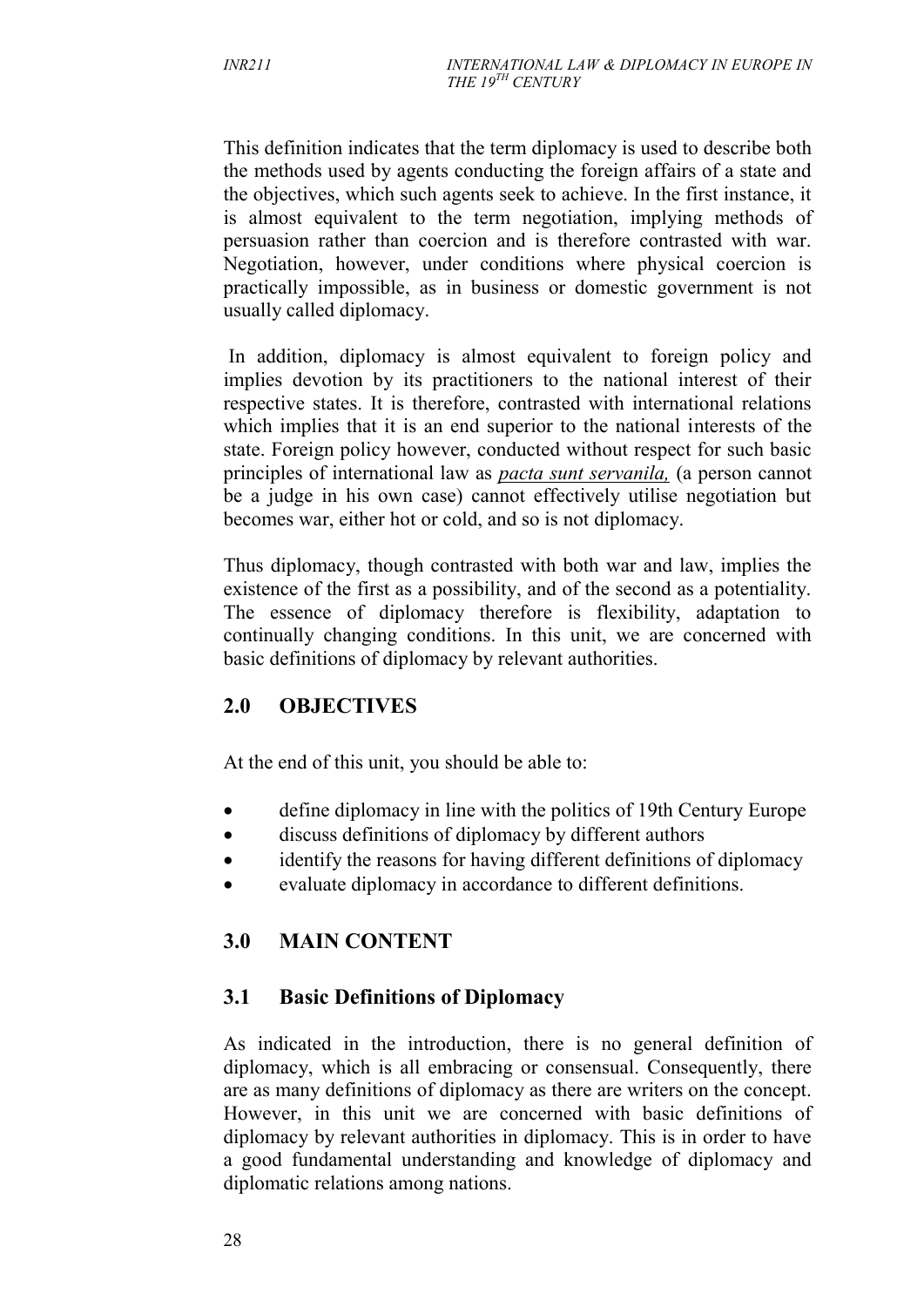#### **SELF-ASSESSMENT EXERCISE 1**

Explain diplomacy in line with Quincy Wright's definition of the concept.

Random House Dictionary defines diplomacy as:

• The conduct by government officials of negotiations and other relations between nations; the art or science of conducting such negotiations, skills in managing negotiation, handling of people so that there is little or no ill; tact.

The Oxford English Dictionary defines diplomacy as:

• The management of international relations by negotiations; the method by which these relations are adjusted and managed by Ambassadors and Envoys; the business or art of the diplomatist.

As already stated, because of many definitions of diplomacy, there is no one definition considered comprehensive or universal in nature. Sir Earnest Satow asserts that:

• Diplomacy is the application of intelligence and tact to the conduct of official relations between the governments of independent states, extending sometimes also to their relations with vassal states; or briefly still, the conduct of business between states by peaceful means (Satow, 1962).

Adams Watson on the other hand believes that:

 The diplomatic dialogue is the instrument of international society: a civilized process based on awareness and respect for other people's point of view; and a civilizing one also, because the continuous exchange of ideas, and the attempt to find mutually acceptable solutions to conflicts of interests increase that awareness and respect (Watson, 1987).

Some leading diplomats and scholars of international relations have used the word "diplomacy" to mean the practice of international legal principles and norms in international relations. In the words of E.J.J Johnson (Johnson, 1964):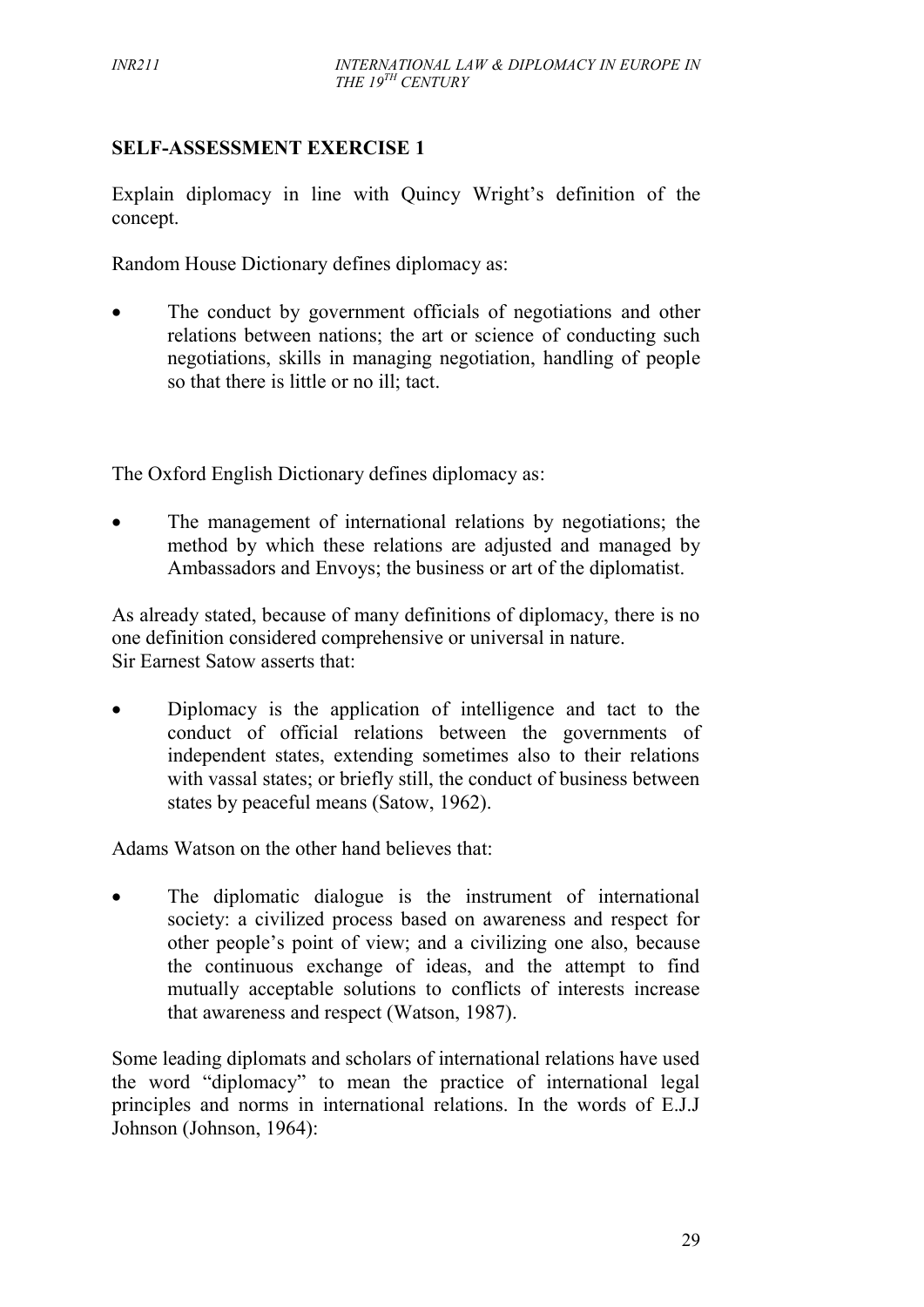Although diplomacy might be described as a complex and delicate instrument that measures forces working at epicenters of international relations…, the subtle measures of diplomacy can be used to arrest, ameliorate or reduce, discard misunderstandings and disagreements which precipitate international crises.

From the different definitions of diplomacy by these authorities, it is therefore believed that diplomacy is concerned with the management of relations between independent states and between these states and other actors. Diplomacy is often thought of as being concerned with peaceful activity, although it may be used during war or armed conflict or be used in the orchestration of particular acts of violence. The blurring of line between diplomatic activity and violence is one of the developments of note distinguishing modern diplomacy. The point can be made more generally in terms of widening the content of diplomacy. Certainly, what constitutes diplomacy today goes beyond the definitions, which sometimes narrow down politico-strategic conception given to the term. Thus, diplomacy should be seen rather as undertaken by officials from a wide range of domestic ministries or agencies with their foreign counterparts, reflecting its technical content between officials from international organisations (such as International Monetary Fund (IMF) and the UN Secretariat) or involve foreign corporations and a host of government transnational with or through- nongovernmental organisations and private individuals.

#### **SELF-ASSESSMENT EXERCISE 2**

- 1. Define diplomacy in line with the politics of 19th Century Europe<br>2. Explain the reasons for having different definitions of diplomacy
- Explain the reasons for having different definitions of diplomacy.

## **4.0 CONCLUSION**

Diplomacy is the management of relations between sovereign states and other international actors. Diplomacy in other words is the means by which states through their formal and other representatives as well as other actors articulate, co-ordinate and secure particular or wider interests using persuasion, lobbying and at times employing threats or actual force. It is important to understand the origin of the tact, the nature of the concept and appreciate diplomacy and foreign policy as concepts in international relations.

## **5.0 SUMMARY**

Diplomacy is the totality of the strategies through which an independent state relates to other independent states and other international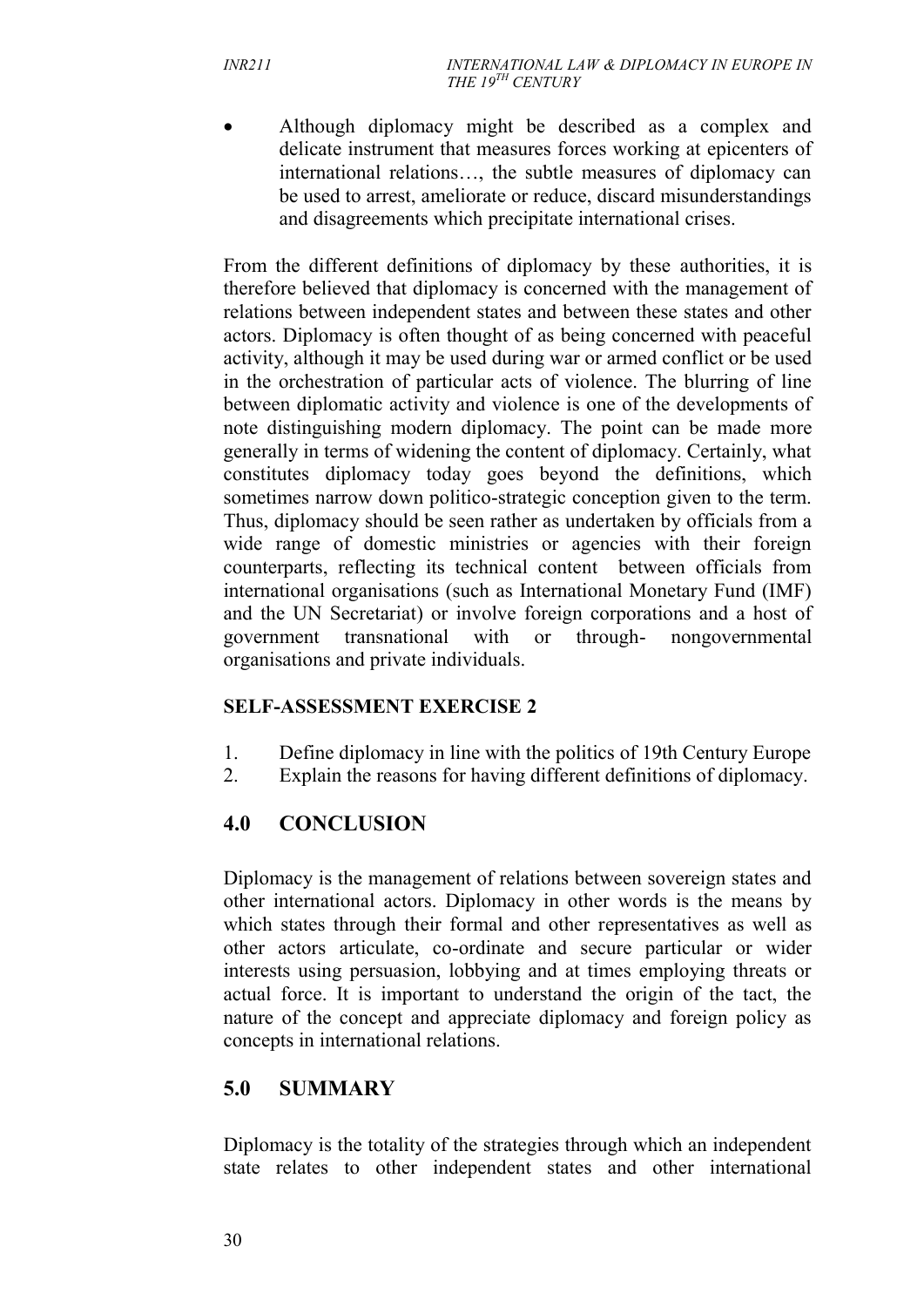organisations in order to achieve its national interests. Under normal circumstances, a governmental international relation is conducted through negotiations. This is what is called diplomacy. Sometimes government may need to manage its international relations by applying different forms of pressure. The success of this pressure depends on the national, economic and military power of the nation.

# **6.0 TUTOR-MARKED ASSIGNMENT**

- 1. What is diplomacy?
- 2. The blurring line between diplomatic activity and violence is the developments of modern diplomacy. Discuss.
- 3. Evaluate diplomacy in accordance to different definitions.

# **7.0 REFERENCES/FURTHER READING**

Ernest, S. (1922). *Guide to Diplomatic Practice.* London."Vienna Conventions on Diplomatic Relations 1961." New York: Harcourt Press 1964.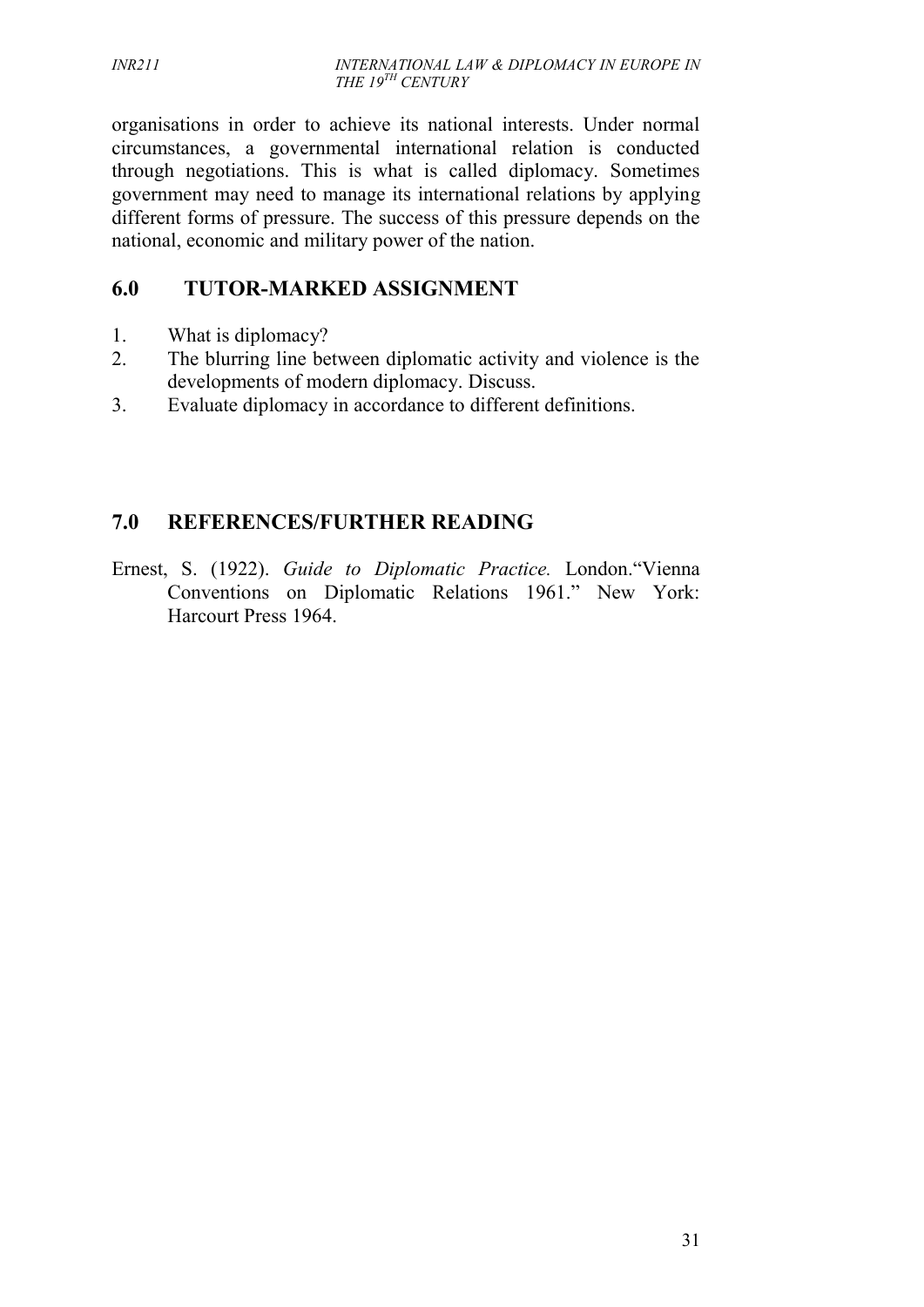## **UNIT 2 THE ORIGINS OF DIPLOMACY**

#### **CONTENTS**

- 1.0 Introduction
- 2.0 Objectives
- 3.0 Main Content
	- 3.1 Seminal Stages of Diplomacy
	- 3.2 Diplomacy under City-State System
	- 3.4 Diplomacy in Concert System and the Treaty of Versailles
	- 3.5 The Origin of Modern Diplomacy
- 4.0 Conclusion
- 5.0 Summary
- 6.0 Tutor-Marked Assignment
- 7.0 References/Further Reading

## **1.0 INTRODUCTION**

The art of diplomacy is as old as the existence of human communities. Sending of emissaries to open negotiation was a common practice among primitive nations. In many cases, their reception and treatment were regulated by custom. The Greek city-states frequently dispatch and receive with due accreditation those who present their cases openly before the rulers or assemblies to whom they were sent. By 15th Century, the principle and method of Greek city-states have developed. As the middle age proceeded, the sovereignty of individual sate, presentation of credentials began to be required if an ambassador wants to be received by a sovereign power. At the beginning of 16th Century, the practice of accreditation diplomatic envoys has started spreading to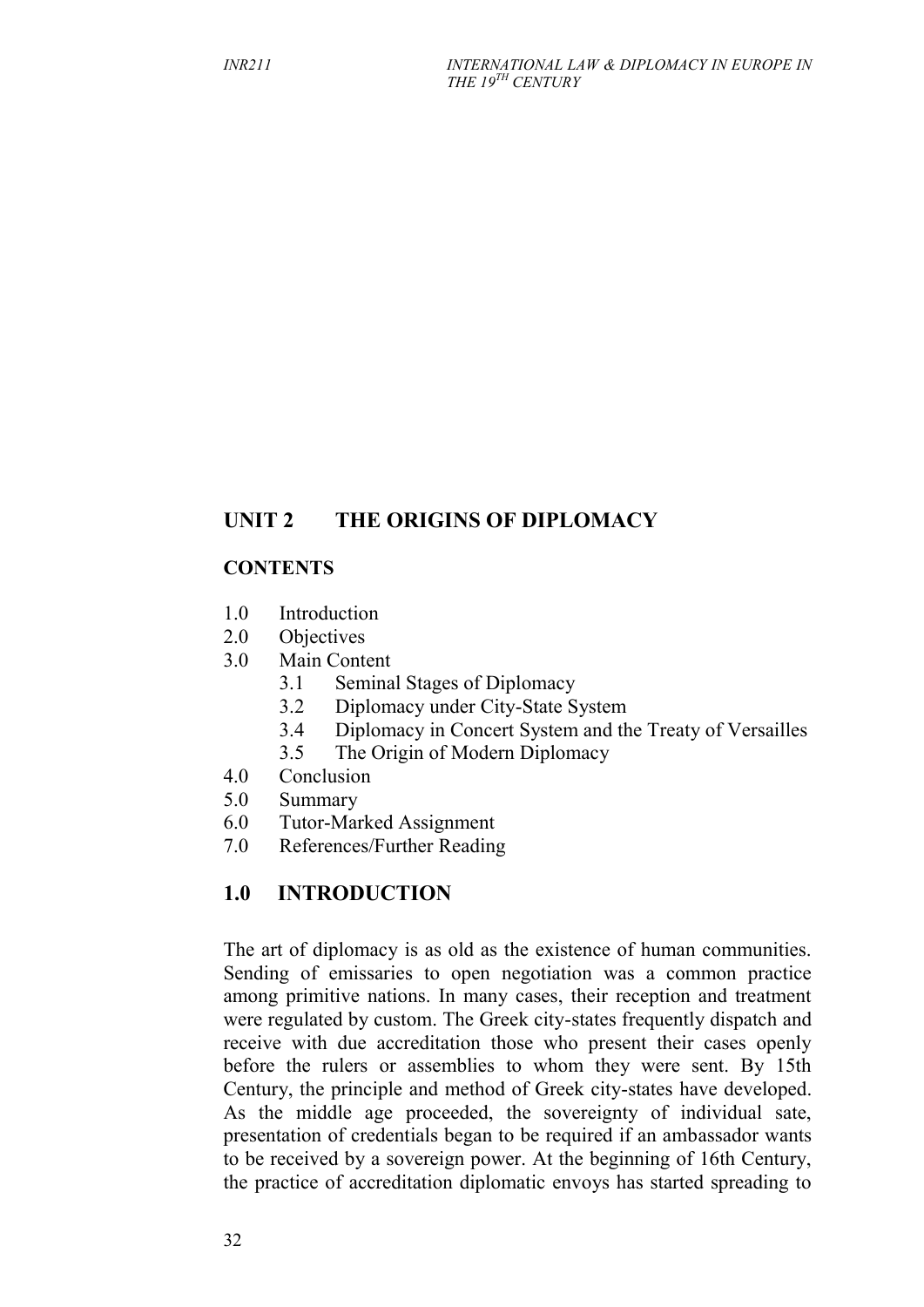other countries of Europe in the atmosphere of alliances and dynastic struggle for power. It was only when the treaty of Westphalia of 1648 established a new order of relationship in Europe that classical diplomacy in Europe began.

The sovereignty and independent of individual states was established as the principle in which the classical diplomacy was conducted by the members of the ruling class who had more in common with each other than with majority of their own people. It was conducted according to well-defined rules and conventions. It was then a personal and flexible type of diplomacy. In post revolutionary Europe, acceptance of an established monarchical order gave way to emphasis on liberty and individual rights. This was in the spirit of the slogan of the French revolution of 1789, which reverberated throughout Europe. The slogan was liberty and equality. Hereafter, diplomacy was exercised not in the interest of a dynasty but the nation as a whole.

After the First World War, demand grew for open diplomacy that will be accessible to public scrutiny. In the wake of the new emphasis on the sovereignty of the people, the electorates claiming to control the government want to know what agreement that was being made with their name. For example, US refused to be a member of the League of Nations in spite of the role played by their president, Woodrow Wilson.

## **2.0 OBJECTIVES**

At the end of this unit, you should be able to:

- discuss the historical development of diplomacy
- identify the origin of the modern diplomacy
- explain the developmental stages of diplomacy.

## **3.0 MAIN CONTENT**

#### **3.1 Seminal Stages of Diplomacy**

The beginning of organised diplomacy is the relations among city-states of ancient Greece. In the fifth century BC, (Nicholson 1939) stated, "Special missions between Greek city-states had become so frequent that something approaching our own system of regular diplomatic intercourse had been achieved." Thucydides wrote extensively on diplomatic procedure among the Greeks. For instance, in his account of a conference at Sparta in 432 BC the Spartans and their allies considered what action should be taken against Athens.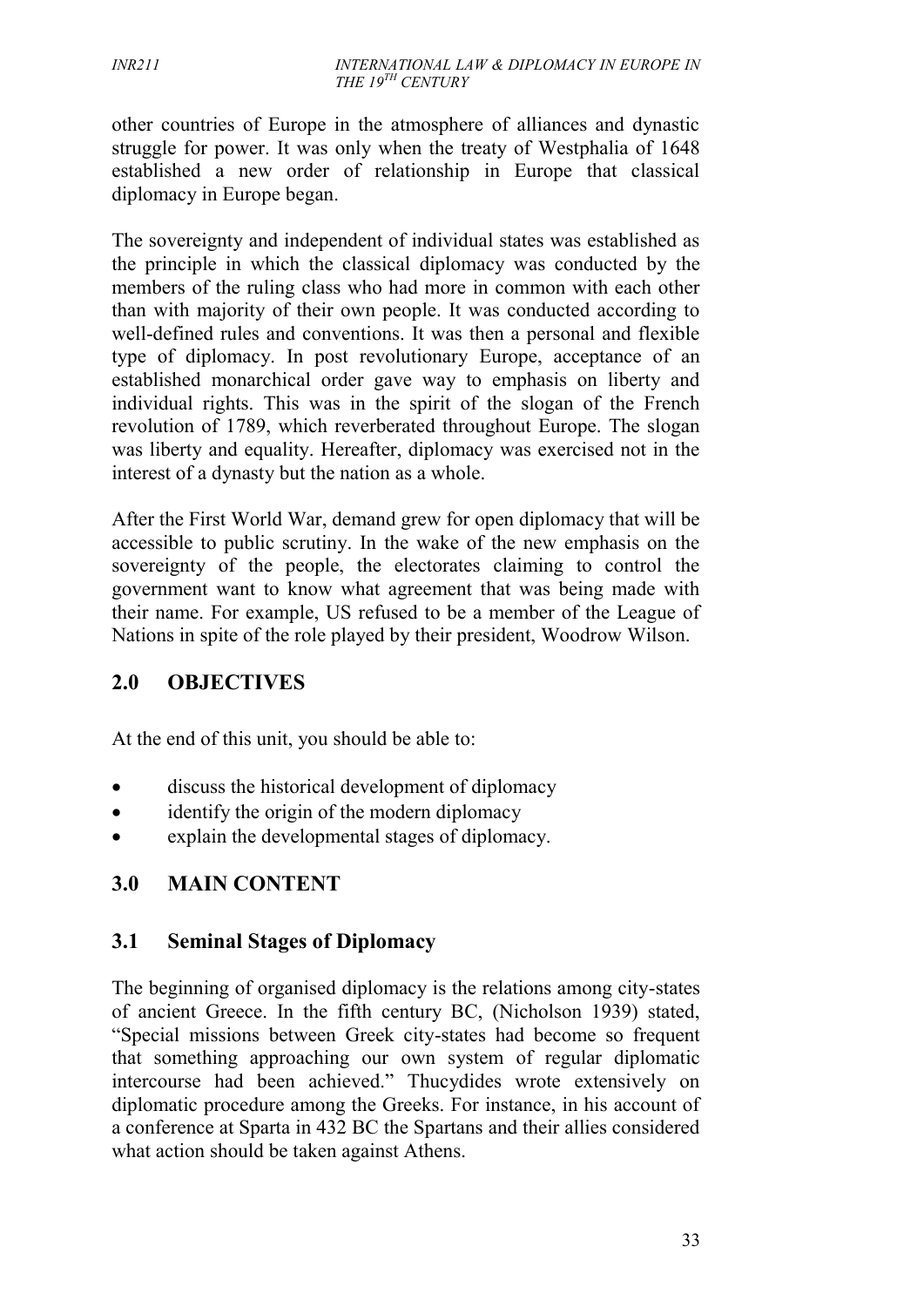The Romans did little to advance the art of diplomacy by negotiation, but they did make important contributions to international law. In the Eastern Roman Empire, which was established after Constantine had moved his capital to the city that honoured him for many centuries; diplomatic methods were employed with great effect. The Eastern Emperors had marked success in playing off potential rivals against each other, and the reports of their representatives at foreign courts gave them information, which they were able to utilise to their advantage. Their representatives therefore became skilled diplomats and trained observers, thus extending the practice of diplomacy to include accurate observation and reporting as well as representation.

Until the later 18th or early 19th Century, diplomacy more often meant the study and preservation of archives than the act of international negotiation. This conception was especially prevalent in the middles ages. It was in papal and other chanceries, under the direction and authority of successive "master of the rolls" that the usages of diplomacy as a science based upon precedent and experience first came to be established.

#### **SELF-ASSESSMENT EXERCISE 1**

Discuss the historical development of diplomacy.

#### **SELF-ASSESSMENT EXERCISE 2**

Discuss the seminal stages of the growth of diplomacy.

## **3.2 Diplomacy under City-State System**

By the 15th Century, the Italian city- state system had developed under clearly secular rulers. Politics to them was not based on religion, but on reasons of the state (*raisond'etat*). Savagery that characterised religious wars had reduced, but was not totally eradicated. 'Necessary wars' (interest of the state) replaced 'just wars' (wars for religious justification). Dogmatism was eradicated and the leaders of the Italian city-states unashamedly gave room to compromise. In fact, the origin of good diplomatic practice, establishment of embassies and the attendant privileges could be traced to the Italian-city states system.

Italian city-states established permanent diplomatic missions that is, embassies, career diplomats and complete privileges and immunities that go with it, whereas the Greeks, Egyptians, Assyrians, and the Romans established ad hoc envoys. When diplomacy failed, the Italian rulers resorted to the whole arsenal of threat, bribe, subversion, assassination, and war ultimately. These wars would not even be fought between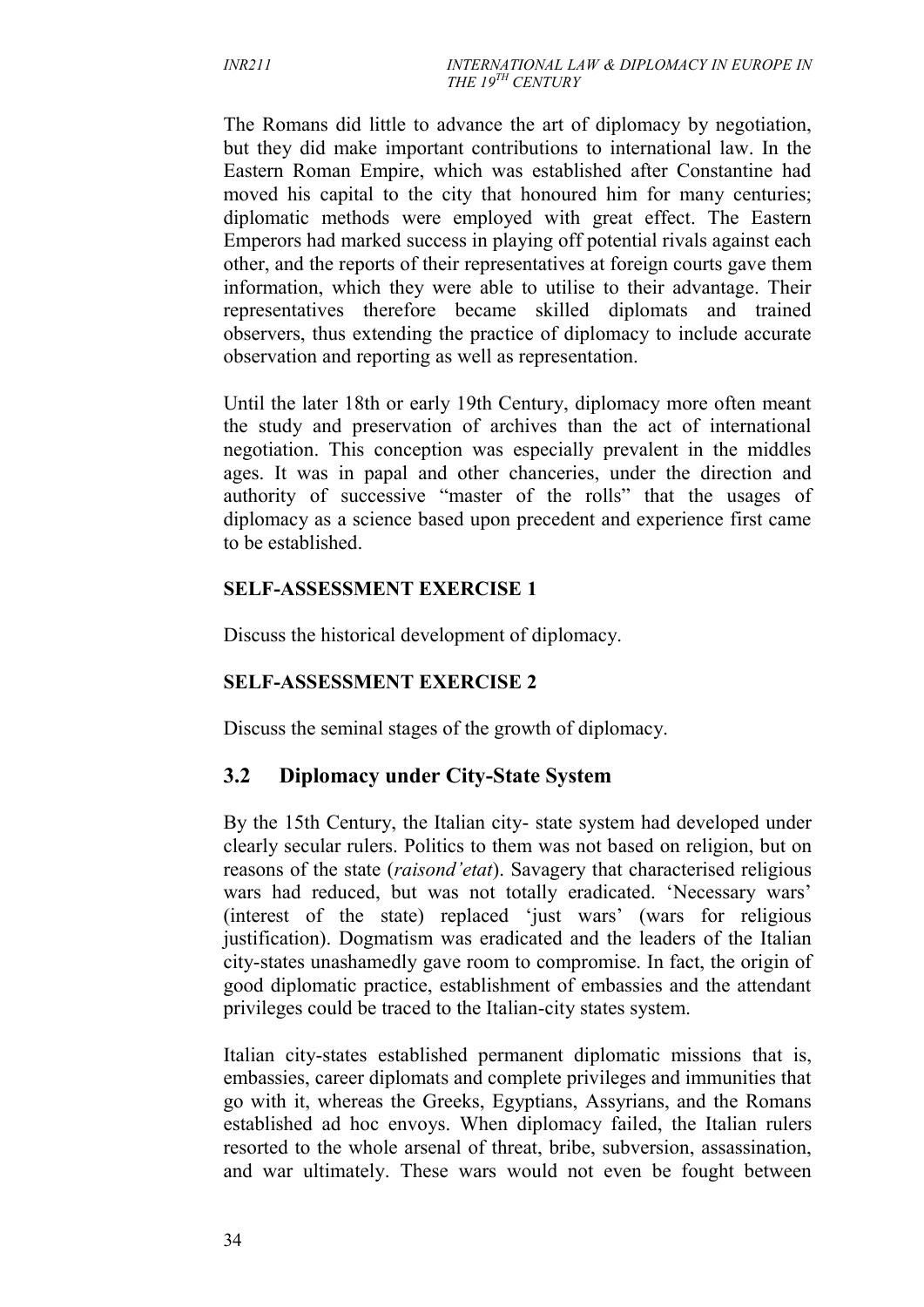individual citizens but between mercenaries that are paid; this is what is referred to as **professional soldiering**. The wars were not prominently fought to destroy the opponent so as not to stimulate unfavorable reaction or coalition, but to strike a desirable balance in order to cause stability in the state system. In view of this, some scholars have argued that the Italian state practice is the bridge between the Medieval and the modern international society and state system.

## **3.3 Diplomacy in Concert System & the Treaty of Versailles**

The Treaty of Westphalia, which ended the 30 years war, which engulfed Europe, also gave impetus to modern diplomacy. In fact, some scholars believe that modernity or at least the modern state system started in 1648 when the treaty was signed. Though the Westphalia Treaty was not a panacea or did not result in total termination of wars in Europe, it however gave credence to diplomacy.

The treaty brought about the idea of establishing permanent diplomatic missions as well as rules of diplomacy, such as the acknowledgement of diplomatic immunities, extra- territoriality of embassies, which means working in an international space, which is immune from the laws of the state.

Another development in modern diplomacy is the Concert System, which was an epoch-making event in European periodic summit, or conference system meant to discuss or settle matters bordering on common interests. The Concert System started in1815 when the Napoleonic wars nearly imploded the whole of Europe.

Furthermore, in the annals of diplomatic history is the Peace Conference, which was convened after the First World War (The Versailles Treaty). It also encouraged the notion of self-determination in the modern international system. The League of Nations that was instituted shortly after World War 1 could not contain the outbreak of the Second World War. This led to the establishment of the United Nations Organisation (UN) in 1945. Although the UN has been handicapped on several international issues, it has been able to weather the storm and the heat generated by the Cold War-super power politics.

## **3.4 The Origin of Modern Diplomacy**

Modern diplomacy as an organised profession arose in Italy in the late Middle Ages, the rivalries of the Italian city-states and the methods, which their rulers used to promote their interests, are described in masterful fashion in Machiavelli's *The Prince*. The Holy See and the Italian city-states developed systems of diplomacy at an early date.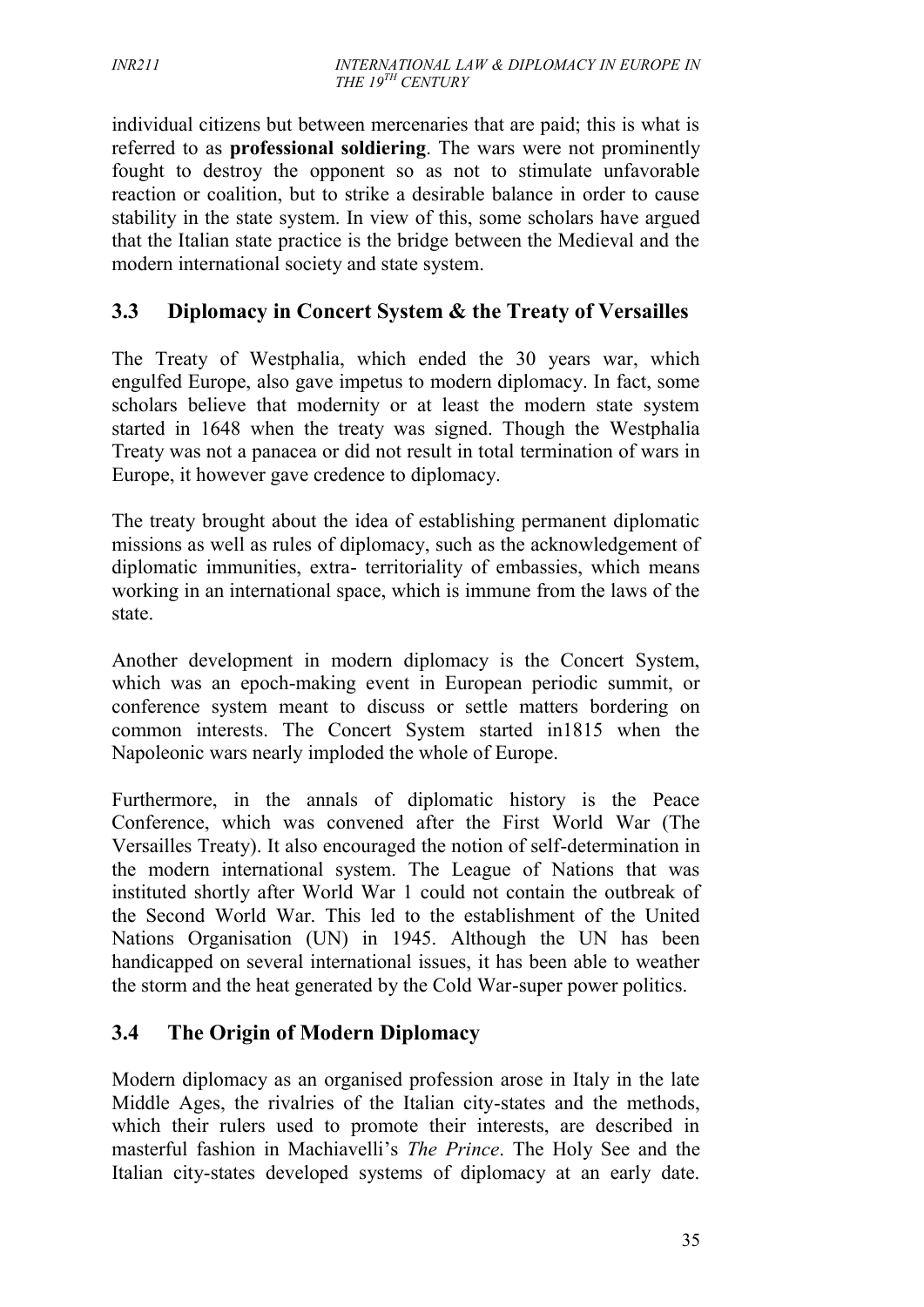There are views that the Holy See was the first to use the system of permanent representation, which is a characteristic feature of modern diplomacy. However, the first known permanent mission was that established at Genoa in 1455 by Duke of Milian. During the following century, Italian city-states established permanent embassies in London and Paris and Francis I of France devised something like permanent of diplomatic machinery.

However, for over three centuries, the machinery appeared to have been neither adequate nor standardised. Diplomacy was still the diplomacy of the courts, its object was to promote the interests of the sovereign abroad, by various means, direct or devious, fair or foul and its standards were low and ill defined. The ambassador then as now, was deemed the personal representative of his head of state in a foreign country. An affront to him was an affront to the head of state himself and hence to the nation that they symbolised.

In the absence of well-defined rules of procedure, frequent dispute, which sometimes leads to duels or even to wars arose from questions of precedence and immunity. Ambassadors who attempted to entertain in a style befitting the dignity of their sovereigns often found themselves in dire financial straits, especially if the sovereigns whose dignity they were trying to enhance by sumptuous display neglected to pay them salaries.

By the 17th Century, permanent missions were the rule rather than the exception and diplomacy had become established profession and a generally accepted method of international intercourse. The rise of nationalism and the nation-states system made such machinery essential, especially after the Peace of Westphalia of 1648 has crystallised and formalised the state system. Diplomats from all European countries as well as noblemen and other countries from all parts of France graced the court of Louis XIV, and gave it that pomp and splendor which dazzled his contemporaries and set a pattern for decades to come. Many other Monarchs of Europe tried, but not too successful to copy the "sun king" and to establish their own courts of Versailles.

The diplomacy of the courts entered its golden age in the 18th Century. The game was played according to understood rules, with a great deal of glitter on the surface and much incompetence and intrigue beneath. Diplomats represented their sovereigns and were often merely the willing tools in the great contests for empire and for European supremacy that were waged in that century. Strong rulers such as Peter the Great of Russia and Frederick the Great of Prussia used diplomacy and force to achieve their ends. The same comment might be made of important ministers of state, men like Pitt the Elder and Vergennes.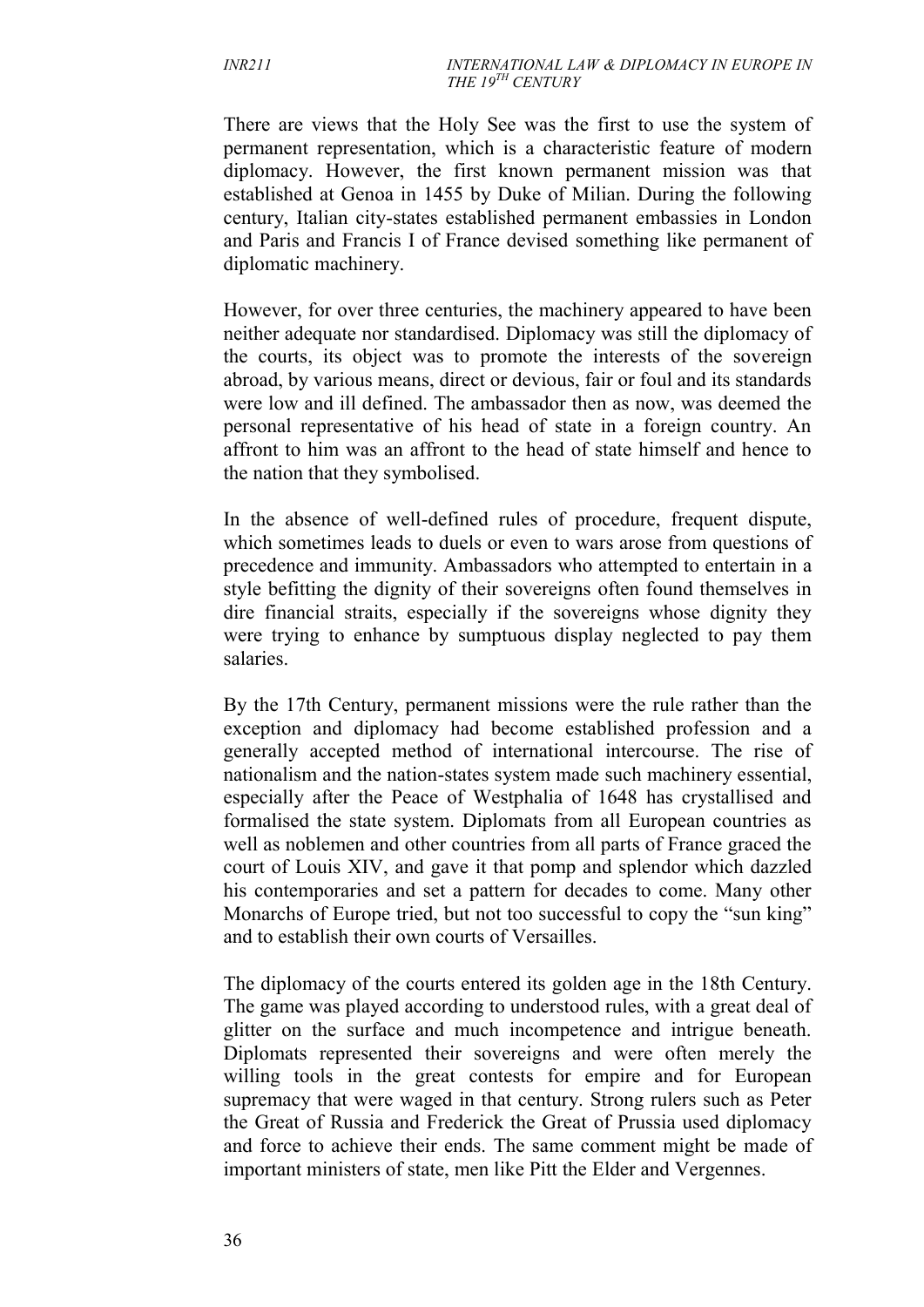By the late 18th Century, the industrial, American and French revolutions have ushered in a new era of diplomacy and indeed of history. Captains and kings passed from the scene in many lands, and the voice of the people began to be heard. The unassuming figure of Benjamin Franklin in the streets of Paris and London, representing a nation in the making, symbolised the coming era of more democratic diplomacy. Attempt to represent a nation rather than ruler imposed more complicated duties on the diplomat. Indeed, it called for a new kind of diplomat, but the remuneration remained so inadequate that the diplomatic profession was still largely confined to those who have other sources of income. Inevitably, this meant that so-called democratic diplomacy was still carried on by representatives of the aristocracy of wealth and often of rank.

As diplomacy became less formal and restricted, its rules became more standardised and more generally accepted. The Congress of Vienna made particularly important contributions in this respect. To place diplomacy on a more systematic and formal basis, the Congress laid down certain rules of procedure, which are still commonly observed. These rules were embodied in the Regalement of March 19, 1815 and in regulations of the Congress of Aix-la-Chapelle in 1818.

The present diplomacy can be said to have started in the 19th Century, which then demanded new methods as well as new personnel. These methods were defined in many international agreements and became an intricate and generally observed code. Under the aegis of the Holy Alliance and the Concert of Europe buttressed by the operations of the balance of power system, the game was played according to the new rules with fair degree of success.

#### **SELF-ASSESSMENT EXERCISE 3**

Discuss modern diplomacy as an organised profession.

## **4.0 CONCLUSION**

The history of diplomacy is as old as man himself. Between 700 and100 BC, many city-states of ancient Greece were noted to have sent and received delegations for some period. The sending of Ambassadors grew out of the practice of dispatching, particularly in time of war and conflict, heralds who were accorded certain immunities.

By the early 20th Century, the term "democratic diplomacy" had become a common term. It seemed to symbolise a new order in world affairs, one in which governments were fast losing their aristocratic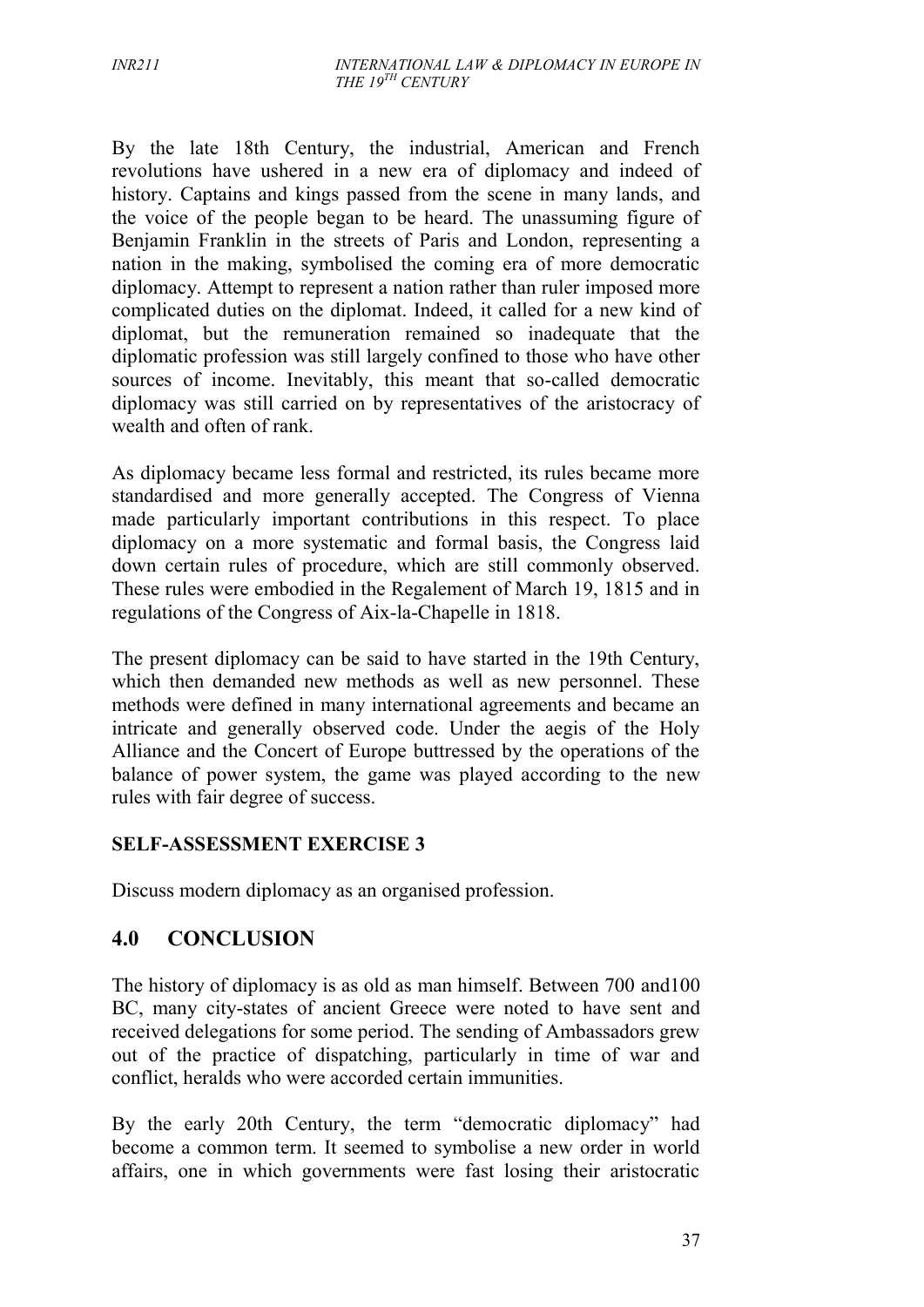learning and their aloofness and peoples were speaking to peoples through democratic representatives and informal channels. Actually, the new order was not as different from the old as it seemed in the atmosphere of hope that ushered in the 20th Century.

## **5.0 SUMMARY**

Before the development of modern diplomacy or organised diplomacy, as it is known today with the establishment of permanent missions, many embassies were maintained and negotiations performed during the middle ages; however, such missions were for a short while. The first step towards the establishment of permanent diplomatic missions was made in Italy where the cities of Florence and Papal Rome were preparing grounds as well as skillful makers of diplomatists.

Historically, the Greek city-states contributed tremendously to the development of organised diplomacy. However, as already mentioned, the relations between many city-states of Sparta and Athens were mainly influenced by considerations of internal policy, expediency and defence strategy. Diplomacy has a rich history from the practice among the Geek city-states and other European sovereigns. It has practices that have evolved over centuries, but sometimes modified to suit the modern times.

## **6.0 TUTOR-MARKED ASSIGNMENT**

- 1. Historically, the Greeks contributed immensely to the development of diplomacy. Discuss.
- 2. What are the contributions of the Romans to the development of diplomacy?
- 3. Assess the  $20<sup>th</sup>$  century diplomacy practice and compare it with the practice of the previous centuries.

## **7.0 REFERENCES/FURTHER READING**

- Charles, H. (2006). *Comparative Politics,* (5th ed.). US: Thomson Wadsworth.
- Norman, D. P. & Howard, C. P.(2007). *International Relations,*(3rd Revised Edition)*.* India: A.I.T.B.S. Publishers.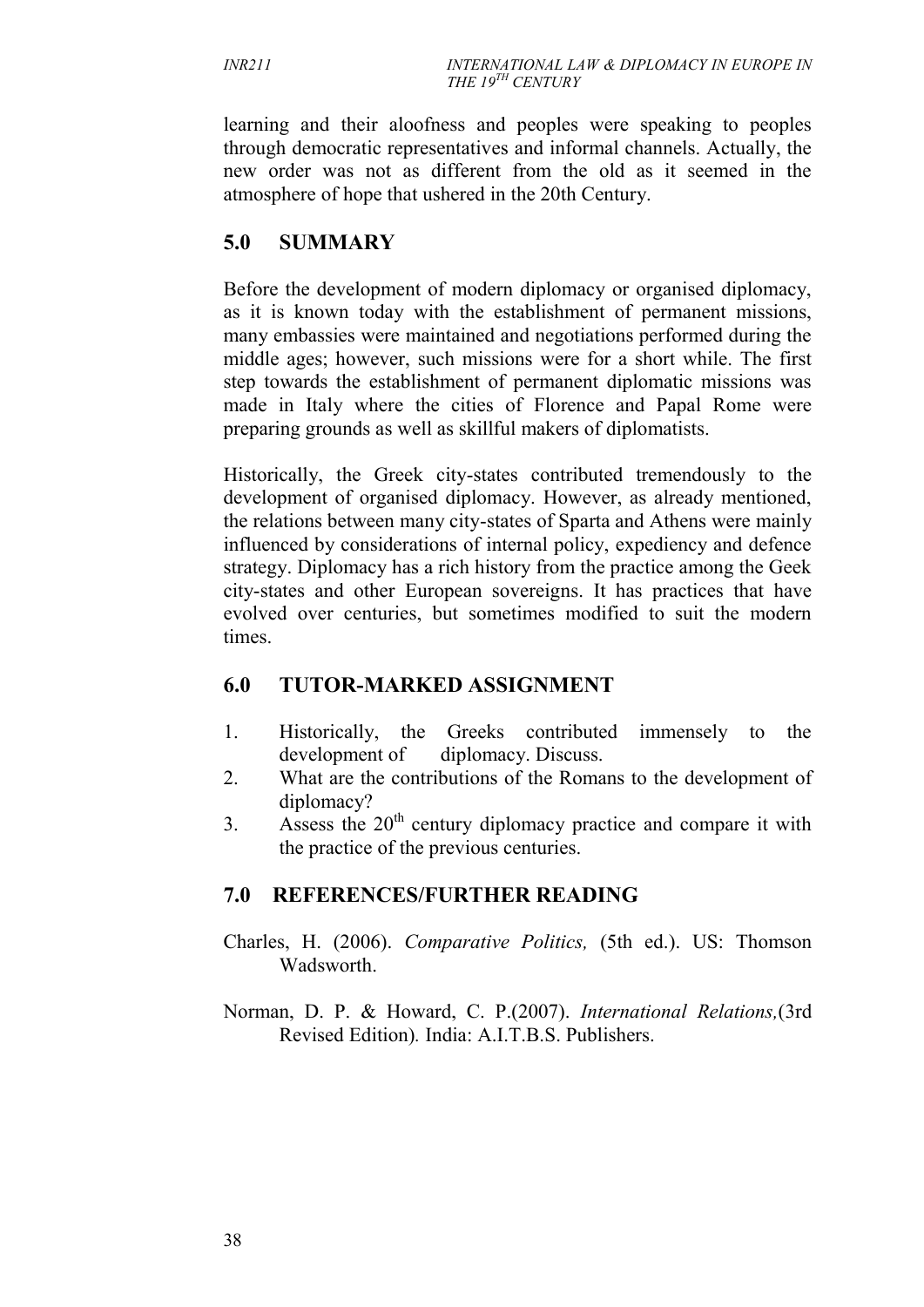## **UNIT 3 PROFESSIONALISING DIPLOMACY**

## **CONTENTS**

- 1.0 Introduction
- 2.0 Objectives
- 3.0 Main Content
	- 3.1 Professionalising Diplomacy
	- 3.2 Diplomatic Ranking
- 4.0 Conclusion
- 5.0 Summary
- 6.0 Tutor-Marked Assignment
- 7.0 References/Further Reading

## **1.0 INTRODUCTION**

The Congress of Vienna of 1814-15 provided an opportunity for revision and regulation of established diplomatic practices. From the outbreak of the First World War, five or six great powers dominated the affairs of European continent; consequently, there was orderliness in the conduct international politics what was more than superficial.

During the years between the revolutionary and world wars, ex ambassadors were inclined to look back nostalgically upon what seemed like the golden age of the career diplomat. The 19th Century did indeed witness the gradual professionalisation of diplomacy in Europe.

## **2.0 OBJECTIVES**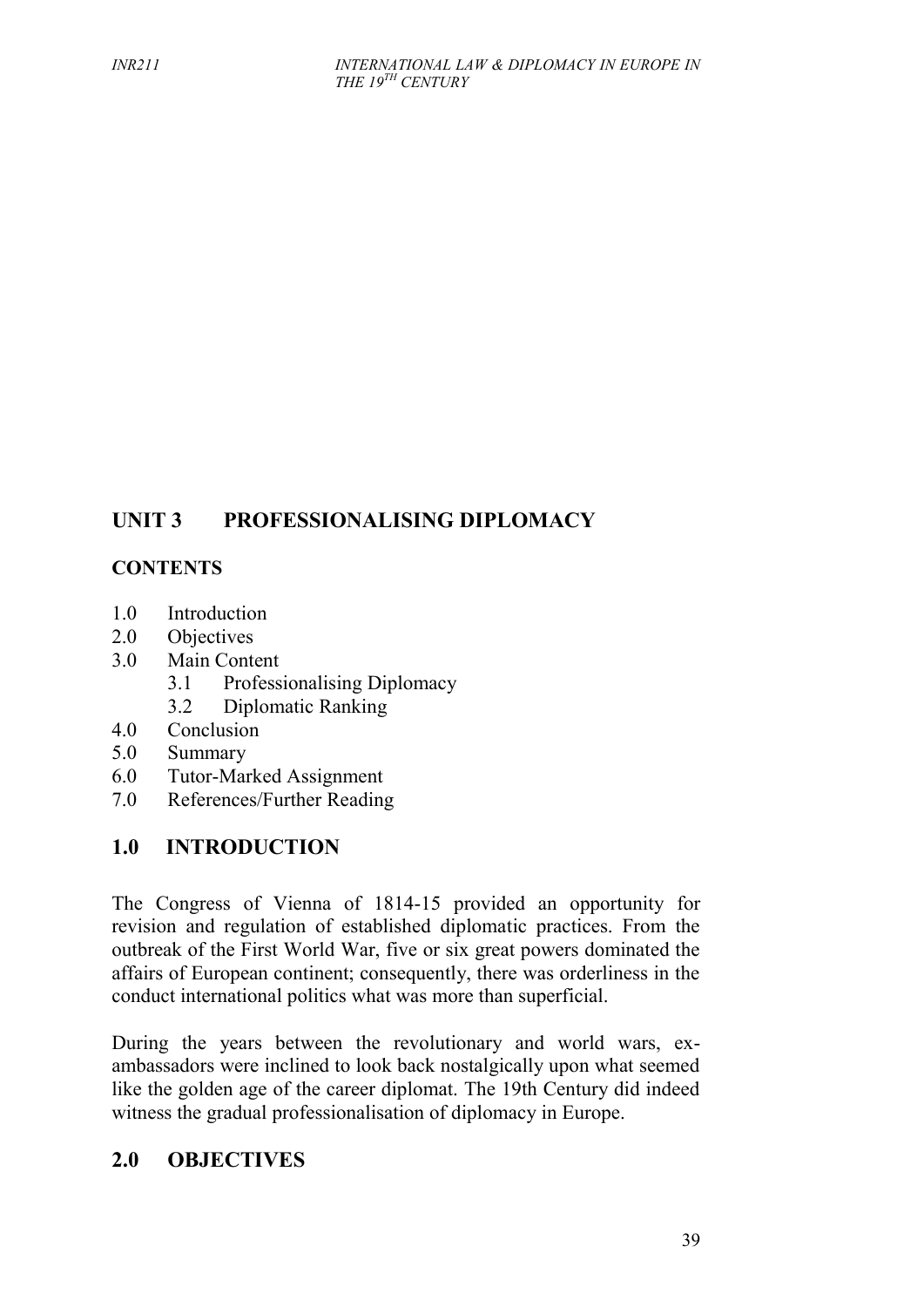At the end of this unit, you should be able to:

- explain the major events that led to Congress of Vienna identify contributions of 19th Century to development of diplomacy
- explain the changes that have taken place in diplomatic practice
- point out the peculiarities of present-day practice of diplomacy
- evaluate the future of diplomacy.

## **3.0 MAIN CONTENT**

## **3.1 Professionalising Diplomacy**

According to diplomatic regulations laid down in 1827 and amplified in 1842, admission to a diplomatic career in Germany and Prussia was to be through examination. According to the regulations, candidates must have:

- i. completed three years at the university
- ii. passed two first examinations as required by the state civil service
- iii. served for 18 months in a provincial government. If then selected by the minister, the candidate has to work for one year as "unpaid attaches" before further examinations in modern political history, commerce and law, oral and written tests in French. Failure in any of the stages may mean exclusion from the service.

In France, the French revolution transformed the ancient 'regimes' secretariat of state for foreign affairs into a ministry for external relations, and despite the administrative turmoil of these years, department's autonomy and authority was confirmed and expanded. The executive orders issued by the directory gave it sole jurisdiction over official foreign correspondence, and the consular service was brought under its auspices.

Prior to 1877, entrance to the French Foreign Service tended to depend more on patronage than on academic achievement. At the time of restoration, there seemed to have been no generally accepted rule concerning selection of diplomats or foreign ministry officials. Good handwriting was usually specified as an important qualification while all other entry requirements depended on nepotism. Moreover, since would be diplomats were chosen by their heads of missions, and only have to serve long apprenticeships as unpaid attaches, but also has to possess incomes 6,000 Frances per annum, diplomacy remained a noble calling. The revolution of 1830 and the deposition of Charles X, France's last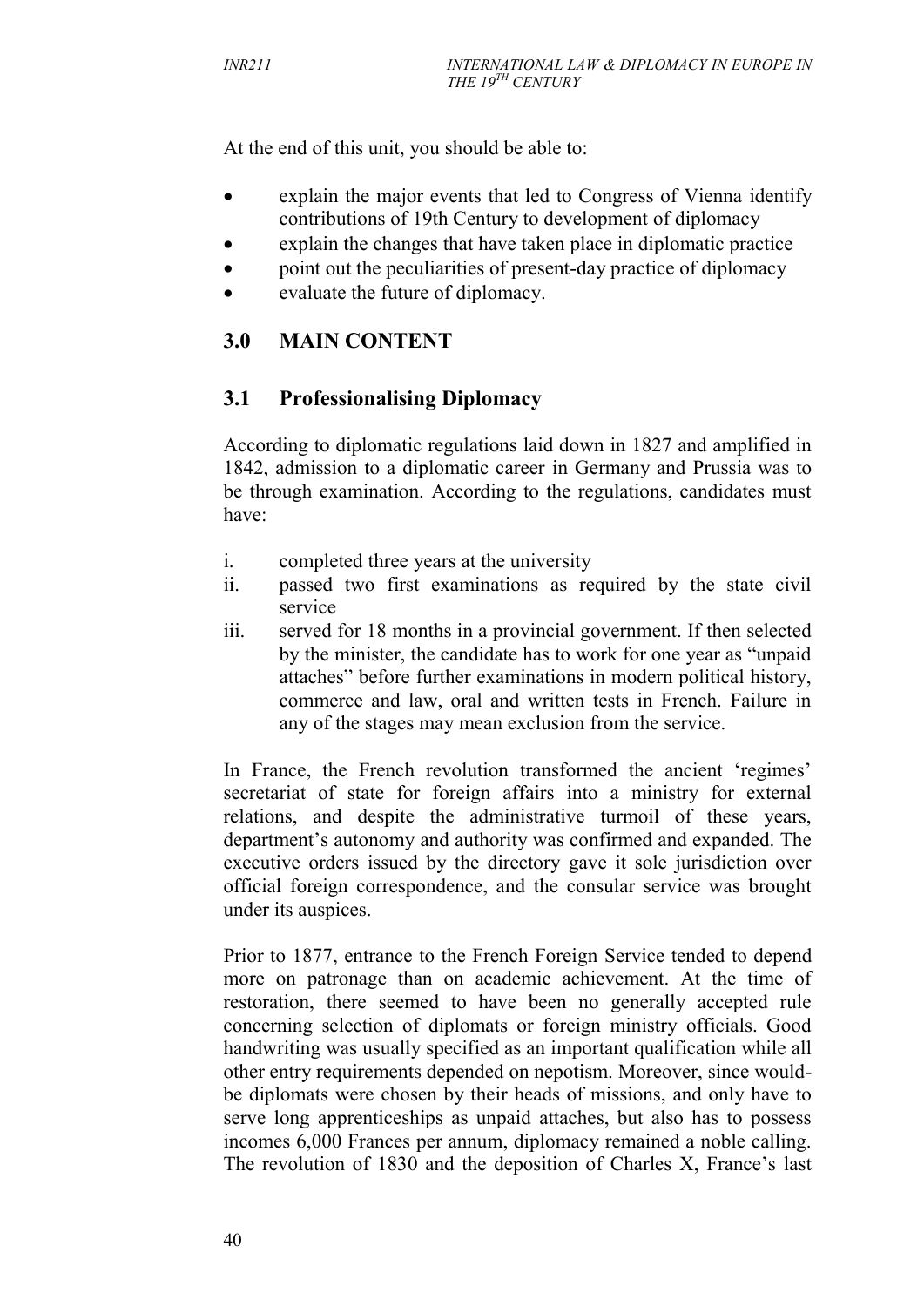Bourbon King, led some aristocrats to resign their diplomatic posts, but there was little change in the methods of recruitment.

However, Edward Thouenel, the minister of Foreign Service in early 1860s explicitly rejected the idea of an entrance examination on the grounds that in France, 'who says examination say competition' (Hamilton & Langhorne 1998). He nevertheless implemented professionalising measures. First, he introduced in 1844 a measures, which required applicants to have a law degree, and a ministerial report, which proposed that in some circumstances candidates without degrees, might be permitted to sit an examination in international law, political history and foreign languages.

#### **SELF-ASSESSMENT EXERCISE 1**

Prior to 1877, entrance to the French Foreign Service depended on patronage than on academic achievement. Discuss

Starting from 1859 aspiring Russian diplomats had to pass an examination in modern languages, 'diplomatic science' (that is, international law, economics and statistics) and precise writing. The regulations governing the eligibility of candidates for the Russian civil and foreign services were however, almost oriental in their inspiration. Nobles were thus admitted in personal right- a provision which helped to explain how diplomatic careers sometimes passed from one of a family to another. However, this did not impede the modernisation/professionalisation of Russia's foreign relations. Thus, in an attempt to streamline the management of diplomacy an imperial ministry of foreign affairs was founded in 1802. Over 250 officials were employed in the ministry and the needs of expanding diplomacy were met by the creation of provincial branch offices in such cities as Warsaw and Odessa.

Business generated by the revolutionary and Napoleonic wars represented the largest proportion of the number of clerks employed in the British Foreign Office. Notwithstanding, by 1822 the British Foreign Office had a staff of not more than 31 including two under-secretaries, two office keepers, a door porter and a printer). Thus, despite an everincreasing workload, the office grew slowly in size. By 1861, the office had in all only 52 employees, most of whom had a very little, if any say in the framing of policy. Many were there to provide the foreign secretary with clerical assistance in the handling of his correspondence diplomats and other departs of state.

Junior staff of the office was nevertheless largely engaged in the administrative drudgery of copying, ciphering, distributing, docketing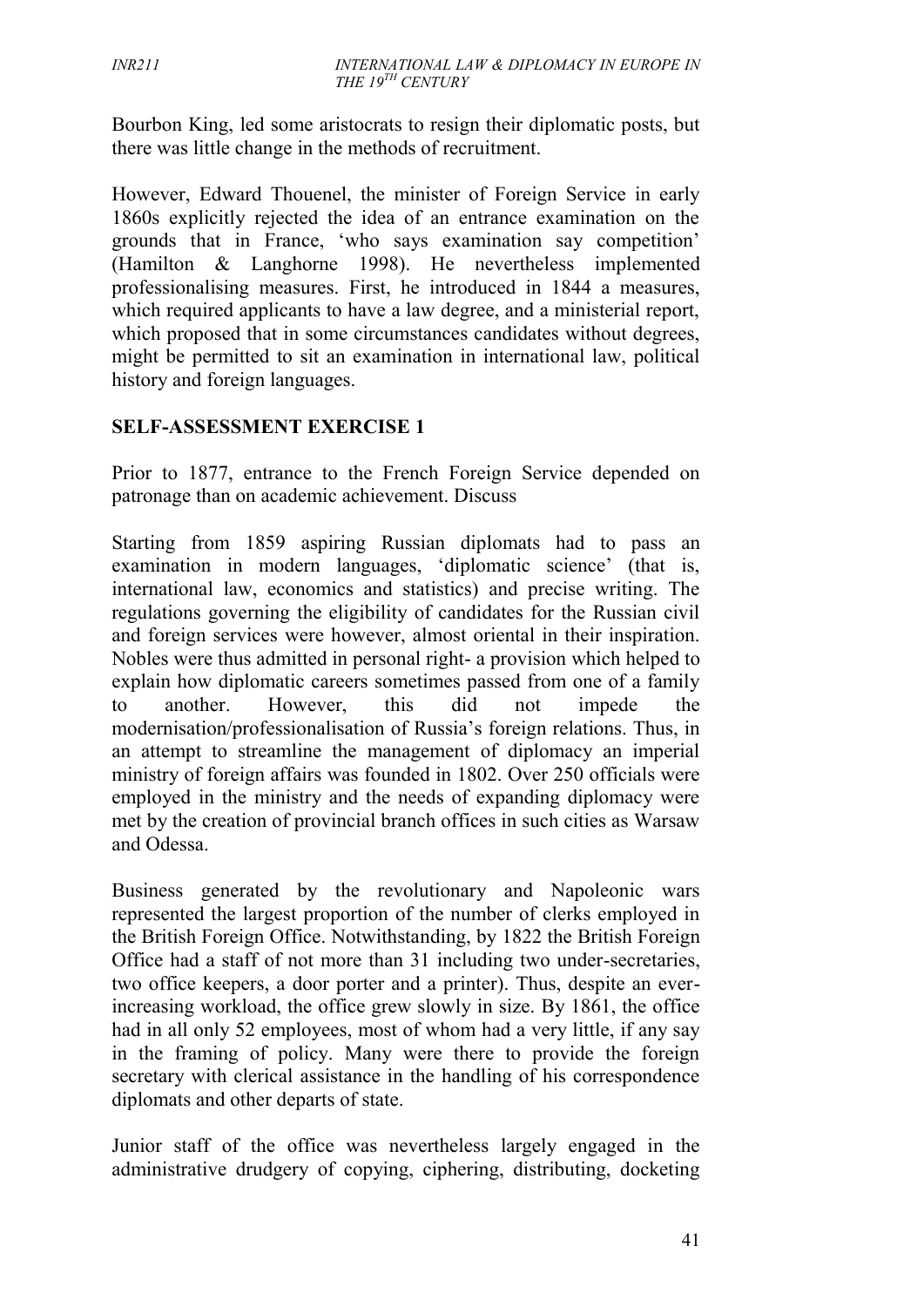and registering of papers. The employment of talented young men in essentially mechanical tasks was by the end of the century a persistent course of complaint. The foreign office claimed that diplomatic work was so confidential that completely trustworthy staff that were known or recommended to the foreign secretary could only do it. It was not until 1906 that the office's menial chores were delegated to a general registry. This permitted a greater devolution of diplomatic work and allowed the more precocious junior clerks a greater chance to exercise their intellects.

The professionalisation of foreign was also accompanied by a reform in its methods of recruitment. In 1855, the Northcote-Trevelyan report proposed admission to the civil service by competitive examination, Lord Clarendon the then British foreign secretary insisted on the Foreign Offices having its own examination. He succeeded in retaining the right to nominate candidates and the diplomatic service, with its separate and evolving career structure to set different and initially tougher papers. Consequently, by the end of the 19th century, the vast majority of the entrants came from the major public schools, with Eton predominating. It was customary for intending applicants to spend some time abroad perfecting their modern languages before attending a cramming establishment to acquire the skill and knowledge to pass the services examination.

A university degree was not a necessity as a result between 1871 and 1907, only 38% of Foreign Service recruits were graduates. Academic standard were however, raised as a result of the changes of 1905, and during the seven years that preceded the outbreak of First World War in 1914 all but four of the successful candidates had been to university. Nevertheless, not until 1919 that budding diplomats were required to have a private income of four hundred pounds per annum, and their professional survival depended more upon their family fortunes than the public purse.

Between 1815 and 1860, 60% of the attaches appointed to British missions were from aristocracy, and of the 23 diplomats made ambassadors in these years only three were commoners. However, in the following 44 years the proportion of aristocrats in the diplomatic service dropped to less than 40%, 19 of the 31 career diplomats who attained ambassadorial rank were of aristocratic origin. This is because diplomats of noble birth were more acceptable in the courts of Europe, and the great political families of England were usually capable of persuading foreign secretaries to nominate their offspring. However, the composition of Europe's diplomatic services eventually tends to reflect the political structure of the societies they represent.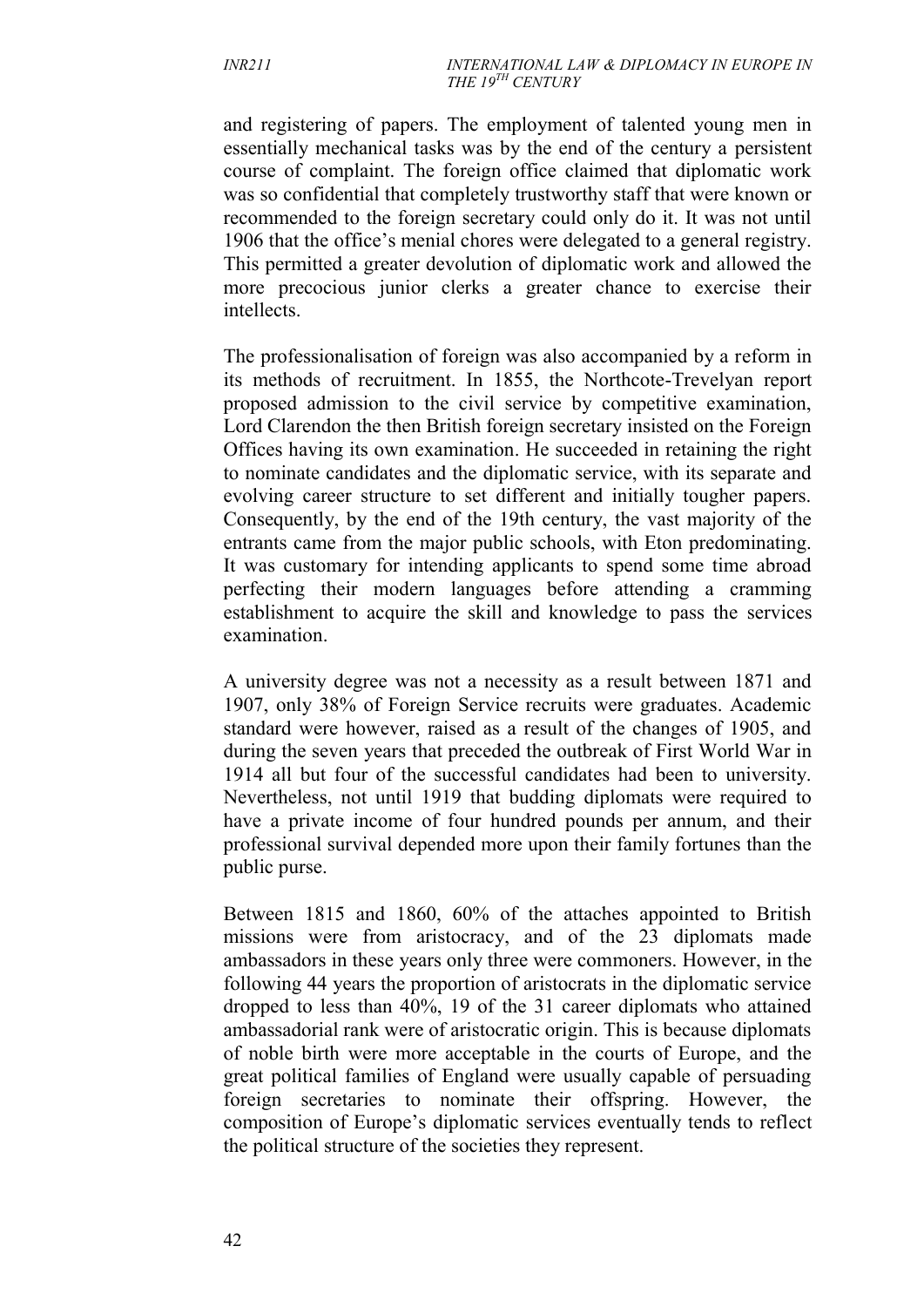#### **SELF-ASSESSMENT EXERCISE 2**

Discuss the requirement for new diplomatic officials in Germany and Prussia.

## **3.2 Diplomatic Ranking**

The aristocratic ethos of the 19th Century diplomacy was in large part derived from the social origins and aspirations of its European practitioners. However, their place in the wider international hierarchy was fixed by rules established at the Congress of Vienna. Prior to 1815, there had been no general agreement on diplomatic precedence. In an attempt to overcome the discord to which this had given rise to, the congress formed a committee to examine the issues involved.

After two months of deliberations, the committee recommended that states should be divided into three classes, and that these should determine the relative positions of their diplomatic agents. In order to avoid further wrangling, it was eventually decided that precedence amongst diplomats of the same rank should be based on seniority of their residence in a particular capital. The Congress at the same time recognised three categories of diplomats:

- (i) ambassadors, nuncios and legates
- (ii) envoys, ministers or other agents' accredited to a sovereign
- (iii) *charg'es d'affaires'* accredited to ministers of foreign affairs. In 1818 another category-minister-resident which was added. It was also agreed to suppress the *alternat* the system whereby different copies of a treaty were prepared so that the signatures of each of the plenipotentiaries appeared at the top of one document. Instead, it was agreed at Vienna that appending of signatures would be decided by a drawing of lots. But at the Congress of Aix-la-Chapels, this method was abandoned in favour of a system whereby representatives signed according to alphabetical order of the French spelling of their country' name. This was a minor but not insignificant triumph for use of French language in the 19th Century diplomacy and its employment throughout the Congress of Vienna including the drafting of the final act.

The staffing of diplomatic missions was in part determined by their classification, and that in turn reflected the importance, which countries attached to specific relationship. After 1876, all the great were represented in each other's capitals by ambassadors, and the reciprocal elevation of legations to embassies was associated with the political status of the countries involved.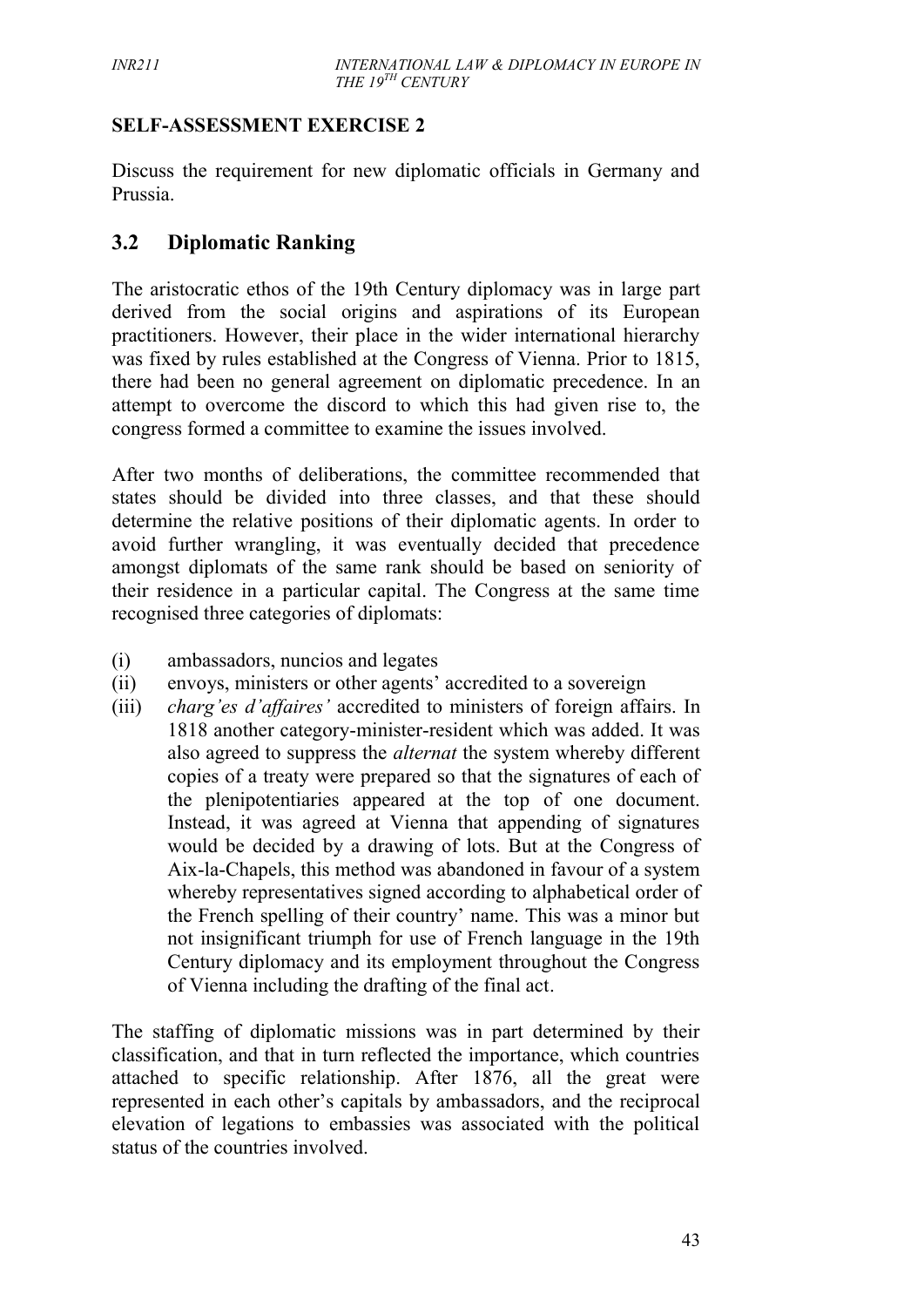## **4.0 CONCLUSION**

The emergence of the modern state with its centralised and complex bureaucratic structure played the major role of professionalising diplomacy in 19th Century. It led to creation of services with regular career patterns and rules governing such matters as recruitment, education, promotion, retirement pay and pensions.

The distinction between those who determined and those who executed foreign policy was often blurred and the duties of home-based officials were more usually clerical than advisory. However, the standards set by governments for admission to the profession and its aristocratic ethos ensured that diplomacy retained at least the aura of a socially exclusive occupation.

In the great capitals of Europe and especially in those with a flourishing court life, the corps *diplomatiques* formed an important component of society. Impressive buildings were acquired to house embassies and legations, and foreign ministries were provided with new and extended offices to enable it cope with expanding workloads.

## **5.0 SUMMARY**

In this unit, we have discussed in detail the attempts made in 19th Century to professionalise diplomacy. This was to ensure that only people with dignity were employed in order to ensure perfect diplomatic relationship to maintain peaceful co-existence among sovereign states. The professionlisation actions took the form of revision and regulation of diplomatic relations. Furthermore, we x-rayed the procedures of the 19th Century diplomats in grading of diplomatic envoys to maintain the dignity of the profession among the practitioners.

## **6.0 TUTOR-MARKED ASSIGNMENT**

- 1. Explain the steps taken to professionalise diplomacy in the 19th Century.
- 2. The distinction between those who determined and those who executed foreign policy was often blurred. Discuss.
- 3. What are the essentials of diplomatic ranking?

## **7.0 REFERENCES/FURTHER READING**

Brierly, J. L. (1963). "The Law of Nations." In Waldock Humphrey (Ed.). (6th ed.)*.* New York: Oxford University Press.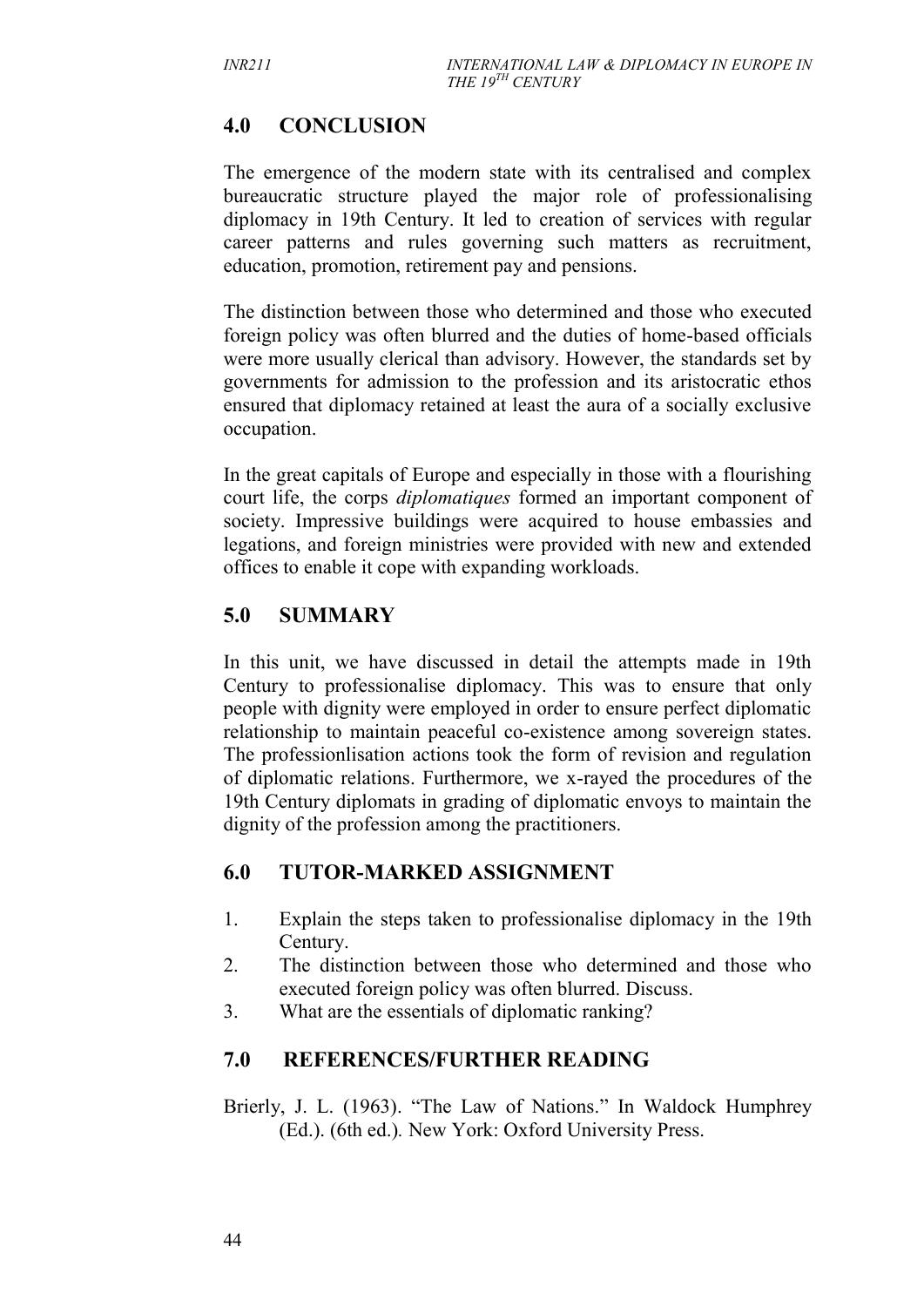- Palmer, N. & Perkins, H. (2007). *International Relations,* (3rd revised ed.). India: A.I.T.B.S. Publishers.
- Quincy, W. (1955). *The Study of International Relations.* New York: Appleton-Century-Crofts.

## **UNIT 4 MODERNISATION OF DIPLOMACY**

#### **CONTENTS**

- 1.0 Introduction
- 2.0 Objectives
- 3.0 Main Content
	- 3.1 Congress Diplomacy
	- 3.2 Expansion of Diplomacy
- 4.0 Conclusion
- 5.0 Summary
- 6.0 Tutor-Marked Assignment
- 7.0 References/Further Reading

## **1.0 INTRODUCTION**

Throughout 19th Century, diplomacy in Europe remained a function of the state system it served and during the post-Napoleonic era, its form and procedures were in part determined by the readiness of statesmen to subscribe to the notion of a concert of Europe.

The term "concert" was derived from the Italian "concerto" and since 16th Century, when applied to diplomacy, concert embraced the idea of states acting in accord or harmony. However, during the struggle against the hegemony of Imperial France, the word acquired a new connotation. Napoleon's opponents began to associate it with the prospect of a continuing allied coalition, not just for achievement of victory, but for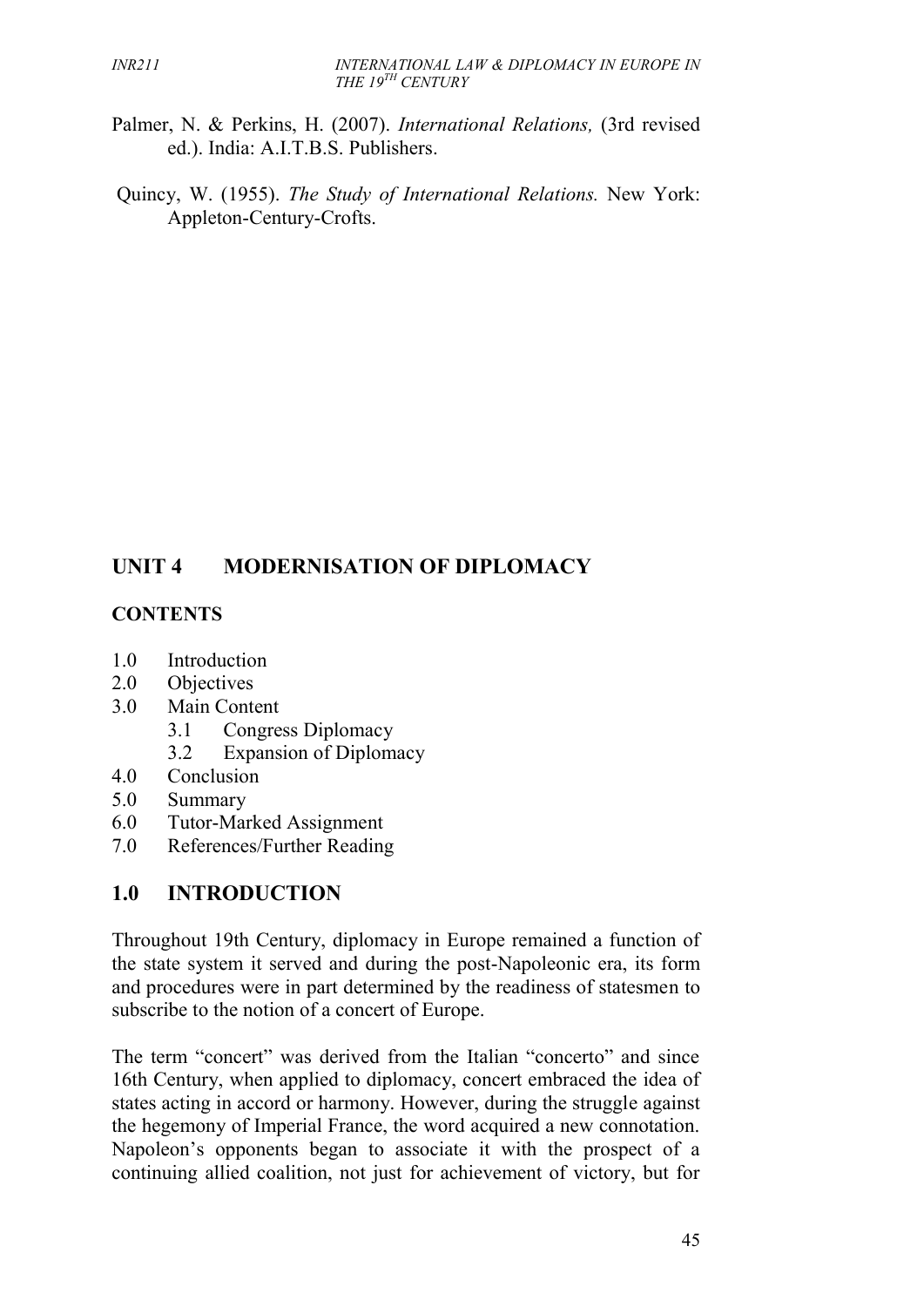the containment of revolution, the maintenance of peace and the re establishment of what were referred to as its clearest manifestation. Prior to this period, international congress had only assembled to terminate hostilities and had suffered from stultifying arguments over precedents and procedures. However, with the regulation of established diplomatic practices coalition leaders sought to assure their unity of purpose.

Furthermore, of much more significance is the conduct of international politics, which enshrined diplomatic principles as the procedural decisions of the allies, and in particular the distinction that they began to make between the great powers and the lesser powers. The result was a system of real and permanent balance of power in Europe derived and regulated according to principles determined by modernizing and expanding diplomatic institutions and practices.

## **2.0 OBJECTIVES**

At the end of this unit, you should be able to:

- identify the basic principles of change that took place to modernise diplomacy in the 19th Century
- explain the principles of congress diplomacy
- evaluate the reasons for expansion of diplomacy.

## **3.0 MAIN CONTENT**

## **3.1 Congress Diplomacy**

Congress diplomacy, like the conference diplomacy of the early 1920s, had its origin in a wartime coalition and came to depend largely on individuals involved and their relationship with each other. Nevertheless, despite the gulf which seemed sometimes to separate the conservative autocracies of Austria, Prussia and Russia from the constitutional and liberal monarchies of Britain and France, the great powers continued to adhere to the notion of a European concert.

Ambassadorial Conferences, rather than ministerial congress became the means by which they (Great Powers) sought to regulate the affairs smaller and weaker neighbours and to meet the challenges, which national revolutions posed to the territorial status quo. By 1816, a standing conference of the ambassadors of the various allies had been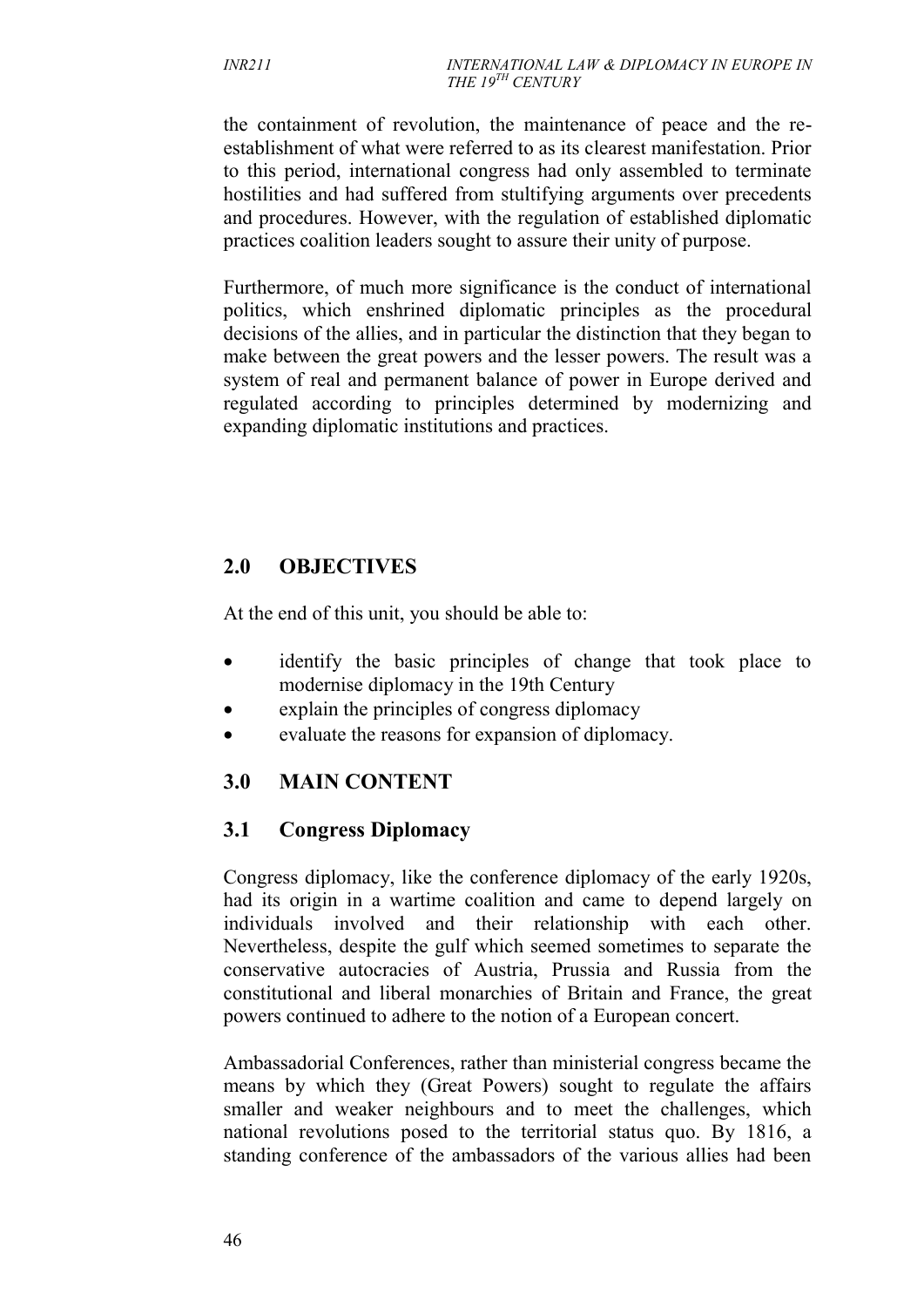established at Paris to oversee the application of the Peace Treaty to France diplomatically.

#### **SELF-ASSESSMENT EXERCISE 1**

Discuss the Concert of Europe in relation to diplomatic activities of 19th Century Europe.

Other conferences that followed in most part dealt with specific issues, which required urgent attention. Thus, in 1852 and 1864 ambassadorial conferences at London wrestled with the intricacies of the Schleswig- Holstain question. In 1854 at Vienna, in 1876 at Constantinople, and in 1912-13 at London, the Great Powers tried through their ambassadors to achieve some kind of accord on the seemingly intractable problems of the near east. Indeed, between 1822 and 1914 there were some 26 conferences in which all great powers were represented, and when the interests of smaller powers were involved, they were also represented. There were also two congresses: one at Paris, which followed the ending of the Crimean War in 1856 and another at Berlin, after the Russo- Turkish conflict of 1877-78. These two congresses, like the previous ones, differ from mere conferences in as much as senior statesmen and ambassadors attended them from the Great Powers.

However, the trouble was that the successful functioning of the Concert of Europe required a degree of consensus among the Great Powers, which was rarely present in the years between the outbreak of the Crimean War in 1854 and the conclusion of the Franco-Prussia War in 1871. Moreover, in March 1871, by the London Protocol the six great powers – Austria-Hungary, France, Germany, Great Britain, Italy and Russia re-affirmed that treaties could only be changed with the consent of all their signatories. Henceforth, however, peace in Europe seemed to depend more on armed might than upon cooperation among the great powers. Diplomats were increasingly engaged in building alliances to deter potential enemies and to ensure military superiority in the event of war.

The new nationalism in Europe in 19th Century bred new imperialism in Africa and Asia and this was reflected in the subject matter of diplomacy. Conferences at Madrit in 1880 and Algeciras in 1906 dealt with questions pertaining to Morocco, and at Berlin in 1884-5, the representatives of the Great Powers considered the future of West Africa and the Congo Basin.

Participation in these conferences/congresses was not restricted to European states. By 1880, relations among the European powers were being conducted upon a world stage and commercial interests counted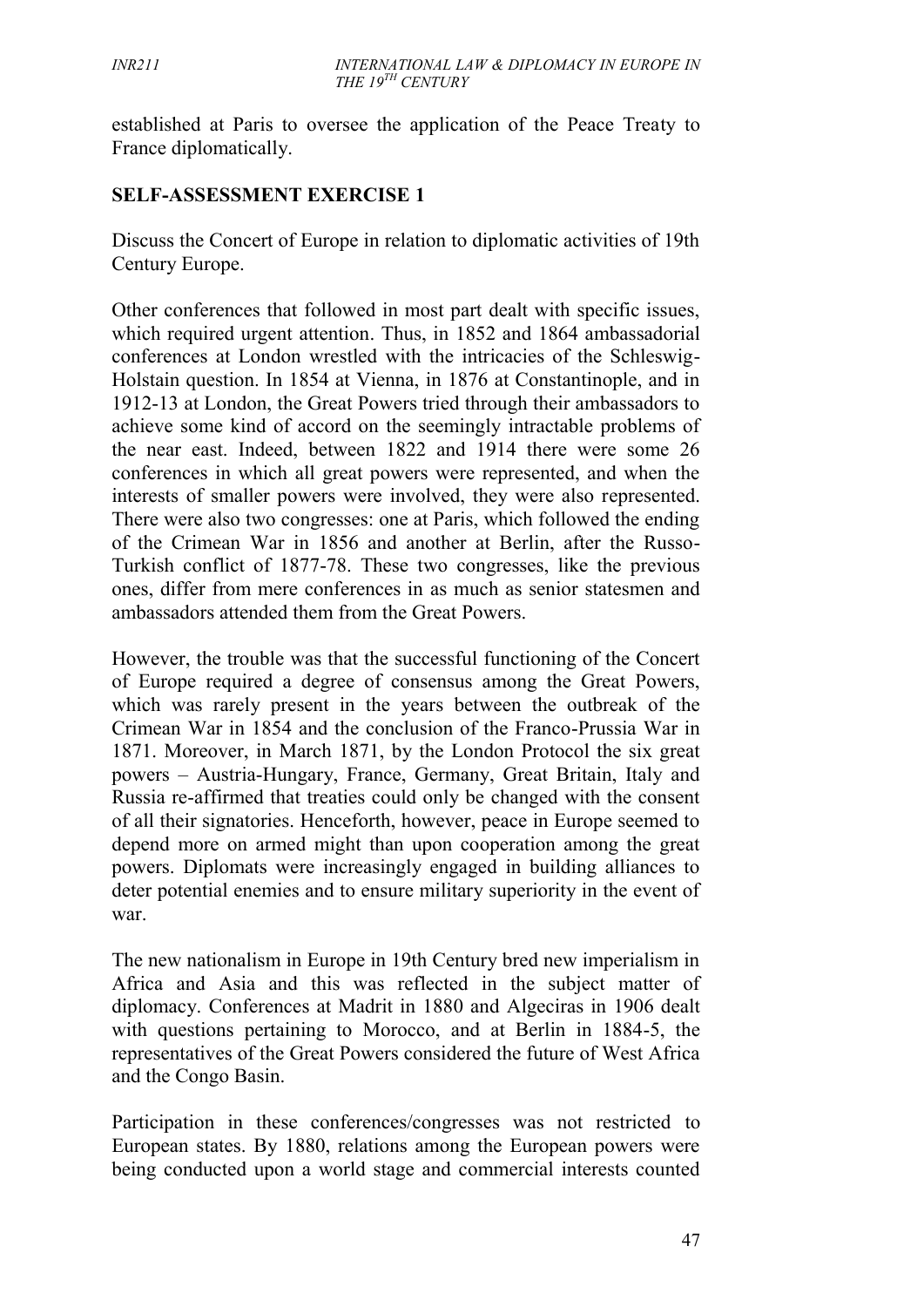for more than dynastic legitimacy in Africa's partition. The Madrid Conference was in any case concerned with the "protection" granted by foreign consuls and diplomats to subjects of the Sultan of Morocco. Therefore, all powers with representatives at Tangier, US and Brazil were also invited to take part. Later at Berlin and Algeciras, US was able to make its own peculiar contributions to the diplomacy of imperialism. However, this confirmed that the world had grown smaller and neither the state system nor its values could any longer be confined to the "Great European Family" (Hamilton & Langhorne 1998).

Apart from the questions of who were to be the participants, two other issues had to be settled before a congress or a conference could assemble, first-the agenda, and second, the venue of the congress. The choice of one city rather than another could have political and symbolic implications. Custom in the 19th Century Europe required that the chief delegate of the host country should chair conferences, and as far as chairman could influence procedure, this could be of added advantage.

Consequently, the convening of a congress at Paris in 1856 demonstrated that France had regained position of strength in Europe and the summoning of a congress at Berlin in 1878 an indicative of the transformation, which Prussia's victory brought in the continental balance of power. Vienna, Paris and Berlin each were briefly the diplomatic and social capitals of Europe. On the other hand, conferences in small provincial towns afforded delegates many opportunities to come to know each other better.

It is important to note that, the success of a congress/conference depend largely on the composition of participants, venue and more importantly, agreed agenda. This was particularly the case when the interests of the great powers were directly involved. The British Foreign secretary in 1895 once observed:

 Conferences and Congresses are no good, observed unless everyone agrees in advance what they are going to accomplish. There was after all, little to be said for holding a congress if there were no prospect of agreement, and few diplomats or statesmen were prepared to run the risk of isolation and public humiliation. Yet it could take months before an understanding was reached on the subjects with which conference should or should not attempt to deal.

In1878, Britain and Russia were prepared to convene a congress on the Near East, but the two countries were to come close to war before finally settling on an agenda. By the time the Berlin Congress assembled in June, agreement had already been reached on most contentious issues.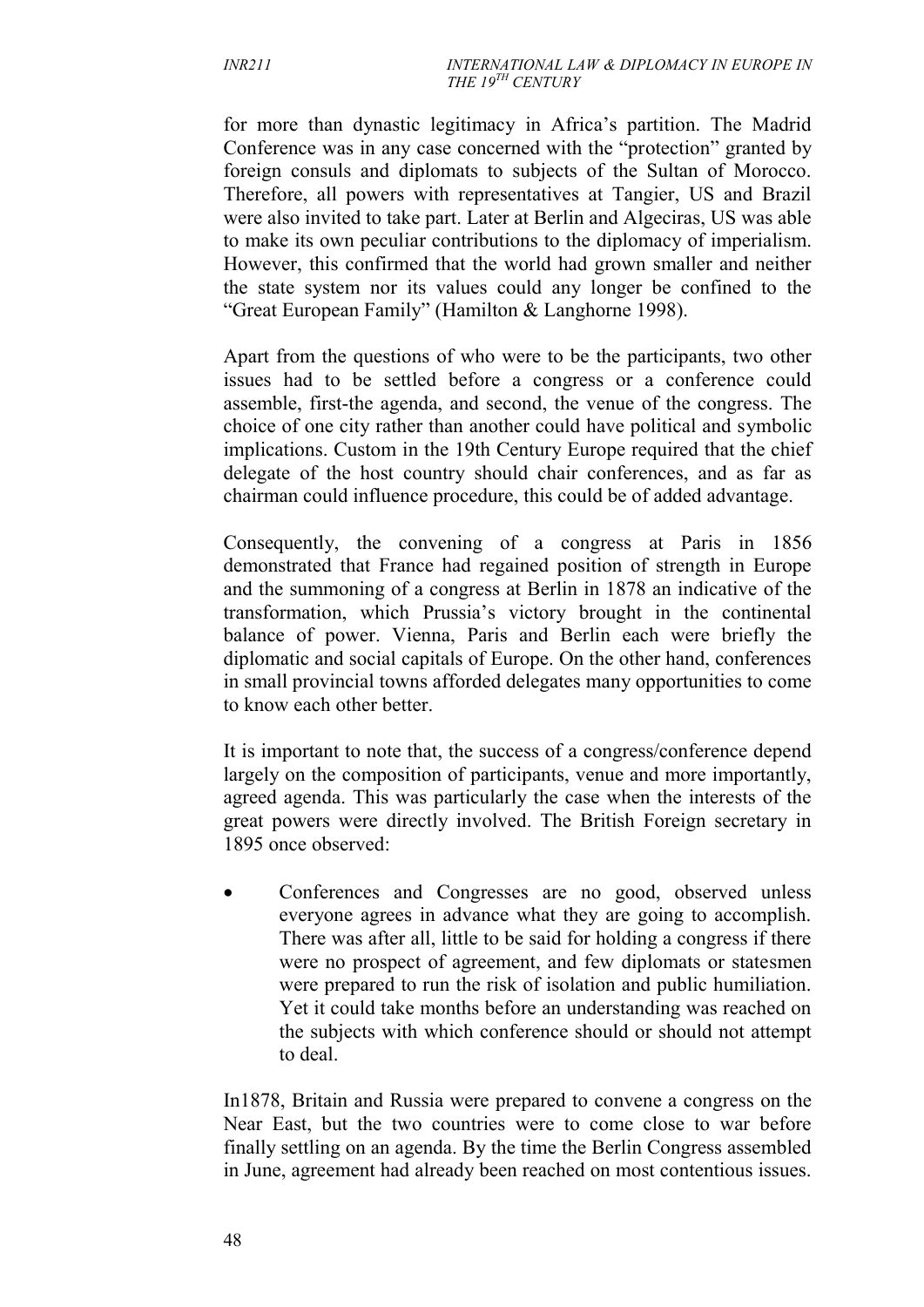Then in 1905, the Germans only succeeded in overcoming French opposition to an international conference on Morocco by first accepting France's special interests in the country.

Notwithstanding, when the Great Powers were disposed to co-operate, congress diplomacy could of course alleviate local tensions. This was also a function of the one permanent diplomatic assembly to result from the Vienna Settlement of 1815.

#### **SELF-ASSESSMENT EXERCISE 2**

Discuss the required conditions to have a successful congress.

#### **3.2 Expansion of Diplomacy**

The unification of Germany and Italy simplified the diplomatic map of Europe in the 19th Century. However, the emergence of new states in the Bulkans and Latin America and the institution of formal and regular contacts between the European governments and some of the ancient monarchies of Africa and Asia meant that the international network of diplomatic relations continued to expand throughout the 19th Century. Great Britain had in 1815 19 resident diplomatic missions, only two of her embassies at Constantinople and her legation at Washington were in non-European countries. Other major power experienced similar developments in their overseas representations.

The establishment of diplomatic relations did not however always lead to exchange of ministers or *charge's d'affairs*. Thus, British consulates in Greece, Serbia, Romania and Bulgaria effectively served as diplomatic agencies while these lands remained under Ottoman suzerainty. Moreover, between 1827 and 1842, France appointed legations to Brazil, Mexico, Colombia and Argentina in their relations with other former Spanish Colonies; the French simply utilised their existing Consulates-general as diplomatic missions in some instances adding *charg'e d'affaires to consularttles.* Gradually, the majority of the latter were upgraded and by 1905, France had in Latin America 12 ministers-plenipotentiary, two minister-resident and two permanent *charge's d'affair*, with one single legation at Guatemala city covering all five central American republics.

However, the outbreak of the First World War brought to an end 40 years of peace among the Great Powers of Europe. They were years in which the European nations became more aware of their interdependence, particularly in the economic, social and technological spheres. As a result, the field of diplomacy as explained by *Quai d' Orsay* report of 1890 is truly unlimited. No human interest is foreign to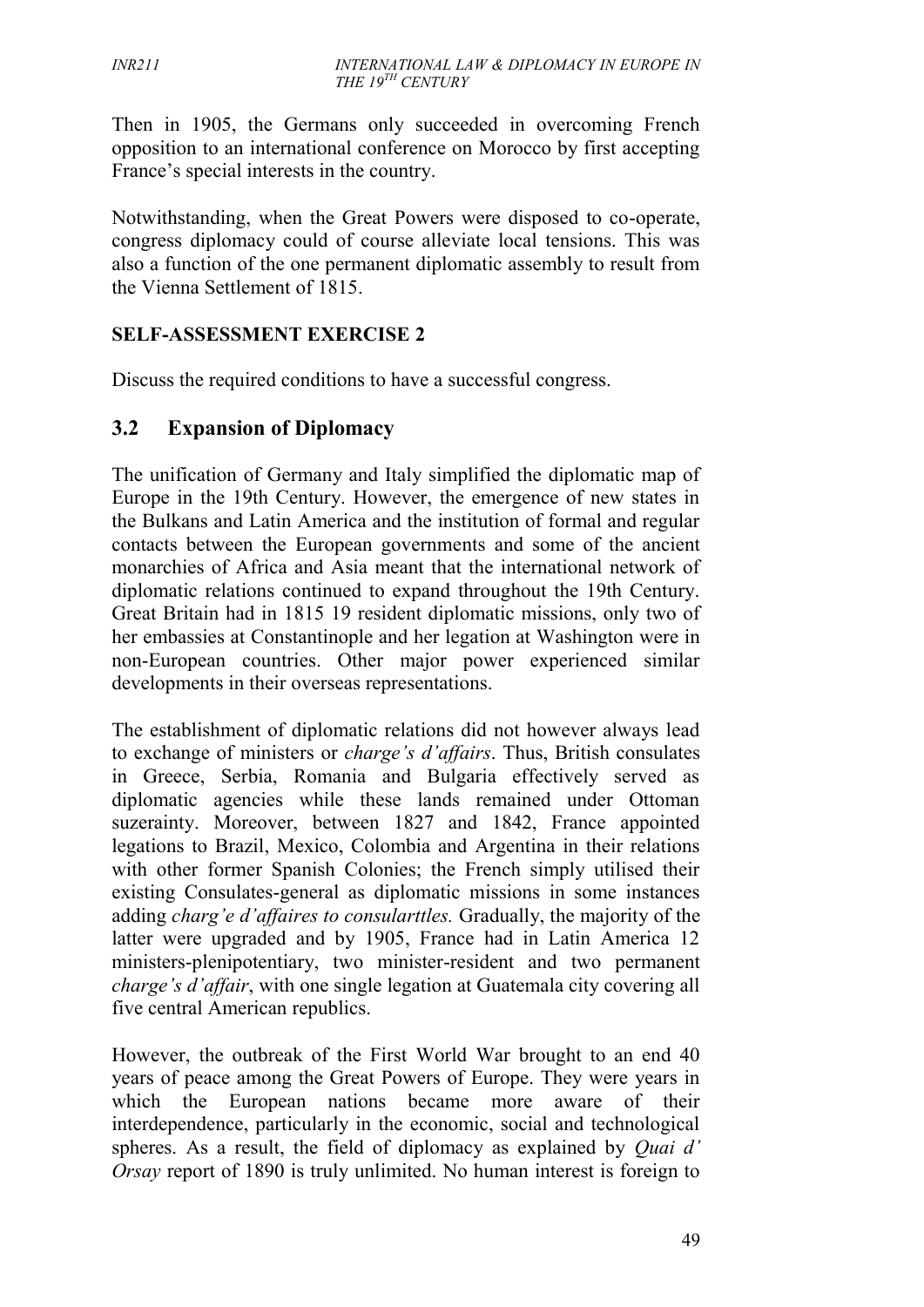it (ibid). The inter-war years constituted for the foreign services of most of major powers as a new period of adaptation and reform. Governments acting partly in response to public criticism, attempted to reorganise their foreign ministries to broaden and with varying degrees of successes, democratise the recruitment of diplomatic personnel, and to restructure career patterns to allow for greater flexibility and improve promotion prospects for individuals with special skills. In some instances, this was no more than a continuation of a process of institutional modernisation that had began before the First World War.

However, almost everywhere changes were effected which took into account technological advances and gave greater recognition to the enhanced significance of economic issues and public opinion for the conduct of international politics. The number of specialists on the staff of diplomatic mission was thus increased. Military and Naval attachés who were initially forbidden by the defeated powers and with whom some disarming neutrals were dispensed were eventually joined to the air attachés. The enlarged volume of international debt and interest taken by governments in propaganda work led to the emergence of new breeds of financial and press attaches. The ambassadors because of the semi autonomous status they acquired frequently resented their appointment. In addition, the involvement of ministries of commerce, finance and in some countries propaganda in their selection and designation highlighted once more the problem of defining the roles of departments other than foreign ministries in the making and execution of foreign policy.

#### **SELF-ASSESSMENT EXERCISE 3**

Discuss the steps taken to modernise diplomatic institutions in Europe.

#### **4.0 CONCLUSION**

In the 19th Century Europe, diplomacy adjusted to technological advances and changes in economic, political and social circumstances. Railways, steamship and electronic telegraph revolutionised communication, which increased the level of interaction among nations. The commercial and financial problems of industrialising societies helped to define policy objectives.

The result of the changes was modernisation of diplomatic institutions and expansion of diplomatic activities. Expansive buildings were acquired by the viable nations to house foreign offices. Diplomatic relations were increased to accommodate the increase in business and financial relations among states.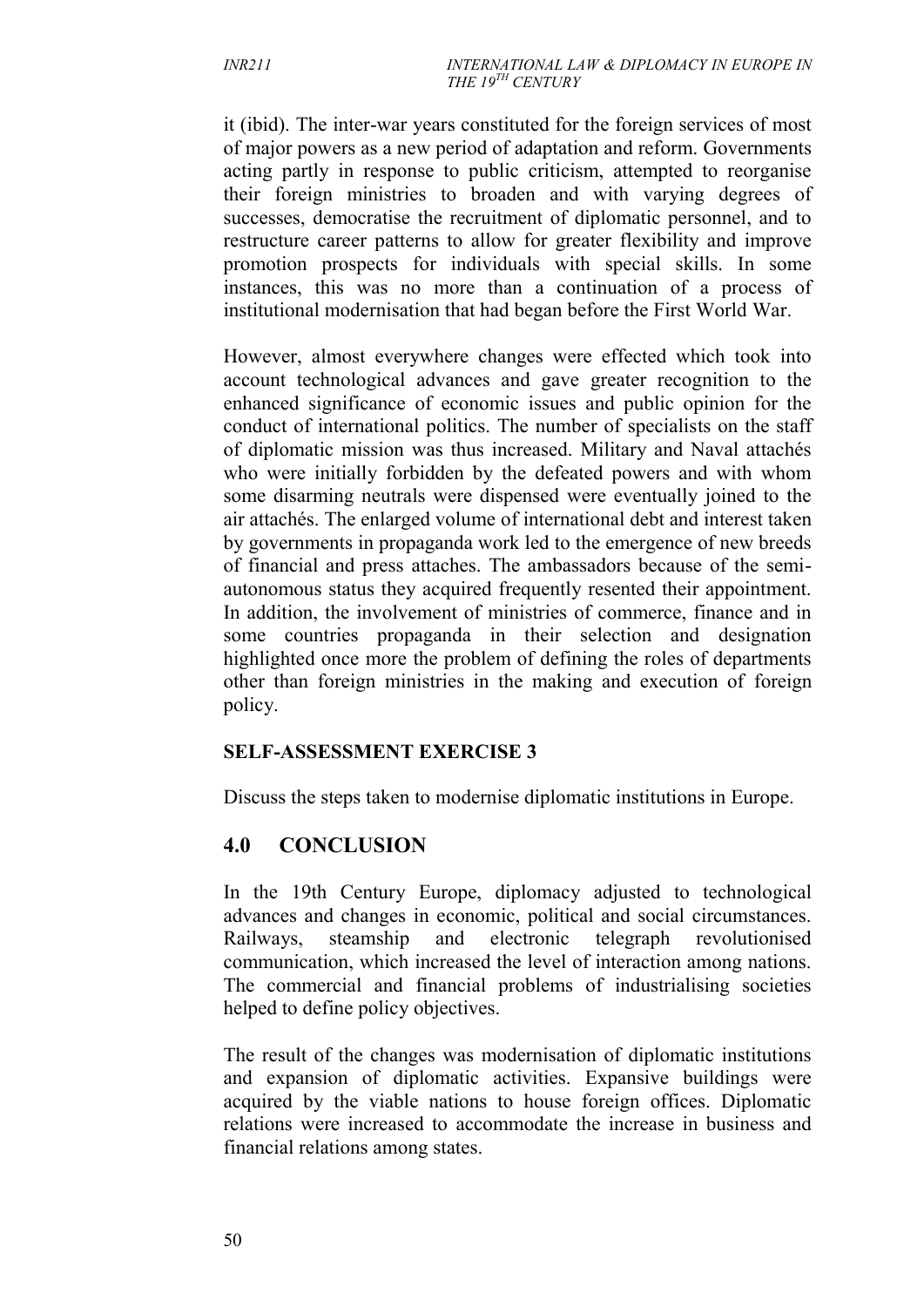## **5.0 SUMMARY**

In this unit, we have discussed the processes of congress diplomacy and expansion of diplomacy in Europe in the 19th Century. We were able to substantiate that diplomatic practices in Europe responded to technological advances by modernising established diplomatic institutions. This was to accommodate the changes and ensure better diplomatic interactions among nations

## **6.0 TUTOR-MARKED ASSIGNMENT**

- 1. The outbreak of the First World War brought to an end 40 years of peace among the great powers of Europe. Discuss.
- 2. Discuss the importance of expansion of diplomacy.
- 3. What is congress diplomacy?

## **7.0 REFERENCES/FURTHER READING**

- Charles, H. (2006). *Comparative Politics,* (5th ed.). US: Thomson Wadsworth.
- Keith, H. & Richard, L. (1998). *The Practice of Diplomacy*. New York: Routledge.
- Norman, D. P. & Howard, C. P. (2007) *International Relations,* (3rd Revised Edition.)*.*India A.I.T.B.S Publishers.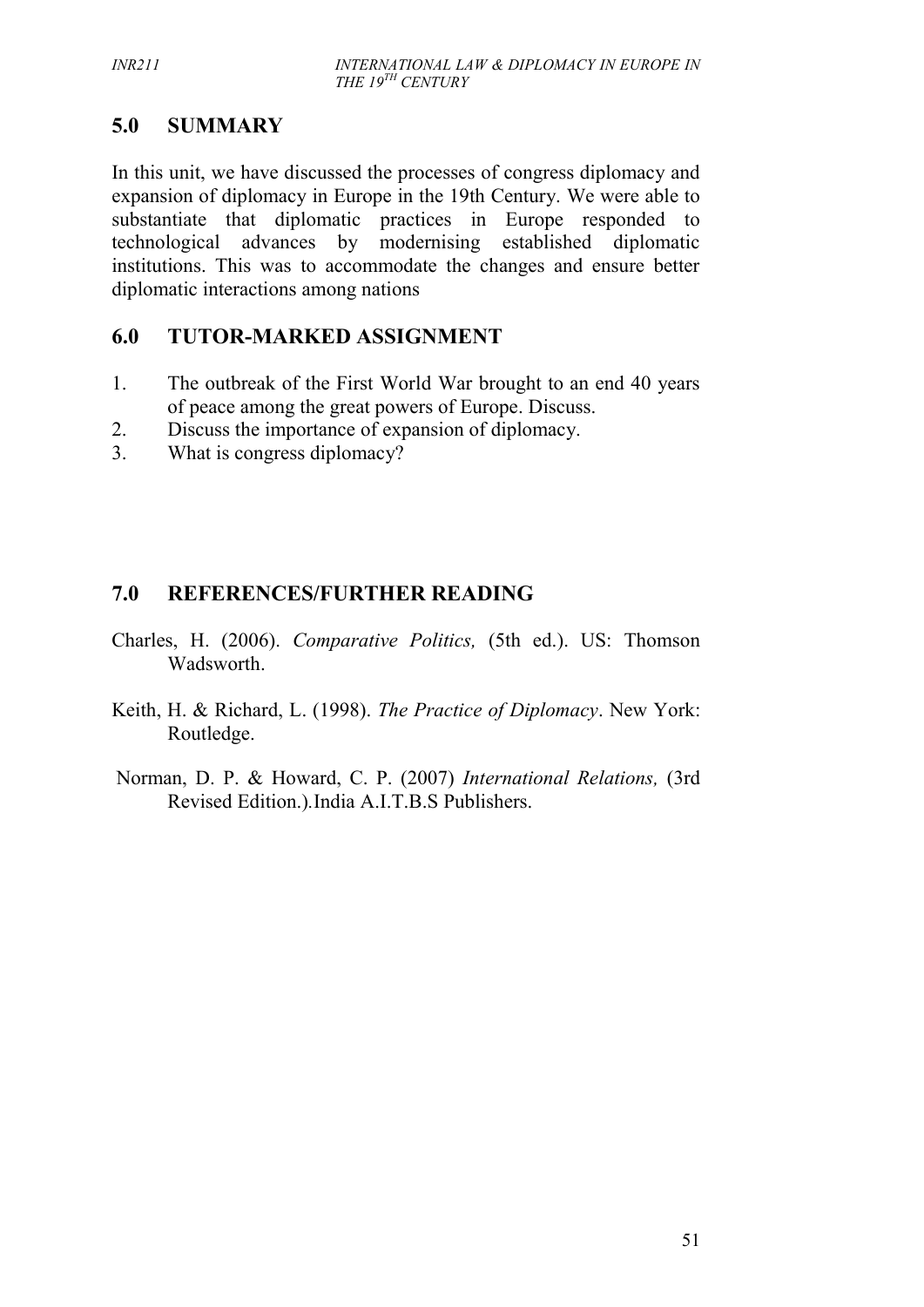## **MODULE 3 INTERNATIONAL LAW**

- Unit 1 Historical Development of International Law
- Unit 2 Systematisation of International Law in 19th Century
- Unit 3 Sources of International Law
- Unit 4 Subject Matter and Jurisdiction of International Law

## **UNIT 1 HISTORICAL DEVELOPMENT OF INTERNATIONAL LAW**

#### **CONTENTS**

- 1.0 Introduction
- 2.0 Objectives
- 3.0 Main Content
	- 3.1 International Law under Ancient Greece
	- 3.2 International Law under Roman Empire
	- 3.3 Contributions of Scholars to the Development of International Law
- 4.0 Conclusion
- 5.0 Summary
- 6.0 Tutor-Marked Assignment
- 7.0 References/Further Reading

## **1.0 INTRODUCTION**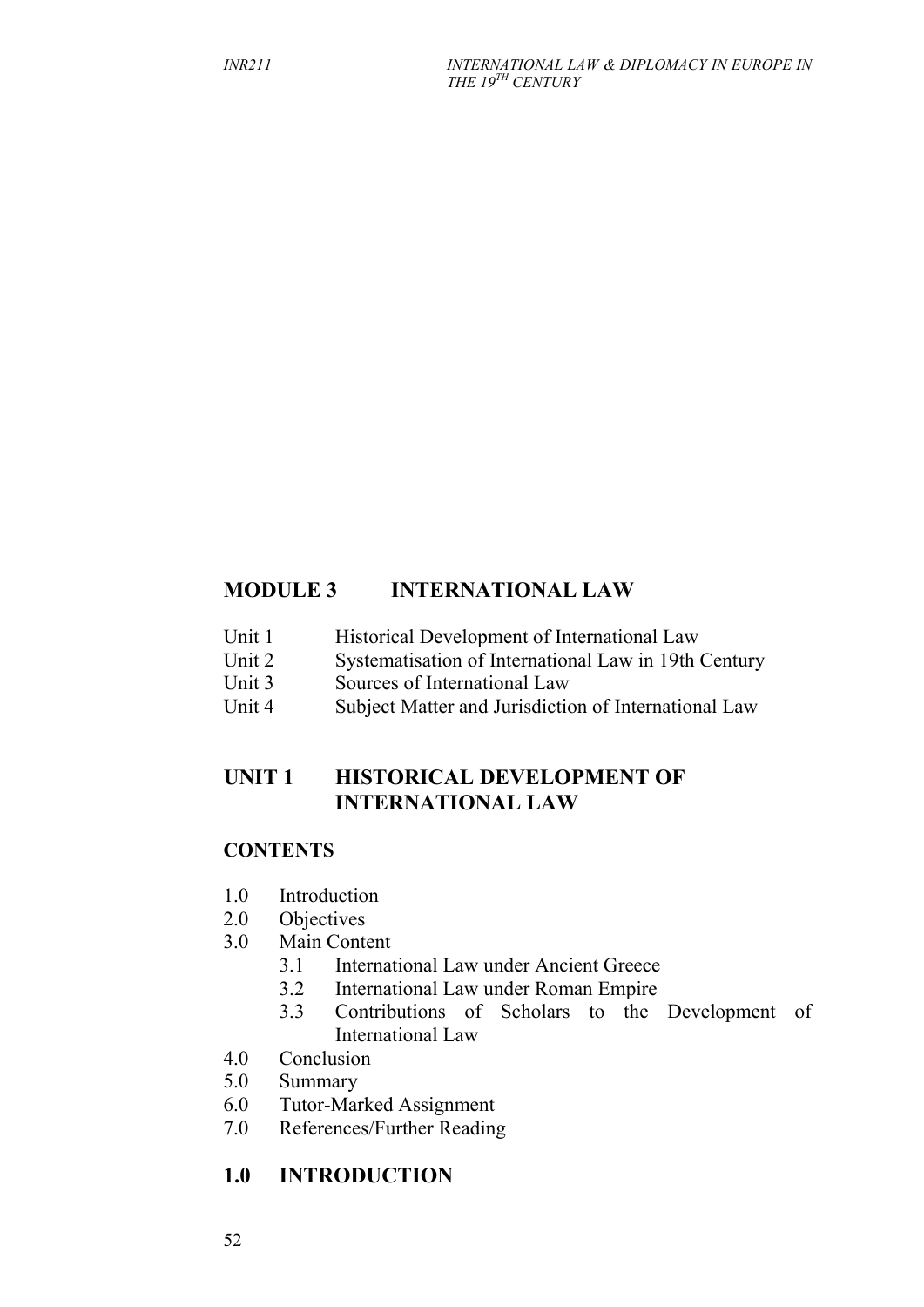Like many other institutions, international law had its origin in the prehistoric world. Historians' argue that tribal communities must have been driven to some sort of understandings about places of habitations, water holes, hunting areas, trespass, warfare and perhaps inter-marriage. At first, these inter-group relations were conducted on the assumption that war and conflicts of interests were normal conditions and peace was to be achieved only by express agreement.

Friendship between tribal groups were not unknown, however, as states emerged in the ancient world, certain peoples perhaps the Hebrews and the Hindus, asserted ideals of justice and order in the relationship among states. The increasing respectability of commerce added personal interests in law and order and thus, contributed to peaceful relations among trading peoples.

## **2.0 OBJECTIVES**

At the end of this unit, you should be able to:

- explain the event that led to development of international law
- identify contributions of ancient empires to development of international law
- evaluate the roles of scholars to evolvement of international law.

## **3.0 MAIN CONTENT**

#### **3.1 International Law under Ancient Greece**

The distinctive nature of the political organisation of ancient Greece in the times of its greatness was the supremacy of local loyalties and law. It was in relationship among the city-states that the Geeks made their greatest contribution to the law of nations. They also extended orderly inter-state or international relationship through their belief that these relations should be based on certain rules.

Furthermore, in their inter-city state relations, ancient Greece acknowledged rules of war and diplomatic immunity. In their inter-state relations, they made considerable use of arbitration. They evolved a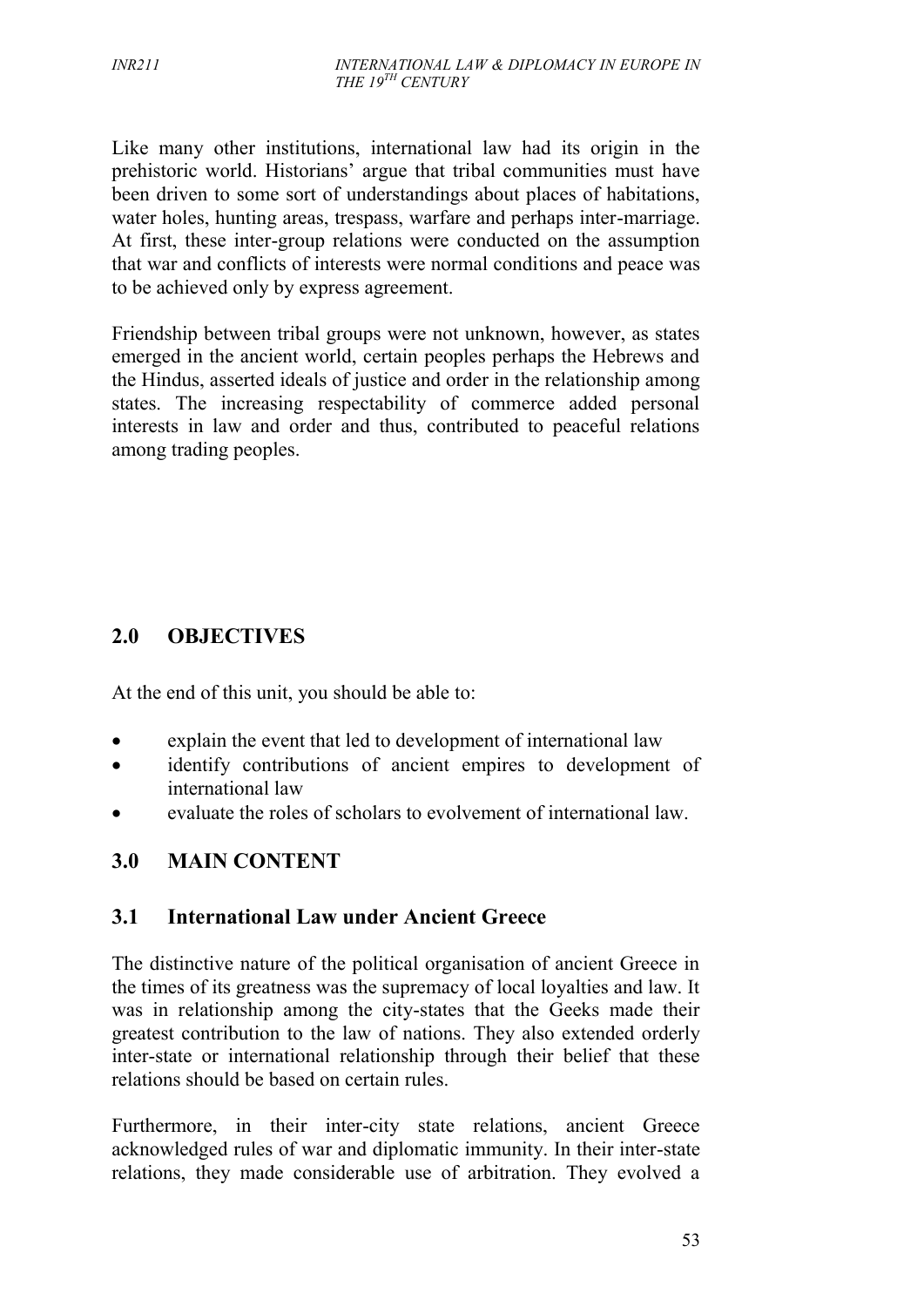system of maritime law. With greater genius for government and administration, the Romans extended the authority of Rome by conquest and alliance until they over-ran the Greek city-states and achieved what can be referred to as world state.

#### **SELF-ASSESSMENT EXERCISE 1**

Discuss contributions of Greek city-states to the development of international law.

## **3.2 International Law under the Roman Empire**

The contributions of the Romans like those of the Greece sprang from the effort to regulate the relations of peoples and areas, which did not qualify as "states". Moreover, their legacy to international law was the ideal of a common citizenship and impartial justice everywhere, the idea of a universal law, and the breaking down of the old isolationism and the old contempt for foreigners.

In addition, Roman jurists formulated the principles of the *jus gentium*, or law of peoples, a body of rules and usages believed to be applicable to all peoples and resting upon natural justice to assist the Romans in the government of conquered arrears,. These principles survived the chaotic centuries that followed the fall of Rome and towards the close of the Middle Ages, these principles were accepted as part of the emerging international law as practical in the 19th Century. In this manner, way was prepared for the present belief that definite legal principles generally recognised should control the relations among sovereign states.

With the rise of Britain, France, Portugal and Spain as nation-states, international law in the modern sense began to develop regulations; international law became imperative for the conduct of war, the preservation of neutrality, the use of the seas in both peace and war, and the fixing of boundaries in colonial claims. Agreements were made between states by treaty and conference. A law of neutrality also took form, the principles of Roman law respecting private property were applied to boundary lines and colonial claims, and a law of war was gradually formulated.

The progressive character of international law is well illustrated in the evolution of maritime codes. The earliest of these known today was that of the Island of Rhodes, dating from the third or second century B.C. The Rhodian Sea Law imitatively named after the earlier code, was formulated during the late Roman Empire as a guide to Roman practice; it embraced both old and new principles. The Italian codes were written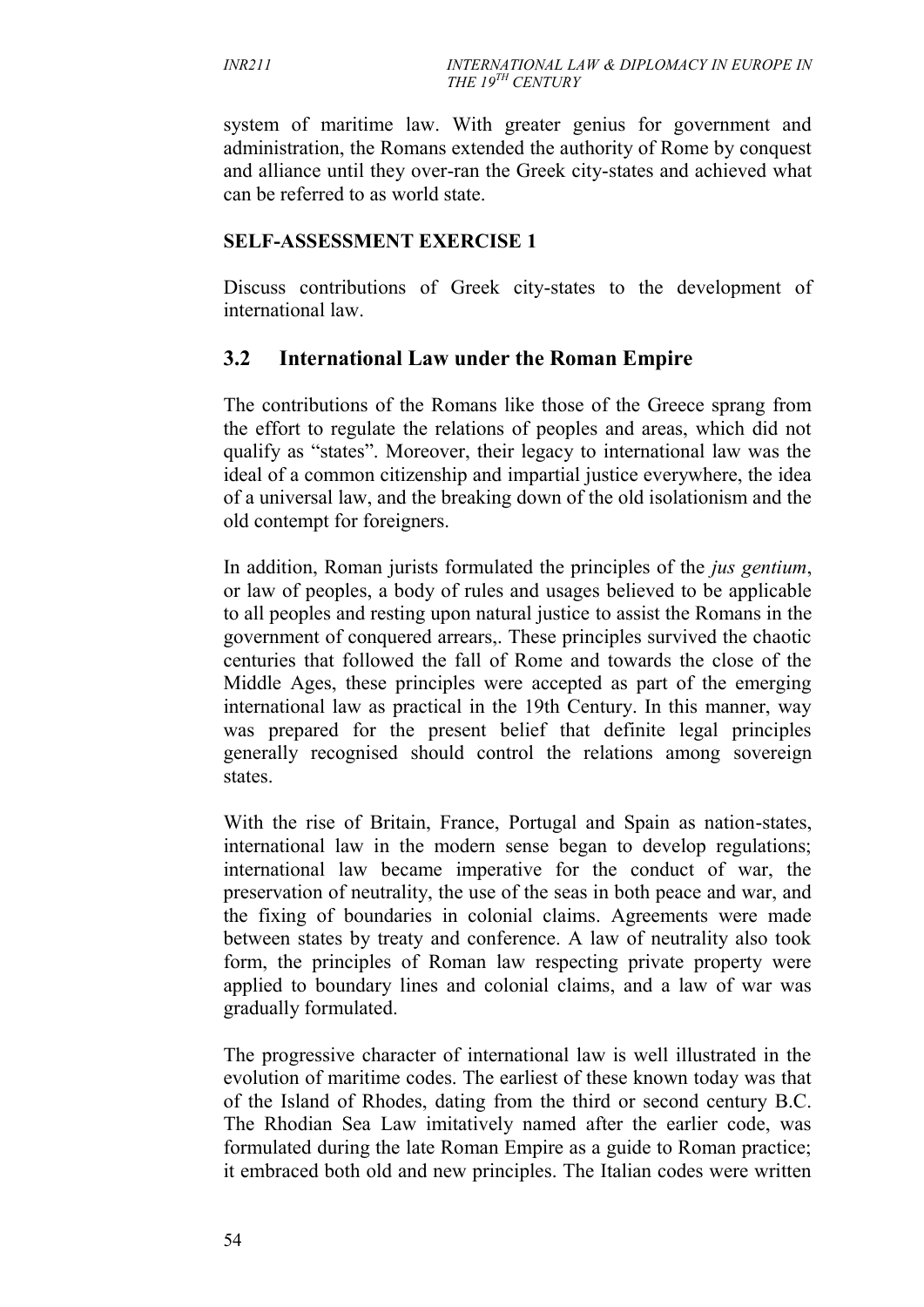in the 11th century, and by the close of the 13th century, many cities of Mediterranean had their own compilations of maritime customs.

In the early 12th Century, the Rolls of Oleron, showing the influence of the Rhodian Sea Law, was accepted by many countries of Europe and as late as 1779, it was approved by the state of Virginia. The famous *consolato del Mare* (consulate of the sea) complied in Barcelona about 1340 exerted great influence in Italy and the West Mediterranean. The last of the great maritime codes was the *French Ordinance de la Marine*, issued in 1681 after 10 years of preparation. It was widely observed in England, which has never had a maritime code of its own. It was also cited in American admiralty courts as late as the 20th Century.

#### **SELF-ASSESSMENT EXERCISE 2**

Explain the roles of the Romans in development of international law.

## **3.3 Contributions of Scholars to Development of International Law**

Scholars from the 16th century began to point out that there was a growing body of rules of conduct, which states were approving by observance and commitment, in the agreements of states of states, in the principles of Roman law, in practice and custom, and what they called "natural law". Thus, while international law was made by actions and agreements of rulers, it was collected and systematised by scholars through researches in the past and current relations of states. According to Pitman B. (Pitman 1998), "international law as now practiced by the states of the world is largely the product of private scholarship, taken over later by the states more or less in spite of their natural instincts".

One of the prominent scholars in the development of international law is Legnano, an Italian whose study of the rules of war written in 1360 and published in 1477 is regarded as the first of important scholars in the 15th Century. Six legal scholars produced notable legal works in the 16th Century. First is Vitoria, a Spaniard who "laid down the principle that the nations formed community based upon natural reason and social intercourse". Suaerez, also Spaniard who first distinguished between reason and custom as sources of international law, followed him. This distinction is still observed until now. The next was Gentilis, a British subject of Italian extraction. He added historical and legal precedents to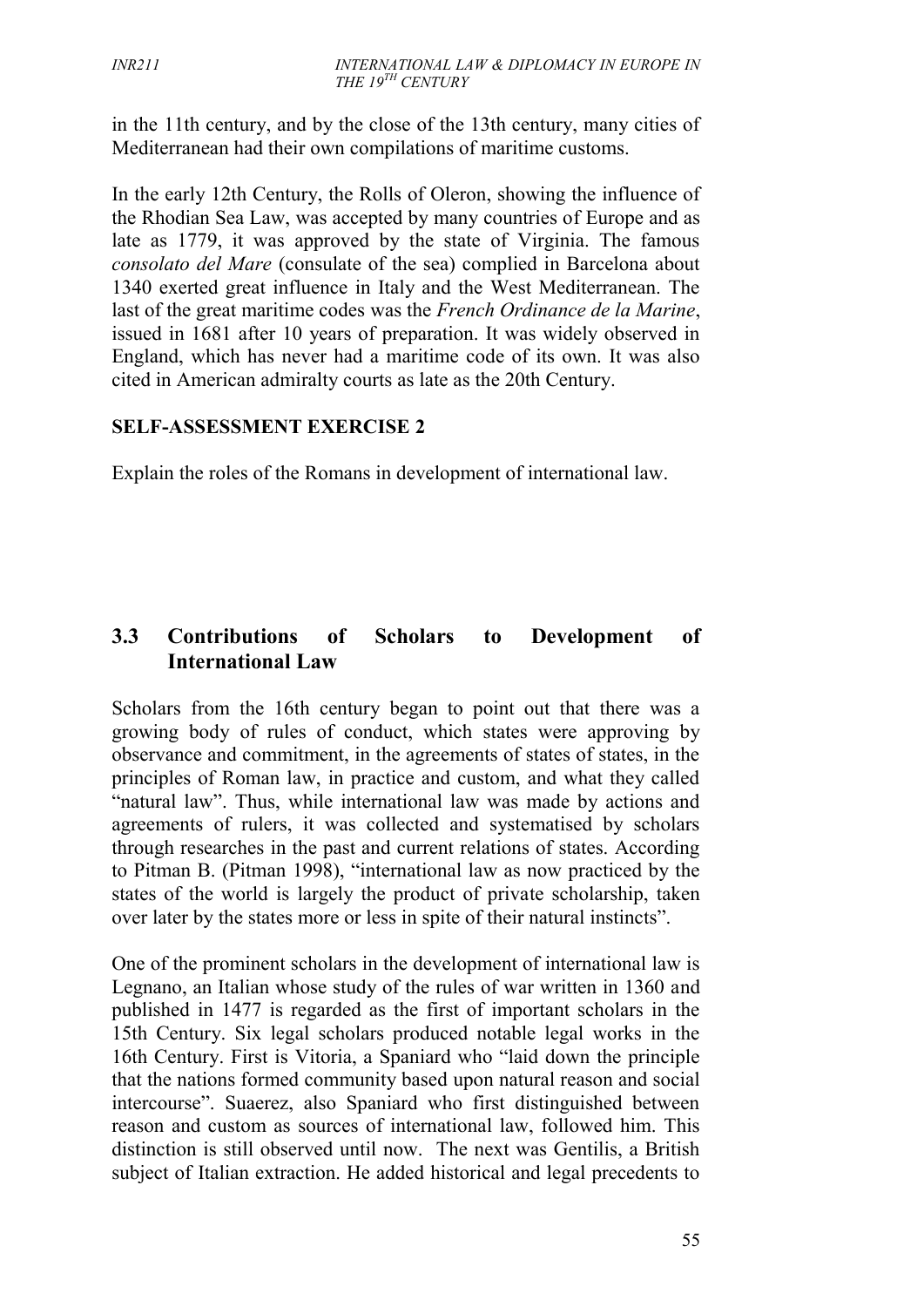natural reason and natural law as sources of international law. Gentilis is remembered today for his *De jure belli* and even more as the forerunner of the man known as the father of international law- Hugo Grotius.

In 1869, Hugo Grotius published *Mare liberum*, wherein he advocated for freedom of the seas, a view which was then not generally accepted. In 1625, he published the work, which gave him a permanent fame, *De jure, belli ac pacis,* or the "Law of War and Peace." It is important to note that this notable work appeared in the midst of the bloody 30 years' war. He issued an enlarged and revised edition in 1631 and later three other editions. A total of 64 editions had been issued by 1928.

With the publications particularly Part II, according to (Oppenhim, 1931) "the science of the modern Law of Nations commences … because in it a fairly complete system of international law was for the first time built up as an independent branch of the science of law". It is described as having four main characteristics. First, it holds states to the same rules, which regulate the lives of individuals and make the violation of them a crime subject to punishment. Secondly, basing the researches upon scriptures, ancient history and the classics, it formulated the "law of peace" which became the foundation of the whole system. Thirdly, it argued that states might properly punish other states, which violate the law. Finally, it accepted natural law- or right reason- as the primary basis of determining rules for the rightful conduct of states.

Grotius is much admired today for his earnest desire to bring nations to accept the principles of humanity. Indeed, in the present esteem for international interactions based on moral principles and in the growing conviction that peace-loving states must accept the obligation to punish lawless states are closer to the spirit and mind of than were the men of 19th Century with their glorification of sovereignty.

#### **SELF-ASSESSMENT EXERCISE 3**

Grotius is today regarded as the father of international law. Discuss his roles to the development of international law.

## **4.0 CONCLUSION**

In this unit, we have traced the contributions of ancient empires to the development of international law as practiced in the 19th Century and even beyond. We have also highlighted the theories of some scholars in their bid to give an acceptable basis for international law.

We have established that natural law or law of nature to which Grotius and others advocated for, was made up of those rules of conduct which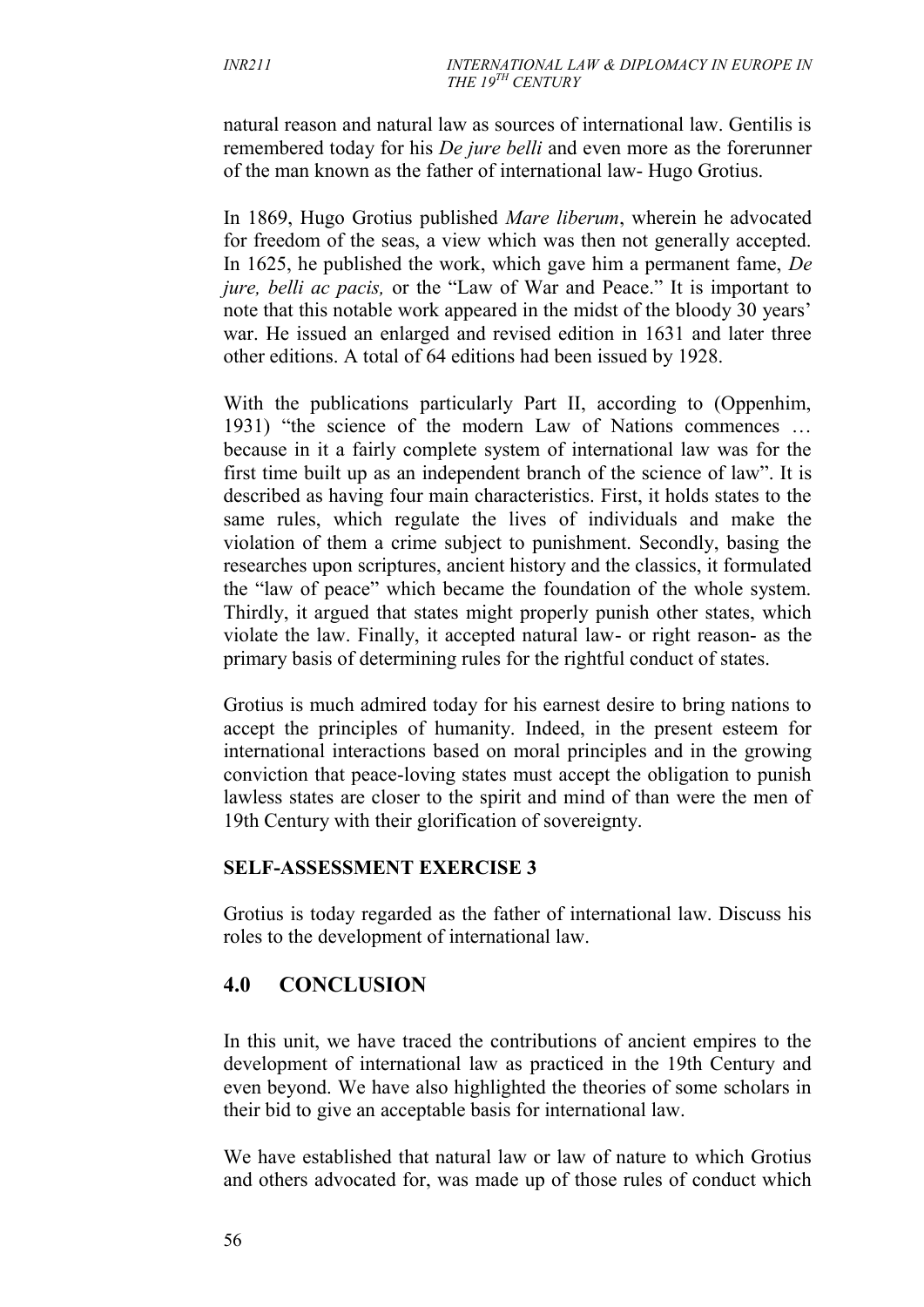rose from the attempt to reason out the way by which men and states could best get along with each other. Grotius particularly defined it as "the dictate of right reason" which points out that a given act, because of its opposition to or conformity with men's rational nature is either morally wrong or morally necessary, and accordingly forbidden or commended by God, the author of nature. In a sense, it was a theoretical approach; it sought to assert what ought to be the law rather than to list the rules to which men and states had actually committed themselves by custom or agreement.

## **5.0 SUMMARY**

We have been able to pinpoint in this unit that international law as practiced in the 19th Century started developing in Greek city-states interactions. Under the Roman Empire, the Romans in their attempt to maintain universal control of different people under the empire contributed a lot the development of a code of conduct, which will maintain peaceful co-existence among the different peoples and nations. These rules later became the genesis of the present international law as practiced by sovereign states in the 19th Century Europe. The theories of some important scholars that contributed to the development of international law were also discussed in details.

### **6.0 TUTOR-MARKED ASSIGNMENT**

- 1. Discuss the contributions of the Greece-city states to the development of international law.
- 2. Identify contributions of the Romans to the development of international law
- 3. Explain the roles of Rhodian Sea Law to the practice of maritime law.

## **7.0 REFERENCES/FURTHER READING**

- Clyde, E. (1948). *International Government* (Revised Edition)*.* New York: The Ronald Press Co.
- Norman, D. P. & Howard, C. P. (2007) *International Relations, (*Third revised edition). India: A. I. T. B. S. Publishers.
- Oppenheim, L. (1931). *International Law*. New York: Holt Co.
- Pitman, B. (1948). *An Introduction to the Study of International Organization,* (5th ed.)*.* New York: Appleton Century-Crofts.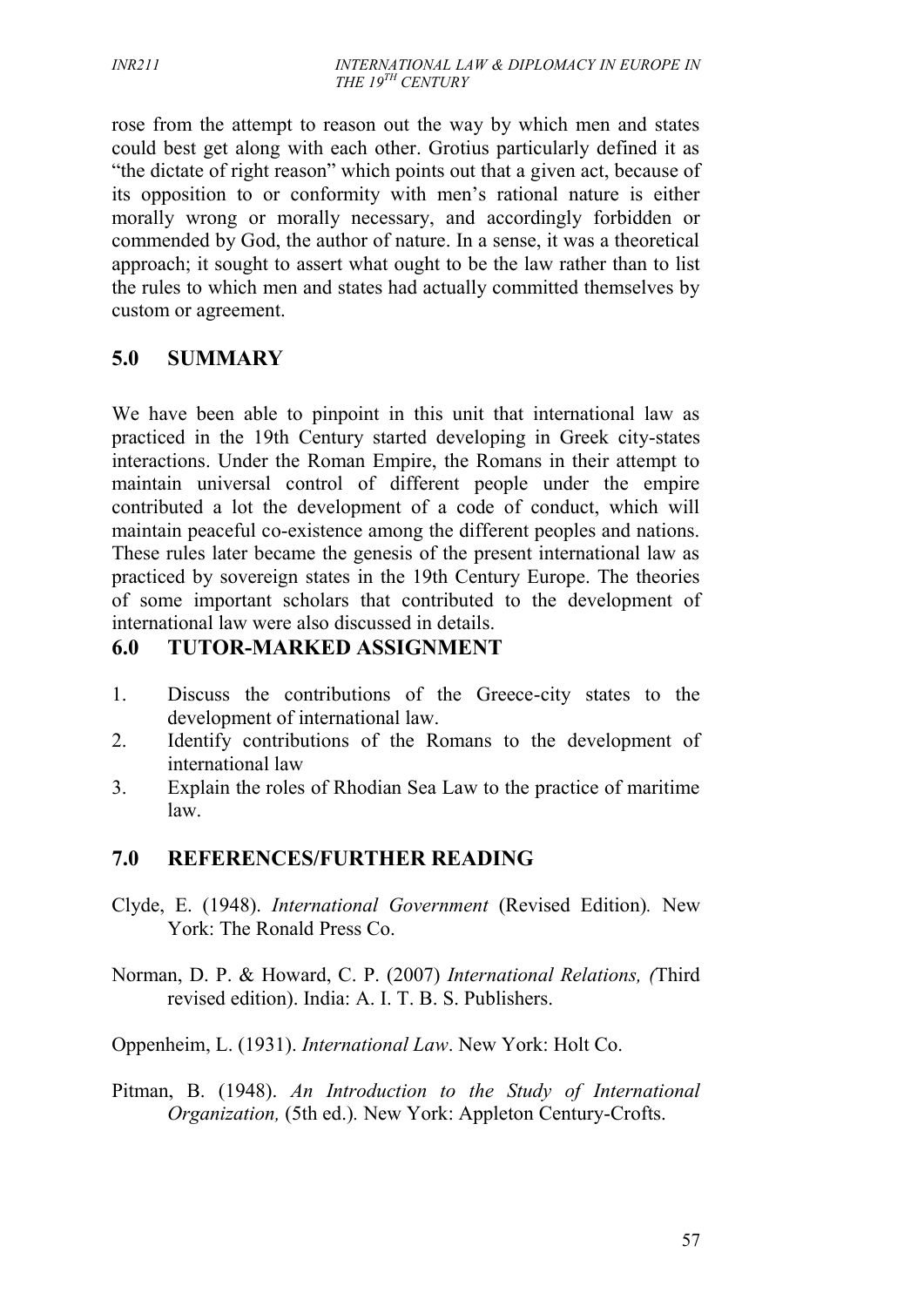## **UNIT 2 SYSTEMATISATION OF INTERNATIONAL LAW IN 19TH CENTURY**

#### **CONTENTS**

- 1.0 Introduction
- 2.0 Objectives
- 3.0 Main Content
	- 3.1 International Law in the 19th Century Europe
	- 3.2 Codification of International Law
	- 3.3 Codification by the League of Nations
	- 3.4 International Legislation
- 4.0 Conclusion
- 5.0 Summary
- 6.0 Tutor-Marked Assignment
- 7.0 References/Further Reading

## **1.0 INTRODUCTION**

Several attempts were made by individual scholars and institutions to systematise different existing laws that were recognised and in practice, like the maritime law, law of war, law of peace and neutrality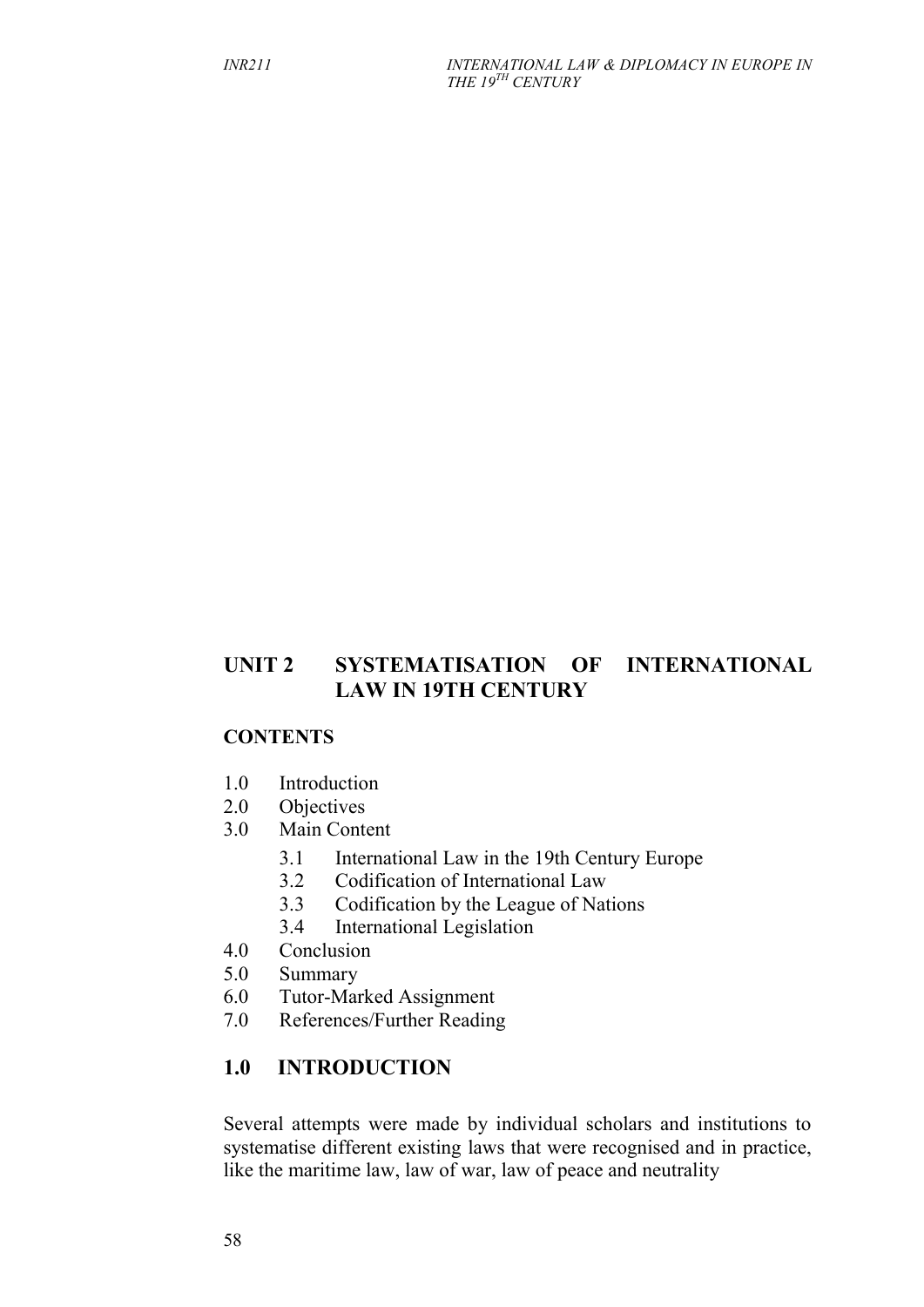In the 17th and 18th centuries, scholars of international law conceived three schools of thought:

- a the naturalists who took their cue from Grotius but often went far beyond him to deny all positive law
- b the positivists who rejected Grotius natural law and supported Zouche's customary law, some even outdoing Zouche and denying all natural law and
- c the Grotians, who accepted both natural and customary law, although, most of them accepted customary law than had Grotius.

However, during the 19th Century, international law lost most of the subjective character and the distinguished names associated with it came to be those of compliers of treaties rather than of philosophers and moralist. The positive way of thinking slowly rose in prominence until its method won general although not exclusive or universal acceptance.

# **2.0 OBJECTIVES**

At the end of this unit, you should be able to:

- identify contributions of early scholars of international law to its development
- explain the differences between the three schools of thought
- evaluate the role of League of Nations to codification of international law
- discuss the meaning of international legislation.

# **3.0 MAIN CONTENT**

## **3.1 International Law in the 19th Century Europe**

The 19th Century was characterised by serious growth of secularism and constitutionalism. Thus, every development reflected the secularism of the times with its emphasis on practical rather than the idealistic. Furthermore, the rising popularity of written constitution as in the US and the new republics of Latin America played a vital role. Commerce and representative government were driven men to insist on the precise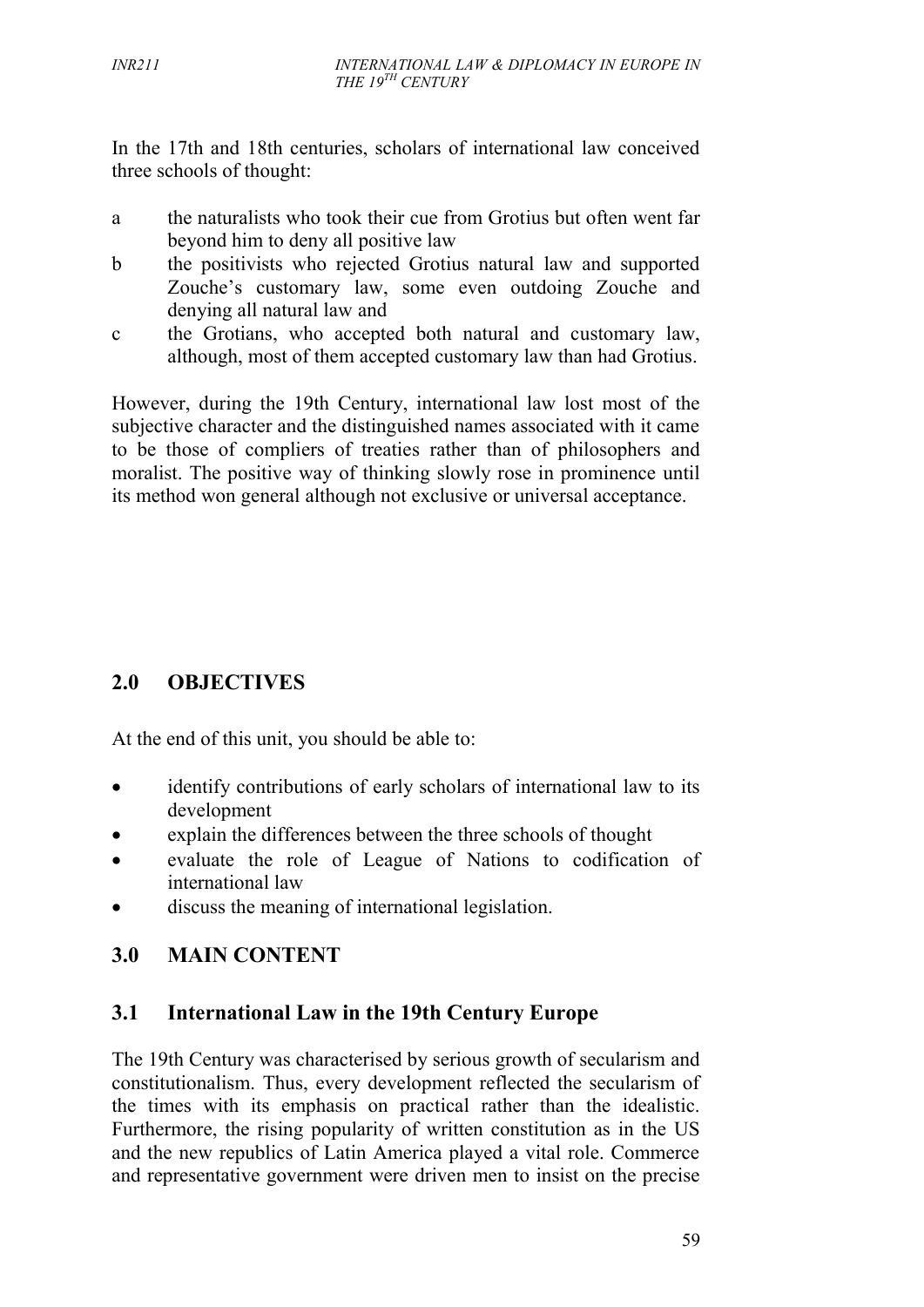terms of their rights and obligations, which can be measured by custom and statute rather than by some uncertain law of nature.

The writers of the two-thirds of the 19th Century reflected the influence of Grotius; while most of them were positivists, they were unable to exclude completely all assumptions based on natural law, sometimes using it merely to fill the gaps in positive law. As scholars in considerable number delved into archives, they narrowed the field in which positive law was lacking. Moreover, as more states frequently entered into law-making treaties, scholars lessened the need for appeals to natural law. Consequently, by the end of 19th Century, positivism had become the prevailing school of thought and thus, the foundation upon which the principles of international law is built and the subsequent development.

Legal scholars tended to accept the separation of positive law and natural law was in progress during the 19th Century. Although, many books and articles were written on the rules of conduct that ought to be embraced and practiced by states, they were regarded more as ethics and less as law. However, they gave a real impetus to the making of international law. They often stimulated the making of international agreements on subjects not already covered by law.

The most significant development took the form of an expanded interest in the collection and systematisation of existing law and organised efforts to translate ideas of improved inter-state relation into the law of nations by multilateral agreements. These developments were commonly known as codification and international legislation. This gives a better understanding of the progress that was made in international law in the 19th Century. However, the difference between the two, though clear in theory, often becomes completely vague in practice.

To formulate a code means to systematise the law in certain field, a system which entails filling in the gaps. States ratifying the code are therefore in a position of approving new law. In other words, they are sharing in a legislative process. Professor Eagleton notes, "The codification of international law, if it means anything at all, means systematic legislation (Eagleton, 1948).

### **SELF-ASSESSMENT EXERCISE 1**

Identify the peculiarities of the 19th Century international law.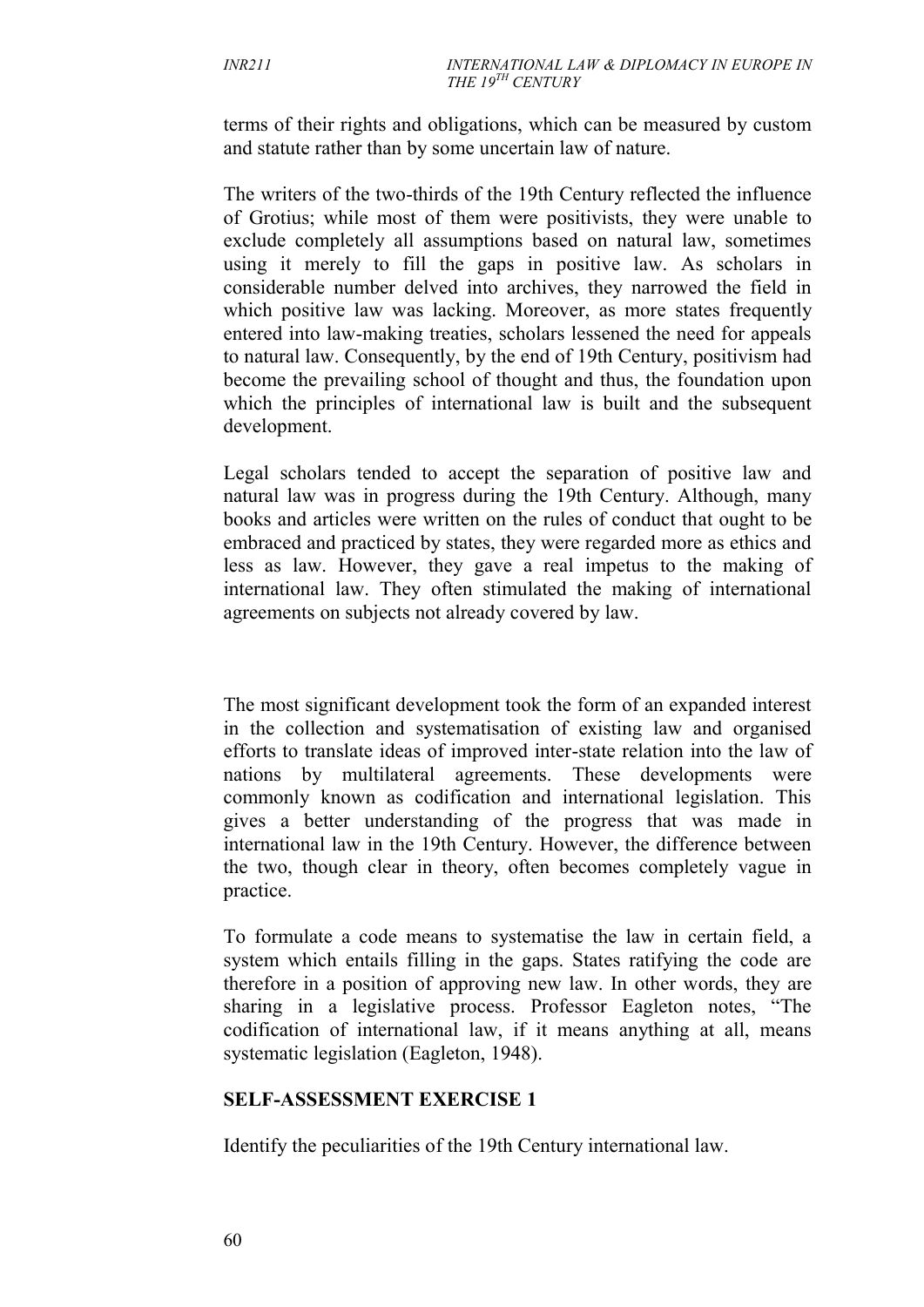## **3.2 Codification of International Law**

Proposals for the codification of international law date from the 18th Century; however, it was not until the 1870s that the first steps were actually made. The first practical step was the précis formulated in1861 by an Austrian Jurist. In 1861, Francis Lieber (1800-1872) prepared A Code for the government of Armies, which revised form, was used by the Union Armies in the civil war and by Germany in Franco Prussian war. In1868 Bluntschli (1808-81) produced a more comprehensive codification, declaring that his intention was to formulate clearly the existing ideas of the civilised world. In1872, an American, David Dudley Field (1805-94) issued a draft outline of an international code, and an Italian Jurist, Pasquale Fiore (1837-1914) published a code covering the whole field of international law.

In the 19th Century, many scholars in Europe published excellent treaties on international law. However, the preparation of codes with their more formal arrangement and definitive treatment was almost entirely the work of private association and of international conferences and commissions of jurists.

The year 1873 saw the founding of *Institut de Droit* International and the Association for the Reform and Codification of the Law of Nations, which in 1895 changed its name to the International Law Association. The Institute issued a number of draft codes, the most important being the manual of the Laws of War on Land published in 1880.

Official Codification of International Law began when the representatives of 12 states assembled at Geneva in 1864 to describe existing practice in respect to the care of the wounded in the battle. At Brussels in 1874, representatives of the leading powers drew up a draft code of rules of war on land, but it was never ratified. The famous Hague Conference of 1899 and 1907 undertook more ambitious attempt in codification of international law. The conference of 1907 adopted conventions on codifications of the rights and duties of neutrals and in certain phases of the conduct of naval warfare. Both conferences also accepted many conventions that embodied new rules of international law.

In 1909, the leading maritime nations sent delegates to a conference in London to work out a code of warfare on sea, but the resulting Declaration of London was ratified by only a few states. World War1 prevented other efforts. Thus, as Professor Fenwick puts it "until the creation of League of Nations, attempts at codification of international law were haphazard and infrequent (Fenwick, 1965).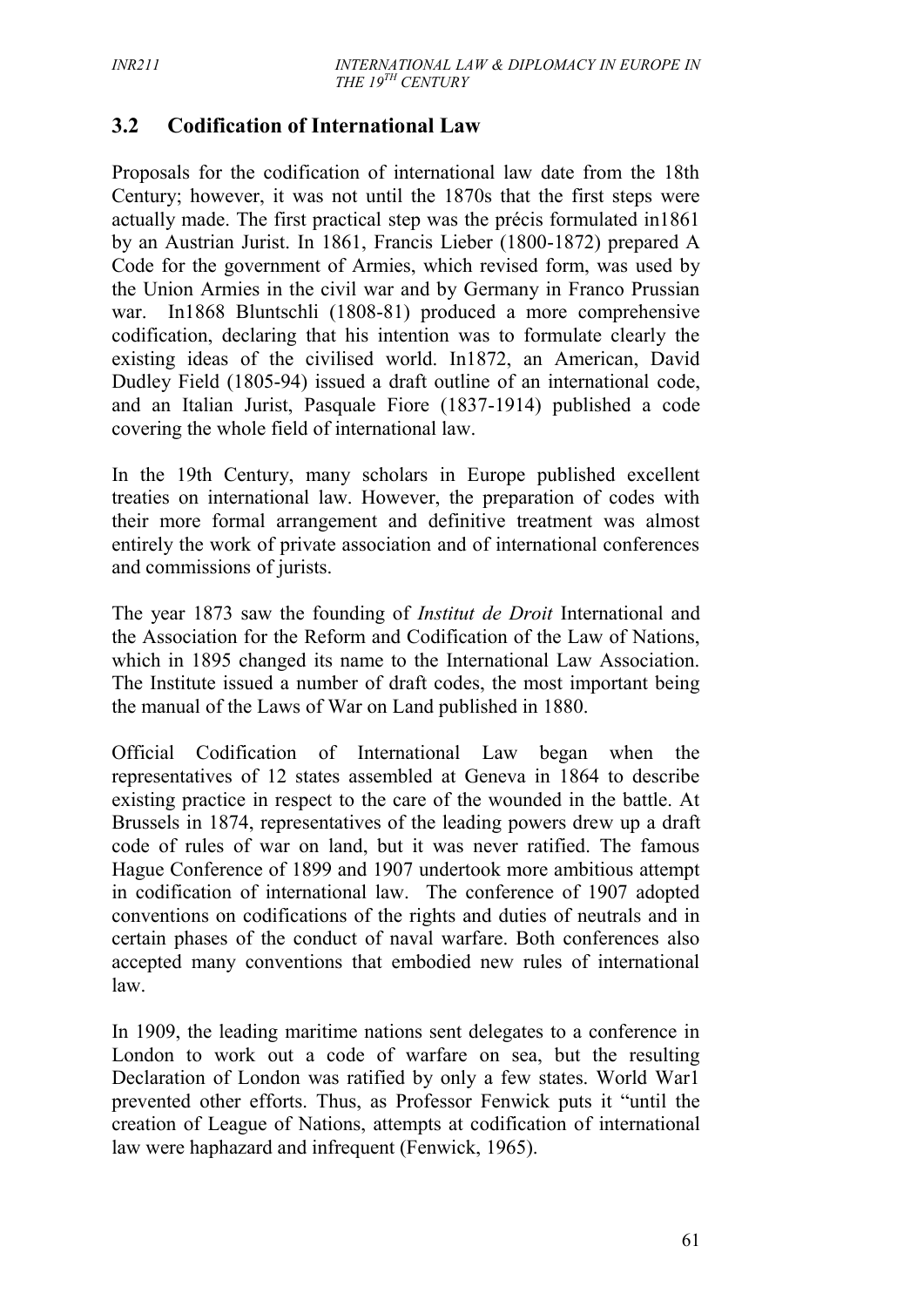## **3.3 Codification by the League of Nations**

The Covenant of the League contained nothing on codification of international law. However, sentiment mounted in favour of such action. Thus, in 1924 the Assembly and Council set up a committee of experts to carry out the task of codification of existing recognised rules by civilised states.

After years of preparatory work, a Codification Conference was convened at the Hague in 1930 where three subjects- nationality, territorial water and the responsibility of states for damage caused in their territory to the person or property of foreigners- were considered. One convention and three protocols were adopted. However, the delegates clung tenaciously to the practices of their respective states and governments. Consequently, the giant stride of the League of Nations into the codification of international law accomplished little or nothing.

#### **SELF-ASSESSMENT EXERCISE 2**

Discuss the contributions of League of Nations to codification of international law.

## **3.4 International Legislation**

International legislation does not imply a specific procedure. Rather, international legislation closely resembles the conventional multilateral treaty process. However, there are certain important differences. Generally, it seeks to assert rules of law rather than to compromise differences and it is commonly open to accession by all interested states. While it is still subject to all the obstacles that capricious sovereignty may devise, there is some evidence that states feel a stronger moral obligation to accept the legislation in good faith.

The Congress of Vienna of 1815 may be taken to have inaugurated the process of international legislation. Agreements of continuing importance were reached at the Vienna on the classification of diplomatic agents and on the free navigation of international rivers of Europe. Another notable conference-the Paris Conference of 1856 approved a declaration on the abolition of "privateering" which became securely fixed in the international law, international legislation on telegraphic matters from 1874, and weights and measures from 1875.

During these years, technological changes in communication and transportation were creating problems of general concern that could be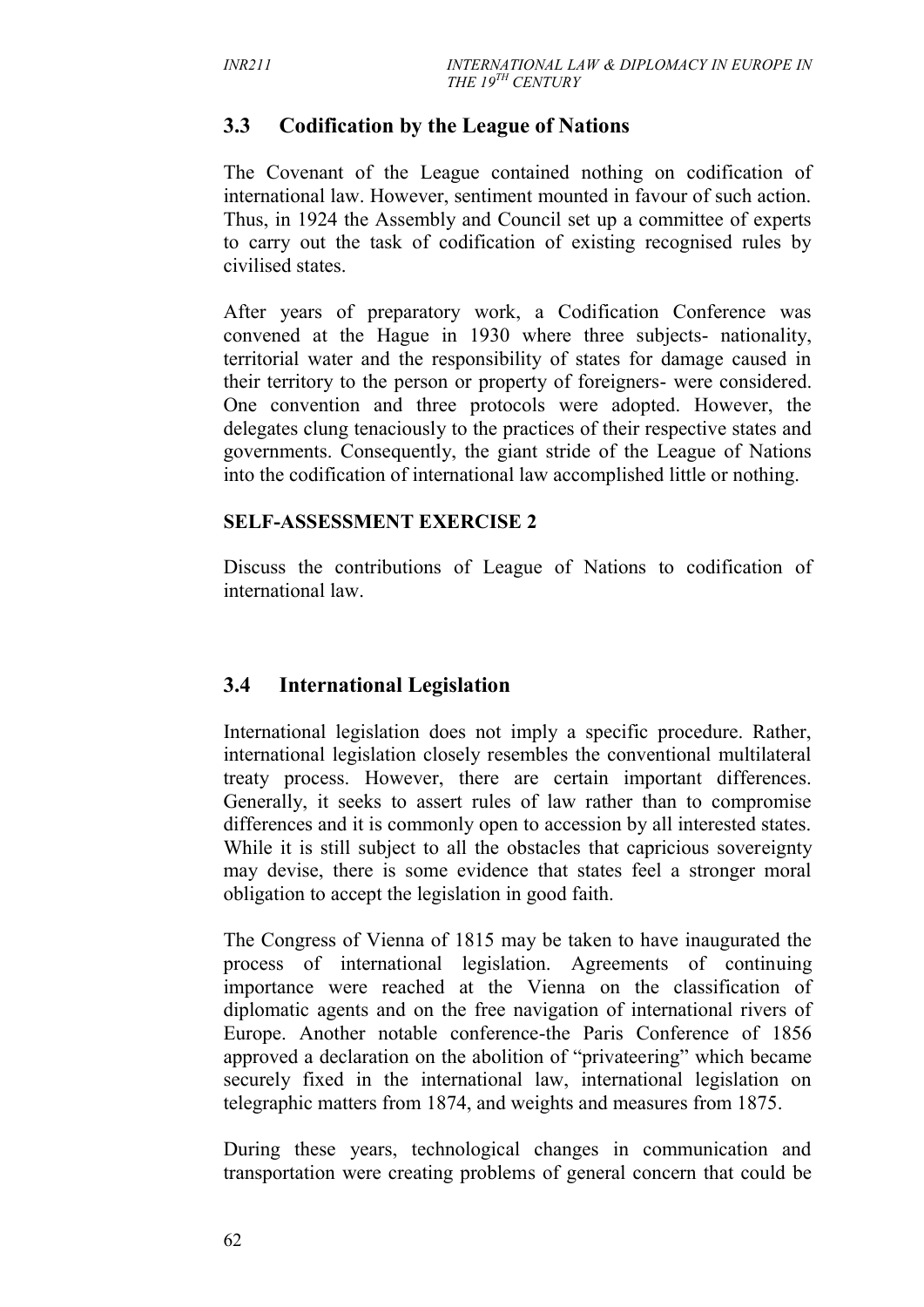handled only by what amounted to almost continuous international legislative activity. This commonly took the form of ad hoc conferences which, becoming somewhat standardised and regularised and at times being supplemented by the maintenance of permanent offices, led inevitably toward a more general form of permanent international organisation. The Hague Conference of 1899 and 1907 may be assumed to have represented a transitional step from ad hoc conferences and special international organisation toward the League of Nations, the first great experiment of an organisation open to all states and without a special-purpose character.

The League of Nations ushered a new era of legislative effort. In its first few years, the League produced more international legislation than had issued from all sources during the entire century before World War 1. The subjects were almost as broad as human interest. They included communication and transit, slavery, pacific settlement of disputes, the traffic in opium, women and children, arms and obscene publications, buoy age and lighting of coasts, counterfeiting, uniformity of bills of exchange and labour (Palmer & Perkins 2007).

Under the persuasion of the League's Secretariat states came to feel more and more bound to follow signature with ratification. Notwithstanding, that the international legislation process was by no means perfect, considerable improvement certainly took place during the lifetime of the League.

### **SELF-ASSESSMENT EXERCISE 3**

Discuss the nature of international legislation.

## **4.0 CONCLUSION**

In this unit, we have tried to trace the steps taken by both institutions and individuals for institutionalisation and systematisation of international law. International law has grown over the years corresponding to the expansion of world society and increase in the inter-dependence of states especially in nineteenth century.

It is proved that war was a dominant feature of the 19th century; hence, the law of Armed Conflict was one of the early-developed branches of international law. Hugo Grotius earned the appellation "father of international law" for his tremendous contribution in his *Jus Bellum ET Pacis*. Indeed international lawyers in the nineteenth century believed that international law oscillated between peace and war- inter *bellum nihil est medium*.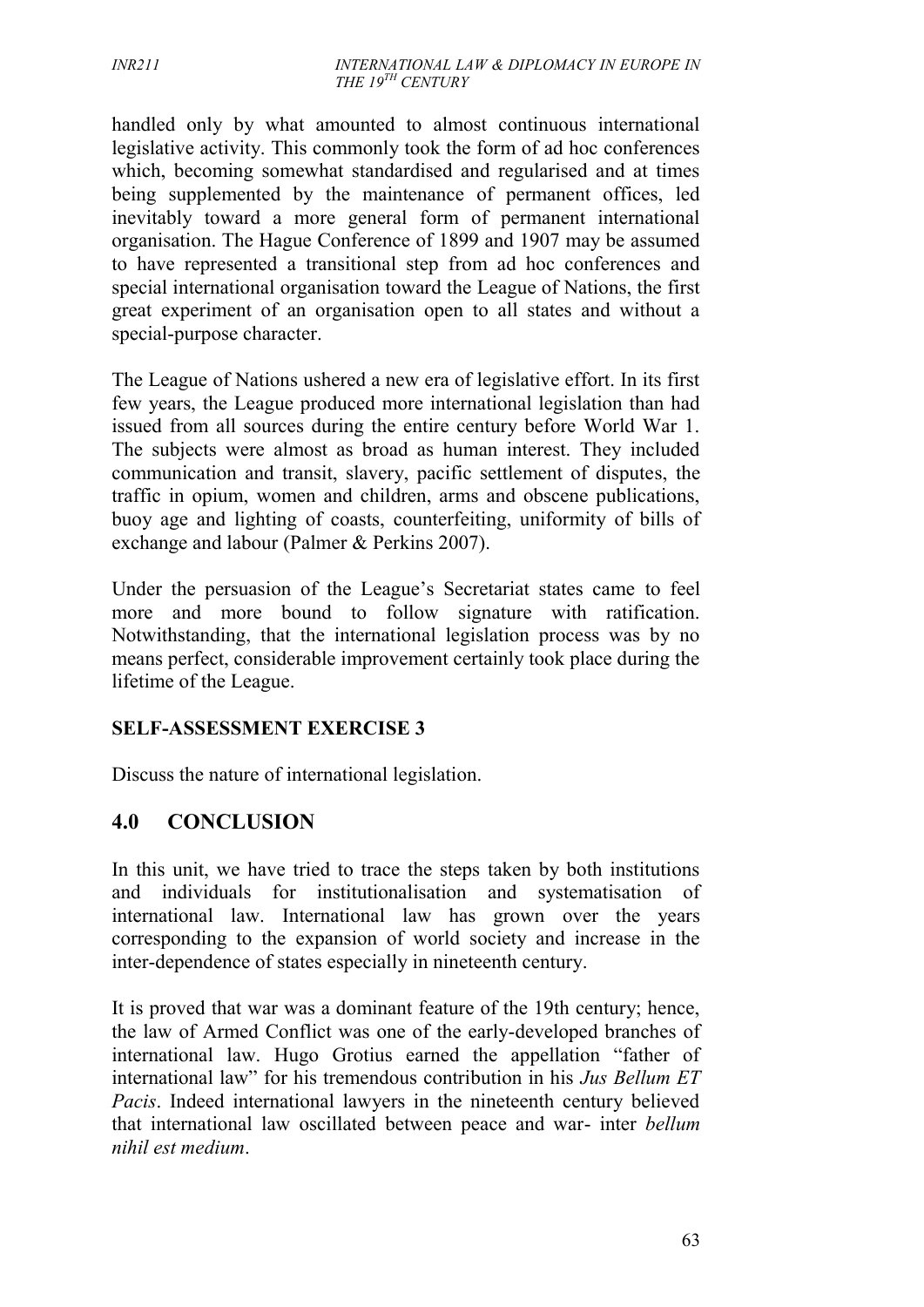# **5.0 SUMMARY**

This unit has shown that codification of international law and international legislation was the major development on the law of nations in the 19th Century. The result is the accepted principle of international law as practiced today by sovereign nations in their interrelationship. Furthermore, it is shown in the study that the law of Arm Conflict was the first branch of international law to be developed at the period. This was in a bid to control conflict among nations.

## **6.0 TUTOR-MARKED ASSIGNMENT**

- 1. What is codification of international law?
- 2. Discuss the international legislation.
- 3. Write short note on: (a) natural law (b) positive law (c) moral law.

## **7.0 REFERENCES/FURTHER READING**

- Fernwick, Charles G. (1965*) International Law,* (4th ed*.).* New York: Appleton-Century-Crofts.
- Khanna, V. N. (2004). *International Relations,*(Fourth Revised Edition)*.* New Delhi India: Vikas Publishing House PVT. Ltd.
- Umorzulike, U. O. (2005). *Introduction International Law.* Ibadan: Spectrum Books Limited.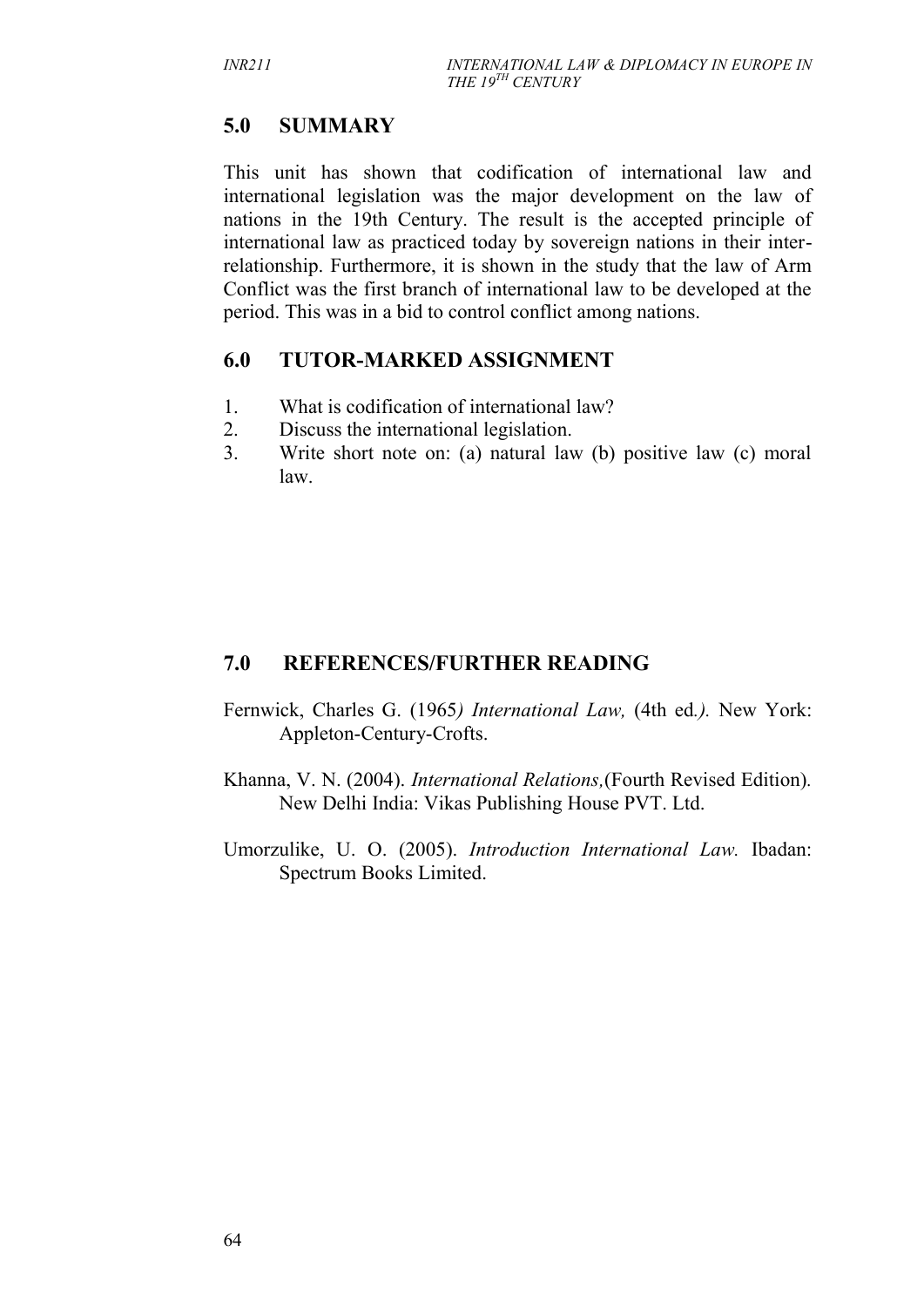# **UNIT 3 SOURCES OF INTERNATIONAL LAW**

## **CONTENTS**

- 1.0 Introduction
- 2.0 Objectives
- 3.0 Main Content
	- 3.1 International Conventions
	- 3.2 International Customary Law
	- 3.3 General Principles of Law as Recognised by Civilised Nations
	- 3.4 Judicial Decisions and Text Writers
- 4.0 Conclusion
- 5.0 Summary
- 6.0 Tutor-Marked Assignment
- 7.0 References/Further Reading

## **1.0 INTRODUCTION**

The sources of international law are three in number: treaties, customs and general principa1 of law. Thus, the statute of the International Court of Justice (Article 38) stipulates that the court shall apply international conventions, whether general or particular, establishing rules expressly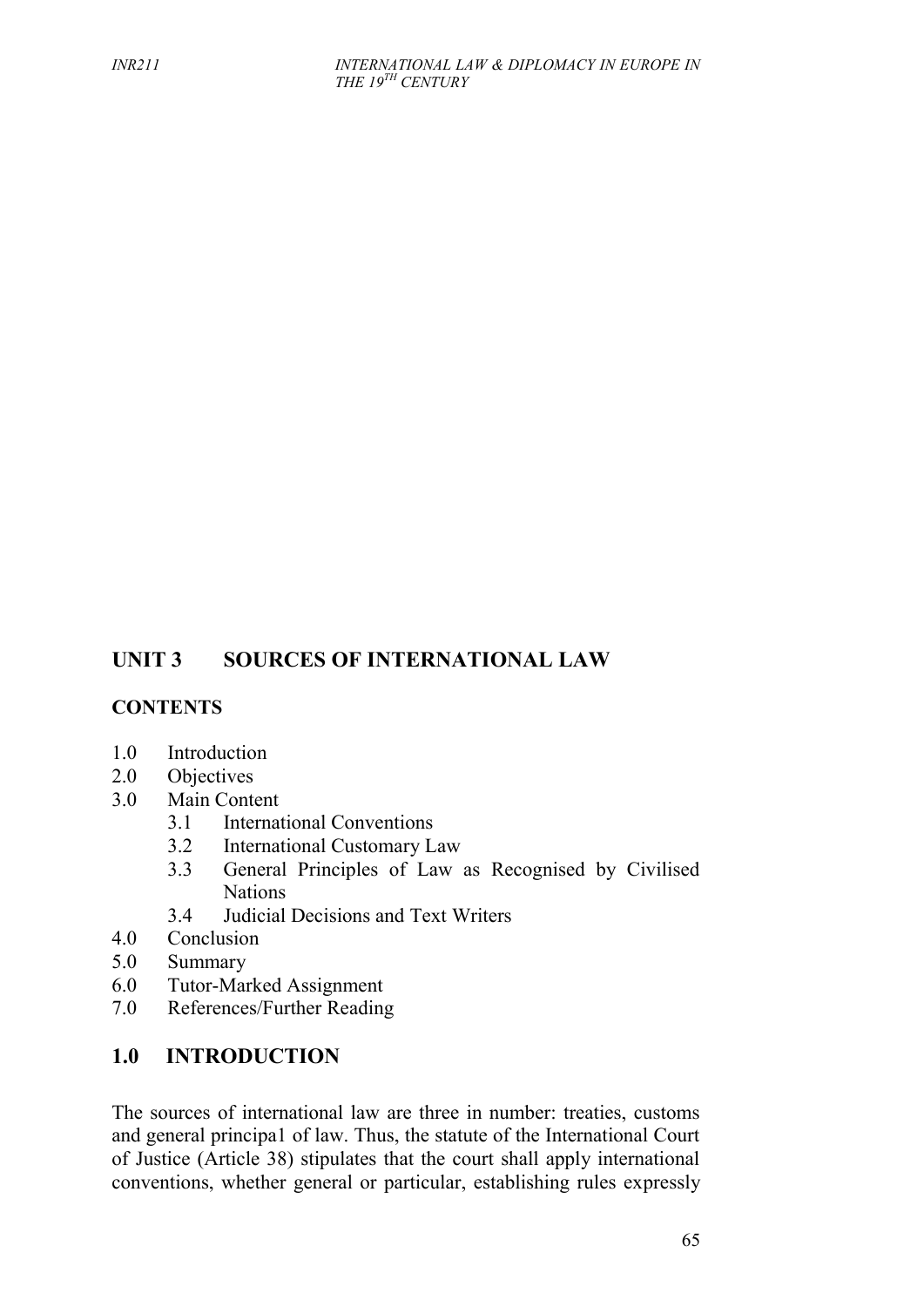recognised by the contesting states, international custom, as evidence of a general practice and accepted as law, and the general principles of law recognised by civilised nations.

# **2.0 OBJECTIVES**

At the end of this unit, you should be able to:

- identify the three sources of international law
- explain the meaning of treaties, customs and general principles of law
- evaluate the implication of states signing or ratifying treaties.

# **3.0 MAIN CONTENT**

## **3.1 International Conventions**

A convention is an agreement creating binding obligations between subjects of international law. Other words used synonymously with convention are treaty, protocol, accord, arrangement, understanding, regulation, provision, pact, charter, statute, act, covenant, etc. The word "convention" should not be confused with a constitutional convention.

Treaties have been the main instrument of conducting international relations. International cooperation has been carried out principally through these treaties. The trend towards written law is irreversible. It clears doubts and ensures a common understanding at least, among the parties. A treaty may supplement, modify or override obligations derived from customary law. Conventions have been proliferated as evidenced in the large number of treaties registered with the United Nations. Conventions have reduced the importance of customary law as a source of international law.

A contract treaty is one that merely regulates specific relationship between two or more states. For instance, a loan agreement, a law making treaty lays down rules for a number of states. A contract treaty may be more readily terminated than a law-making one, for example, by war or non-performance by the other party. A constitutional treaty is one that creates an international organisation in which case, the treaty is also the constitution of the international organisation.

Although treaties normally bind only the parties, (*pacta tertus nec nocent nec prosunt*) yet they are the nearest to legislation in a partially organised society. A recurrence of a provision in treaties may create an international customary law to that effect. Thus, the rule *pacta sunt*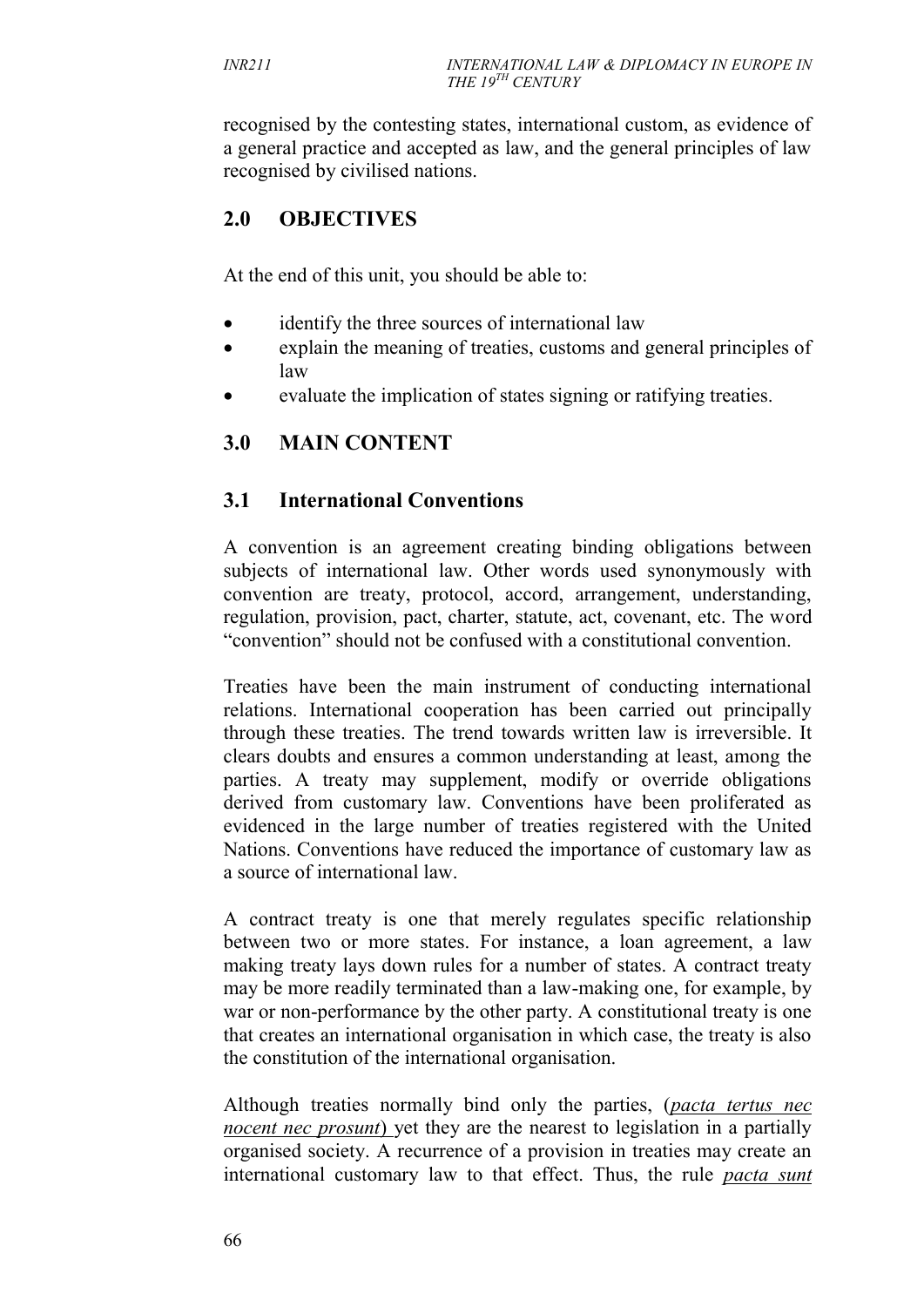*servanda* (a party cannot be a judge in his own case) associated with treaties is a customary rule of international law. The principles of treaty are now largely codified in the Vienna Convention on the Law of Treaties 1969.

### **SELF-ASSESSMENT EXERCISE 1**

What is an international convention?

## **3.2 International Customary Law**

The wording in the statute of the World Court "international custom, as evidence of general practice accepted as law" has been criticised for its clumsiness. In fact, the general practice of states is accepted as custom under certain conditions. Customs remained the most important source of international law until recently when the situation was changed by the large number of multilateral law making treaties. Customs may be gleaned from the practice of state as in press conferences, official statement, opinions of legal officers and acts of state, official instructions to diplomats, consuls, military commanders of municipal courts and tribunals, and the practice of international institutions and tribunals. Care must be taken to separate political statements, rhetoric or mere promises.

For rules to become customs there must be a constant and uniform usage. In lotus case PCIJ (1927), the PCIJ found that state laws were inconsistent, municipal decisions conflicted, text writers were divided, and consequently, no uniform trend was discernable to support the existence of a custom giving a flag state exclusive penal jurisdiction over ships in collisions at sea. State must act under the impression that the action is obligatory in law. This is often expressed as *opinion jurissive necessitatis* or simply *opinion juris* for short. The ICJ stressed in the North Sea Continental shelf cases ICJ (1969: 3) that states must feel impelled by a legal obligation, not habitual action. Action necessitated by reasons of comity or courtesy is not custom, nor is a mere usage. Whereas usage may differ among states, custom must be consistent.

No particular duration is required for a custom to materialise, although long period is an evidence of consistency and acceptance. The customary law on freedom of outer space flight and the right of littoral states to exploit their continental shelves arose recently. Not all state need to be involved in custom formation, only a few states have conducted outer space flight and not all state have coastlines or ships. Resolution of international institution especially the Security Council and General Assembly, when acted upon, may become evidence of state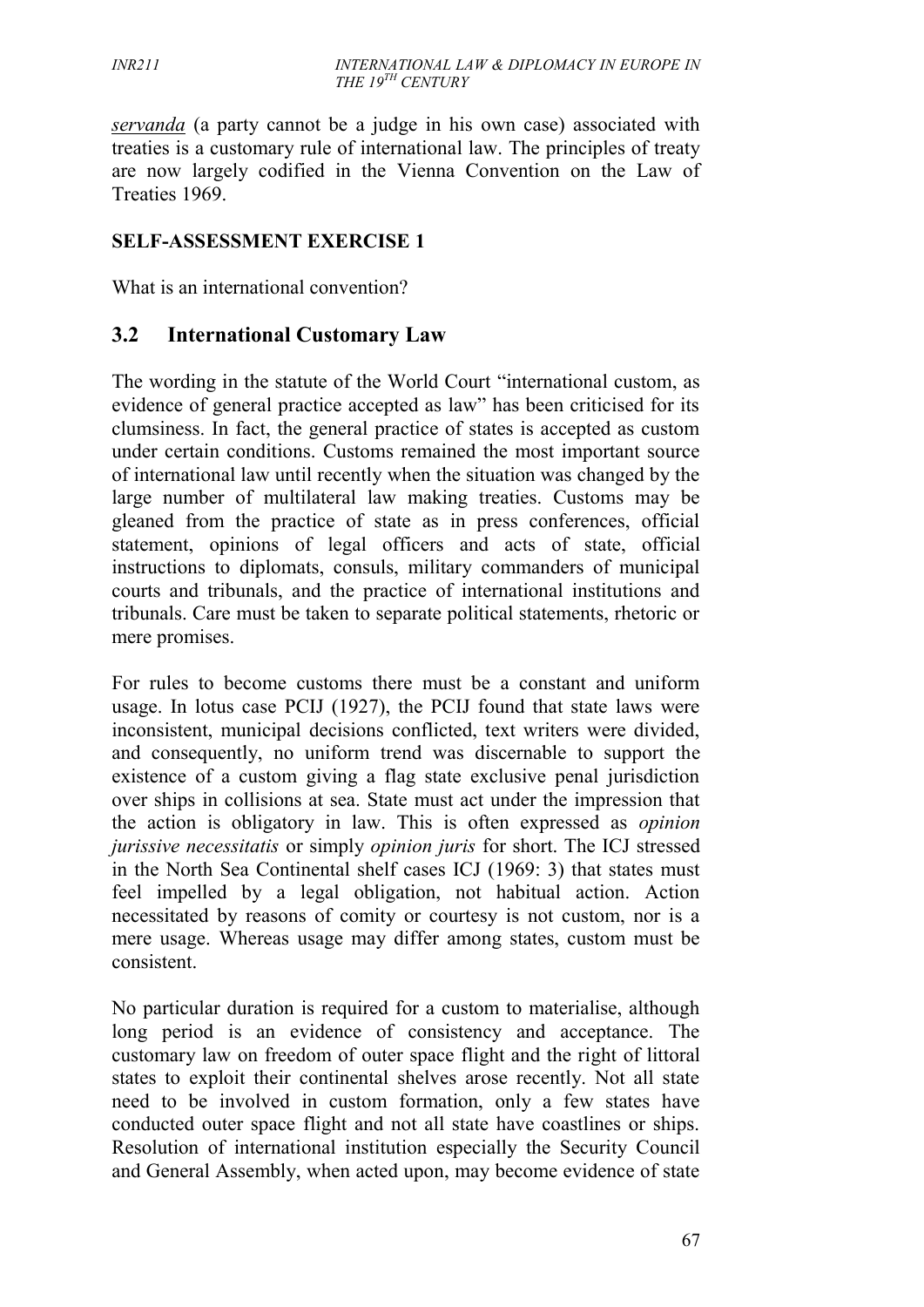practice and aid the development of international law. Custom may be general or particular, in case of the later; it must be proved although a particular custom may be treated as general within a region.

A custom may exist, between two small states. A state may contract out of custom by refusing to be bound at the time of its formation. However, opposition by one or more states may hinder the development but not necessarily halt it indefinitely. A custom may cease to exist through desuetude or the rise of conflicting customary rule or conventional rule. A party alleging a local or regional custom must prove it and show that it is binding on the other party and reflects a right appertaining to the claimant and a duty incumbent on the other.

There is a tendency to codify customs in special areas, for example, law of diplomatic immunities. The International Law Commission has the codification of law as major responsibilities. Codification has the advantage of clarifying doubts and minimising disputes.

# **3.3 General Principles of Law as Recognised by Civilised Nations**

The statute mentions general principles of law by civilised nations as the third source of international law. "It does not define civilised", the provision is reminiscent of exclusiveness of international law in the past to Christian nation and then to "civi1ised" nations. The word is now used to refer to the states of the international community. Presumably, general principles will not include a theory of criminal punishment that supports the amputation of convicted criminals. They exclude barbarous relics of any religious or judicial system.

If there is a relevant treaty or custom, general principle does not apply. They are called in to fill a lacuna in the law so that the court is not incapacitated from giving a *judgment non liquate*. They constitute a reservoir of principles from which the courts, may draw in appropriate cases and further recognise the dynamic nature of international law and the creative function of the courts in administering it. This borrowing is not new but merely declaratory of existing practice of international courts. The early writers draw inspiration from the principles of Roman law. They embraced the principles of substantive, procedural and evidentiary law common to legal systems and which exist in both municipal and international laws.

The court is however, not obliged to admit a municipal doctrine if it thinks, it is inapplicable in court, as opposed to dissenting judgments, rarely makes reference to general principles. It does not require a principle to be manifested in every legal system, does not even call for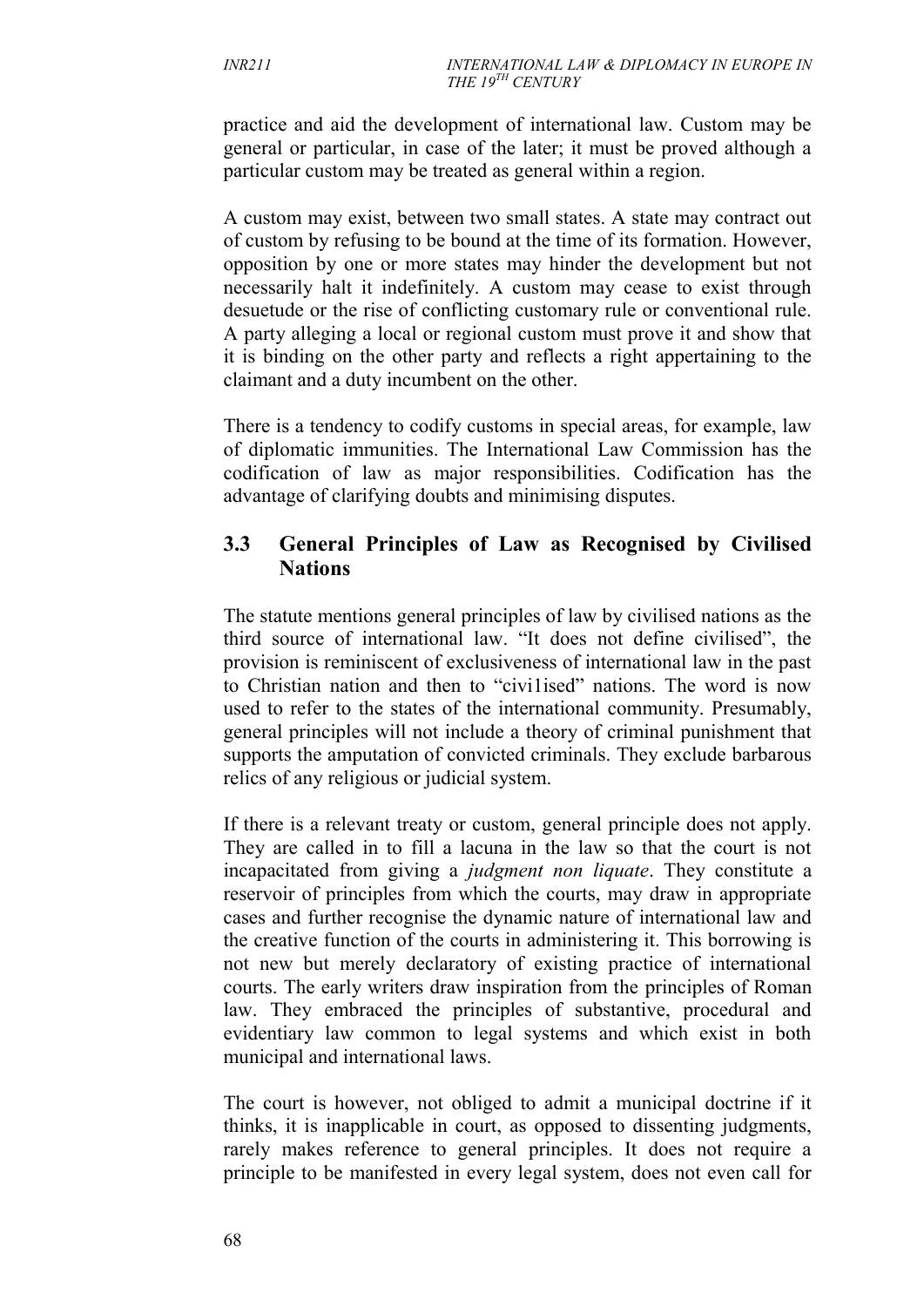evidence of its being widespread and does not indulge in a comparative study of systems. In practice, it takes the general principles known to judges sitting. The number of legal systems considered is not as many as the number of states in the wor1d. This may be because of the penetration of European legal principles in other parts of the world. Thus, the same principles applicable in Britain may apply to Nigeria, Malawi, India, New Zealand and Canada, all of them, former British colonies and now members of the Commonwealth of Nations. The same applies to other former colonial powers and their former colonies.

Some writers, especially of Soviets, denied the existence of this category of sources. They argued that the deep divergence between bourgeois and socialist systems defined the existence of common general principles. They further argued that, there were attempts to use this category against the interest of socialist states and the new Afro- Asian states. They cited, for examples, the principles of "acquired rights" and full compensation for nationalisation, which they considered attempts to impose bourgeois legal principles.

In practice, every principle is considered on its merits and no state now accepts a principle merely because it was supported by another. The Soviets sometimes used general principles in the sense of the most fundamental principles of international law. For example, rule against aggression but this was unacceptable to others. To become law, the general principles must form part of treaty law or custom.

There are general legal concepts, logical rules, mode of legal technique, which are used in interpreting and applying law in general, both international and national irrespective of the social essence of the law. General principles only applied if they were part of treaty or custom: Some examples of general principles are –pact sunt servanda (a party cannot be a judge in his own case), the doctrine of *litis pendens* (nonretroactivity of criminal legislation) and the territoriality of crimes.

### **SELF-ASSESSMENT EXERCISE 2**

Explain "Principles of Law as Recognised by Civilised Nations".

# **3.4 Judicial Decisions and Text Writers**

Article 38 of the statute of the International Court of Justice (ICJ) directs it to apply judicial decisions as subsidiary means of determination of the rules of law but subject to Article 59, which lays down that a decision of the court, is binding only on the parties and in respect of that particular case.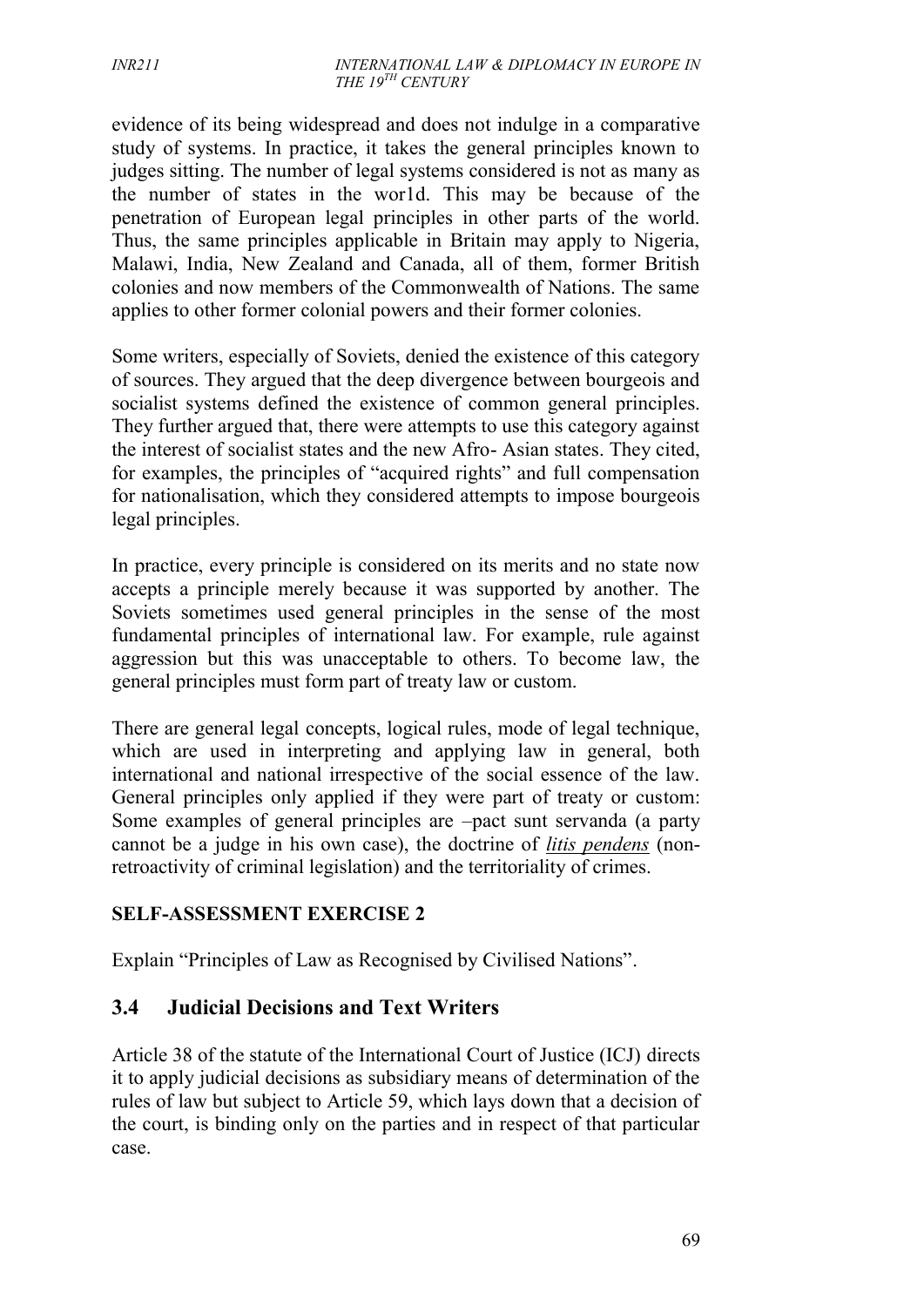The court has however treated these decisions with great respect and refers to them frequently. Although, only a subsidiary means of ascertaining the law, in some cases, they have proved to be the best of means. Repeated or frequently cited decisions increasingly become, not merely evidence, but in fact create the law and form part of international practice.

Decisions of arbitral tribunals are also respected and referred to by the International Court of Justice. The fact that arbitrators are more flexible and inclined to make a compromise does not reduce the importance of their judgment. The separate and dissenting judgments of judges have, at least, the authority of texts. In the execution of the judgment, ICJ is guaranteed by Article 94 of the UN Charter.

Text writers are subsidiary law, determining agencies. The importance attached to a text depends upon the prestige of the author and the extent to which his opinion withstands the test of time. Because of the impression of international law and the sparseness of its success in early times, the works of text writers were, if not the only, source of international law. Thus, writers like Grotius, Vatiel and Victoria exercised unrivalled influence on the law. They freely drew analogies from Roman Law and Natural Law. After Grotius, text writers broke into naturalists, positivists and Eclectics or Grotians. With the swing of the positivism in the 19th Century, the influence of text writers waned to what it is now.

### **SELF-ASSESSMENT EXERCISE 3**

Discuss judicial decisions as a source of international.

## **4.0 CONCLUSION**

The question of law as fixed by treaty or convention is a fairly objective one, but even this presents at least two difficulties, one is the matter of interpretation, and the other is that of knowing just when a rule agreed to by some states, but not by all becomes international law. Custom or customary law is often difficult to prove. The task here is to show that the community of states has accepted a particular rule in practice even though the various states have never reached an explicit understanding to that effect. The rule must be proved, if at all, by the presentation of evidence. This evidence comes from judicial decisions, diplomatic correspondence, state papers, and the findings of research societies and private scholars.

## **5.0 SUMMARY**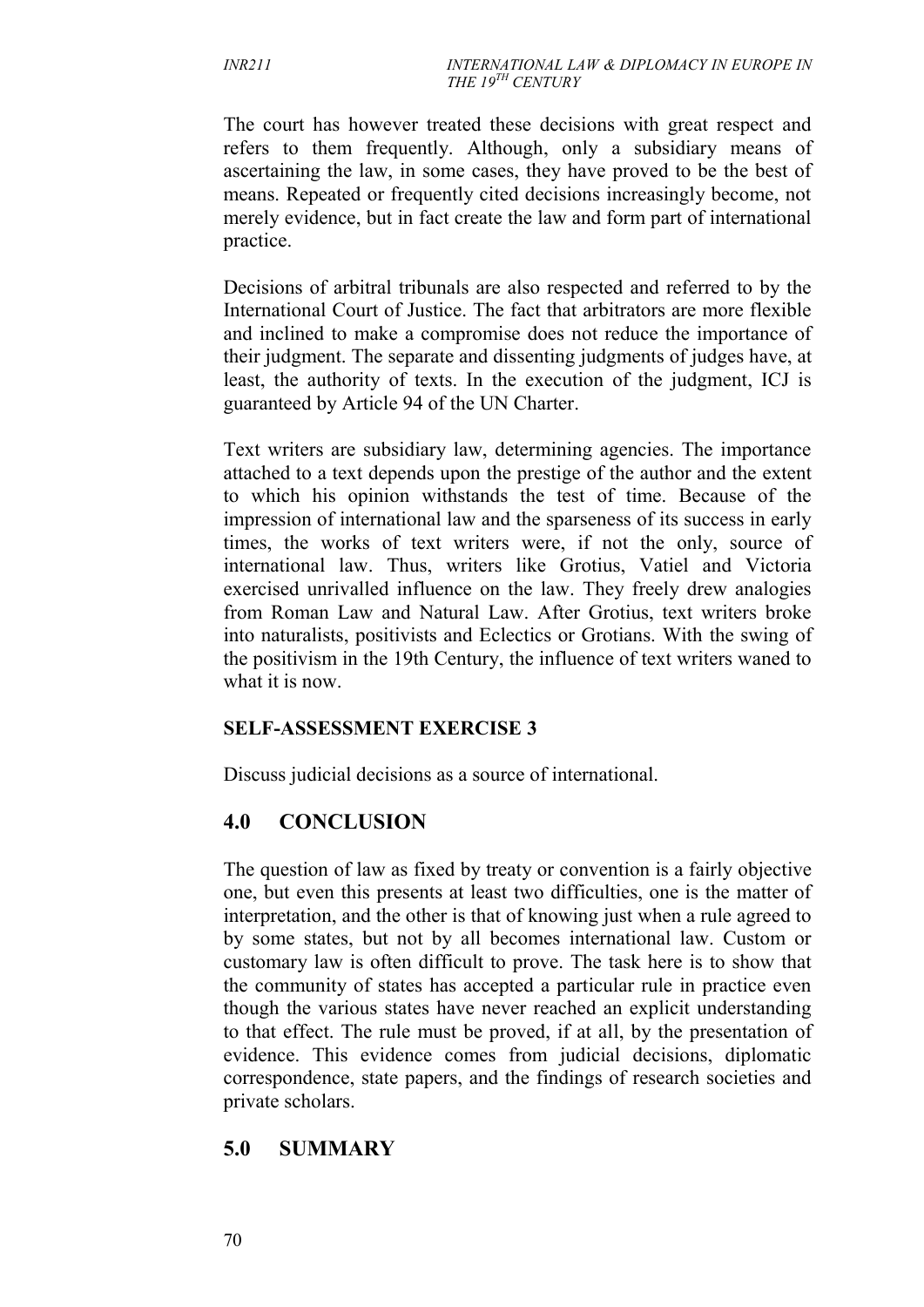International conventions or treaties, customs, general principles of law as recognised by civilised nation, Judicial decisions and text writers are the main sources of international law, but Article 38 (2) of the International Court of Justices, state that the court shall apply whatever, the parties regarded as the bases of their actions.

# **6.0 TUTOR-MARKED ASSIGNMENT**

- 1. Name the four sources of international law.
- 2. What are the major disadvantages of each of them?
- 3. Write short notes on: (a) Judicial Decisions (b) Text Writers as sources of international Law.

# **7.0 REFERENCES/FURTHER READING**

- George, S. (1967). *A Manual of International Law*, (5th ed.). London: Steven and Sons.
- Okolie, C. C. & Nnoli, O. (nd). *Concepts in International Relations and Politics*. Lagos: Nok Publishers.
- Umorzurike, U.O. (2005). *Introduction to International Law*. Ibadan: Spectrum Books Limited.

# **UNIT 4 SUBJECT MATTER AND JURISDICTION OF INTERNATIONAL LAW**

## **CONTENTS**

- 1.0 Introduction
- 2.0 Objectives
- 3.0 Main Content
	- 3.1 The Laws of War
	- 3.2 Laws of Neutrality
	- 3.3 The Laws of Peace
	- 3.4 Classification if Jurisdiction
	- 3.5 Principles of Jurisdiction
	- 3.6 Merits of Classification of Jurisdiction
- 4.0 Conclusion
- 5.0 Summary
- 6.0 Tutor-Marked Assignment
- 7.0 References/Further Reading

## **1.0 INTRODUCTION**

Better understanding of the subject matter of international law may be gained by reading the International Law Commissions list of 25 topics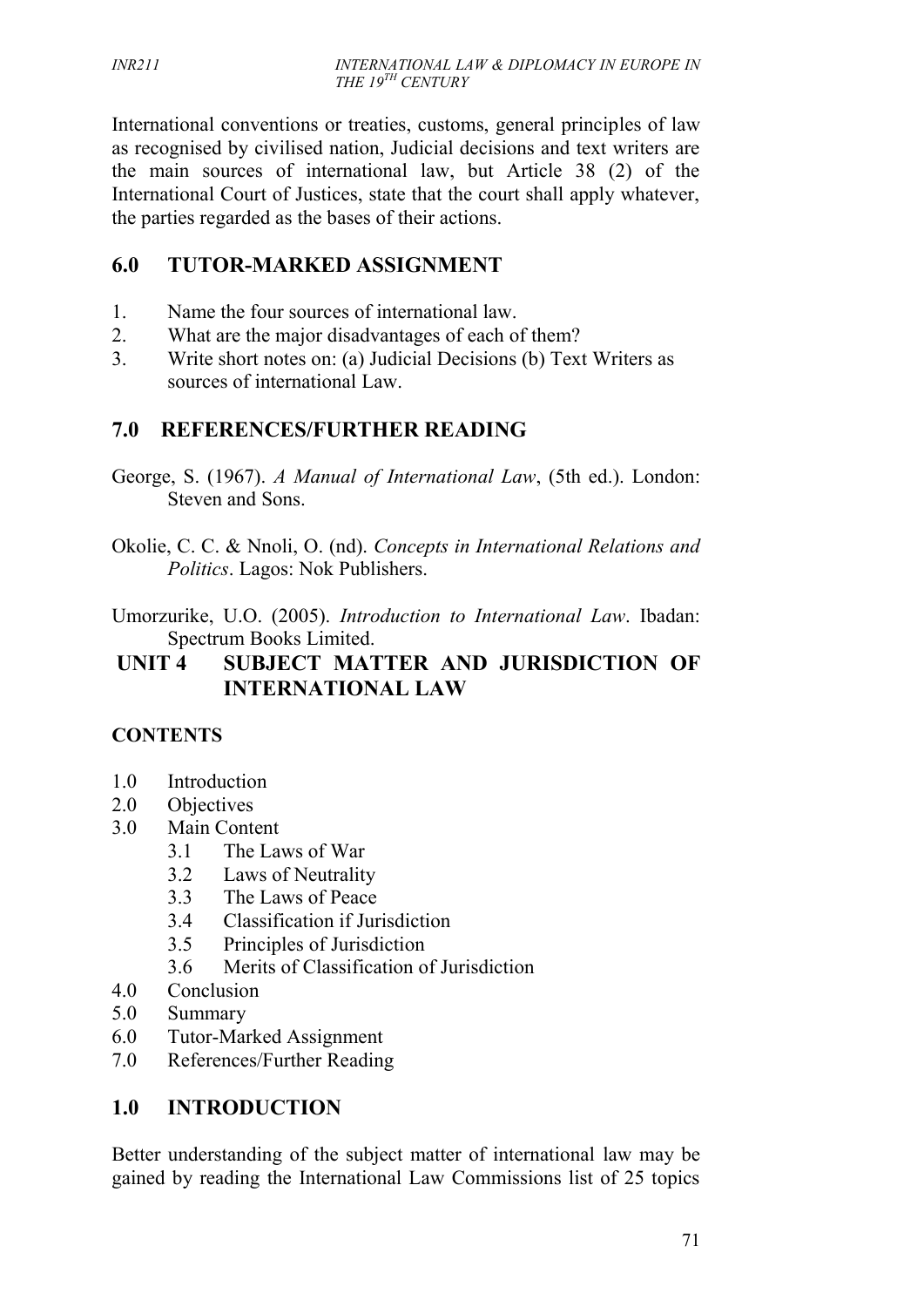in the field, prepared at an early stage of the commission's work. (1) Subjects of international law (2) Sources of international law (3) Obligations of international law in relation to the law of states (4) Fundamental rights and duties of states (5) Recognition of states and governments (6) Succession of states and governments (7) Domestic jurisdiction (8) Succession of acts of foreign states (9) Jurisdiction over foreign states (10) Obligations of territorial jurisdiction (11) Jurisdiction with regard to crimes committed outside national territory (12) Territorial domain of states (13) Regime of the high seas (14) Regime of territorial waters (15) Pacific settlement of international disputes (16) Nationality, including statelessness (17) Treatment of aliens (18) Extradition (19) Rights of asylum (20) Law of treaties (21) Diplomatic intercourse and immunities (22) Consular intercourse and immunities (23) State responsibility (24) Arbitral procedure (25) Law of war.

Each of the 25 topics addresses fundamental questions of international obligations and conducts, and each has been the subject of careful examination and decision. Jurisdiction on the other hand is the authority a state exercises over natural and juristic persons within it. It concerns mostly the exercise of this power on the state territory or quasi-territory. Some states however, exercise a measure of jurisdiction exterritorialy especially when acts performed within outside the territory/quasiterritory have harmful consequences therein.

### **2.0 OBJECTIVES**

At the end of this unit, you should be able to:

- explain the meaning of the law of neutrality
- distinguish between law of war and law of peace
- identify the principles of jurisdiction
- evaluate the advantages of classification of jurisdiction.

# **3.0 MAIN CONTENT**

## **3.1 The Laws of War**

Until recently international law has not attempted to prohibit or "outlaw war" for such an effort would leave states with no means for redressing wrongs where the law of peace afforded no remedy. Denying states the right of self-help when no other help is available is not helpful to justice and such an unrealistic attempt to control conduct by rule making would bring all law into contempt. Although war itself may in some cases, be lawful and necessary, it does not follow that warring states are without obligation, hence the need for laws of war.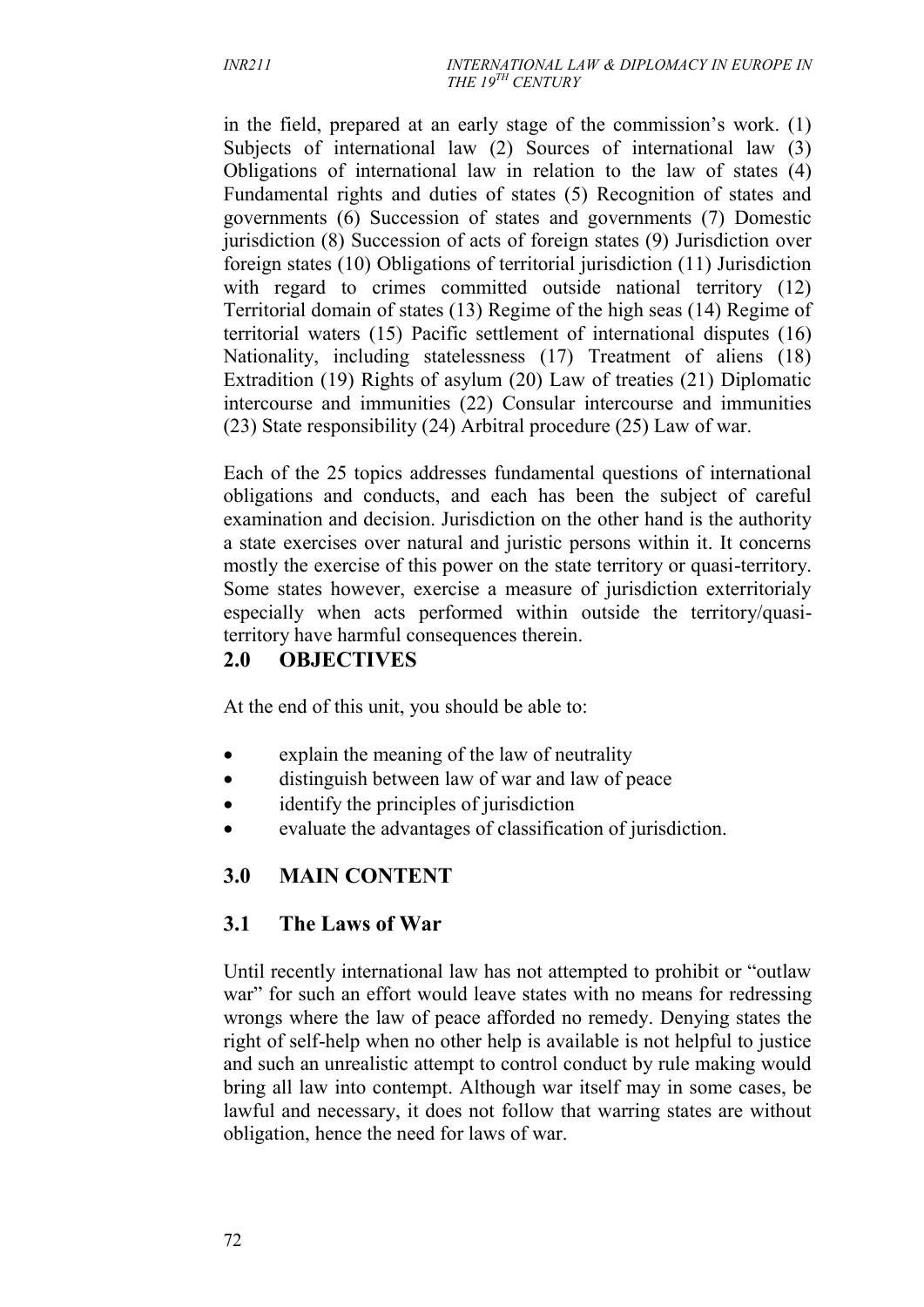Laws of war on land and sea have been formulated in various codes and conventions, notably in the conventions drafted at Hague Conferences of 1899 and 1907 and in many Geneva Conventions. Aspects of warfare dealt with in these documents include the following.

- privateering, blockade, prize courts
- the care of sick and wounded
- protection for medical personnel and facilities
- the qualifications of lawful combatants
- the treatment of prisoners, forbidden weapons and agencies
- the power of military commanders in occupied enemy territory
- the status of spies, the beginning of hostilities
- the use of merchant vessels as warships, naval bombardments
- the use of submarine mines
- the right of capture in maritime warfare
- the right and duties of neutrals, and the use of poison gases.

Some subjects the agreements were largely nullified by sweeping reservation, on others these agreements were never ratified. In some instances, as is the case with the convention on the treatment of prisoners of war, the law is detailed and explicit. Nevertheless, a substantial part of the laws of war is still based on custom and usage. The laws of war have helped to humanise warfare, if such a thing is possible - and even by the totalitarian state, they have been generally observed than disregarded but they have not availed to prevent the most inhuman practices, such as unrestricted submarine warfare and the use of flamethrowers, napalm and atom bombs. They have never been adequately revised to cover the new and more terrible weapons of destruction that were developed during World War I and II in intervening years, nor have they been adopted to meet the needs of the atomic age.

## **3.2 Laws of Neutrality**

Before the First World War, an important offshoot of the laws of war was the laws of neutrality. Among the subjects related to laws of neutrality are the forms of neutrality and neutralisation; the proclamation of neutrality, and the relations between neutral states and belligerent states and between states and individuals.

Specific problems involving the rights and duties of neutrals include, the maintenance of the inviolability of the territorial jurisdiction of neutrals; the obligation of neutrals not to permit the use of their territory as a base for military operations; the regulations of the rights of asylum and of internment; the conditions under which enemy ships may enter and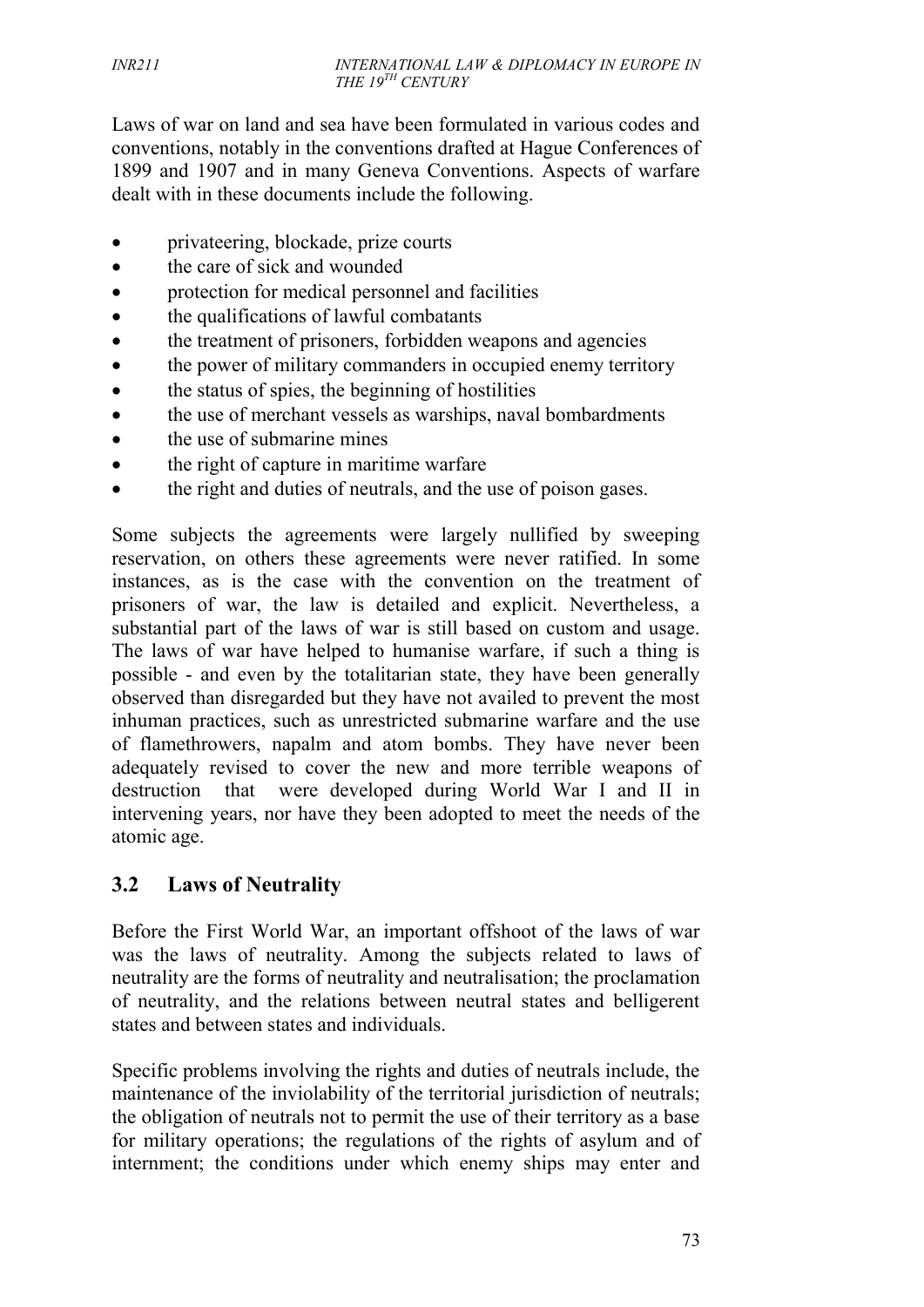leave neutral ports; the obligation of neutral state not to furnish military assistance to any belligerent or to permit enlistment of troops for a belligerent state; and the neutrals obligation to enforce its neutrality laws and to exercise 'due diligence" in preventing violations of its own status.

Traditional laws of neutrality lost much of their meaning because of the practices of the combatants in World War I. In many cases where they should have been honoured, they were flagrantly disregarded, and in others, relating to the use of such new weapons as the airplane and the submarine, they appeared to be largely inapplicable. Woodrow Wilson sternly insisted on their rights as the greatest neutral state. His adamant position in this matter led to stained relations with Great Britain over interference with American ships, goods and nationals and to the American declaration of war upon Germany, since Germany's use of the sub-marine was to the president a clear violation of America's rights as a neutral.

Traditional laws of neutrality must be listed among the causalities of the World War 1. They have never been satisfactorily revised since that time, and during World War II, they seemed quite anachronistic. One of the important questions in present international law is whether laws of neutrality can be meaningful in times of total war, and whether the nations can agree on a thorough revision of pervious codes. Perhaps even more important is the questions of the relationships of neutrality to collective security.

### **SELF-ASSESSMENT EXERCISE 1**

What are the differences between law of peace and neutrality law?

## **3.3 The Laws of Peace**

The subject matter of the international law of peace is varied in the extremes. It embraces the bulk of the matters with which the international lawyer usually deals with. To illustrate this, we refer to "six grand aspect or divisions of the subjects". The first is the law relating to the nation states, "the traditional and principal subject of law in the international system, with particular attention to its birth, recognition, life and death. If the law of recognition were better defined, many vexations of political differences could perhaps be avoided.

The second aspect deals with nationality and the principles, which determine human allegiance to the nation including the severance of allegiance and the protection of nationals abroad. Third is the law of the national domain or homeland, including such earthly business as acquisitions, transfers, boundaries, internal authority and external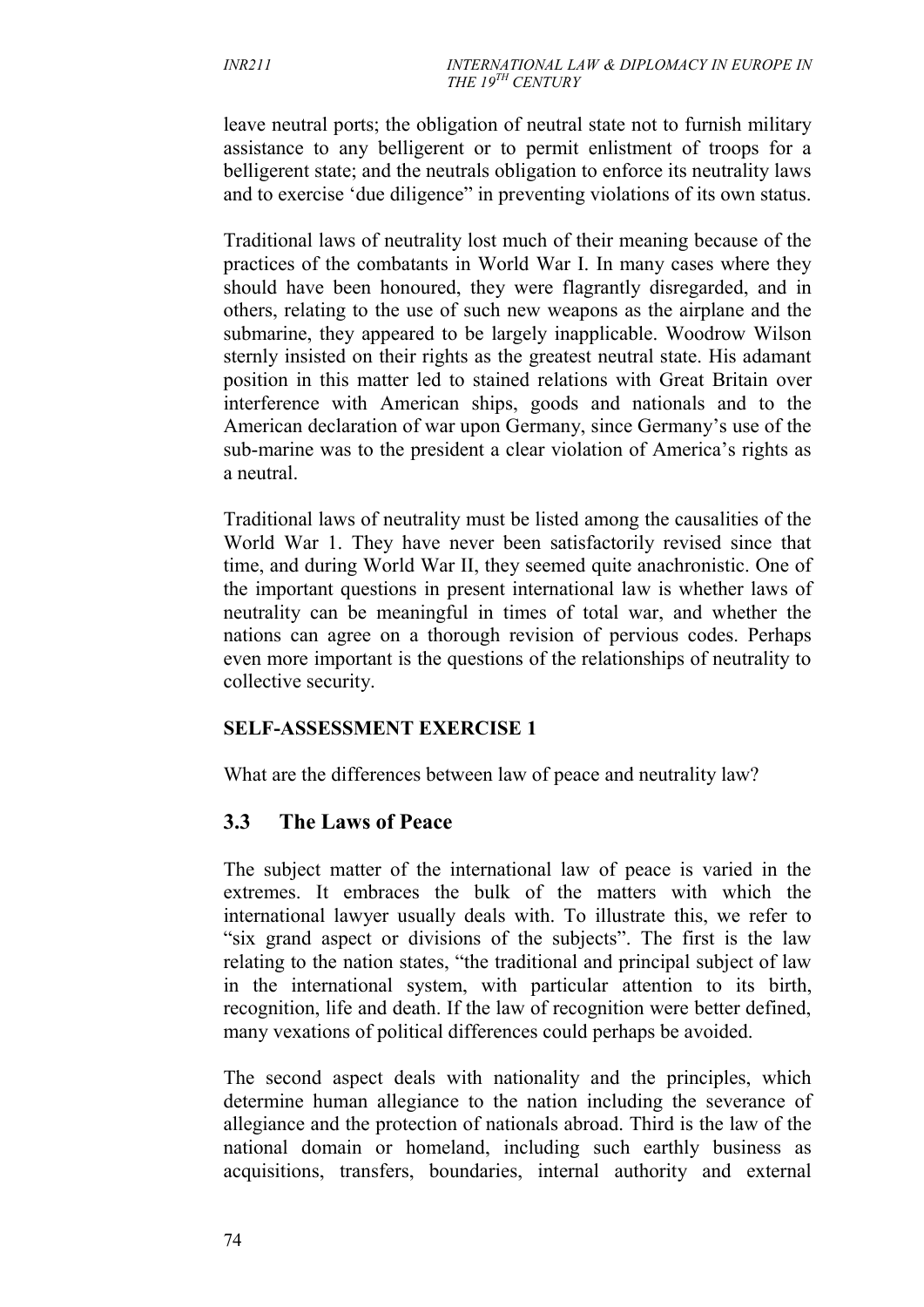responsibility. The fourth and fifth aspect covers the laws of jurisdiction, and of intercourse and agreements. Finally, number six relates to settlement of disputes.

On each of these aspects a vast literature exists and these areas of international law is rather well developed. At the same time however, as Dickson pointed out, there are deficiencies in the law that has been generally agreed upon, characterised by weakness, importing gaps, and extraordinary paradoxes. The deficiencies observed in various divisions of the law of nations are no more than varying aspects of the same thing due to the character of the international society.

## **3.4 Classification of Jurisdiction**

Personal or national jurisdiction is asserted by a state over its national on grounds of allegiance or protection. Thus, the US requires its citizens, wherever they may reside, to engage in military service. Britain makes it criminal for the British wherever, they may be, to commit certain serious offences such as murder, treason and bigamy. Personal jurisdiction depends on the attachment of an individual to a state, which justifies the exercise of jurisdiction on that basis. There must be a genuine link between him and the state.

Territorial jurisdiction denotes the power of legislative, executive and judicial competence over a defined territory. It covers territorial and internal waters including ports and harbors. The principle of territorial jurisdiction enjoys universal recognition, although there may be arguments as to the extent of recognised exemptions. Mere presence in a territory is a basis for jurisdiction, there may be difficulty in enforcing outside the jurisdiction, a judgment based on mere presence of the individual and having no other nexus with the territory.

Quasi-territorial jurisdiction is exercised by states over ships, submarines, aircrafts and spacecraft as well as persons and things in them. It is also exercised over a vehicle carrying a national flag for the purpose of jurisdiction, assimilated to that state's floating or flying territory, although some writers object to this notion. However, some perceived that nationality or indeed quasi-nationality is more suitable.

Ordinary jurisdiction is based on territorial, quasi-territorial or personal nexus whereas extraordinary jurisdiction covers pirates, war criminals, and slave traders among others. Limited and unlimited jurisdiction deals with the exercise of power in the context of multiplicity of states. A state exercises generally unlimited jurisdiction over its territory, subject of course, to limitation imposed by customary and conventional law. Limitations may not be presumed but are to be established and strictly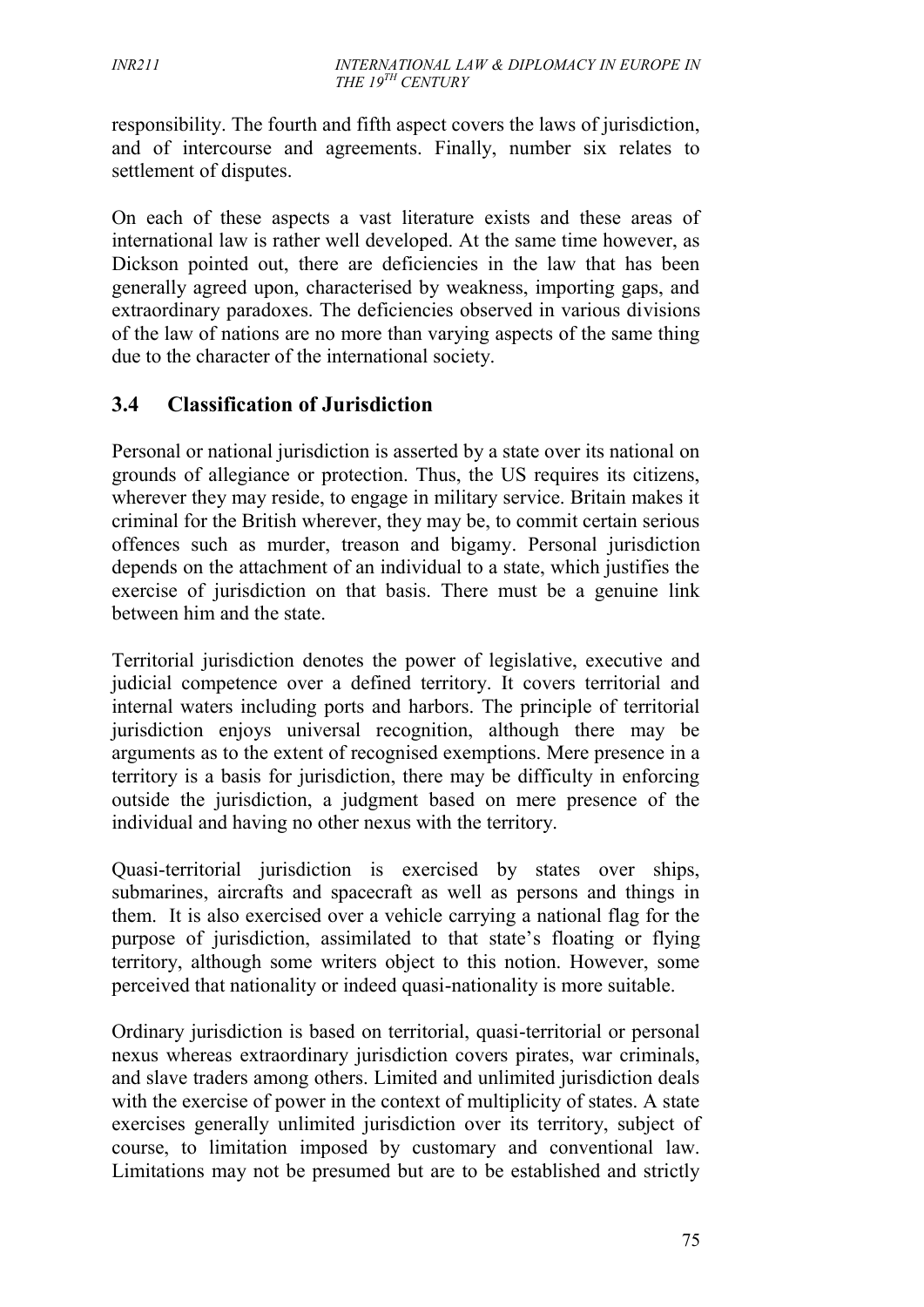interpreted. A state has limited jurisdiction over aliens in its territory, limitation are imposed by international minimum standards in favour of foreigners. Similarly, a state's jurisdiction over its nationals in a foreign state is limited. A state's jurisdiction on the high sea is limited.

# **3.5 Principles of Jurisdiction**

Certain aspects of state jurisdiction were not fully explained in the above classifications hence, they would be discussed here exhaustively.

### **a. Active Nationality Principle**

In this case, the subject against whom proceedings are taken is a national of the state exercising jurisdiction. A state claims the right to try its nationals for certain serious offences wherever they may be committed, although this may only be put into effect when they come within the jurisdiction. For a citizen with dual nationality, there is the danger of double jeopardy against which may have deve1oped a general principle of law.

## **b. Passive Nationality Principle**

In this case, the victim of the wrong for which the state is seeking to punish is a national while the accused is and the event took place outside the jurisdiction. Although the principle is embodied in some constitutions, it seems not to have become a general principle. In fact, in the lotus case PCIJ (1927), Judge Moore said that the exercise of jurisdiction on the passive nationality principle is contrary to international law. Moore's view was confirmed by the Geneva Convention on the Law of the Sea (1958) and the United Nations Convention on the Law of the Sea 1982, which state that in the event of collision of ships on the high seas, the flag states or the national states should try the offenders. A state may exercise jurisdiction over aliens or nationals who commit crimes against its security. Such offences concern currency, immigration, subversion, among others.

## **c. Universality Principle**

This is adopted in order to punish a non-national citizen who is guilty of serious crime (such as piracy and murder) that is generally repressed and for which the state in which the accused resides has refused to try or extradite him. Certain crimes have been made punishable in treaties that have been so widely adopted in international agreements and in the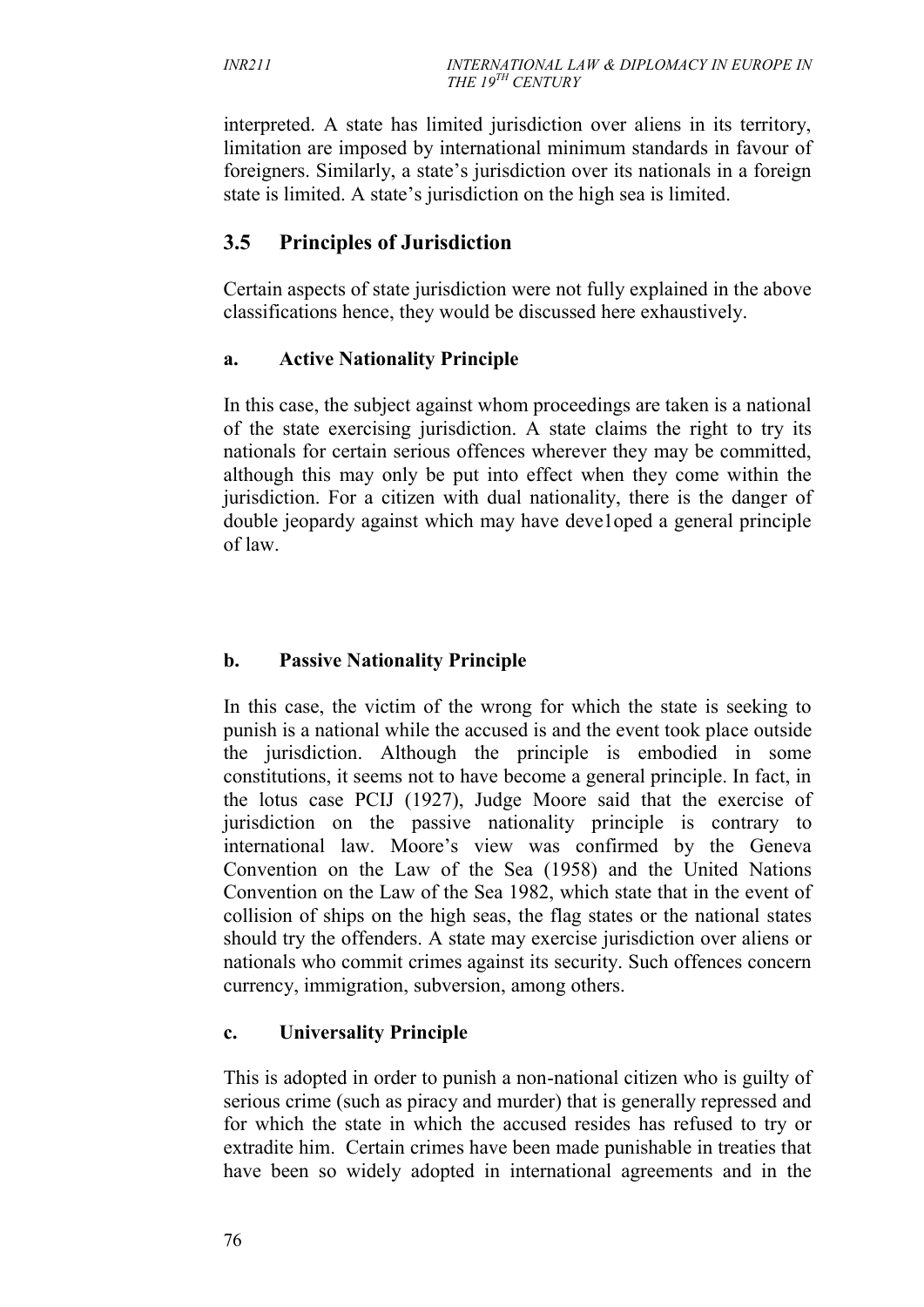resolutions of international organisations, that they have formed part of international customary law binding even on non-parties. Examples, slave trade, aircraft hijacking, or attack on aircraft, the practice of apartheid, genocide and war crime.

The jurisdiction to try an offender may be based on a treaty as in the convention to prevent and punish the acts of terrorism. A civil action may be universally entertained if based on an international crime, for example tort or restitution arising from piracy.

### **d. Protective Principles**

States punish for acts that are prejudicial to their security or vital economic interest even if committed by foreigners outside their jurisdiction. Examples include counterfeiting currency, conspiracy to overthrow a government and procuring the national passport through corrupt means. Two more principles are propounded to cover situation where an offence is commenced within one state and completed in another. The part-taking place within a state may have been an accessory before or after the fact.

### **e. Subjective Territorial Principle**

States punish for crimes commenced within the jurisdiction but consummated outside. A good example is shooting a gun from a state territory and killing someone across the frontier. This principle was incorporated in the Geneva Convention for the suppression of Counterfeiting Currency 1929 and Geneva Convention for the suppression of illicit Drug Traffic l936.

### **f. Objective Territorial Principle**

This principle provides for punishment for crimes committed outside but consummated within territorial jurisdiction. for example, shooting a gun from across the frontier and killing someone within, obtaining by false pretences by means of a letter posted from outside. The harmful activities of multinational corporations can be taken under this principle.

### **SELF-ASSESSMENT EXERCISE 2**

Explain the major principles of jurisdiction.

## **3.6 Merits of the Classifications of Jurisdiction**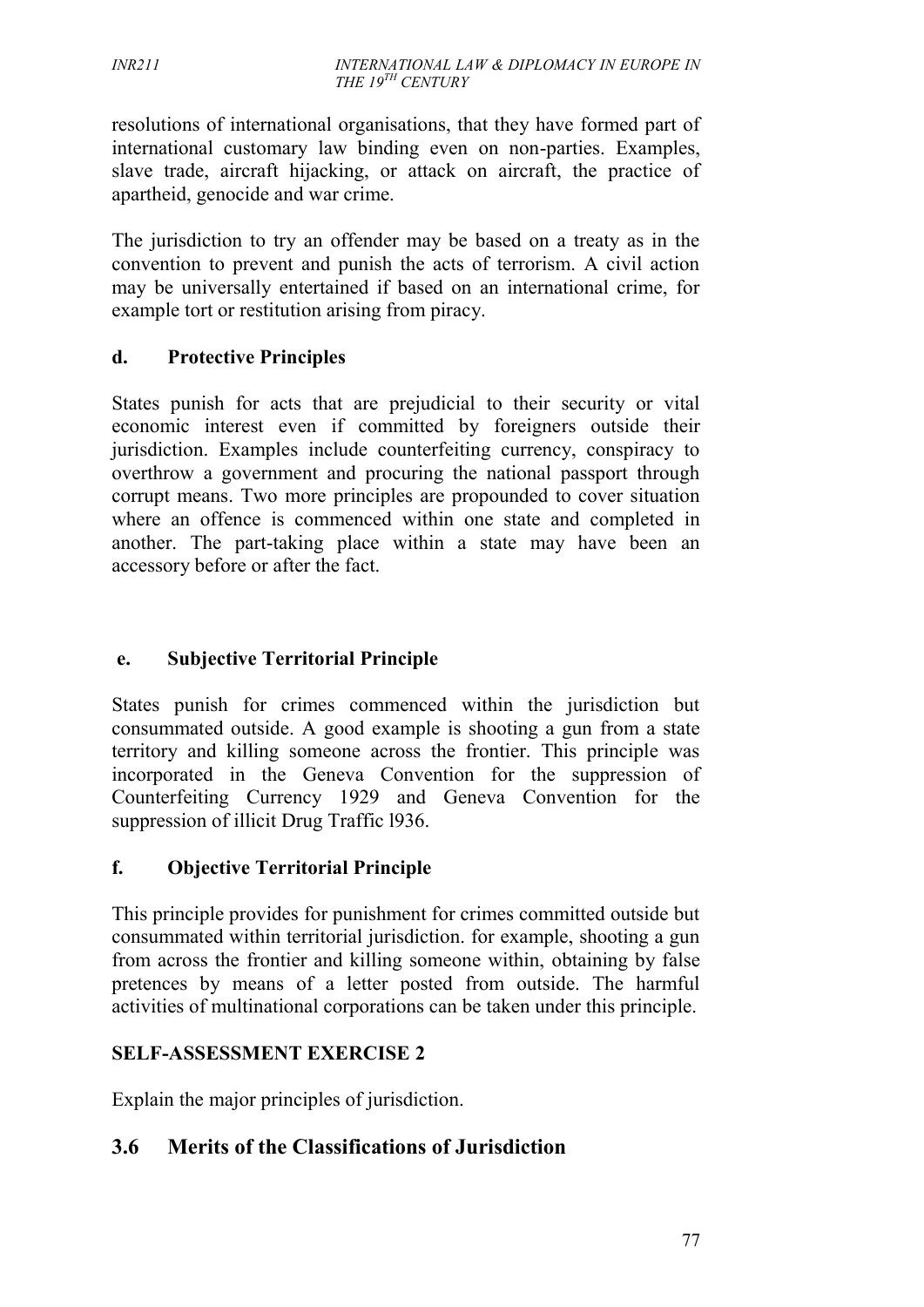Each of the classifications of jurisdiction of international law has some merit but perhaps, the clearest is that of Bin Cheng. He divides jurisdiction into three hierarchical orders viz: territorial, quasi-territorial and personal. Each of these is further divided into what he described as jurisfaction and jurisaction. The underlying distinction is the difference between the possession and the actual enjoyment of jurisdiction. A state may legislate for its nationals in a foreign state (jurisfaction). It actually enjoys the power to enforce the legislation on them on its own territory/quasi-territory (jurisaction). It cannot do so on foreign land in the absence of a consensual arrangement with the territorial sovereign.

The jurisfaction of one State in an individual may run concurrently with the jurisfaction of other states or the jurisaction of another state. The jurisaction of two or more states cannot run concurrently; only one state may enjoy jurisaction at a time, in the absence of consensual arrangements. The enforcement of the legislation in a concrete case depends on the satisfaction of the territorial or quasi-territorial principle.

## **SELF-ASSESSMENT EXERCISE 3**

What are the advantages of classification of jurisdiction?

# **4.0 CONCLUSION**

The subject matter of international law is expanding rapidly to various aspects of individuals and nations. Jurisdiction is a positive complement of state sovereignty. It contrasts with jurisdiction in conflict of laws or private international law, which is the power of a court to entertain a case. It may be classified in several ways and some classifications overlap. It may be classified as civil or criminal depending on whether the subject matter is civil or criminal. It may be exclusive or concurrent, exclusive if only one state can exercise jurisdiction as in the case of territorial jurisdiction and concurrent, when more than one state can do so as in the pirates.

## **5.0 SUMMARY**

In this unit, we have discussed in detail the subject matter of international law as well as the jurisdiction of international law including the principles and advantages of jurisdiction. Generally, in the practice of international law, there is lack of compulsory jurisdiction. International law does not require any state to submit its disputes to an international tribunal. Consent to judicial process may be given on a particular occasion, it may be given in advance to cover all, or certain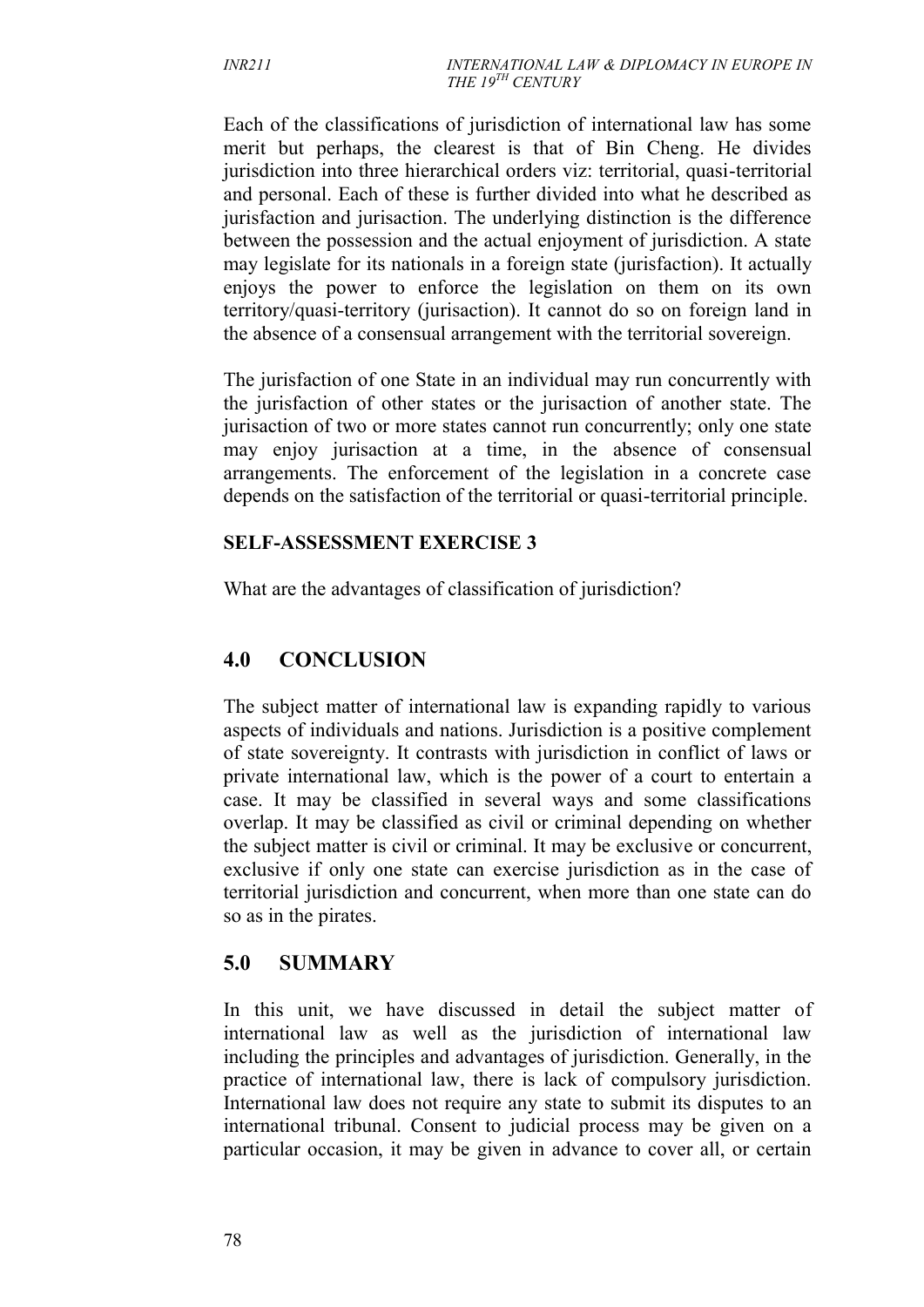stipulated classes of disputes, but in theory consent are always a prerequisite.

# **6.0 TUTOR-MARKED ASSIGNMENT**

- 1. Discuss the six grand aspects of the law of Peace according to Professor Dick.
- 2. What are the subjects of Laws of Neutrality?
- 3. Write short note on (a) Subjective territorial principle (b) protective principle.

# **7.0 REFERENCES/FURTHER READING**

- Khanna, V. N. (2004*). International Relations,* (4th revised edition.). New Delhi India: Vikas Publishing House PVT Ltd.
- Starke, J.G. (1972). *An Introduction International Law,* (7th ed.). London: Butter-Worths.

# **MODULE 4 FEATURES FROM THE 19TH CENTURY DIPLOMACY**

- Unit 1 Institutionalised Approaches to the Control of Inter-State Relations
- Unit 2 Approaches to Settlement of International Disputes
- Unit 3 Emergence of International Organisations
- Unit 4 International Law and International Courts of Justice

# **UNIT 1 INSTITUTIONALISED APPROACHES TO THE CONTROL OF INTER-STATE RELATIONS**

# **CONTENTS**

- 1.0 Introduction
- 2.0 Objectives
- 3.0 Main Content
	- 3.1 International Regimes
	- 3.2 Collective Security and Balance of Power
	- 3.3 Coercive Diplomacy
- 4.0 Conclusion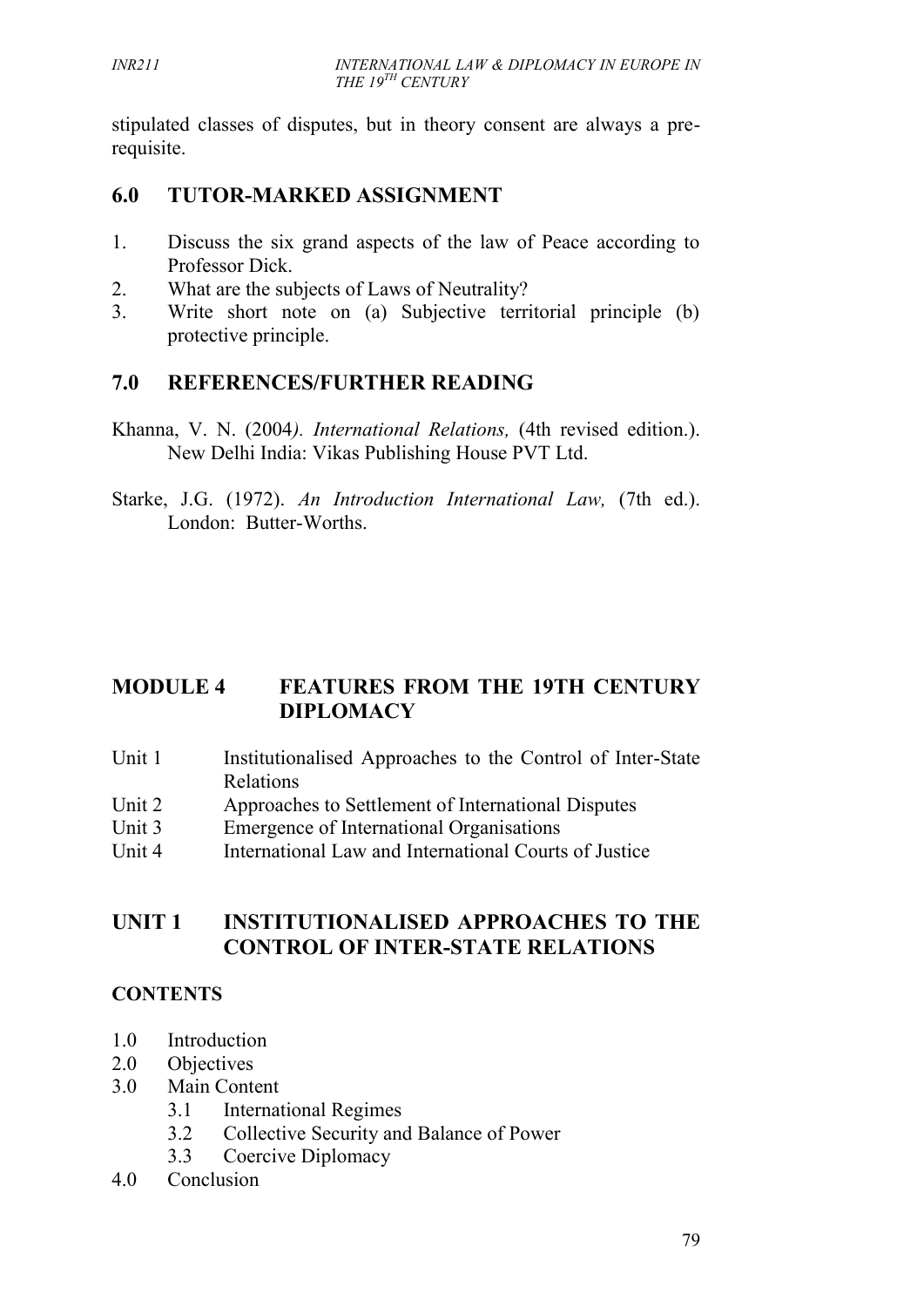- 5.0 Summary
- 6.0 Tutor-Marked Assignment
- 7.0 References/Further Reading

## **1.0 INTRODUCTION**

Sovereignty is a corollary of state system. It is the main symbol of statehood and the legal basis of its existence. Sovereignty connotes the supreme political characteristic and central legal formula of the international system. It refers in legal terms to the appearance of a centralised power that exercises law making and law-enforcement within a certain territory. The Social Contractarians, notably John Locke, Thomas Hobbes, Rousseau, share their view of sovereignty and emphasises the absolutism, illimitability, indissolubility and indivisibility of the sovereign powers in the state.

Based on the international perspective, however, sovereignty expresses the freedom of the state to do what it pleases; however, the state is bound by a true international law. In other words, external sovereignty presupposes the legal existence of a state as an independent state, and to that effect, no nation should interfere in its internal affairs. It also includes the right of a state to conduct its inter-state relations based on equity without attachment to a particular country. Rather the guiding principle of inter-state relations should be applied based on "no permanent friend or permanent enemy, but permanent interest".

Nevertheless, most states are on friendly terms with other states most of the time. This condition therefore implies that some restraints or controls must be in continuous operations. These controls of inter-state relations were the basic contributions of international law and diplomacy in the 19th century. In this unit, we shall discuss some of these control measures with special focus on International Regime, Collective Security, International Law, Balance of Power, and Coercive Diplomacy.

## **2.0 OBJECTIVES**

At the end of this unit, you should be able to:

- explain the rationale for controls of inter-state activities
- evaluate the contributions of international regimes to the control of inter-state relations
- discuss the meaning of international regime
- appraise the use of coercive diplomacy in resolving international disputes.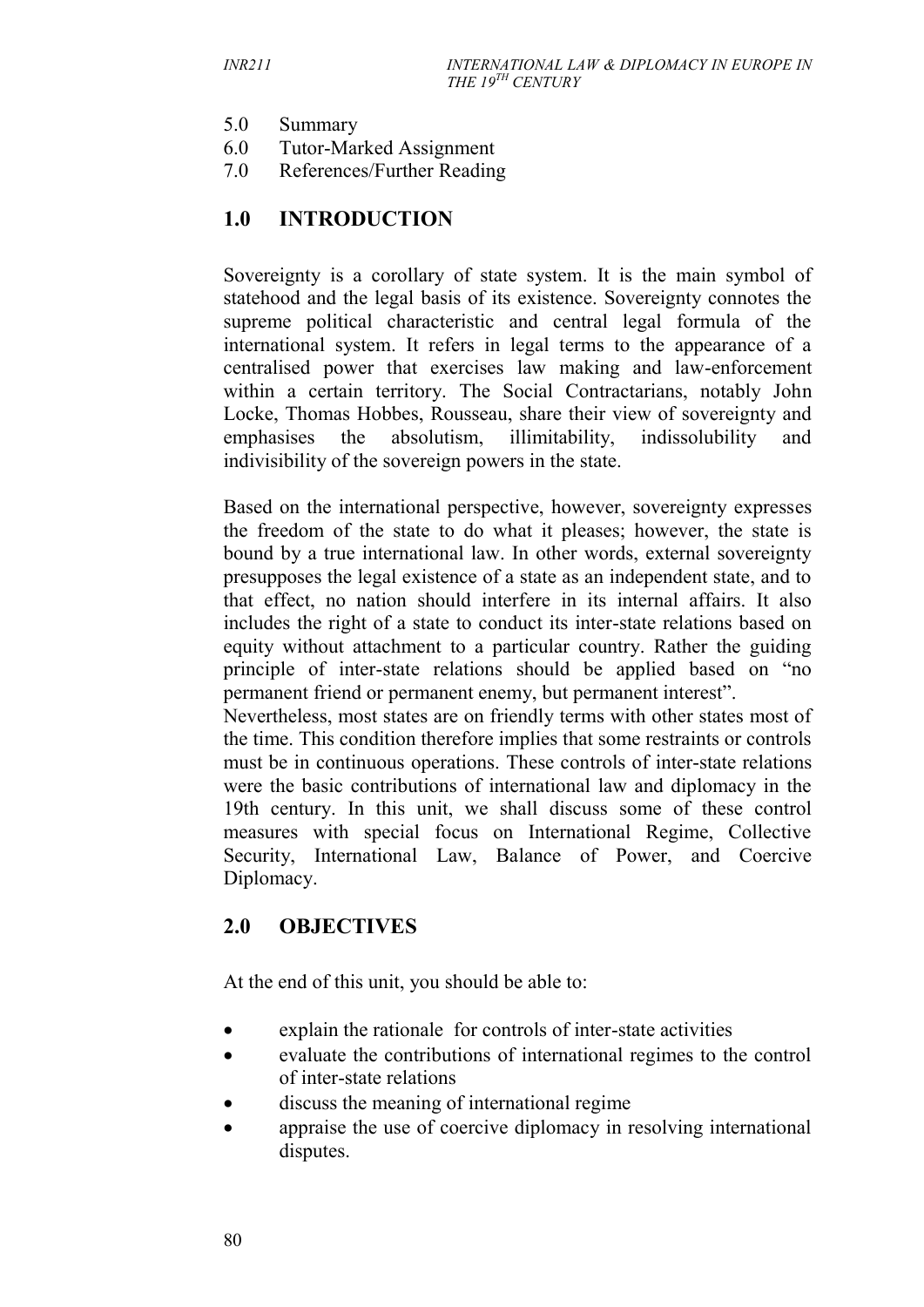# **3.0 MAIN CONTENT**

## **3.1 International Regimes**

The earliest references to international regimes recognise them as one of the key parameters of international controls of inter-states actions or international governance. Although, regimes can be the embodiment of governance, today the more accurate assessment is that global governance occurs in part through international regimes.

The term "regime" has been used by scholars to refer to high level of cooperation, which is beyond the willingness to negotiate internationally and to coordinate policy outcomes on a periodic basis. The notion of a regime suggests that states develop principles about how certain problems should be addressed. Overtime, these principles became practically acceptable. Such rules and principles may be explicit as indeed some international law when codified or they may be implicit. Regimes refer to principles, norms, rules and decision-making procedures around which actors expectations converge in a given issue area. The convergence of expectations means that participants in the international system have similar ideas about what rules will govern their mutual participation, each expects to play by the same rules.

Regimes can help solve collective problems by increasing transparency. This is because "the assumption that everyone knows what everyone is doing" is very costly. The current revolution in information technologies is strengthening regimes particularly in this respect. Also with better international communication, states can identify conflicts and negotiate solutions through regimes more effectively. The common conception of regimes combines elements of realism and liberalism. States are seen as autonomous units maximising their own interests in an anarchic context. Regimes do not play a role in issues in which states can realise their interests directly through unilateral applications of leverage. Rather, it seeks to overcome collective good dilemmas by coordinating the behaviors of individual states. Although, states continue to seek their own interest, they create frameworks to coordinate their actions with those of other states when such coordination is necessary to realise selfinterest.

Because regimes depend on state power for their enforcement, there is an argument that regimes are most effective when power in the international system is most concentrated, that is when there is hegemony to keep order. However, regimes do not always decline with the power hegemony (control) that created them; instead, they take on a life of their own. Although hegemony may be crucial in establishing regimes, it is not necessary for maintaining them. Once actors'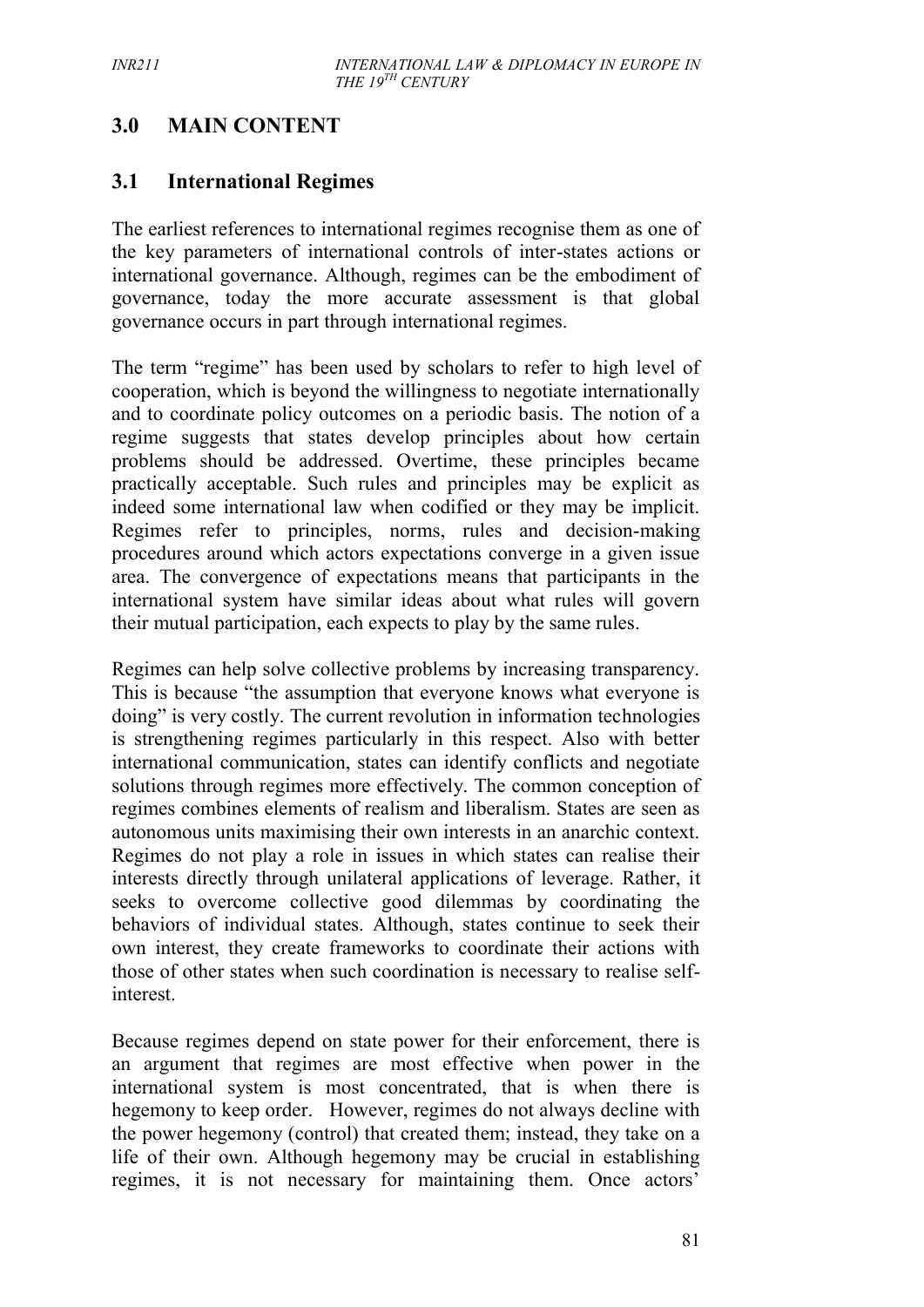expectations converge around the rules embodied in a regime and realise that the regimes serves their own interests, working through the regimes becomes a habit and national leaders do not consider breaking out of established rules.

In part, the survival of regimes rests on their embedding in a permanent institution such as UN. However, whether or not the principles are formalised in an organisation or international treaty, regimes guide state actions. Realists accept the notion of international regimes because states agree to participate in regimes out of their self-interest. States benefit from the increased information and from the stable expectations created by regimes. In addition, as the rules of the game persist overtime and become habitual, formal institutions develop around them. These institutions become tangible manifestation of shared expectation as well as the machinery for coordinating international actions based on those expectations.

#### **SELF-ASSESSMENT OF EXERCISE 1**

What is international regime?

## **3.2 Collective Security and Balance of Power**

The concept "collective security" is in reality a complex and elusive term. It has been defined by George Scharzenberger as "machinery for joint action in order to prevent or counter any attack against an established international order (Scharzenberger, 1951). Collective security clearly implies collective measures for dealing with threats to peace. The concept of balance of power on the other hand has been explained by A.F Pollard as equilibrium of the type represented by a pair of scales.

When the weights in the scales are equal, balance will result. When applied to world of sovereign states, the concept of balance of power assumes that through shifting alliances and countervailing pressures, no one power or combination of powers will be allowed to grow so strong as to threaten the security of the rest.

A system of collective security has often been pictured as a pattern of international relations, which is able to dispense with the balance of power thereby elevating the nature and tone of the society. When nations are bound together in an international organisation or association and cooperate to allow peace, there will be no need for alliances, burdensome armaments, shady territorial deals, political manipulations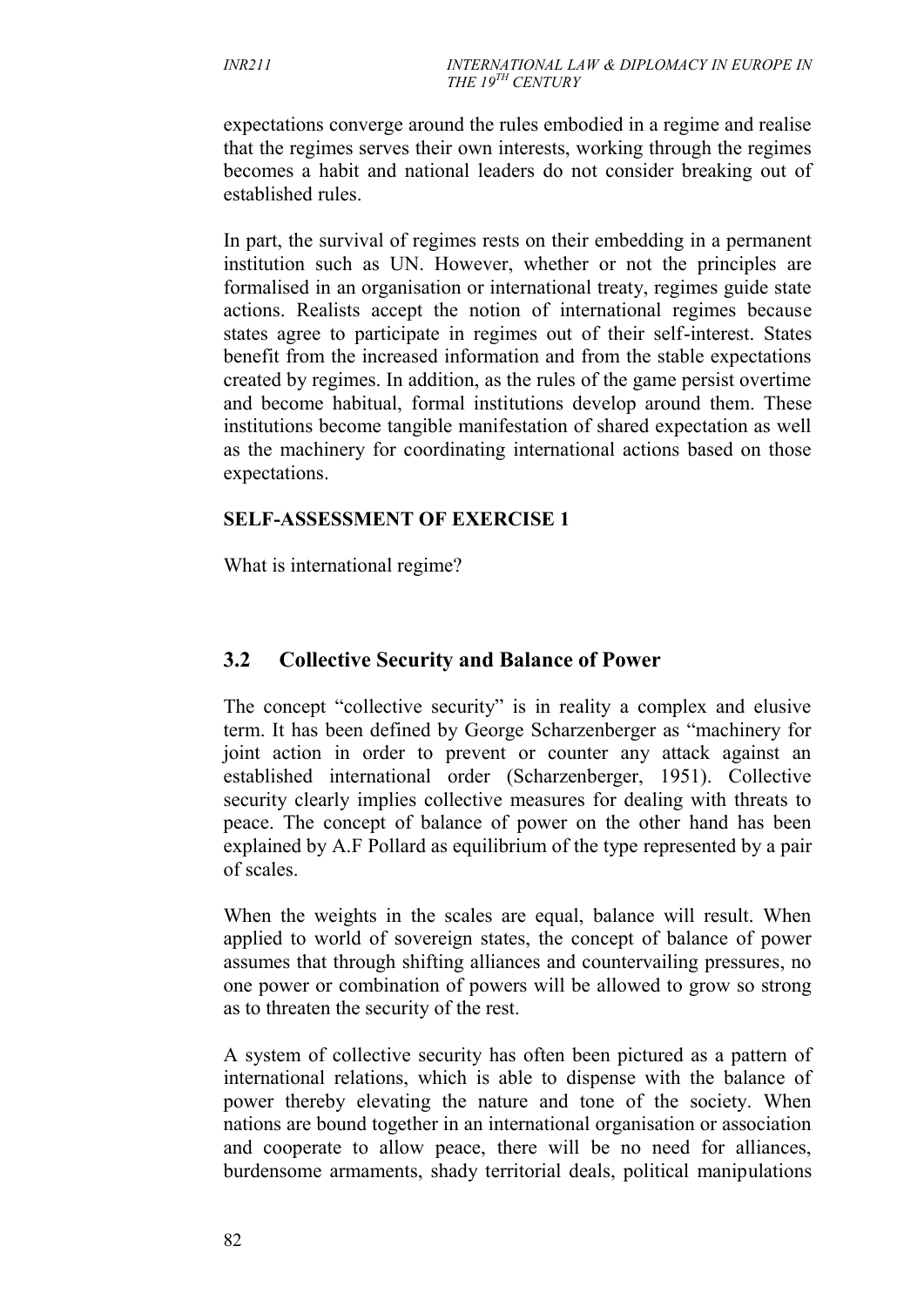and rivalries, instability or war, all of which are inherent in the balance of power system.

However, the records of attempts at collective security to date shows that short of effective world government, such efforts are to be associated with balance of power policies and cannot operate unless a foundation of power politics exists. Consequently, Quincy Wright asserted that "the relations of balance of power to collective security have therefore, been at the same time complementary and antagonistic (Wright, 1954). Until world opinion is more unified that it is likely to be for a long time", Wright believed "collective security must rely upon a balance of power which maintains such general stability that a localising of policing actions is possible. The three outstanding examples of systems of collective security in the 19th century have been the Concert of Europe, the League of Nations and the United Nations.

#### **SELF-ASSESSMENT EXERCISE 2**

Discuss the problems of collective security and balance of power.

## **3.3 Coercive Diplomacy**

Coercive diplomacy is an approach to bargaining between states engaged in a crisis in which threats to use arms or inflict high financial costs are made to force an adversary to reach a compromise.

The strategy of coercive diplomacy employs threats or limited force to persuade an opponent to stop or cease pursuing an action already under way. In some cases, group of nations can also use coercive diplomacy on any nation that threatens the peace of international system. The goal is to alter the target state's calculation of costs and benefits such that it is convinced that acceding to another's demands will be better than defying them. This result may be accomplished by delivering an ultimatum that promises an immediate and significant escalation in the conflict, or by issuing a warning and gradually increasing pressure on the target.

Coercive diplomacy reliance on the threat of force is designed to avoid the bloodshed and expense associated with traditional military campaigns. It seeks to "resolve without violence, or with minimal violence, those conflicts that are too severe to be settled by ordinary diplomacy and that in earlier times would have been settled by war"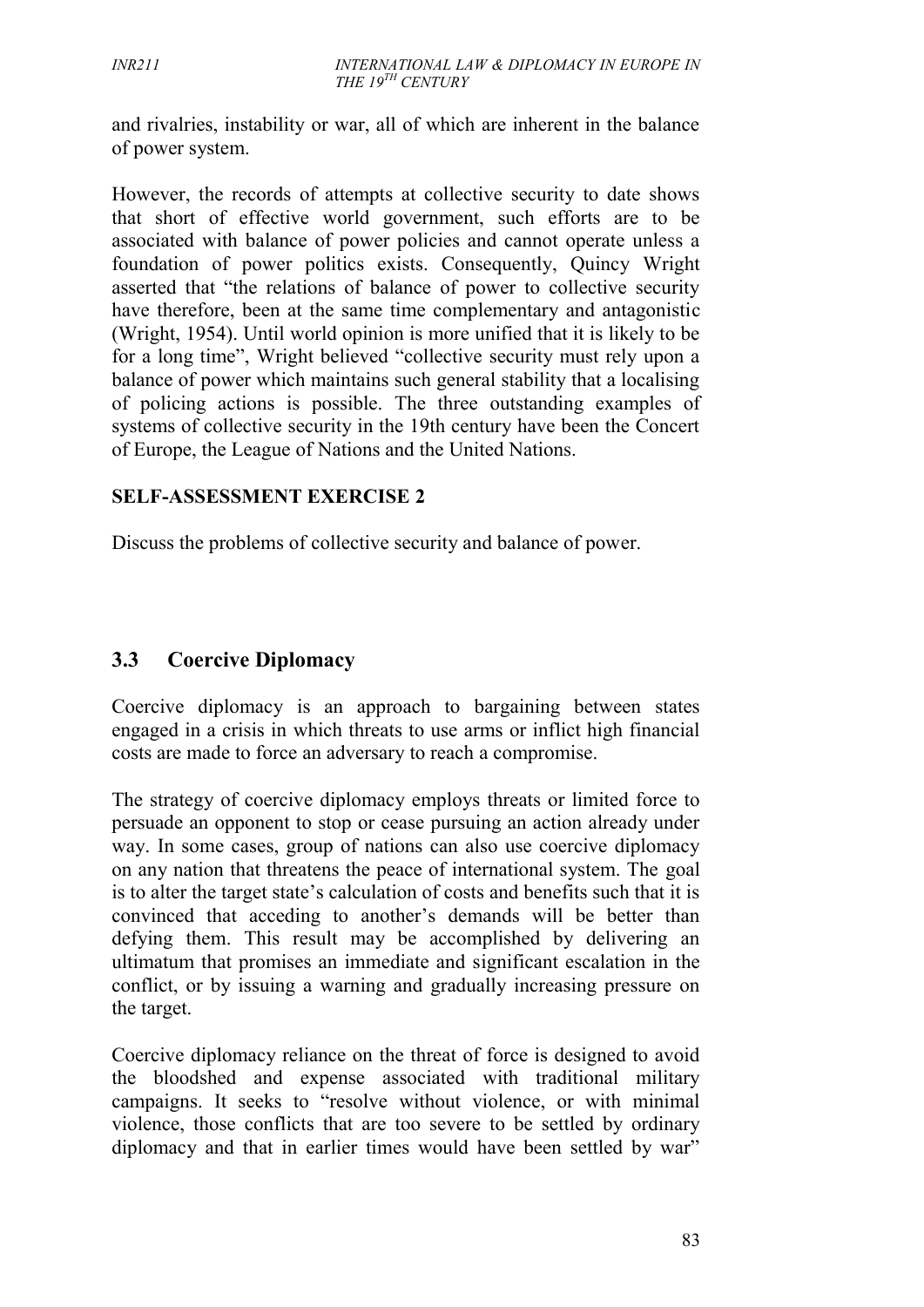(Snyder & Diesing, 1977). Nevertheless, these attempts at intimidation carry some risks of war.

#### **SELF-ASSESSMENT EXERCISE 3**

Discuss the arguments against coercive diplomacy.

### **4.0 CONCLUSION**

Limiting our attention to the above concepts as institutionalised approaches to the control of inter-state relations do not mean that other controls may not be of equal or even greater significance. Most of them however, are too intangible for measurement or appraisal. These include moral conviction, humanitarianism, pacifism, toleration, enlightened self-interest and many other ways of thinking that normally lead people and states to prefer to live in peace than in anarchy.

## **5.0 SUMMARY**

The principle of the above mentioned concepts was fully applied in 18th and 19th Century Europe and was even written into several treaties of 18th Century. They are still the basic principles guiding inter-state relations and will continue as long as the nation-state system remains the controlling pattern of world politics. However, under the present conditions they operate far less efficiently and satisfactorily than in the 19th Century when Europe was the main arena of international politics.

## **6.0 TUTOR-MARKED ASSIGNMENT**

- 1. What are the uses and limits of coercive diplomacy?
- 2. We should not regard international law as alternative to diplomacy. Discuss.
- 3. Write short notes on (a) Collective Security (b) Balance of Power.
- 4. What is international regime?

## **7.0 REFERENCES/FURTHER READING**

Karen, M. (1999*). Essentials of International Relations*. USA: Norton and Company Inc.

Kegley, C.W. (Jr). (2007). *World Politics Trend and Transformation,* (11th ed.). Belmont USA: Thomson Wadsworth.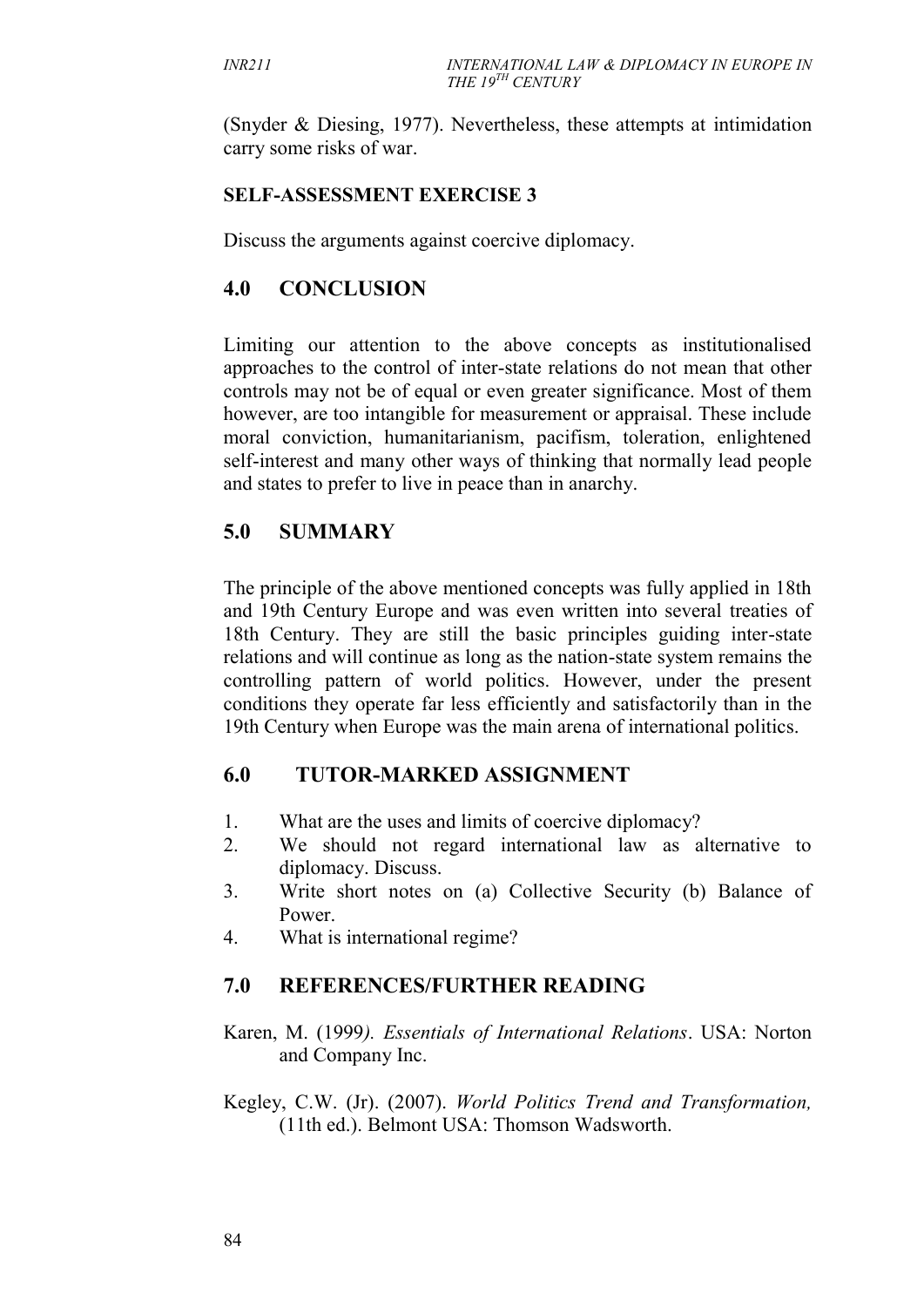- Norman, D. P. & Howard, C. P. (2007). *International Relations*, (3rd Revised Edition)*.* India: A. T. B.S. Publishers.
- Solomon, O. A. & Ferdinand, O. O. (2005). *A Systematic Approach to International Relations.* Lagos: Concept Publications.

## **UNIT 2 APPROACHES TO SETTLEMENT OF INTERNATIONAL DISPUTES**

### **CONTENTS**

- 1.0 Introduction
- 2.0 Objectives
- 3.0 Main Content
	- 3.1 Negotiation
	- 3.2 Good Offices and Mediation
	- 3.3 Enquiry and Conciliation
	- 3.4 Arbitration and Judicial Settlement
	- 3.5 Cohesive means of Settlement
- 4.0 Conclusion
- 5.0 Summary
- 6.0 Tutor-Marked Assignment
- 7.0 References/Further Reading
- **1.0 INTRODUCTION**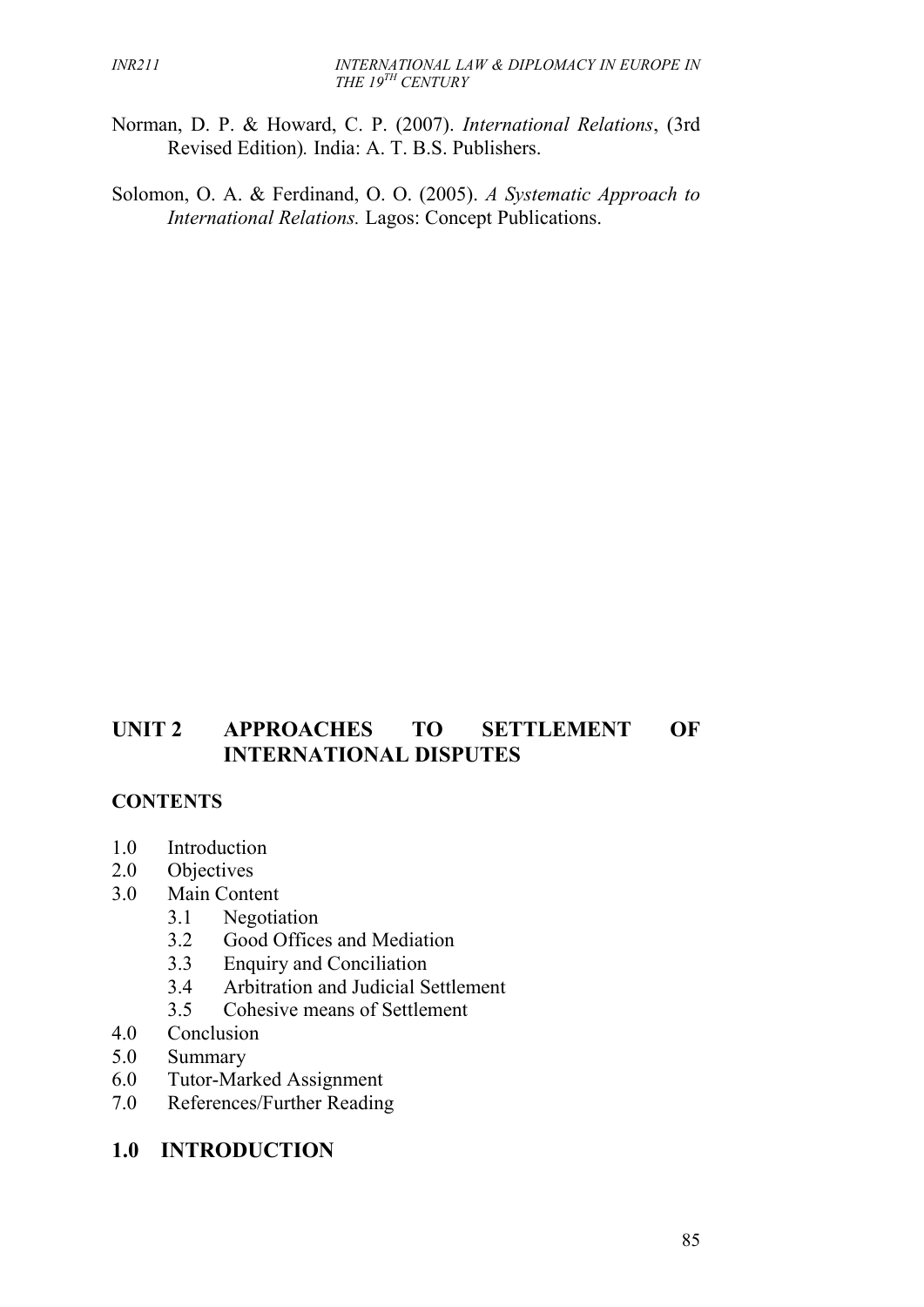Disputes are inevitable part of international relations just as disputes between individuals are inevitable in domestic relations. Like individuals, states often want the same thing in a situation where there is not enough to go round. Moreover, states frequently want to do different things, but their claims are incompatible. Admittedly, one side may change its position, extra resources may be found, or on looking further, it may turn out that everyone can be satisfied after all. However, no one imagines that these possibilities can eliminate all disputes. Therefore, disputes whether between states, neighbours or brothers and sisters must be seen as part of human relations and effort should be focussed on how to manage it.

Commitment from everyone that disputes will only be pursued by peaceful means is a basic requirement for settling dispute. Within states, this principle was established at an early stage and laws and institutions were set up to prohibit self-help and to enable disputes to be settled without disruption of social order. On the international scene where initially the matter was regarded as less important, equivalent arrangements have been difficult to develop (Merrills, 1991).

The emergence of international law, which in its modern form can be dated from the 17th Century, was accompanied by neither the creation of world government, nor a renunciation of the use of force by states. Thus, from 1918-1945 with the consequences of the unbridled pursuit of national objectives still fresh in the memory, the founding members of the League of Nations and the United Nations agreed to find ways to settle their international disputes by peaceful means in such a manner that international peace and security and justice are not endangered. What these peaceful means are and how they are used is the focus of this unit.

## **2.0 OBJECTIVES**

At the end of this unit, you should be able to:

- identify international disputes, their causes and means of resolution
- explain the different methods of resolving international disputes
- evaluate the contributions of League Nations in ensuring international security.

## **3.0 MAIN CONTENT**

## **3.1 Negotiation**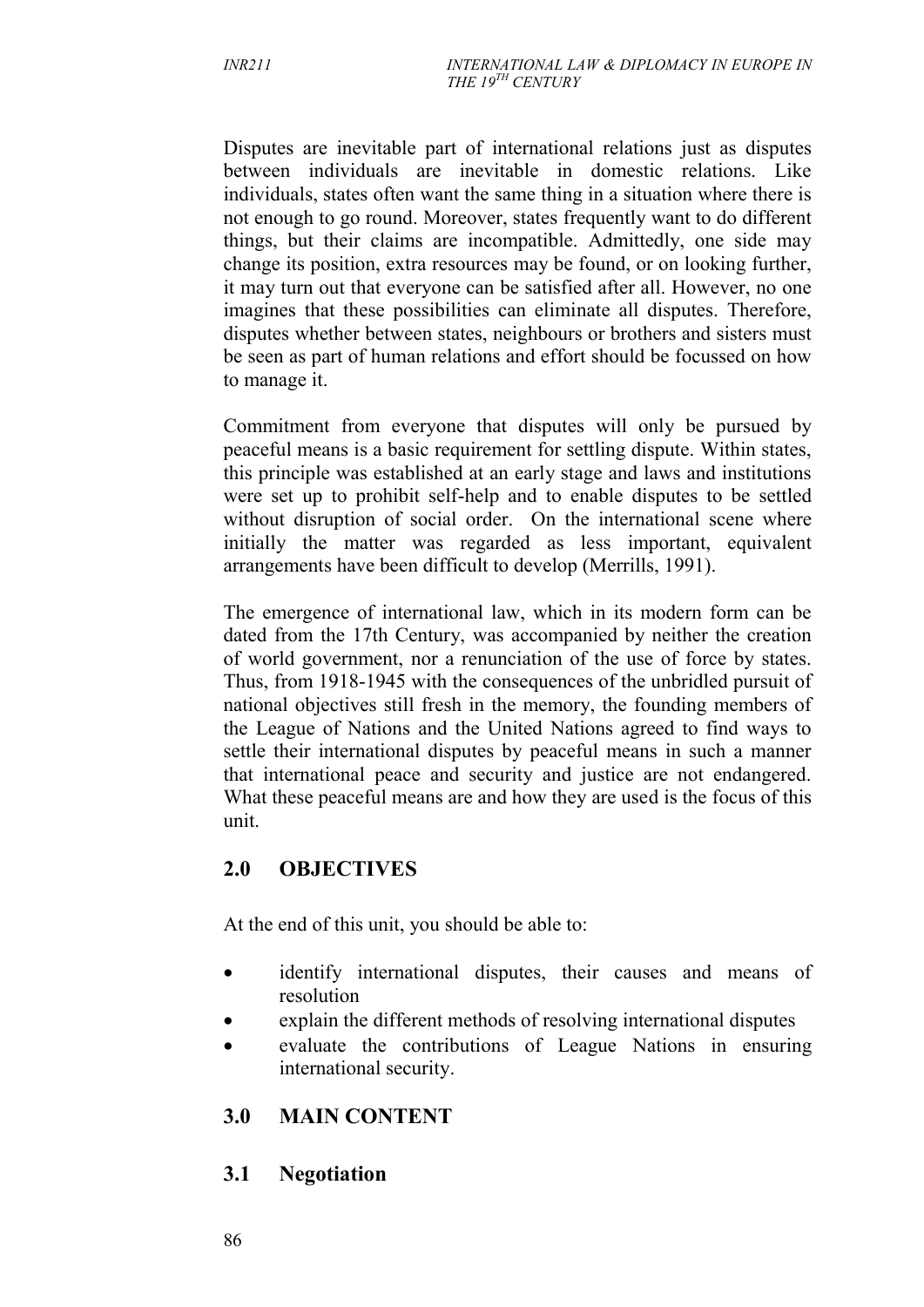Most disputes, which arise between states, are settled through the normal channels of diplomacy, which is by negotiations between diplomatic representatives. These efforts may be supplemented by meeting of foreign ministers or even of heads of states, by international conference, or by resort to machinery provided by regional or international organisation. However, the first step whenever a dispute arises is to settle invariably by direct negotiation. This step is at the very heart of diplomacy; and it is the key way in which relations between nations are carried on.

Unfortunately, the relatively few instances in which this procedure fails are likely to be most serious ones, involving great threats to peace and security. This is because the devices of diplomacy tend to breakdown in crisis situations. Hence, in order to avert serious consequences, other methods for the peaceful settlement of disputes have been developed.

## **3.2 Good Offices and Mediation**

If a third party offers to be of service in attempting to compose differences between two other states, it is said to tender its "good offices". If the offer is accepted by the disputing state, good offices may lead to mediation. The difference between the two is that in good offices, the third party acts simply as a friendly "go-between" whereas a mediator may make suggestion of his own. In 1905, President Roosevelt tendered his good offices to Japan and Russia to end the Russo-Japanese war. The offer was accepted, but he actually became a mediator, for he exerted a direct influence in averting a threatened impasse in the negotiations and in bringing about intimate agreement. Russia and Japan were not bound in any way to accept his suggestion, but they saw it fit to do so.

The UN has also performed many useful services in the field of mediation, either through individual mediators or through one of its agencies. Examples of the use of individual mediators are the effective roles of Count Folke Bernadotte and Ralph Bunch in the delicate negotiation which led to an armistice between Israel and Arab states of Dr. Frank Graham in the Kashmir dispute, and the former UN Secretary-General Dag Hammarskjöld himself in series crises. Dag Hammarskjöld was particularly effective in this role. This "preventive diplomacy" as Hammarskjöld called it was skillfully applied in such divergent situation as the long complex Middle Eastern crises and the always-festering problem of Berlin.

In 1948 and 1949, the General Assembly of the UN appointed a Conciliation Committee headed by the President of the Assembly to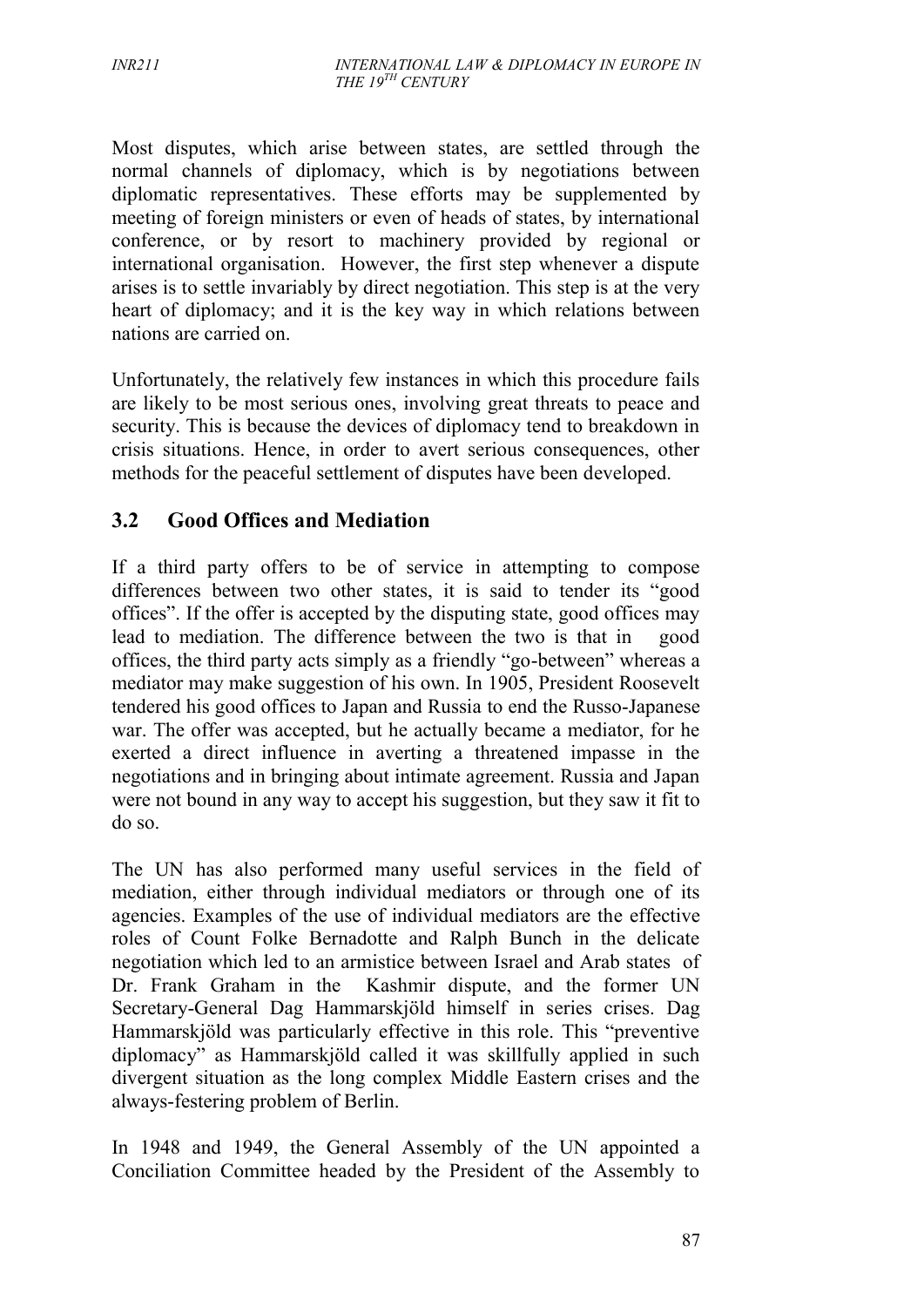meet with the big powers and with representative of the four Balkan states immediately concerned with the controversies in that area. This effort led to agreement in principle for the cessation of hostilities, but the agreement was not implemented until later efforts under other auspices were made.

The UN has also appointed mediation or conciliation commissions to seek settlement of critical issues through negotiation with states directly involved in various dispute. Outstanding examples are the commissions appointed to assist in the resolution of the differences between India and Pakistan over Kashmir, between the Netherlands and the Indonesian Republic; and between Israel and the Arab states. The tender of good offices may thus be made by one or more states, or by individuals acting in an official capacity such as the head of a state or officers of the principal organs of the UN. The tender of good officers or mediation is never to be regarded as an unfriendly act, and the parties to a dispute are not bound to accept the offer or to regard suggestion of a mediator as binding.

Small neutral power, especially Switzerland, have often assisted in arranging terms of peace between belligerents through good offices or mediation. The UN Good Offices Committee for Indonesia performed notable service in helping to settle the many dispute between the Dutch government and the self-proclaimed Indonesian Republic in the period following World War II.

### **SELF-ASSESSMENT EXERCISE 1**

Explain the differences between concept of "good offices" and "negotiation".

# **3.3 Enquiry and Conciliation**

Closely related to and often more effective than good offices and mediation are enquiry and conciliation. The first Hague Conference recommended the use of commissions of enquiry. The second Hague conference renewed this suggestion, and provisions for such provisions have been incorporated into many bilateral and multilateral treaties. The Assembly of the League of Nations strongly endorsed the idea in 1922. In spite of all this, however, the use of commission of enquiry has been negligible.

A commission of enquiry investigates the facts of a dispute, but largely confines itself to a statement of the facts and a clarification of the issues.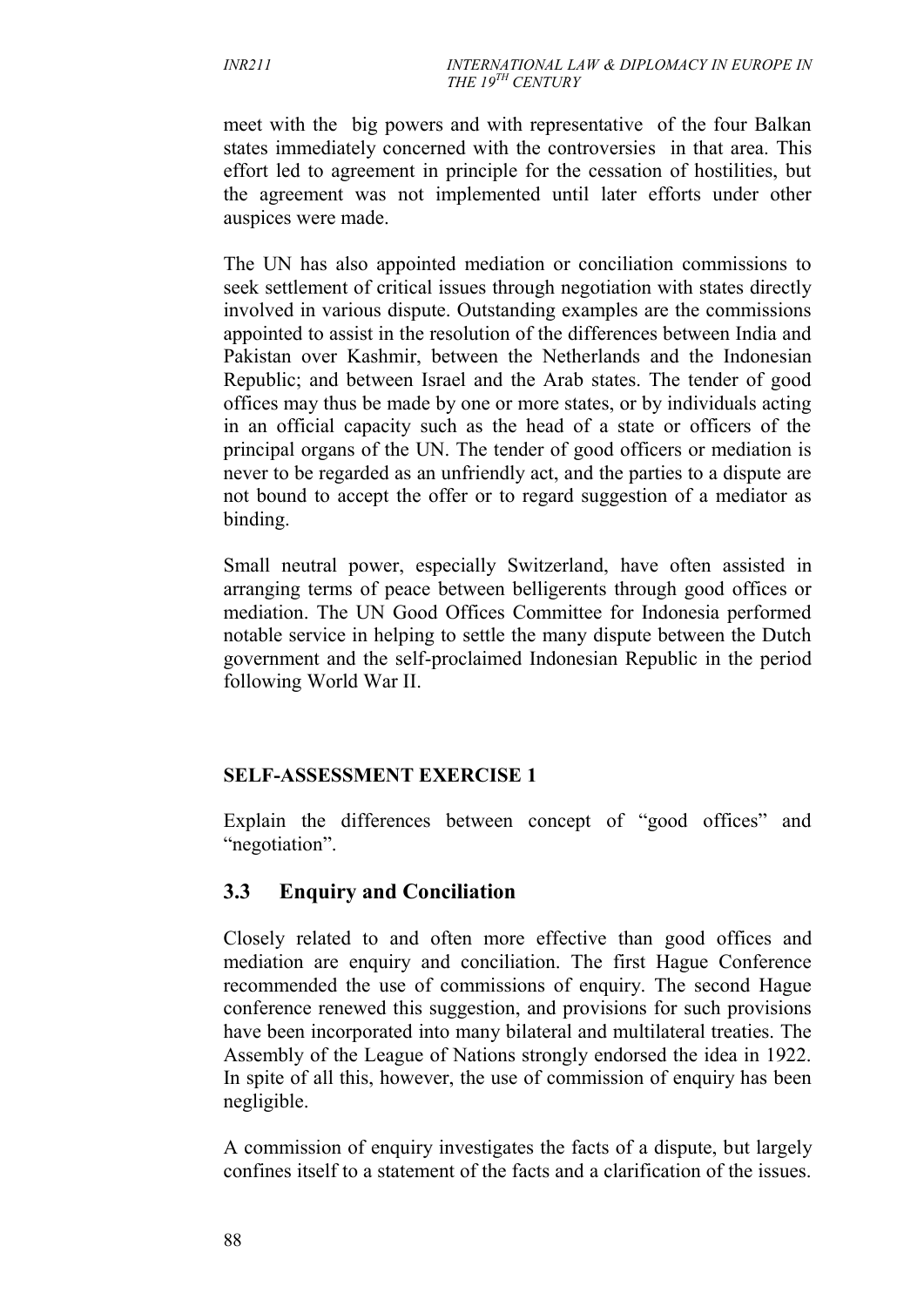Although, the commission of enquiry may also present conclusions and recommendations, these are in no way binding on the disputants. Conciliation differs from enquiring in that; conciliation assumes an obligation on the part of third parties to take the initiative in the search for agreement.

A conciliation commission may advance proposals, ask for compromise or concessions, and in general, actively seek to affect an understanding between the contending parties. Conciliation is scarcely to be distinguished from mediation; the notable difference is that an individual mostly performs mediation while a committee, commission, or council performs conciliation. Conciliation is often held to be especially constructive approach to those disputes, which are not only justifiable in nature but are also not so exclusively political that is, involving delicate questions of national interest and prestige that they can be dealt with only by diplomatic or power – political means. Since many kinds of disputes fall into this in-between zone, the possibilities of conciliation would seem to be great, even though, they have not been utilised to the full.

Nevertheless, substantial progress has been made in establishing conciliation procedure and machinery on a regional basis. Generally, the development of international organisation, with specific and continuing responsibilities for conciliation on either a regional or global scale has been the most vital factor in promoting peaceful settlement of disputes. The UN has been trying to call attention to these opportunities and to suggest procedures for appointing and utilising commissions of conciliation. It has itself already made successful use of such commissions, for example in dealing with the problem of Palestine. Some members of the UN think that the organisation should pioneer more boldly in this field, both in handling disputes, which are brought before it, and in providing well-developed machinery for enquiry and conciliation.

In January 1948, for instance, the Lebanese delegation submitted to the interim committee of the General Assembly a proposal for the establishment of a permanent committee of conciliation. This committee would do all it could to assist parties to a dispute to reach a friendly settlement, and if no agreement could be reached, it would submit a "detailed report on the reasons for the disagreement" and would "formulate proposals which it deems fair and legal for the pacific settlement of the dispute". Many private organisations, especially those which tend to regard the UN as primarily or almost wholly an agency for peaceful settlement, have urged more general resort to conciliation. This method, they argue, has greater flexibility than arbitration or judicial settlement, and can be adapted to greater variety of issues. At the same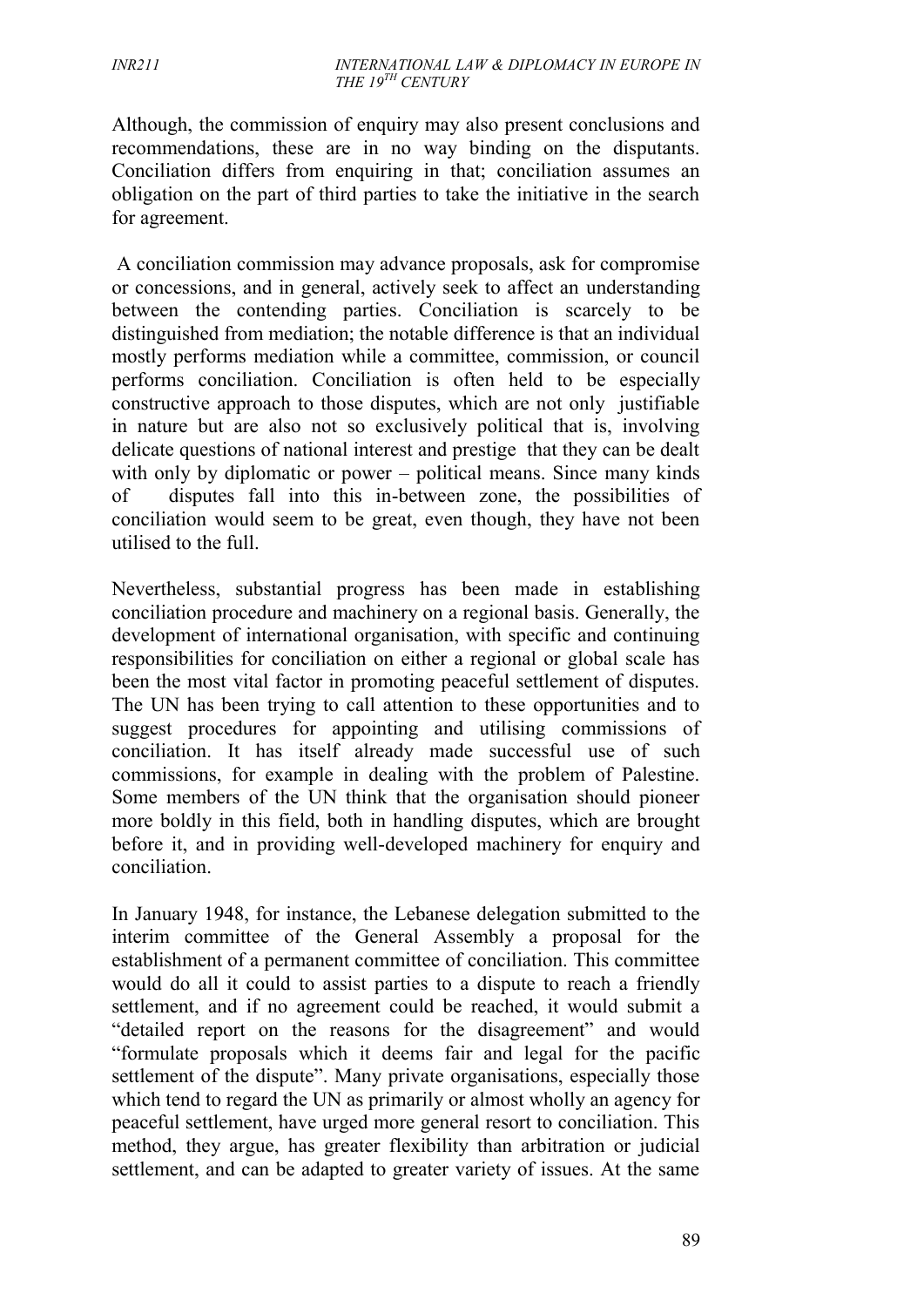time, they reason that UN facilitates the settlement of potentially explosive question using disinterested and competent third parties or commissions, and thus helps to keep them out of the political arena in which conflicting national interest, coercive techniques, and ideological antagonisms make any kind of amicable settlement difficult.

# **3.4 Arbitration and Judicial Settlement**

Judicial settlement or adjudication in a sense is a form of arbitration; one in which a permanent court is the arbitral tribunal. As explained in a statement by the legal section of the Secretariat of the League of Nations, arbitration is distinguished from judicial procedure in the strict sense of the word by three features: (i) the nomination of the arbitrators by the parties concerned; (ii) the selection by these parties of the principles upon which the tribunal should base its finding; and (iii) its character of voluntary jurisdiction.

The boundary between the two kinds of judicial procedure cannot be definitely fixed. Judicial settlement, because it is less unprepared than arbitration, requires permanent tribunals. It assures a larger measure of jurisdictional and procedural consistency. It should also assure a somewhat more favorable claim for the progress of the law from precedent to precedent.

The submission of dispute to arbitration is a time-honoured practice among states. It was undertaken in medieval times and even by the Greek city-states. The 19th Century added some 400 examples of successful arbitration to the precedents set by the arbitrations under the famous Jay's Treaty of 1794 between Great Britain and the US.

The US stood as the foremost champion of arbitration during the 19th Century, but in the last and present century, her interest has slackened. Although the US did participate in about 85 arbitrations up to the end of World War I, in several cases US refused to arbitrate or delayed action for many years.

The most elaborate permanent courts for the judicial settlement of disputes have been, of course, the Permanent Court of International Justice, which functioned in the inter-war period in loose association with the League of Nations and its successor, the International Court of Justice, which was brought into being in 1946 as one of the principal organs of the United Nations. Although, the courts were given different names and derived their authority from different status, the present International Court of Justice regards itself as a continuation of the older court. The Carnegie Peace Palace at The Hague has been the seat of both courts.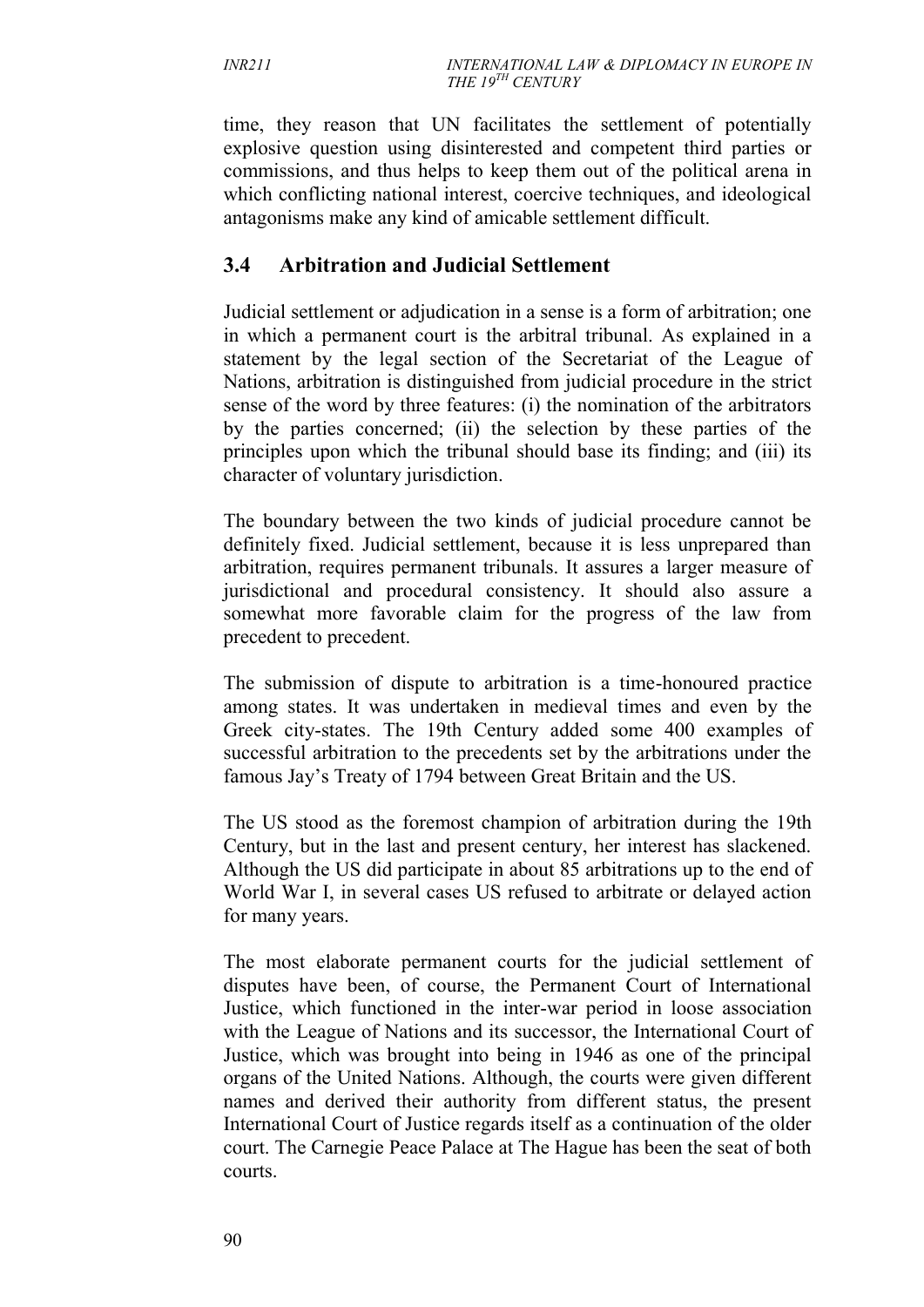Since the first Hague Conference took place, many attempts have been made to secure the consent of states to the compulsory adjudication of disputes. These attempts have met with only limited success because of the nature of the state system. Usually, agreements to resort to adjudication have been hedged about by reservations in area involving vital interests, matters of domestic concern, or national honour – reservations which are obviously so general and all inclusive that when interpreted unilaterally, they can make the original commitment virtually meaningless. Thus, the Hague Convention for Pacific Settlement of Disputes called for resort to arbitration in so far as circumstances permit.

### **SELF-ASSESSMENT EXERCISE 2**

Discuss the qualities of a good diplomat.

# **4.0 CONCLUSION**

In spite of its obvious limitations and some conspicuous failures, peaceful settlement of international disputes has a rather encouraging record. It provided a framework for resolution of international conflicts, or at least for keeping them from becoming major threats to peace. It seems to embrace an honest recognition of the realities of international politics where it plays an active and constructive role. While it is concerned with disputes arising out of past and present tensions, peaceful settlement of international disputes looks to the future and is compatibility with other and more hopeful patterns of international relations. In time, it may help to bring into being an effective system of collective security. Together with collective security, peaceful settlement of international disputes may lead to a society based on justice under law.

## **5.0 SUMMARY**

Collective security and peaceful settlement of international disputes are only two of the approaches to prevention of war. Indeed, some alternatives seems necessary, although force alone may be called to stop an aggressor, peace without accommodation may be only an uneasy truce.

## **6.0 TUTOR-MARKED ASSIGNMENT**

- 1. Discuss the peculiarities of enquiry and Conciliation in settling disputes.
- 2. Explain in detail the use of negotiation in settlement of international disputes.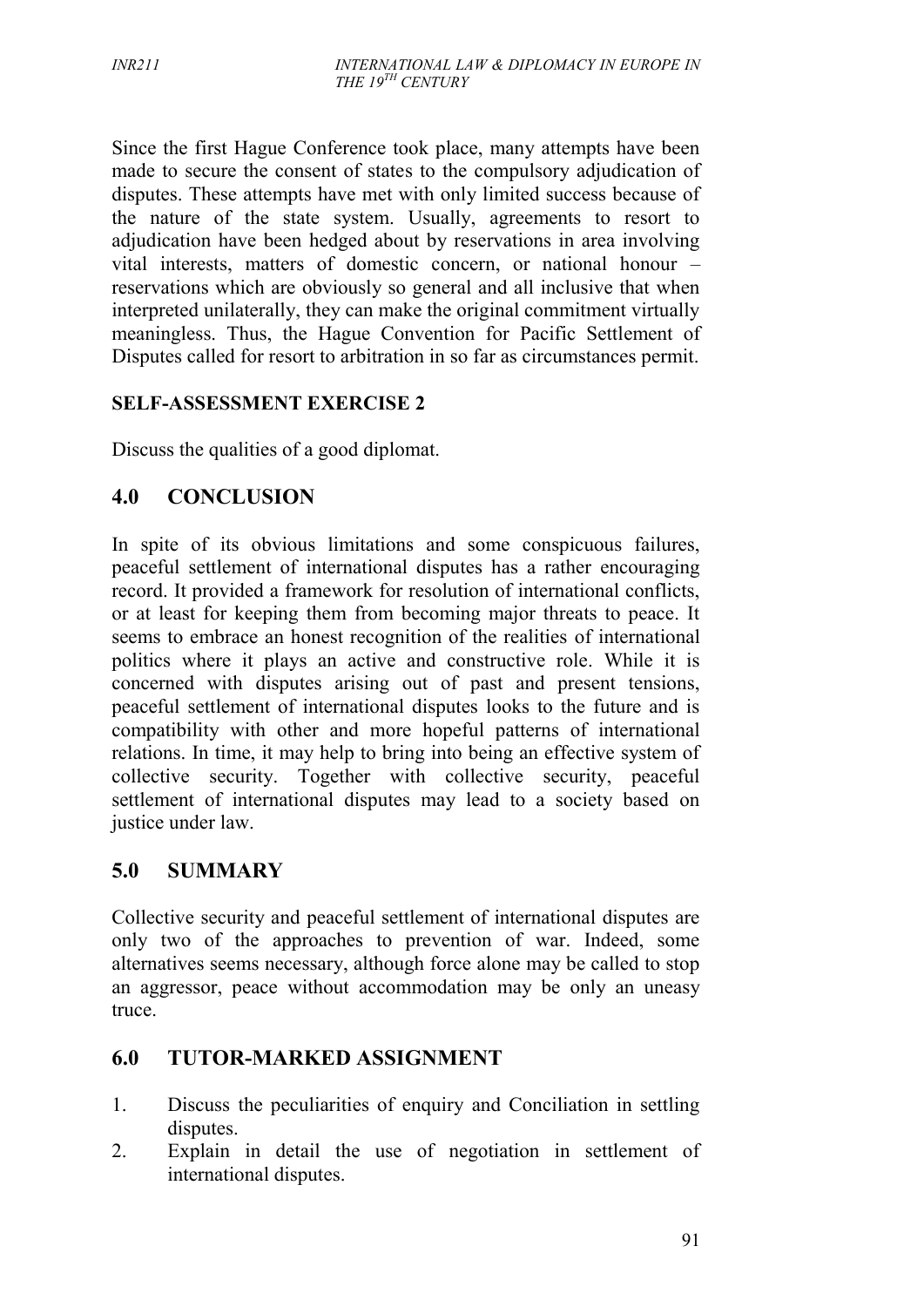3. Write short notes on the following: (a) good offices (b) mediation.

#### **7.0 REFERENCES/FURTHER READING**

- Bangkok (1963). *Collective Security: Shield of Freedom* (Revised Edition). USA: SEATO Publication.
- Merrills, J.G. (1991). *International Disputes Settlement,* (3rd ed.). UK: Cambridge University Press.
- Norman, D. P. & Howard, C. P. (2007*). International Relations,* (3rd Revised Edition)*.* India: A.I.T.B.S. Publishers.

## **UNIT 3 EMERGENCE OF INTERNATIONAL ORGANISATIONS**

#### **CONTENTS**

- 1.0 Introduction
- 2.0 Objectives
- 3.0 Main Content
	- 3.1 The Origins of Modern International Organisation
	- 3.2 Roles of International Organisation
	- 3.3 The League of Nations/ United Nations (UN)
	- 3.4 The Structure of UN
- 4.0 Conclusion
- 5.0 Summary
- 6.0 Tutor-Marked Assignment
- 7.0 References/Further Reading

### **1.0 INTRODUCTION**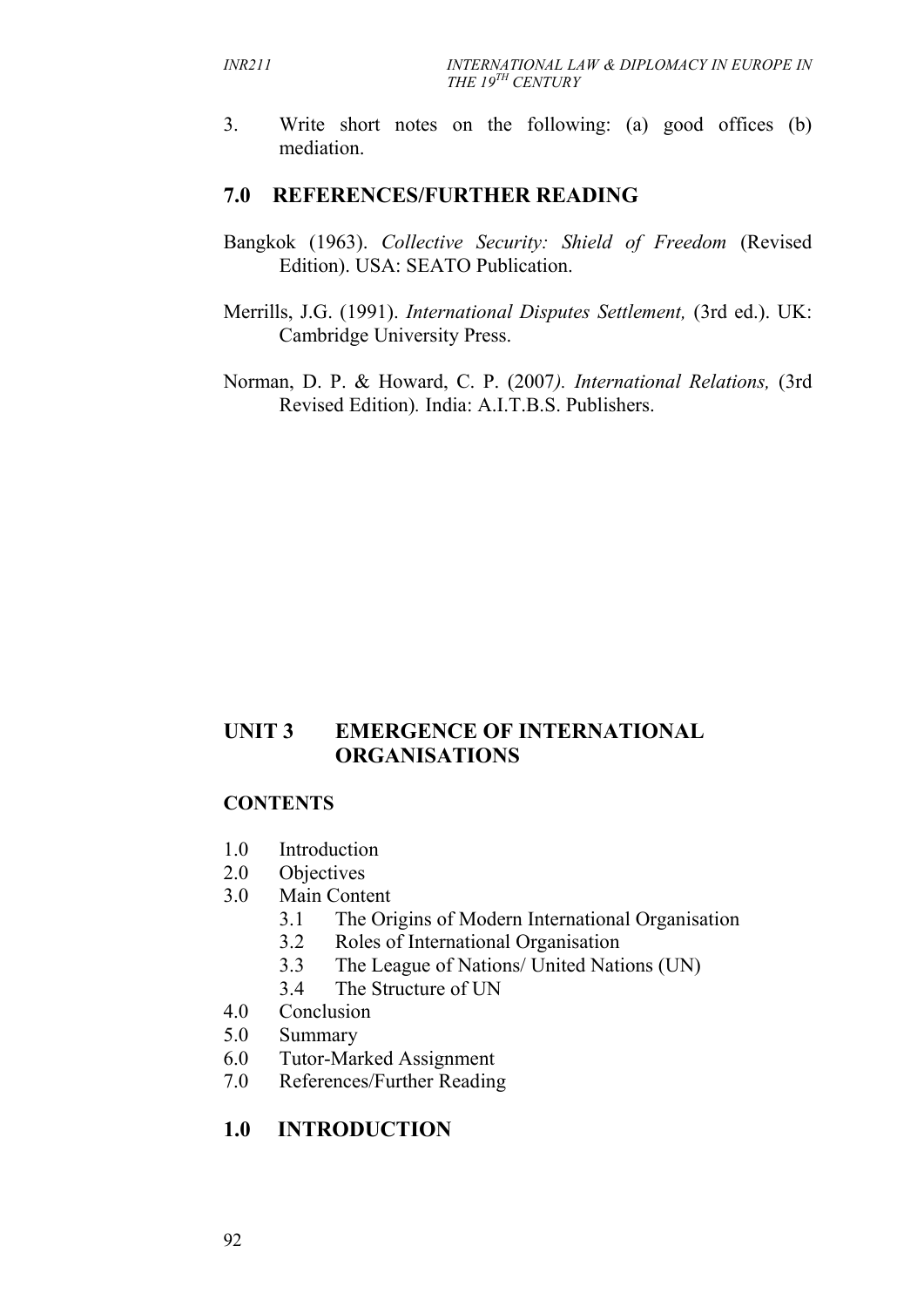One of the promising developments in the 19th Century in interstate relations has been the proliferation of international organisation. For the first time in history, permanent organisation of a nearly universal type emerged. Although the word "permanent" may seem hardly justified, the League of Nations lasted for only about a quarter of a century with an effective period of barely 15 years, and the future of the UN after all these years of active existence is still very uncertain.

In addition, starting from the 20th Century, scores of public international organisations concerned with almost every conceivable aspect of international relations, and several private international organisations otherwise called nongovernmental organisations, such as International Red Cross or Rotary International or the International Chamber of Commerce have emerged and they play useful although less publicised roles in inter-state relations.

# **2.0 OBJECTIVES**

At the end of this unit, you should be able to:

- identify the main roles of international organisation
- evaluate the success of these organisations in attaining their objectives
- assess the relevance of the roles of these organisations to interstate relations.

# **3.0 MAIN CONTENT**

# **3.1 The Origins of Modern International Organisation**

The modern pattern of international organisation has been evolving ever since the nation-state system emerged several centuries ago, and especially since the Congress of Westphalia of 1648. The term "International Organisation" is defined as, "any cooperative arrangement instituted among states, usually by a basic agreement, to perform some mutually advantageous functions implemented through periodic meetings and staff activities".

Long before the golden age of Ancient Greece, inter-state relations of a sort existed in many parts of the known world, including China, India, Mesopotamia, and Egypt. Contracts between rulers and kingdoms were not uncommon, and there was a fair area of agreement on diplomatic practices, commercial relations, treaties of alliance, and codes of warfare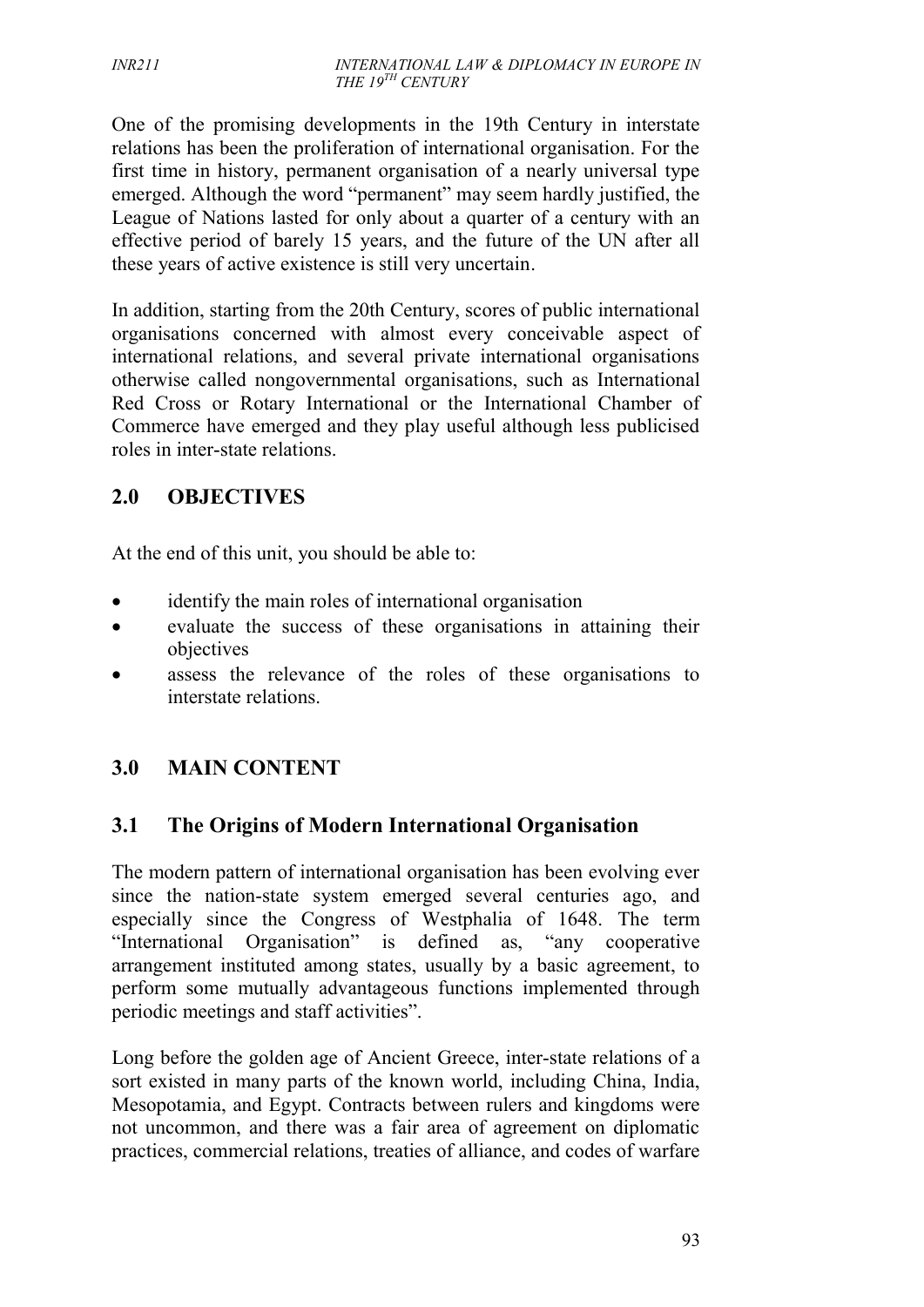and terms of peace. The treaties of the past are the first steps towards international organisations.

Although local loyalties prevented the Greeks from achieving true national unity, the procedures and patterns in use among their city-states as well as their theories of interstate relations appear strikingly modern. In some ways, Ancient Greece seems much like the modern world in miniature. Treaties, alliances, diplomatic practices and services, arbitration and other methods of peaceful settlement of disputes, rules of war and peace, leagues and confederation, and other means of regulating interstate relations were well known and widely used in the 19th Century Europe.

The Roman contribution to international organisation was of a different sort. After the final defeat of Carthage and the conquest of the entire Mediterranean world, most Western and Central Europe, Rome established a kind of universal empire. The inclusiveness of this empire and its remoteness from other centers of power such as China and India precluded interstate relations. The idea of international organisation was therefore foreign to Romans. Nevertheless, the Romans contributed legal, military, and administrative techniques, and they established the basis of the *Jus gentium*, which became a fertile source of international law.

The Congress of Westphalia was a notable milestone in the development of modern international organisation, as it was in the evolution of the modern state system. The significance of this great congress has been discussed in earlier units of this course.

During the dynastic and colonial struggles of the 18th Century, alliances, coalitions, diplomacy, wars, conferences and peace settlement became commonplace techniques of international relations. The conference system, which has been perhaps the most conspicuous feature of modern international organisation, was developed to a high degree in 17th and 18th centuries. Some of the best-known early plans and proposals for peaceful relations and for international organisation were advanced in Europe in 19th Century.

A permanent general international organisation (League of Nations) of a nearly universal character came into existence for the first time after World War I. This development marked another stage in the history of international organisation. The new era owed much to the experience and experiments, including the many abortive plans and projects of the past. Modern international organisation with its wide array of institutions, evolved from the conferences of the 19th Century. Most of these conferences took place in the central Europe. Although, in the new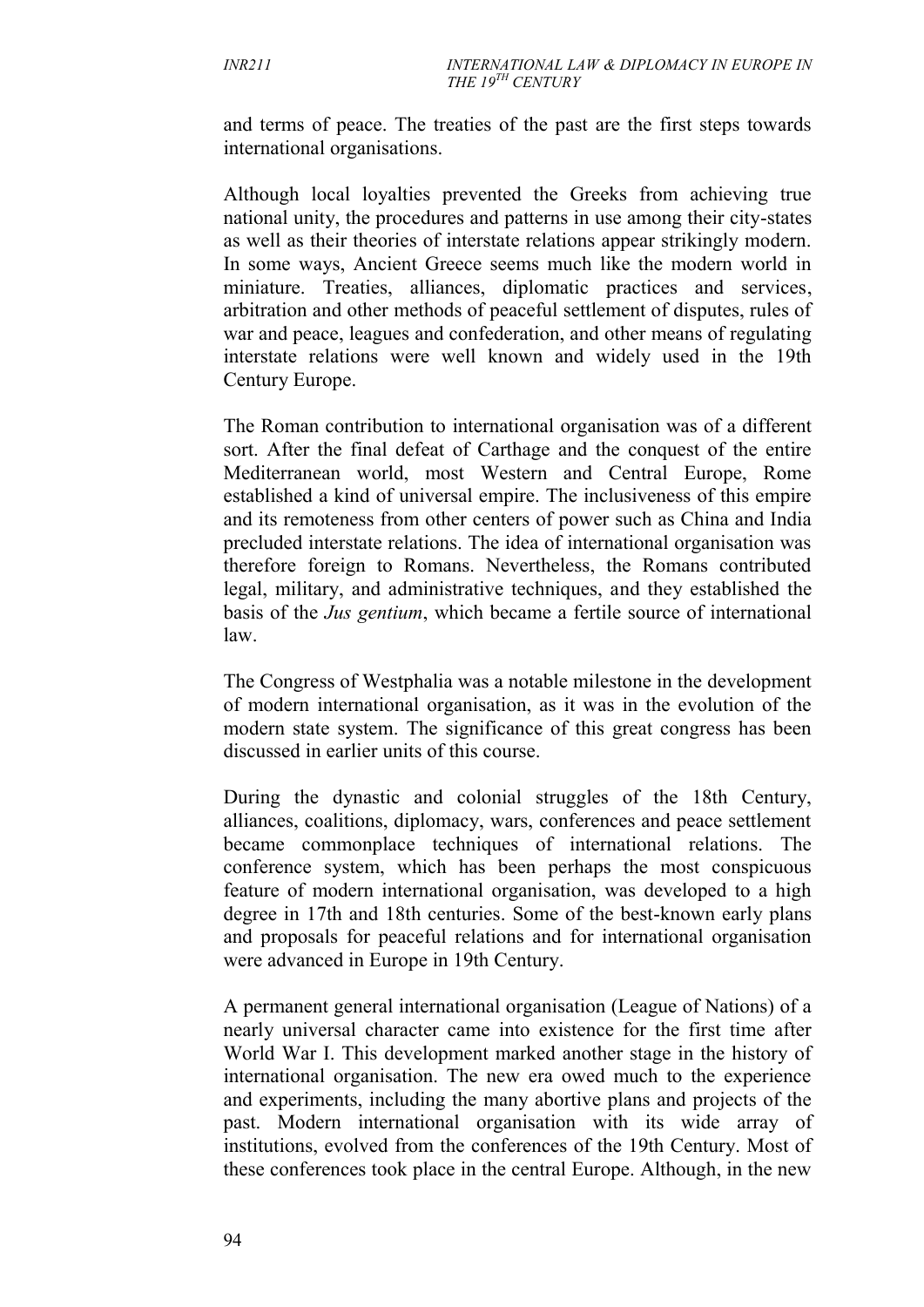world of the 21st century, the 19th Century techniques are not adequate, but they did provide the foundations upon which the present complex structure of international organisation has been built.

#### **SELF-ASSESSMENT EXERCISE 1**

Trace the origin of international organisation.

#### **3.2 Roles of International Organisations**

Most international conflicts are not settled by military force. Despite the anarchic nature of the international system (based on state sovereignty), the security dilemma does not usually lead to a break down in basic cooperation among states. States generally restrain from taking maximum short-term advantage of each other such as invading and conquering. States work with other states for mutual gain and take advantage of each other only at the margin. The international organisation provides the platform for this mutual relationship.

States work together by following rules they develop to govern their interactions. Overtime, the rules become more firmly established and institutions grow around them. States then developed the habit of working through those institutions and within the rules. They do so because of self-interest. Great gains can be realised by regulating international interactions through institutions and rules thereby avoiding the costly outcomes of breakdown of cooperation. The rules that govern most interaction in the international system are rooted in norms. International norms are the expectations actors hold about normal international relations.

Some norms, such as sovereignty and respect for treaties, are widely held, they shape expectations about state behaviour and set standards that make deviations stand out. Constructive scholars in international relations emphasise the importance of these global norms and standards. In the 19th Century, such ideas were embodied in the practical organisations in which states participated to manage specific issues such as international postal service. In time of change when shared norms and habits may not suffice to solve international dilemmas and to achieve mutual cooperation, institutions play key role. They are act as concrete, tangible structures with specific functions and missions.

These institutions have proliferated rapidly in recent years, and continue to play an increasing role in the inter-state relations. International organisation includes intergovernmental such as the UN, and NGOs such as the International Committee of the Red Cross. Religious groups are among the large NGOs, their membership span many countries both in today's world and historically. Sect of Christianity, Islam, Buddhism,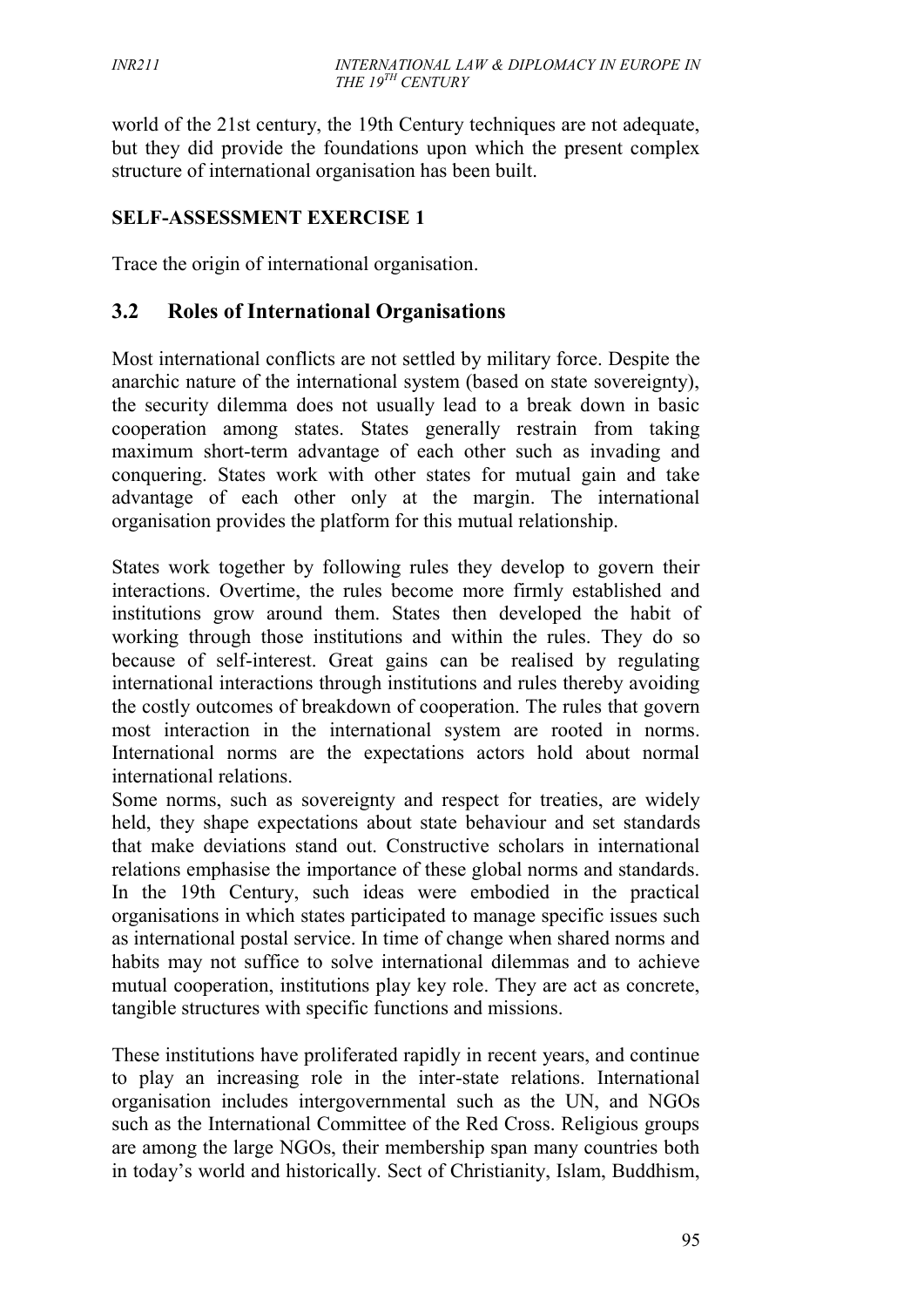Judaism, Hinduism, and other world religious have organised themselves across state borders, often in the face of hostility from one or more national governments. Missionaries have deliberately built and nurtured these transnational links. The Catholic Church historically, held a special position in European International system, especially before the 17th Century.

#### **SELF-ASSESSMENT EXERCISE 2**

Identify the major roles of international organisation in interstate relations.

### **3.3 The League of Nations / UN**

In the early 19th Century, many world leaders sought to create a cooperative community of countries that would ensure the collective security of its members. The idea behind collective security organisation is that they enhance the chances for maintaining peace because an aggressive act against any member would be met with a collective response. In short, an attack against one is an attack against all. The notion of collective security, combined with the harsh lessons of World War I led US President Woodrow Wilson to propose the formation of the League of Nations in 1918. Consequently, the main mission of both the League of Nations and United Nation is maintaining international peace and security.

Despite the League's inability to prevent World War II, many political leaders did not conclude that intergovernmental organisations were useless in preventing war. On the contrary, with the nuclear age upon them, they saw even more clearly the need for international cooperation. This helps to explain why the idea of a global security organisation survived and thrived amidst the ashes of World War II. The UN emerged from those ashes, and it is best known for its role in maintaining international peace and security. Thus, the UN was founded in 1945 in San Francisco by 51 States. UN succeeded the League of Nations, which failed to effectively counter aggression that led to the Second World War. Like the League of Nations, the UN was founded to maintain international order and the rule of law to prevent another world war.

# **3.4 Structure of the United Nations**

The UN structure centers on the General Assembly. The General Assembly coordinates a variety of development programme and other autonomous agencies through the Economic and Social Council (ECOSOC). Parallel to the General Assembly is the UN Security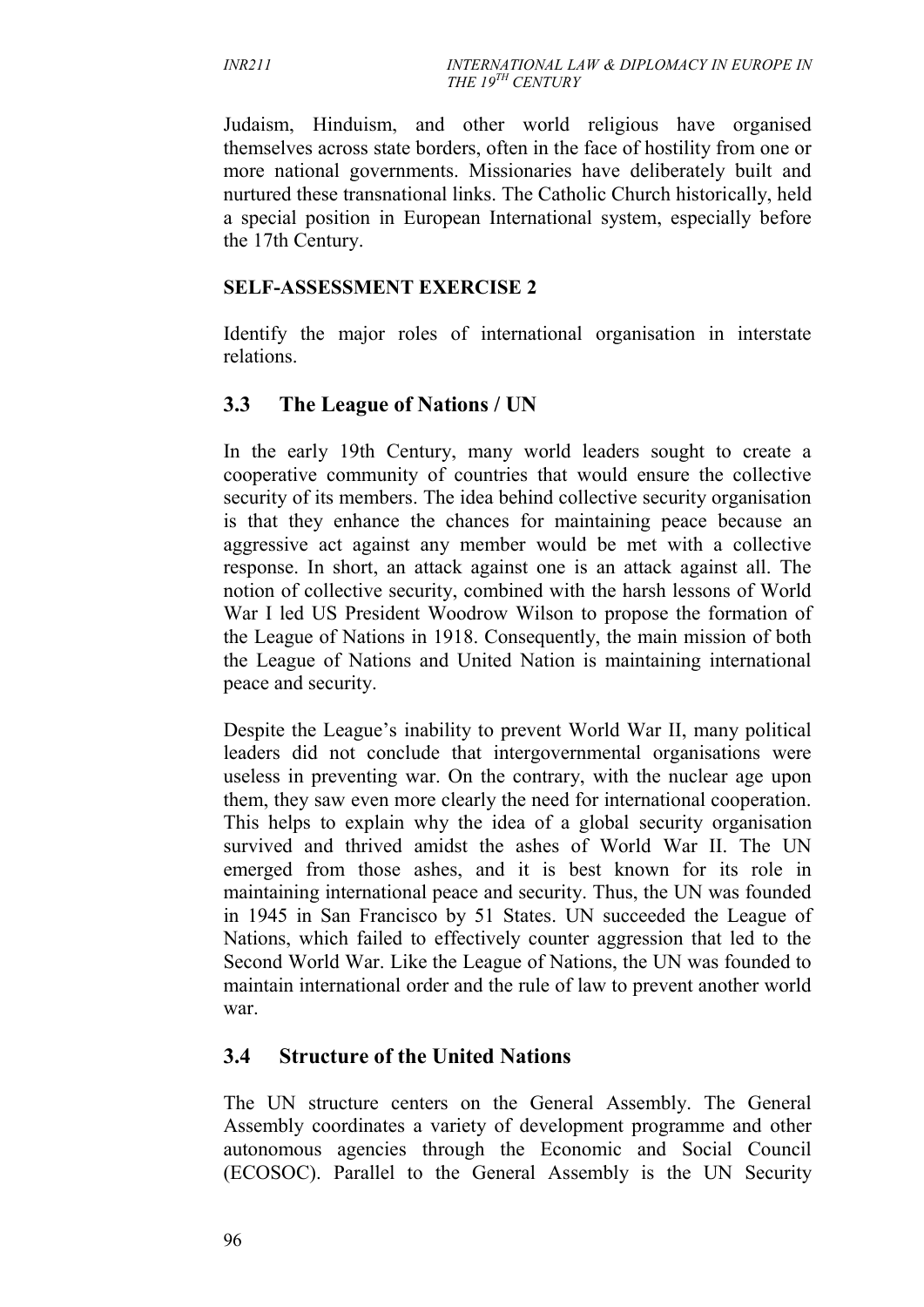Council, which is made up of five great powers and ten rotating members that make decisions about international peace and security. The Security Council dispatches peacekeeping forces to trouble spots. The administration of the body takes place through the UN Secretariat, led by the Secretary General of the organisation. The world court (International Court of Justice) is the judicial arm of the UN.

A major strength of the UN structure is the universality of its membership. The UN had 192 members in 2008 (Goldstein & Pevehouse, 2008). Virtually every territory in the world is either a UN member or formerly a province or colony of a UN member. Switzerland, which traditionally maintains strict neutrality in the international system, joined only in 2003. Formal agreement on the charter, commits all states to a set of basic rules governing their relations. The old League of Nations, by contrast, was flawed by the absence of several important actors.

One way the UN induced all great powers to join was to assure them that their participation in the organisation would not harm their national interests. Recognising the role of power in world order, the UN charter gave five great powers each a veto over substantive decisions of the Security Council.

The UN Charter established a mechanism for collective security – the binding together of the world's states to stop an aggressor. Chapter V of the charter explicitly authorises the Security Council to use military force against aggression if nonviolent means called for in chapter VI fails. Under chapter VII of the charter, the UN authorised the use of force to reverse Iraqi aggression against Kuwait in 1990.

However, because of the great-power veto, the UN cannot effectively stop aggression by a great power nation or nations having a great power backing. As often happens with the dominance principle, this structure creates resentments by smaller powers.

#### **SELF-ASSESSMENT EXERCISE 3**

Discuss the main structures of UN.

# **4.0 CONCLUSION**

The intellectual roots of international organisations extend back into history and include the early global concept of a common humanity. One stream of this view focused on establishing intergovernmental organisation to promote peace. However, the first intergovernmental organisation with nearly a universal character was the League of Nations, which was formed immediately after the First World War.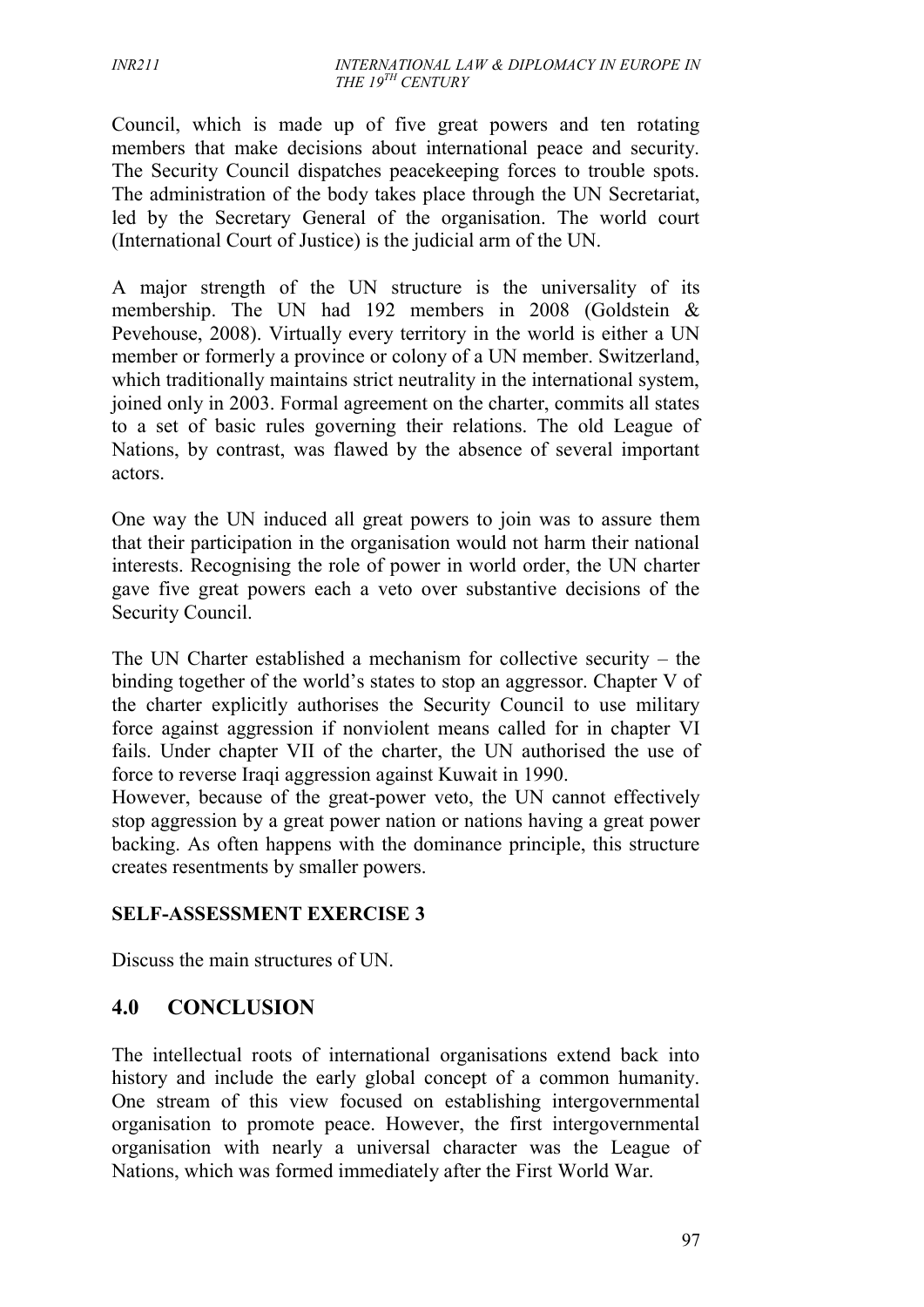Today there are nearly 300 intergovernmental organisations, and they perform a wide variety of functions. It has been pointed out that, membership of these organisations ranges from near universal to only a few countries and the functions of intergovernmental organisations range from the UN's broad range of missions to the single purpose of the international cassava organisation.

# **5.0 SUMMARY**

A web of international organisations of various sizes and types now connects people in all countries. The rapid growth of this network, the increasingly intense communications and the interactions that occur within it indicate rising international interdependence.

These organisations in turn provide the institutional mesh to hold together some kind of world order even when leaders and contexts come and go, and even when norms are undermined by sudden changes in power relations. At the center of that web of connection stands the most important international organisation today, the UN.

# **6.0 TUTOR-MARKED ASSIGNMENT**

- 1. Give a brief history of the development of modern international organisation.
- 2. Discuss the main functions of the major non-governmental organisations
- 3. What are the major features of United Nations?

# **7.0 REFERENCES/FURTHER READING**

- Goldstein, J. & Pevehouse, J. (2008). *International Relations,* (8th ed.). New York: Pearson Longman.
- Norman, P. & Perkings, H. (2007). *International Relations,* (3rd Revised Edition)*.* India: A. I. T. B. S. Publishers.
- Pause, K.S. (2002). *International Organizations Perspectives in Governance in the Twenty First Century,* (2nd ed.). Boston: Prentice Hall.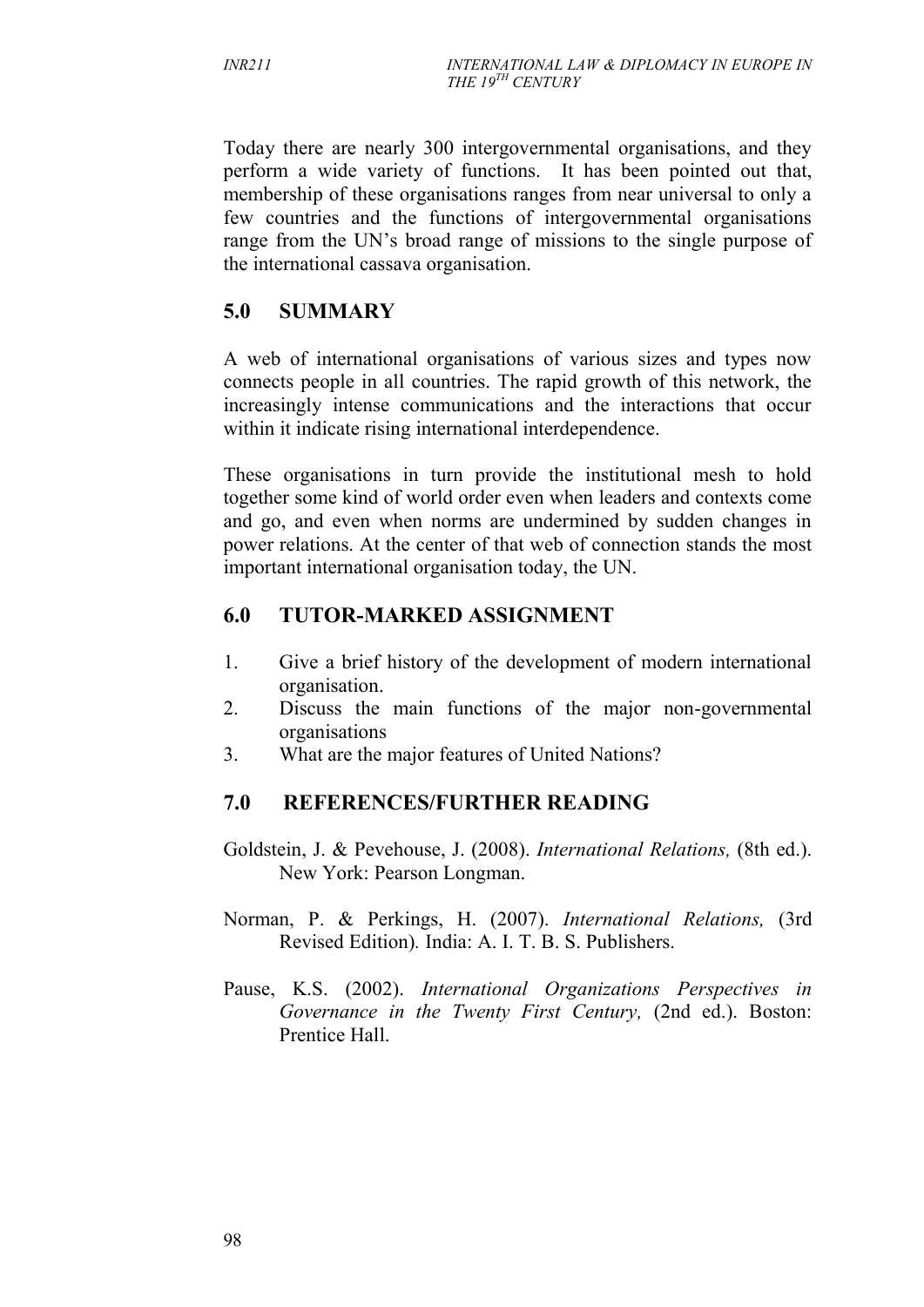# **UNIT 4 INTERNATIONAL LAW AND INTERNATIONAL COURTS OF JUSTICE**

# **CONTENTS**

- 1.0 Introduction
- 2.0 Objectives
- 3.0 Main Content
	- 3.1 International Court of Justice and Permanent Court of International Justice
	- 3.2 International Criminal Court<br>3.3 The Enforcement of Internati
	- The Enforcement of International Law
	- 3.4 Limitations of International Law
- 4.0 Conclusion
- 5.0 Summary
- 6.0 Tutor-Marked Assignment<br>7.0 References/Further Reading
- References/Further Reading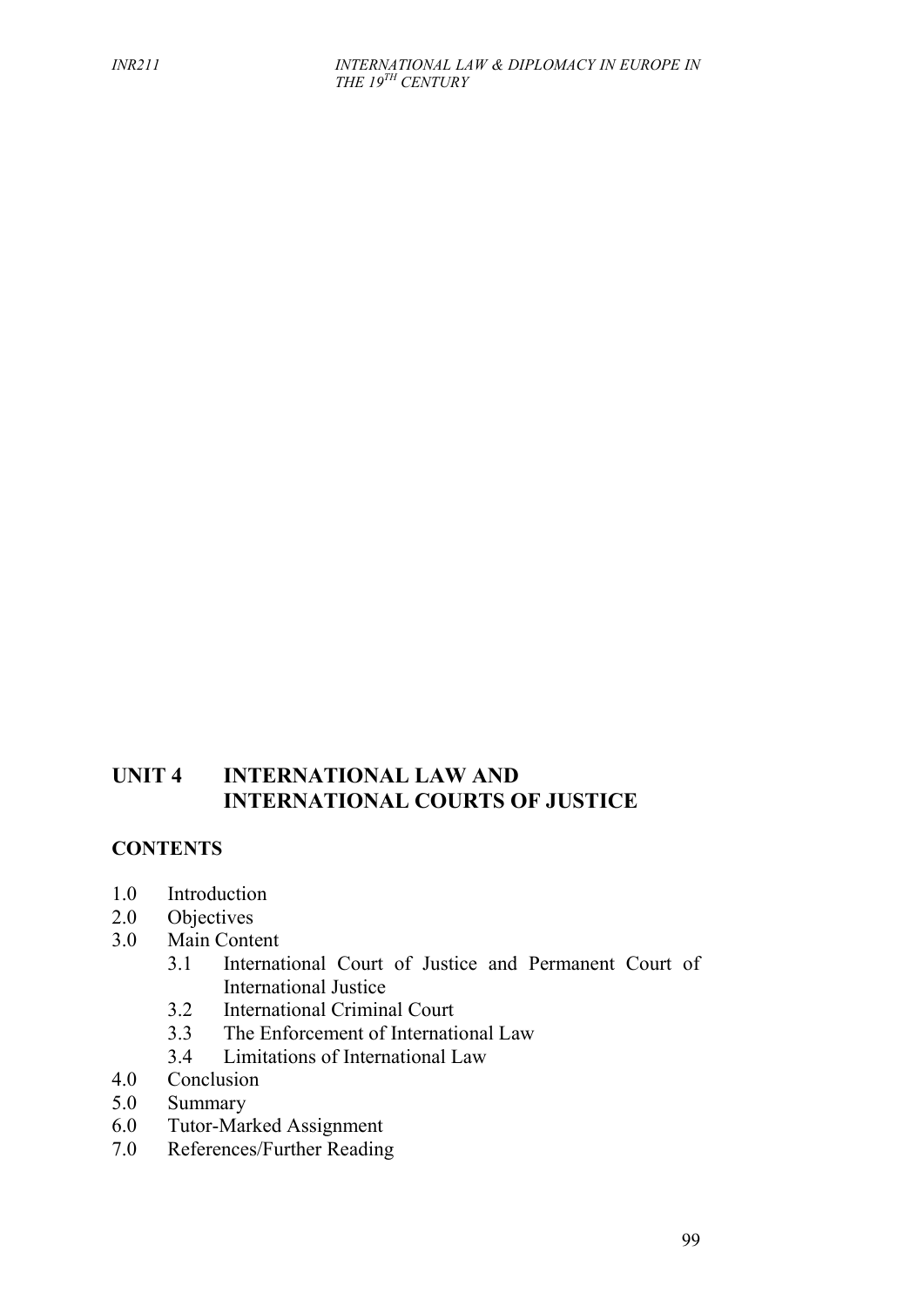# **1.0 INTRODUCTION**

Despite the absence of a global police force and global judicial system, there are many commonly accepted methods of resolving international disputes and one of such is legal method, which is arbitration. The first Hague Conference of 1899 established the Permanent Court of Arbitration. Despite its limitations, the permanent court was used successfully in 15 cases before 1914.

From 1907 to 1917, a Central America Court of Justice, which may be called the first real international court ever established, functioned with some successes in eight cases. It was wrecked by the refusal of the US, one of the sponsoring powers, to accept the decision of the court in 1917 regarding the United States and Nicaragua.

# **2.0 OBJECTIVES**

At the end of this unit, you should be able to:

- explain the genesis of international arbitration
- evaluate efforts made in establishing permanent international legal system
- discuss the problems facing international courts of justice
- explain the reasons for establishing the International Criminal Court.

# **3.0 MAIN CONTENT**

# **3.1 International Court of Justice and Permanent Court of International Justice**

The most elaborate permanent court for the judicial settlement of international disputes have been the Permanent Court of International Justice, which functioned in the inter-war period in association with the League of Nations, and its successor, the International Court of Justice, which was brought into being in 1946 as one of the principal organs of the UN. Although the two courts were given different names and derived their authority from different statutes, the present International Court of Justice regards itself as a continuation of the older court. The Carnegie Peace Palace at The Hague has been the seat of both courts.

Since the time of the first Hague conference, many attempts have been made to secure the consent of states to the compulsory adjudication of disputes. These attempts have since recorded little success. Usually,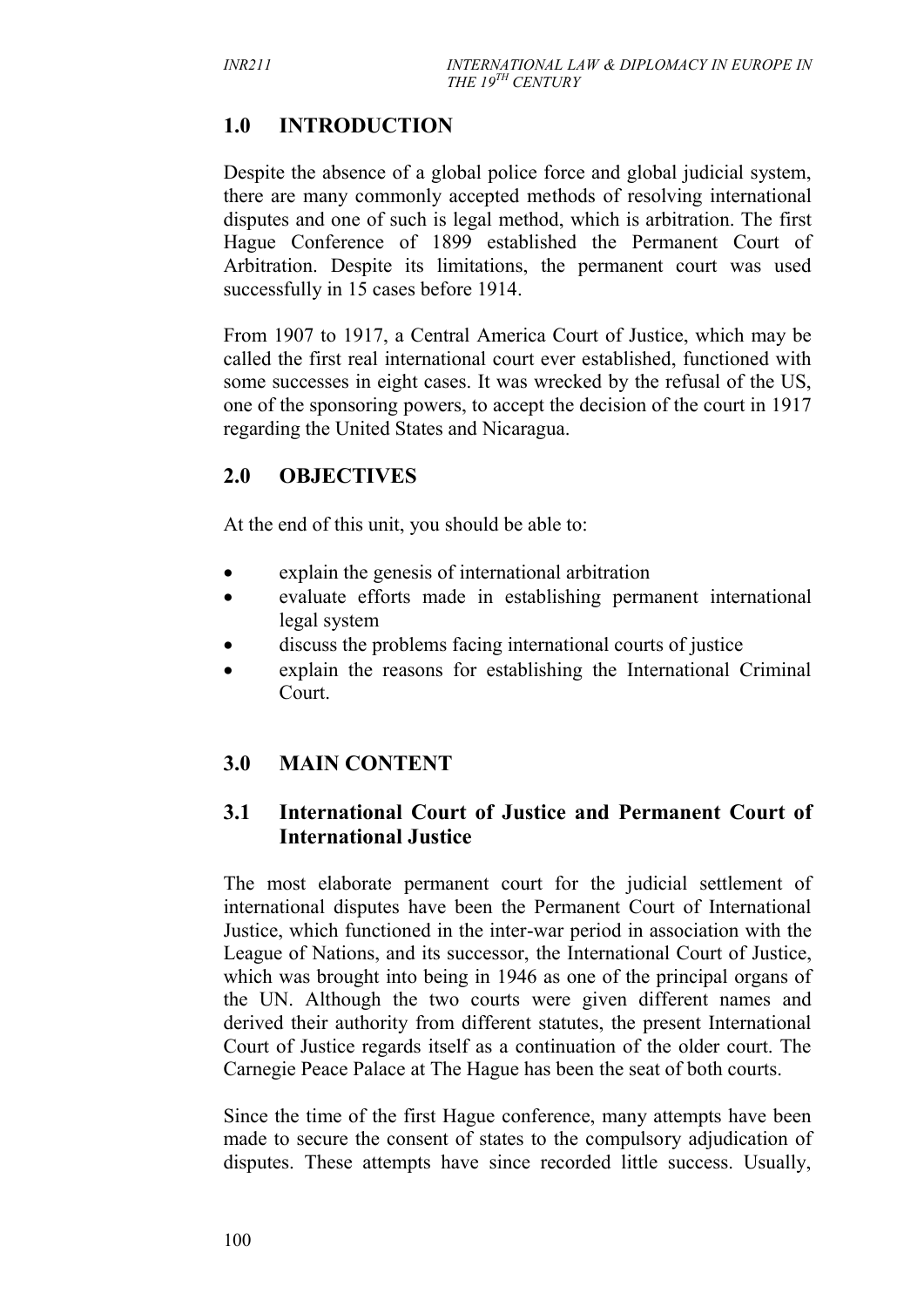#### *INR211 INTERNATIONAL LAW & DIPLOMACY IN EUROPE IN THE 19TH CENTURY*

agreements to resort to adjudication have been hedged about by reservations in areas involving vital interests, matters of domestic concern or national honour. Some reservations are obviously so general and all-inclusive that when interpreted unilaterally they can make the original commitments seems virtually meaningless. Thus, the League Convention for the pacific settlement of disputes called for resort to arbitration in so far as circumstances permit.

The Permanent Court of International Justice and the International Court of Justice made a real advance in the prospects for compulsory adjudication. Paragraph 1, Article 36 of the statute of the former court, with almost the exact word in the same article in the statute of the present International Court of Justice, read as follows, "The Jurisdiction of the court comprises all cases which the parties refer to it and all maters specially provided for in treaties and conventions in force."

In general, therefore, the jurisdiction originally conferred was voluntary, but in fact, both courts were given a wide compulsory jurisdiction through treaties and conventions in force and through the so-called optional clause, also contained in article 36 of both statutes. This clause provided that state, could on their own accord, accept the compulsory jurisdiction of the court in all legal disputes concerning:

- the interpretation of a treaty
- any questions of international law
- the existence of any fact which, if established would constitute breach of an international obligation
- the nature or extent of the reparation to be made for the breach of an international obligation.

More than half of the states of the world, including all the major capitalist powers, have accepted the optional clause though in some cases, as with the US, with devastating reservations.

#### **SELF-ASSESSMENT EXERCISE 1**

Explain the operations of permanent court international justice.

# **3.2 International Criminal Court (ICC)**

In 2002, the International Criminal Court (ICC) officially came into existence after the several countries had ratified the treaty to create it. UN under Secretary-General then, Hans Corell, said "with the creation of International Criminal Court, a page in the history of international humankind is being turned, may all these serve our society well in the years to come" (Associated Press, April 11, 2002).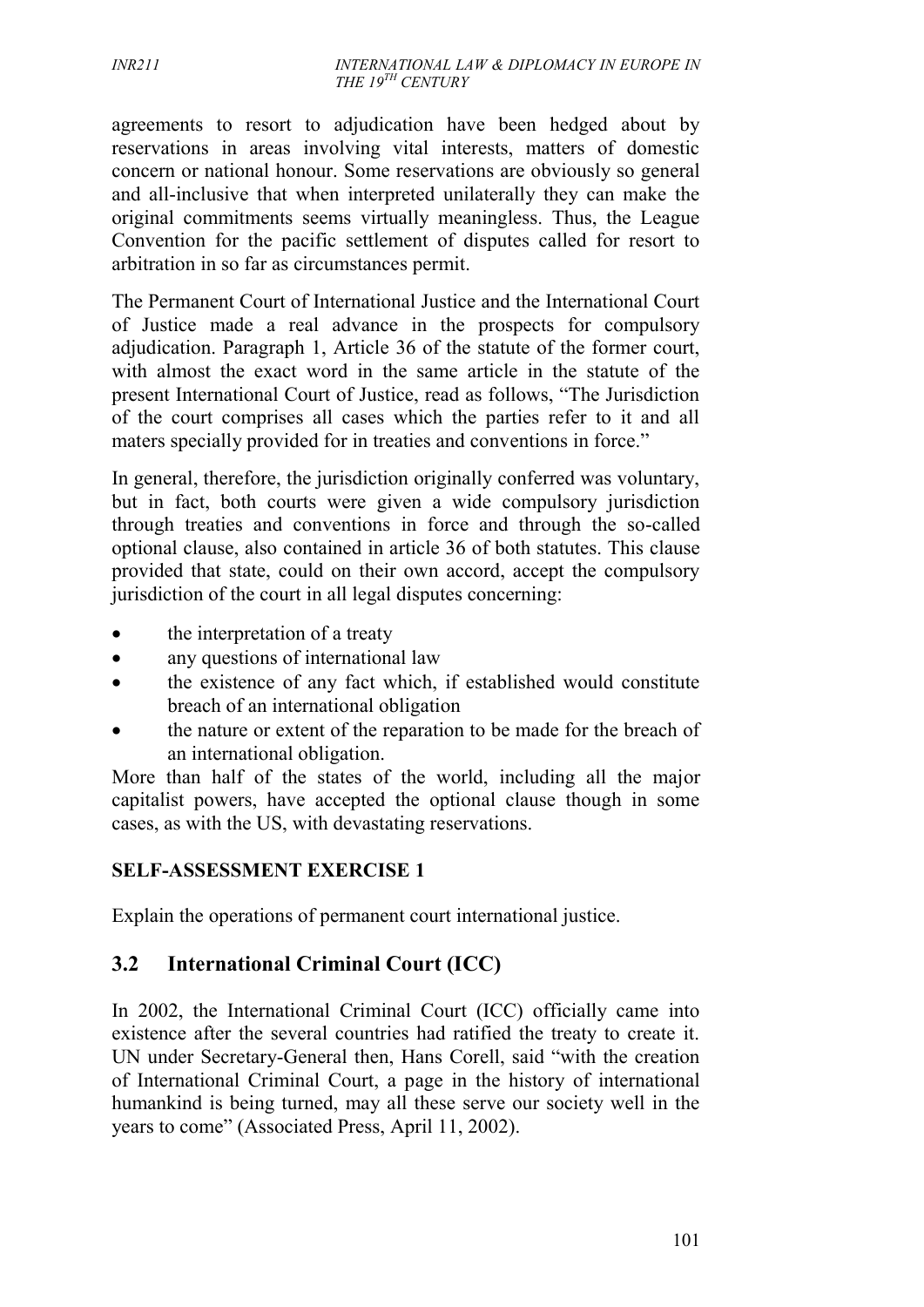The International Criminal Court is designed to prosecute individuals accused of genocide, war crimes and crimes against humanity, notably widespread and systematic atrocities. In many ways, the International Criminal Court is a natural extension of the war crimes tribunals set up after World War II to prosecute Japanese and Nazis in Germany who had committed the worst abuses of power during the war. Those who support the ICC hope that the future political leaders will refrain from committing atrocities because they know that eventually, they will be hauled before the new court.

If Corell is correct and a new page in the history of humankind has in fact been turned, the atrocities of the type that took place in Rwanda and Bosnia in the 1990s for instance, should occur with less frequency in the future. Many, however, are not convinced of the merits of the ICC. The strongest and most important opponent is the US. This spells out why the US opposes the ICC and why its failure to ratify the ICC treaty could have adverse effect on the effectiveness of the new international court.

At present, two prominent international courts are the International Court of Justice (ICJ) also known as World Court and the International Criminal Court. The International Court of Justice is an integrated component of the UN and has existed since the late 1940s. The world's prominent international court deals with a wide variety of state-to-state legal disputes.

The International Criminal Court by contrast is a new court that has not been fully tested. Beginning operation only in July 2002, the ICC was designed to fill an important gap in the international legal system. Neither the International Court of Justice nor any other permanent international court had criminal jurisdiction regarding the prosecution of individuals. The international bodies that have handled war crimes in the 20th Century have been the non-permanent military tribunal set up for specific cases. In this respect, the International Criminal Court goes further than the International Court of Justice in many instances. For instance, ICC proceedings may be initiated not just by a state but also by the ICC prosecutor or UN Security Council.

The International Criminal Court consists of 18 judges elected by the Assembly of the States parties for a term of office of three, six or nine years. During the election of judges, several factors were considered, including the representation of the principal legal system of the world, the equitable geographical representation, and a fair representation of female and male judges. The ICC also has its own prosecutor elected by an absolute majority of the Assembly of the State parties. However, the ICC does not hold jury trials.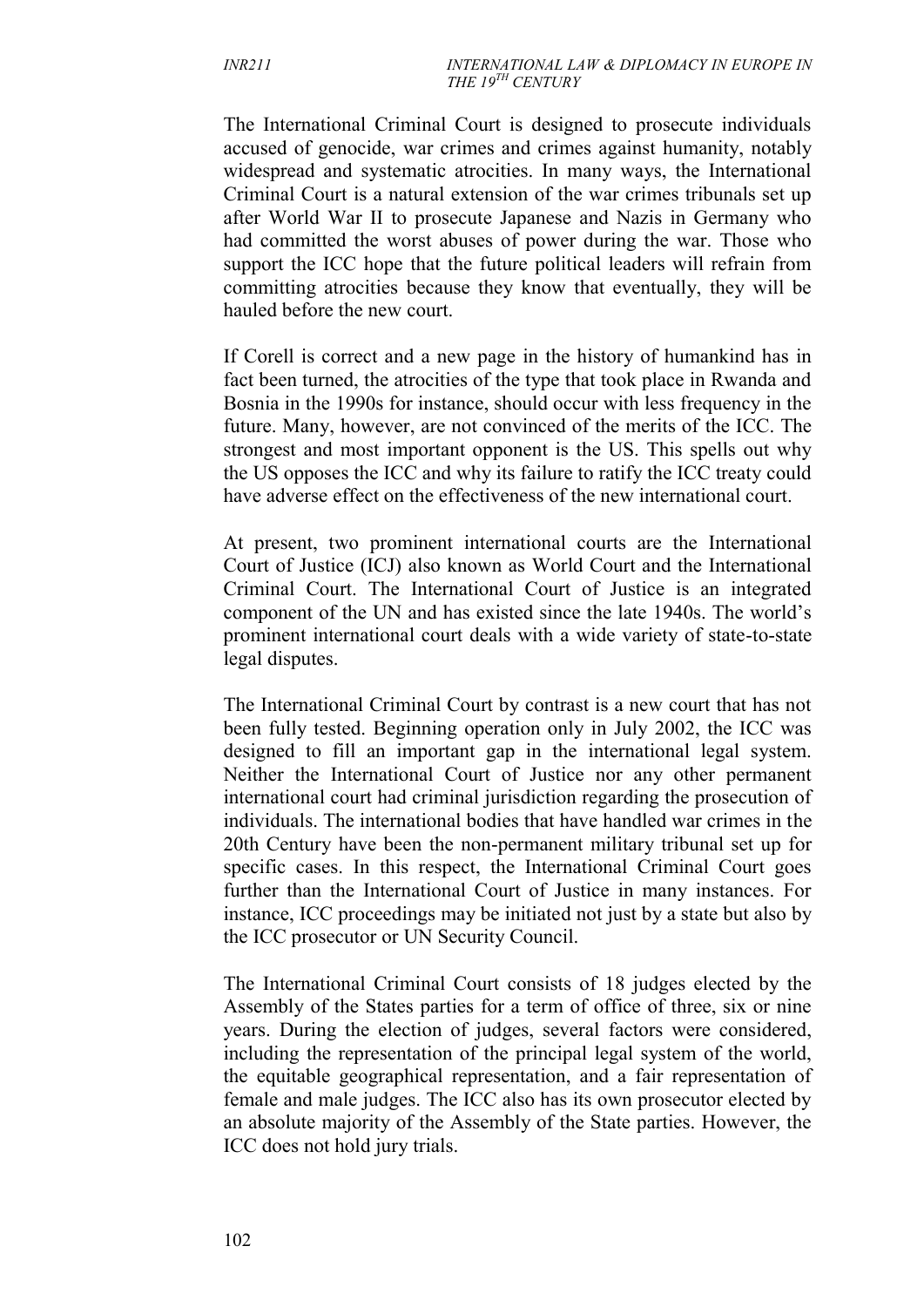The ICC is designed specifically to prosecute individuals accused of committing genocide, crimes against humanity and war crimes. As ICC's Website states, the 20th Century saw some of the worst atrocities in the history of humanity. These crimes were committed with impurity, which has only encouraged others to defy the laws of humanity in many cases. The ICC is thus urgently needed to help end gross violations of international humanitarian law.

The 1998 treaty establishing the ICC was signed by 139 countries that agreed that the court would have responsibility in cases relating to the crimes mentioned above only if the countries of the defendants were unwilling or unable, to dispense justice themselves. Therefore, if a country could prosecute its own citizens, the ICC would not be called upon. Canada for example is a strong supporter of the ICC and is not concerned that if her citizens will be subjected to ICC scrutiny. When compare with the US, Canada has more active peacekeepers, which could be subjected to ICC scrutiny. However, Canada has been an enthusiastic supporter of the ICC in part because; ICC knows that Canada has adequate procedures in place for prosecuting its own citizens.

#### **SELF-ASSESSMENT EXERCISE 2**

What are the problems of international criminal court?

# **3.3 The Enforcement of International Law**

Without a global police force to ensure that international law and international court rulings are upheld, it is possible for states to ignore any international court ruling as well as international criminal court ruling. Contrarily, international law does not require any state to submit its disputes to an international tribunal against its will. Consent to judicial process may be given on a particular occasion, or it may be given in advance to cover all or certain stipulated classes of disputes, but in theory consent are always a pre-requisite. States, either singly or in collaboration may of course condemn a state and even punish it, however the form of judicial process is not present unless the state condemned or acted against has consented to the procedure used. This is because states that sign the ICC treaty may be able to prevent the court from prosecuting its citizens. For example, the state whose citizen is a suspect may not turn its citizen over to the ICC. Does this render the ICC irrelevant? Proponents of the criminal court say that even though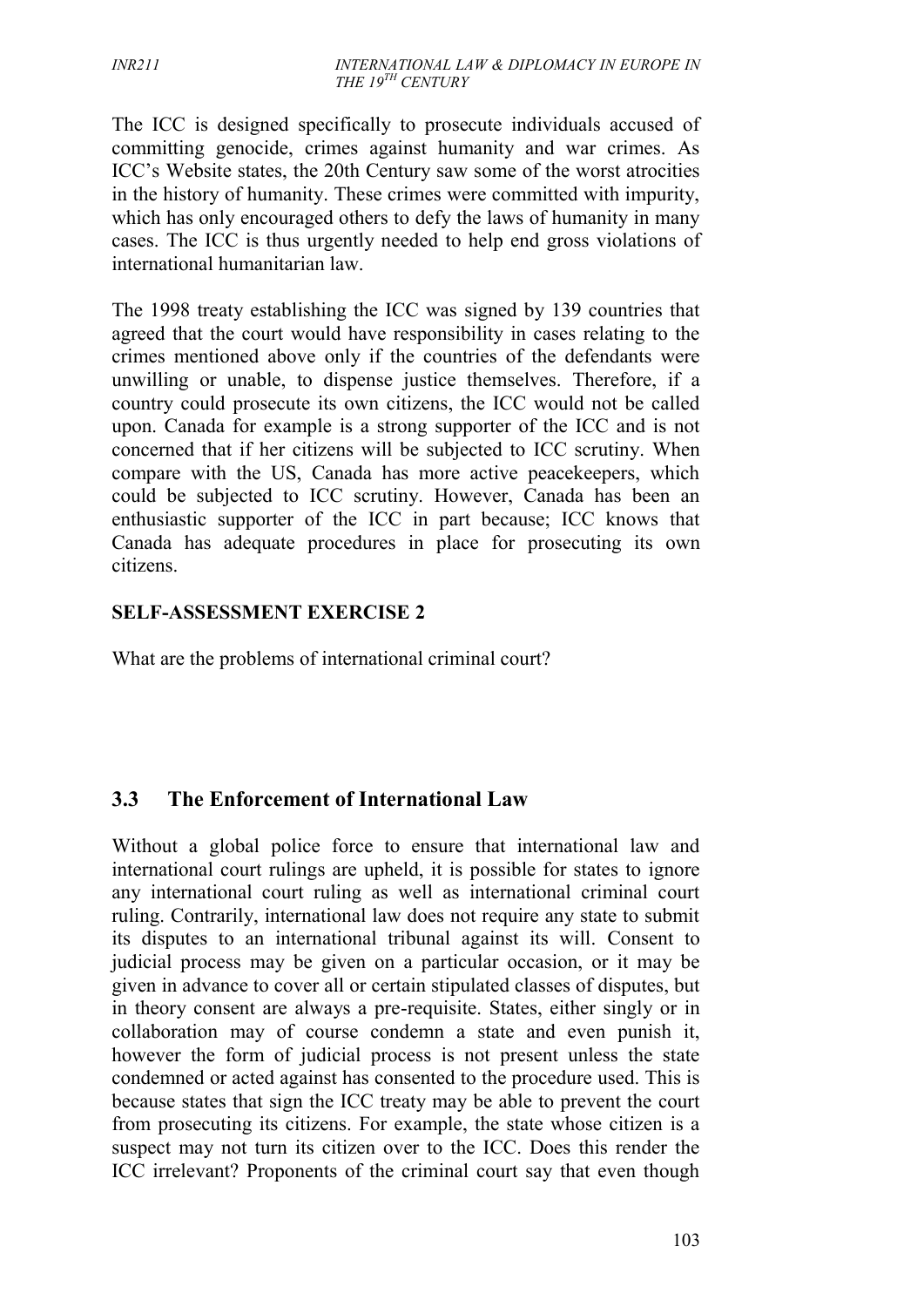the ICC can be ignored, it can still have a positive indirect effect such as the influence of international public opinion. For example, international and domestic NGOs combined with the media, can make human rights violations known to the world almost instantly. An ICC ruling as well as pressure from NGOs and the media can help expose countries that are hypocritical about human right.

However, the optional clause, which is contained in the statutes of both the Permanent Court of International Justice and the International Court of Justice, was devised to bring states closer to compulsory jurisdiction. States are however free to accept or ignore the Optional Clause (when its name), and the clause itself limits compulsory jurisdiction to certain types of legal disputes and is operative only when both or all parties to a dispute have accepted it. Furthermore, the acceptance of the optional clause has often been attended by many and significant reservations, those of US being perhaps the most far-reaching. Thus, there is nothing like real compulsory jurisdiction in international law, either outside the UN or within it.

# **3.4 Limitations of International Law**

The failure of International Criminal Court to achieve international consensus highlight a major problem for international law in general. Historical animosities between and even within states cannot be eliminated easily. Religious differences are notoriously difficult to resolve. History is full of ruthless leaders who spark wars for greed and aggrandisement. The current political, economic, and social trends do not indicate the disappearance of such leaders in future.

Another limitation of international law has to do with the issues of compliance and enforcement. If the international community is unwilling to act, laws are ineffective in stopping violence. Despite the value of reputation and reciprocity, states may choose to ignore international law. In many prominent cases, states have flouted international law that have the backing of the rest of the international community. In 1979, for example, Iranians stormed the US embassy in Iran's capital, Tehran and held many of the embassy's staff hostages for 444days. The US filed suit against Iran before the International Court of Justice, but Iran refused to recognise International Court of Justice jurisdiction. Thus, the US was unable to use the ICJ to help free the hostages. A few years later, in the early 1980s, the Regan administration tried to overthrow Nicaragua elected Sandinista government. Nicaragua brought the issue before the ICJ and the court ruled in favour of Nicaragua. The US government however ignored the court's ruling.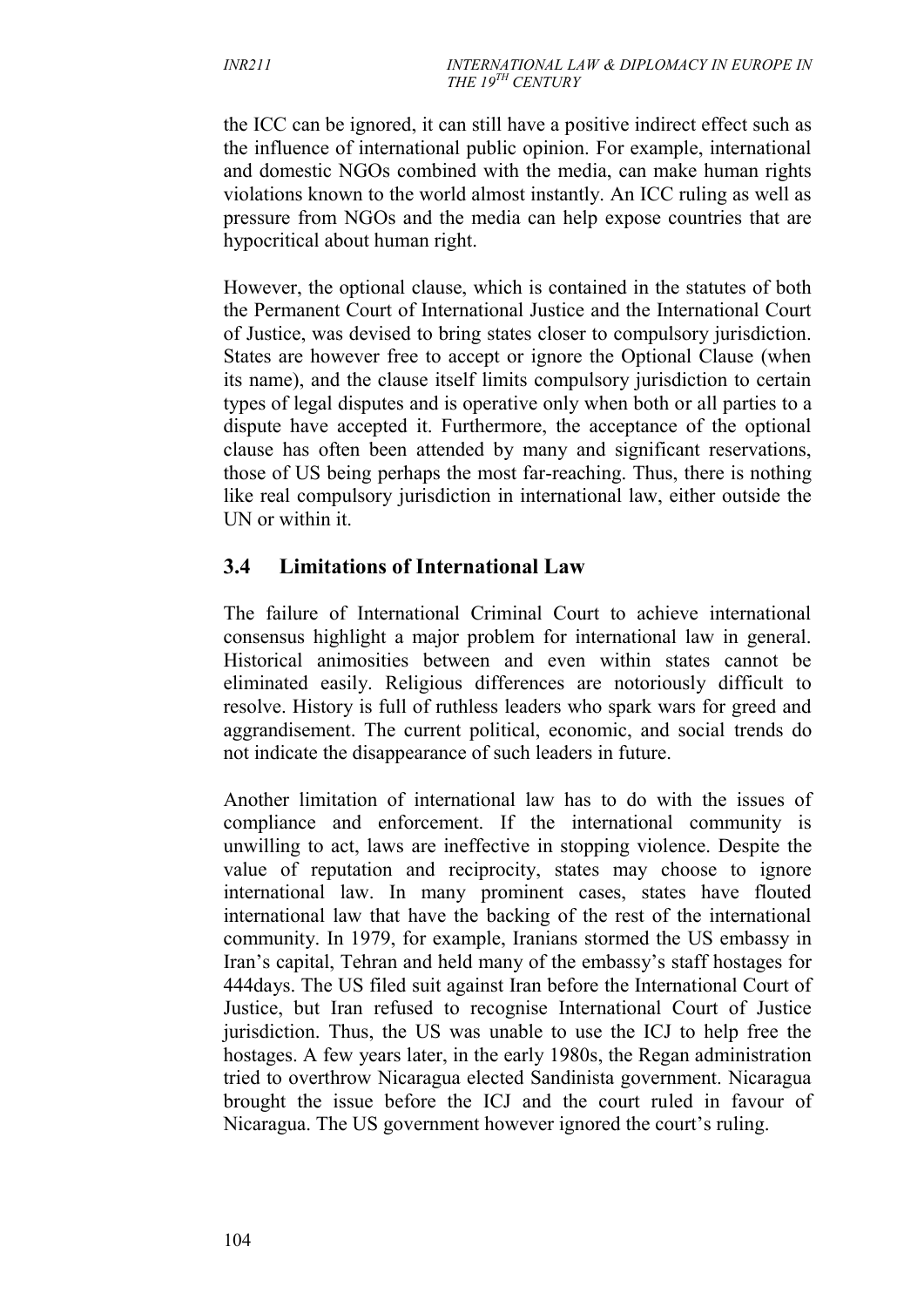Furthermore, the way in which international law is written further reduces its effectiveness. For example, the Universal Declaration on Human Rights agreed to by most states is an authoritative guide to interpretation of the UN Charter and represents the sense of the international community. However, it is not binding on states; it simply offers guidelines for states to follow. Another notable limitation of international law is that it often allows an escape clause, an opportunity for states to avoid international law if they believe vital national interests are at stake. Even when states sign agreements to have disputes settled by arbitration, they typically exclude cases that affect their vital national interest. Even among allies, agreement is difficult as demonstrated by US unwillingness to go along with its allies and support ICC.

### **SELF-ASSESSMENT EXERCISE 3**

Critically examine the prospects and problems of International Criminal Court.

# **4.0 CONCLUSION**

An average person would probably assume that where there is violence and obvious injustice, there is no law. Against this assumption, it must be pointed out that international law, unlike domestic law is very limited in scope and that the greater portion of international relations has not come within its jurisdiction at all.

While it may be true that law should govern all the relations of states, international law in reality has applied only to those subjects on which states have agreed that it should apply. Economic discriminations, imperialism, and war may have often revealed greed, but they were not necessarily violations of international law.

# **5.0 SUMMARY**

The submission of disputes to arbitration is a time-honoured practice among states. In view of the nature of the sovereign state system and the political aspects of most international disputes, procedures leading to mutual agreement are resorted so much frequently than those leading to binding decisions. Thus, the Hague Convention for the Pacific Settlement of Disputes called for resort to arbitration in so far as circumstances permit.

# **6.0 TUTOR-MARKED ASSIGNMENT**

1. What are the limitations of international law?